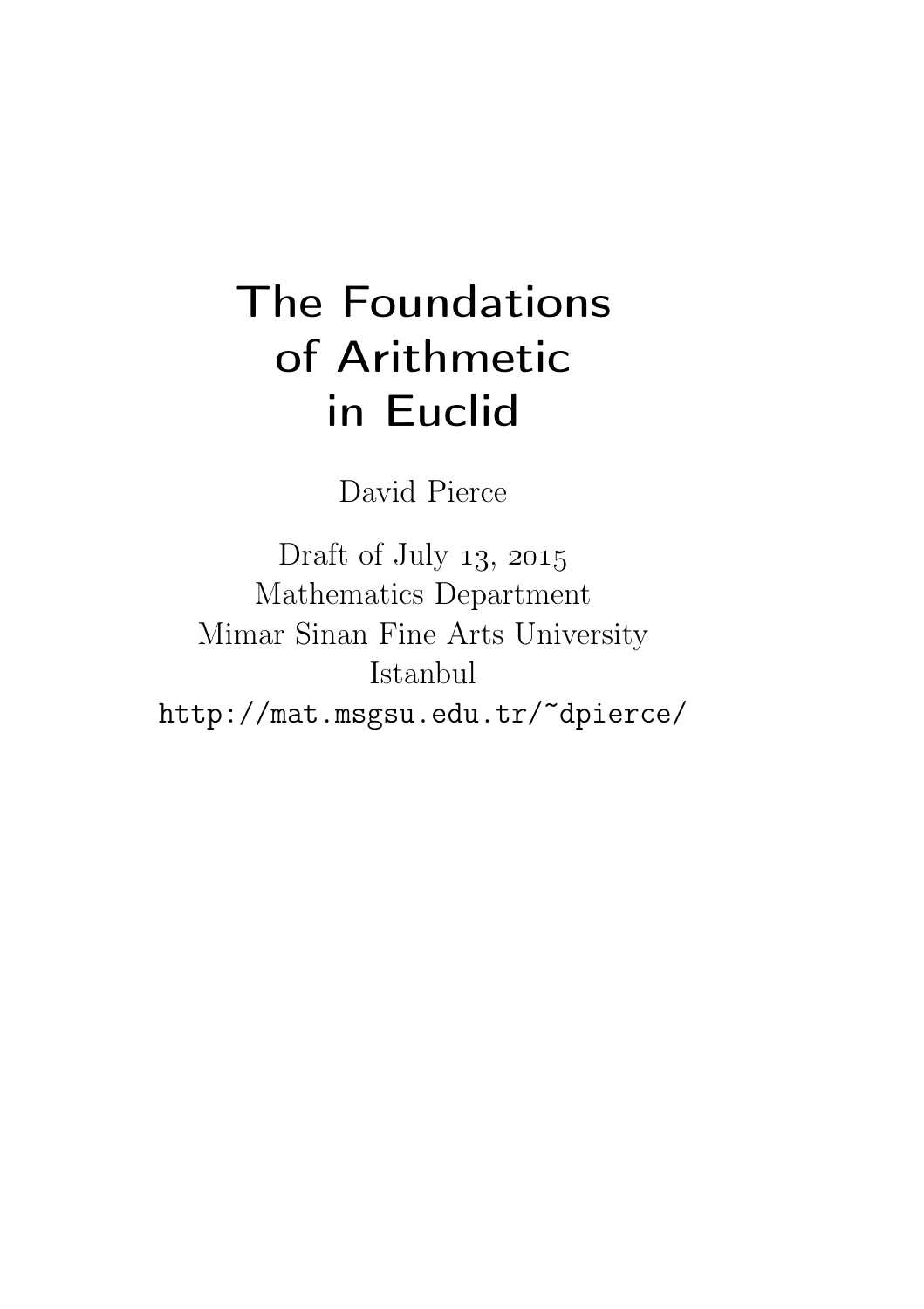## **Contents**

| Introduction |                                           |                                                                               |    |  |  |
|--------------|-------------------------------------------|-------------------------------------------------------------------------------|----|--|--|
| $\mathbf{1}$ |                                           | <b>Philosophy of History</b>                                                  | 10 |  |  |
|              | 1.1                                       |                                                                               | 10 |  |  |
|              | 1.2                                       |                                                                               | 17 |  |  |
|              | 1.3                                       |                                                                               | 21 |  |  |
|              | 1.4                                       | $Re\text{-}enactment \ldots \ldots \ldots \ldots \ldots \ldots \ldots \ldots$ | 28 |  |  |
|              | 1.5                                       |                                                                               | 38 |  |  |
| $\mathbf{2}$ | <b>Euclid in History</b><br>43            |                                                                               |    |  |  |
|              | 2.1                                       |                                                                               | 43 |  |  |
|              | 2.2                                       | From a course of Euclid                                                       | 48 |  |  |
|              | 2.3                                       |                                                                               | 56 |  |  |
|              | 2.4                                       | Straight lines and right angles                                               | 64 |  |  |
| 3            | <b>Euclid's Foundations of Arithmetic</b> |                                                                               |    |  |  |
|              | 3.1                                       |                                                                               | 69 |  |  |
|              | 3.2                                       |                                                                               | 73 |  |  |
|              | $3-3$                                     | Numbers and sets $\dots \dots \dots \dots \dots \dots \dots$                  | 77 |  |  |
|              | 3.4                                       |                                                                               | 81 |  |  |
|              | 3.5                                       |                                                                               |    |  |  |
|              | 3.6                                       | The Euclidean Algorithm $\dots \dots \dots \dots \dots$ 90                    |    |  |  |
|              | 3.7                                       |                                                                               | 94 |  |  |
|              | 3.8                                       |                                                                               |    |  |  |
|              |                                           |                                                                               |    |  |  |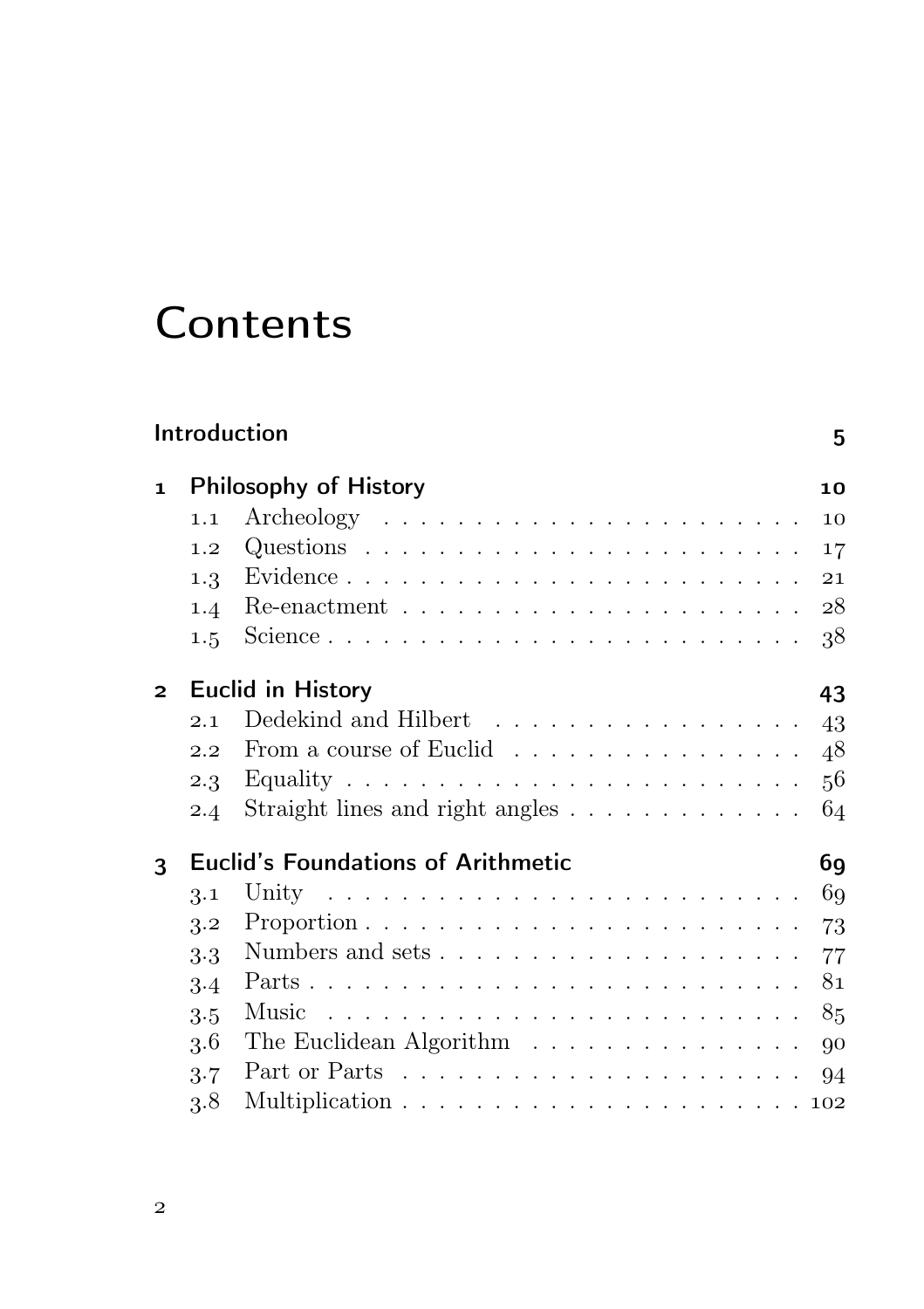|     | 4 Symbolic mathematics                                                         | 115 |
|-----|--------------------------------------------------------------------------------|-----|
|     |                                                                                |     |
| 4.2 | Symbolic commutativity $\dots \dots \dots \dots \dots \dots \dots \dots \dots$ |     |
| 4.3 | Euclid's Arithmetical Structure 127                                            |     |
| 4.4 |                                                                                |     |
| 4.5 | Modern Analysis of the Axioms 130                                              |     |
| 4.6 |                                                                                |     |
|     | <b>Bibliography</b>                                                            | 142 |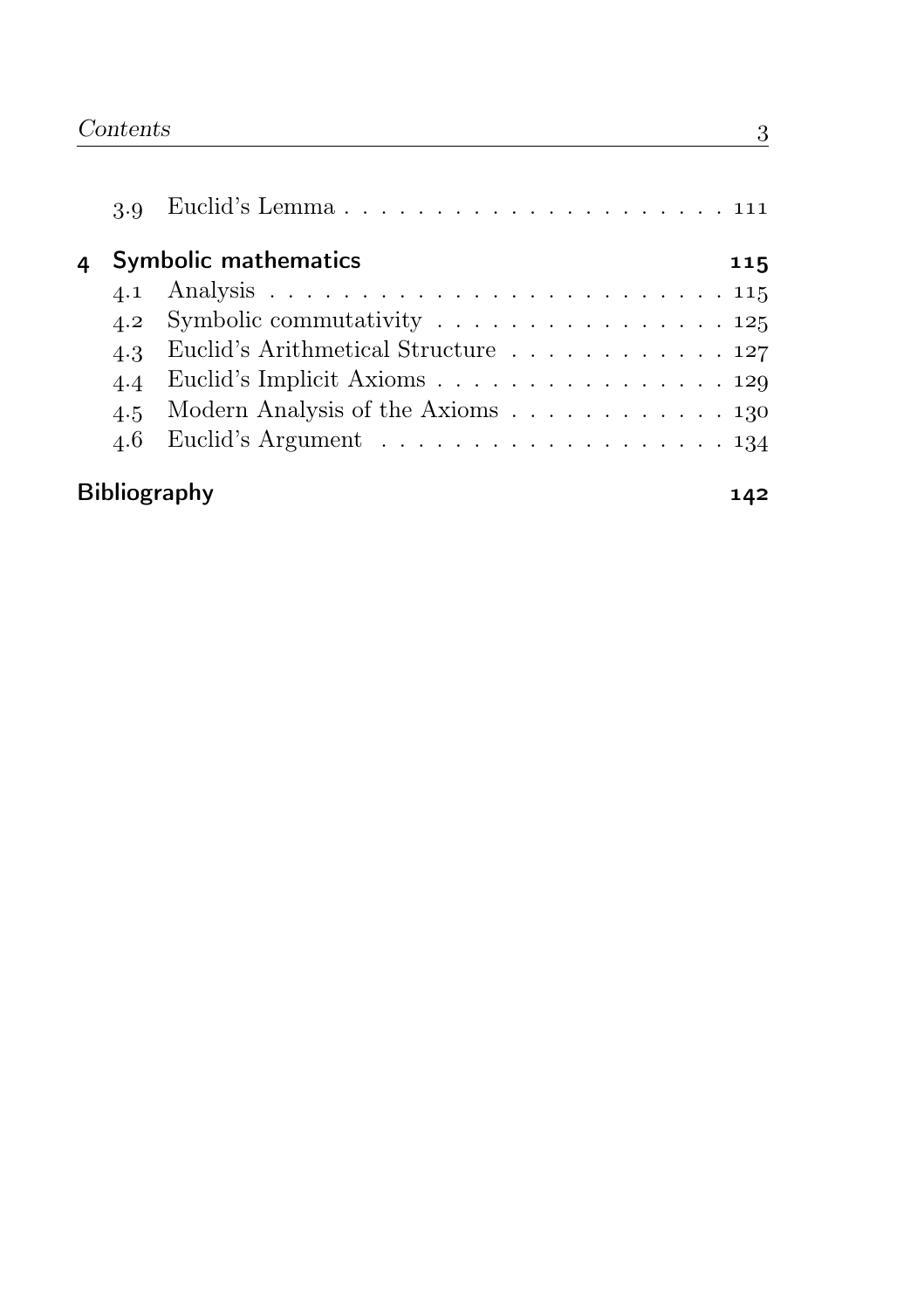# List of Figures

| 2.1   | Proposition I.1 $\dots \dots \dots \dots \dots \dots \dots$                                  | 50  |
|-------|----------------------------------------------------------------------------------------------|-----|
| 2.2   | Letters as points $\ldots \ldots \ldots \ldots \ldots \ldots \ldots$                         | 53  |
| 2.3   | Proposition I.4 $\dots \dots \dots \dots \dots \dots \dots$                                  | 57  |
| 2.4   |                                                                                              | 58  |
| 2.5   |                                                                                              | 58  |
| 2.6   | Proposition 1.36 as Euclid does it $\ldots \ldots \ldots$                                    | 59  |
| 2.7   | Proposition I.5 $\ldots \ldots \ldots \ldots \ldots \ldots \ldots$                           | 60  |
| 2.8   | Proposition I.8 $\dots \dots \dots \dots \dots \dots \dots \dots$                            | 63  |
| 2.0   | Postulate $4 \ldots \ldots \ldots \ldots \ldots \ldots \ldots \ldots$                        | 66  |
| 3.1   |                                                                                              | 80  |
| 3.2   | Multiplication of points                                                                     | 86  |
| $3-3$ | Multiplication of straight lines                                                             | 86  |
| 3.4   | Lyre strings $\ldots \ldots \ldots \ldots \ldots \ldots \ldots$                              | 89  |
| 3.5   | Proposition VII.1 $\dots \dots \dots \dots \dots \dots$                                      | 91  |
| 3.6   | Proposition VII.4 $\dots \dots \dots \dots \dots \dots$                                      | 97  |
| 3.7   | Proposition I.7 $\ldots \ldots \ldots \ldots \ldots \ldots$                                  | .98 |
| 4.1   | Proposition VII.37 $\ldots \ldots \ldots \ldots \ldots \ldots \ldots \ldots 117$             |     |
| 4.2   | Proposition VII.39 $\dots \dots \dots \dots \dots \dots \dots \dots \dots \dots \dots \dots$ |     |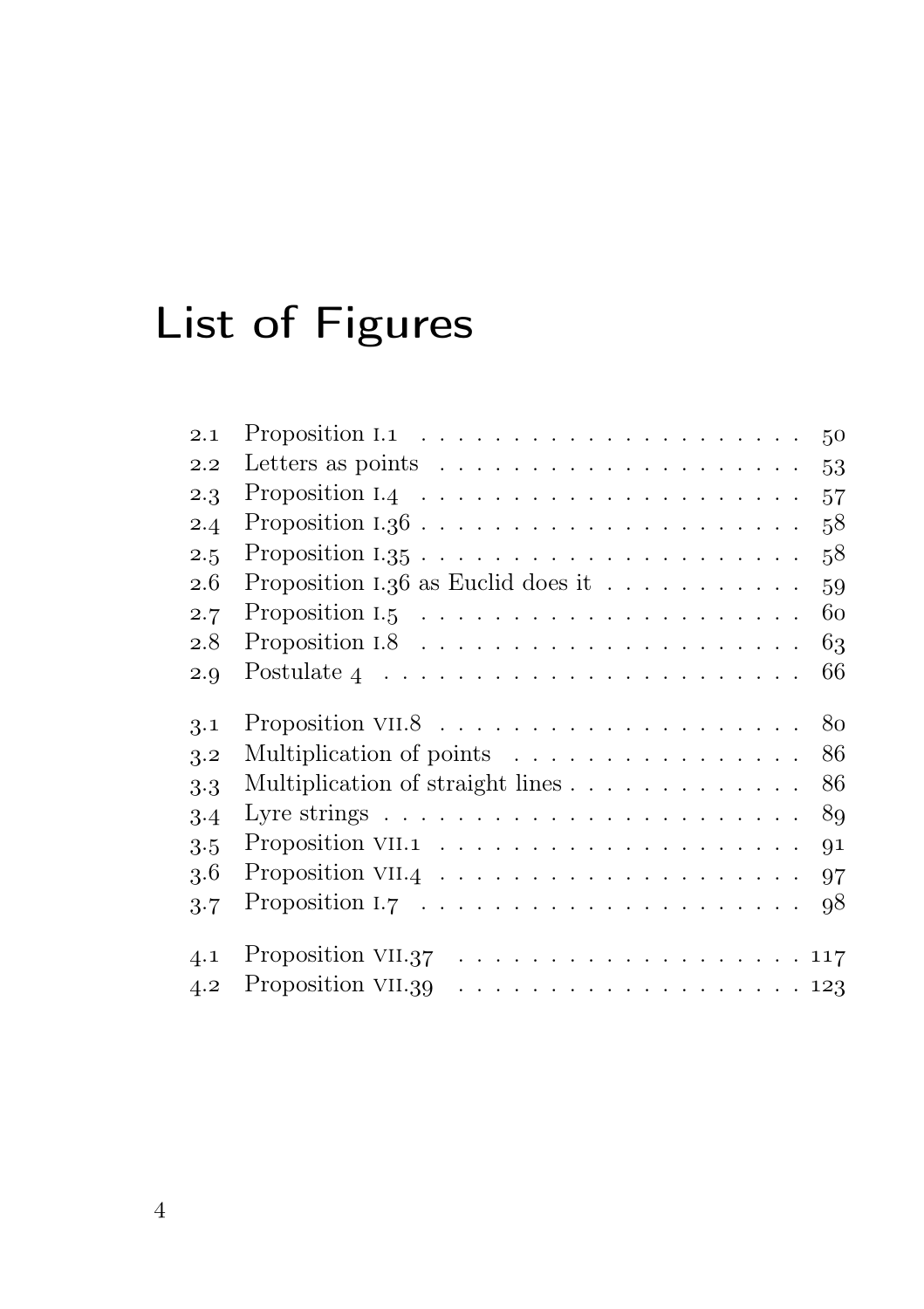### Introduction

The geometry presented in the thirteen books of Euclid's Elements is founded on five postulates; but the arithmetic in Books vii, viii, and ix makes no explicit use of postulates. Nonetheless, Euclid proves rigorously, in the first half of Book vii, the commutativity of multiplication in any ordered ring whose positive elements are well ordered. More generally, in every ordinal number that is closed under ordinal addition and multiplication and on which this addition is commutative, the multiplication is also commutative. Euclid's main tool for proving this is a theory of proportion founded on what we call the Euclidean Algorithm. Such is the main mathematical burden of this work, discharged in the last two chapters.

Those chapters are so long, and they preceded by two other chapters, because Euclid, if he is going to be read at all, deserves to be read with more care than we often read anything today. We may not need to read our contemporaries so carefully, because of some common understandings that we can take for granted. It is not so with Euclid.

The foregoing can be said briefly, as I have just done; *showing* it is what I try to do in the whole work. It is true that somebody who is in a hurry to see Euclid's mathematics in modern terms can turn directly to  $\S_{4,2}$  (p. 125). All of the chapters and their sections might be summarized as follows.

**Chapter 1.** The study of Euclid is an instance of doing *history*. As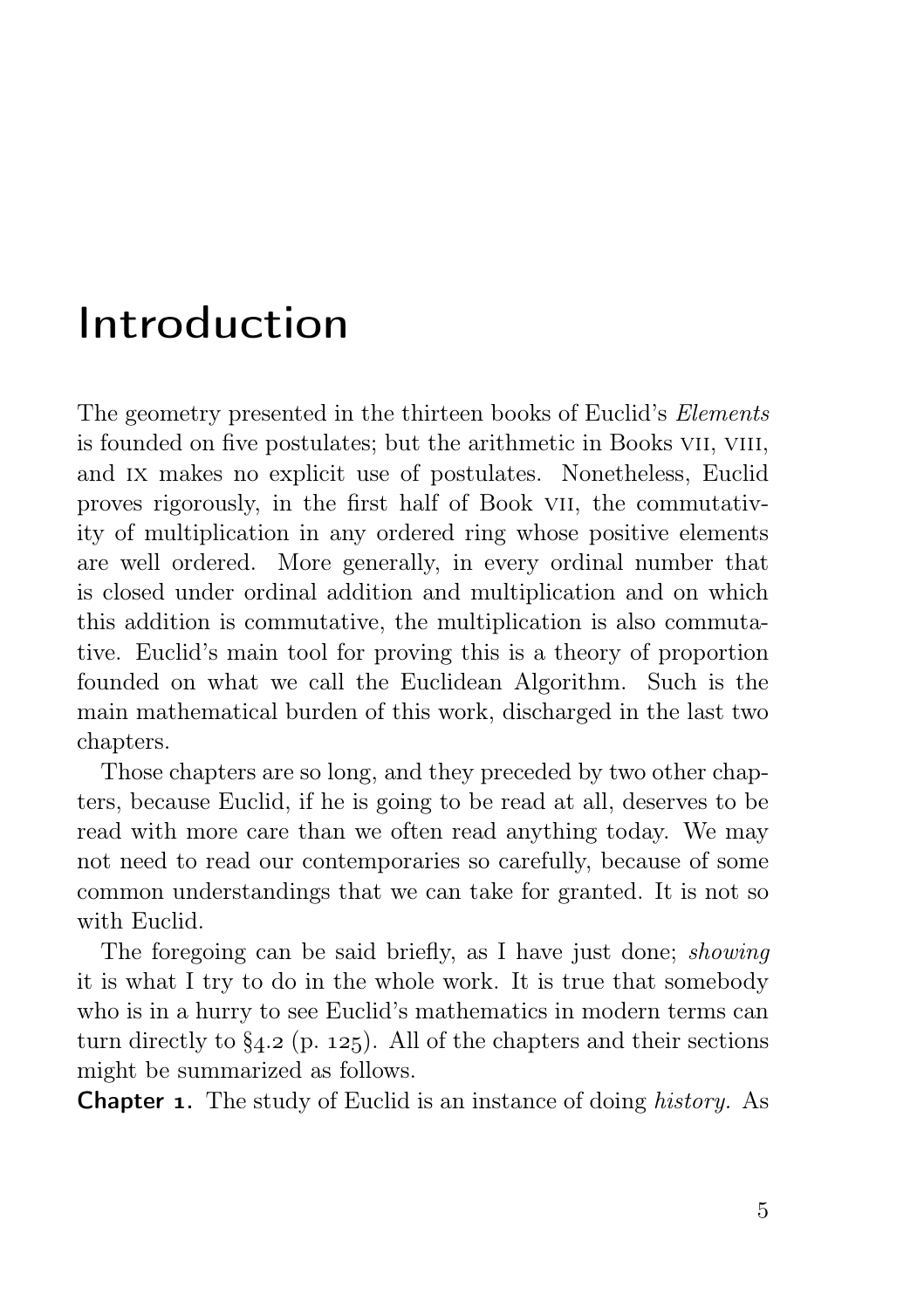such, the study can both benefit from, and illustrate, the philosophy of history developed by R. G. Collingwood in several of his books.

- $\S_{1,1}$ . Studying the *Elements* is like studying an ancient building, such as the Hagia Sophia in Istanbul: it is a kind of archeology. Archeology is in turn a kind of history. Historical inference resembles mathematical inference; but the way to understand this is by actually doing history and mathematics—which we do by studying Euclid.
- $\S$ 1.2. The present study of Euclid is motivated by such questions as: Can students today learn number theory from Euclid? Does Euclid correctly prove such results as the commutativity of multiplication and "Euclid's Lemma"? I am going to pursue my questions, making use of some scholarship that I know of, overlooking (of course) the scholarship that I do not know.
- §.. We cannot decide whether a particular statement or argument of Euclid is correct or incorrect without first understanding what it means. The meaning is not always obvious.
- §.. In studying Euclid, we have to re-enact his thoughts, as best we can.
- §.. In reading Euclid (or any philosopher), we cannot just say that he is wrong (if we think he is), without also offering a correction that (in our best judgment) he (or she) can agree with.
- **Chapter 2.** Mathematicians used to learn mathematics from Euclid. Since this no longer commonly happens, we may be better able now to understand Euclid properly. Nonetheless, some students do still learn mathematics from Euclid. Among those students are undergraduates in my own math-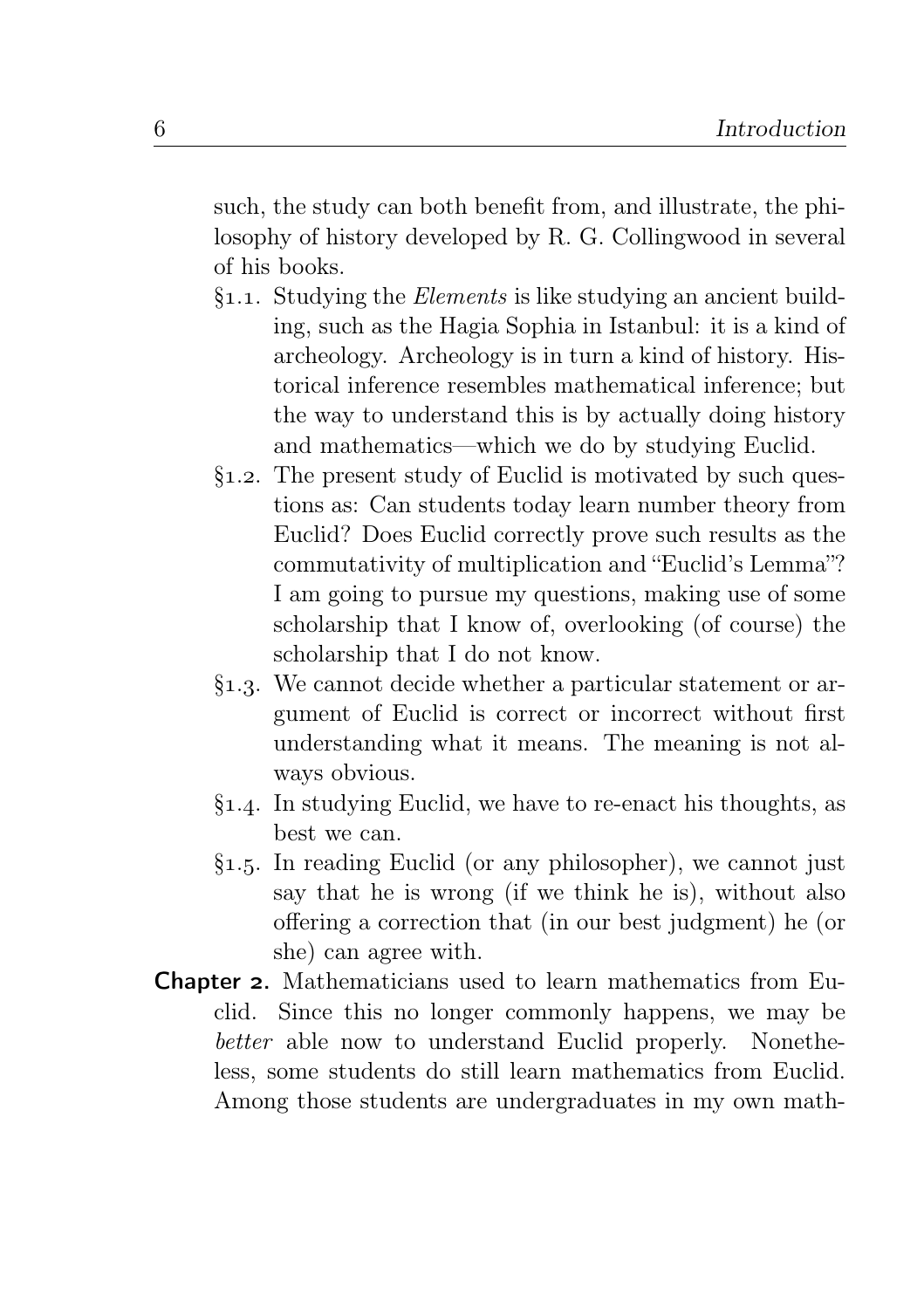ematics department in Istanbul. Reading with them brings out certain features of Euclid.

- $\S_{2.1}$ . Dedekind did *not* learn his construction of the real numbers from Euclid. Unlike some of his contemporaries, he understood Euclid well enough to see that what he was doing was different.
- §.. Looking back at Euclid's Greek (for the sake of translating this into Turkish) brings out some misleading features of the standard English translation by Heath. Heath aids the reader by typographical means; but this may cause us to think wrongly that Euclid's propositions are like modern theorems. Euclid may have established a pattern for modern mathematical exposition; but this does not mean he is obliged to follow it.
- §.. Contrary to modern mathematical practice, Euclid's equality is not sameness or identity. Thinking about what equality really means, one can see that Euclid's Proposition I.4, the "Side Angle Side" theorem of triangle congruence, is a real theorem.
- §.. According to Hilbert, Euclid's Fourth Postulate, the equality of all right angles, is really a theorem. Examining Hilbert's proof of this theorem shows how different is his way of thinking of geometry from Euclid's.
- Chapter 3. We turn to Book VII of Euclid's *Elements* and to the specific investigation of questions raised earlier.
	- $\S$ 3.1. The definition of unity may well be a late addition to this book.
	- $\S$ 3.2. By definition, if a number is of a second number the same part or parts that a third number is of a fourth, then the four numbers are proportional. Whatever else this means, a proportion is not an equation of ratios,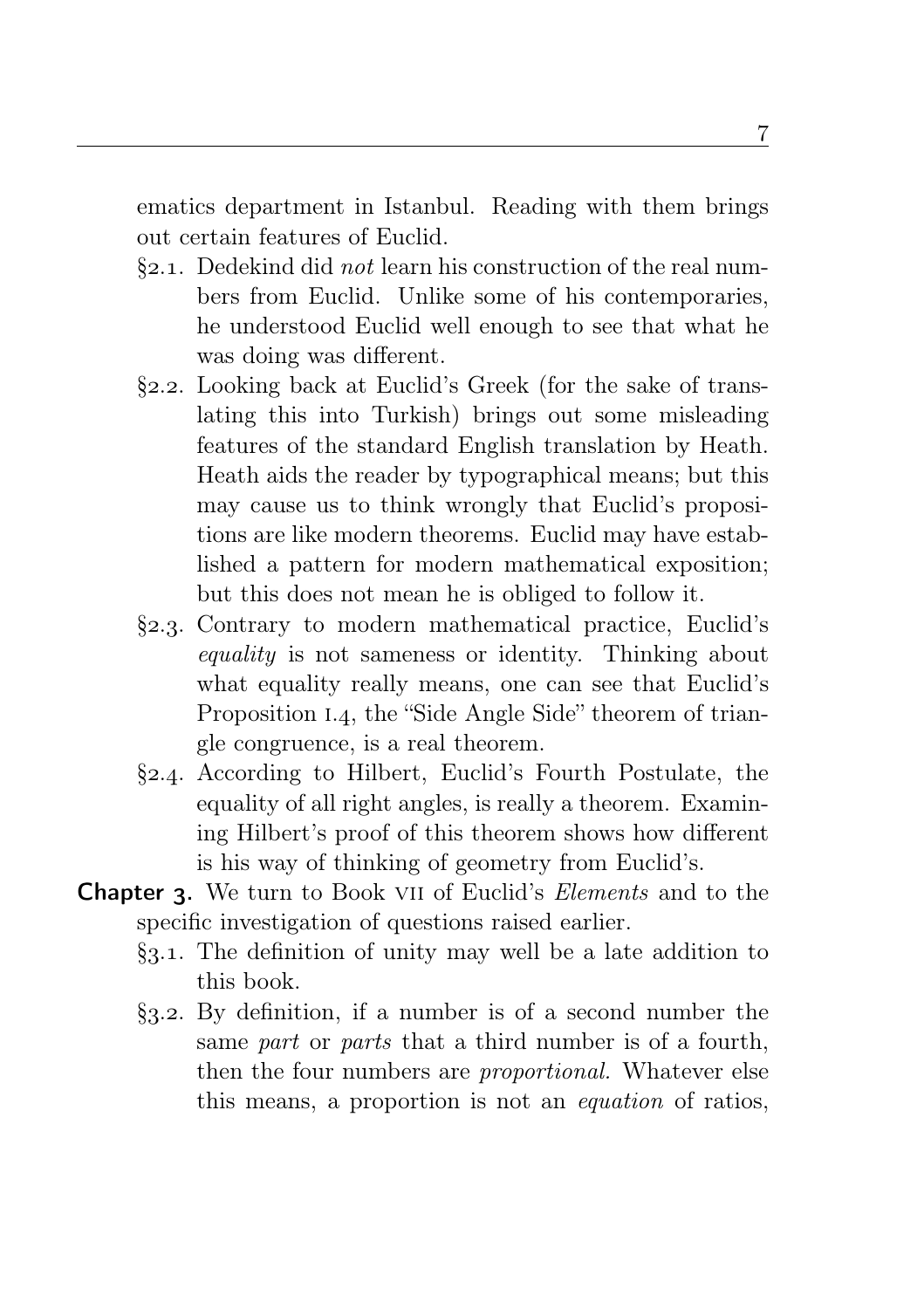but an identification of them.

- §.. Euclid's numbers are finite sets of two (or possibly one) or more elements. Euclid distinguishes between dividing numbers into parts and *measuring* numbers by numbers. It so happens that for infinite sets, being divisible into two equipollent subsets is logically stronger than being measurable by a two-element set.
- $\S$ 3.4. If a number is *parts* of a number in Euclid's sense, this does not mean that the one number is a fraction of the other.
- §.. When the numbers in Euclid's diagrams appear as line segments, one may think of these as lyre strings. The ancient musical treatise called Sectio Canonis suggests a way of thinking about numerical ratios that is useful for understanding the *Elements*.
- $\S$ 3.6. Lying behind the notion of a ratio is the alternating subtraction or anthyphaeresis used in the Euclidean Algorithm.
- $\S$ 3.7. Proposition VII.4, that the less number is either part or parts of the greater, should be understood as an explanation of what being the same parts means in the definition of proportion: it means that application of the Euclidean Algorithm requires the same pattern of alternating subtractions in either case.
- $\S$ 3.8. With this understanding, the proof of the commutativity of multiplication, Proposition VII.16, unfolds logically.
- §.. So does the proof of "Euclid's Lemma," Proposition VII.30.
- **Chapter 4.** We consider Euclid's mathematics in the modern symbolic fashion.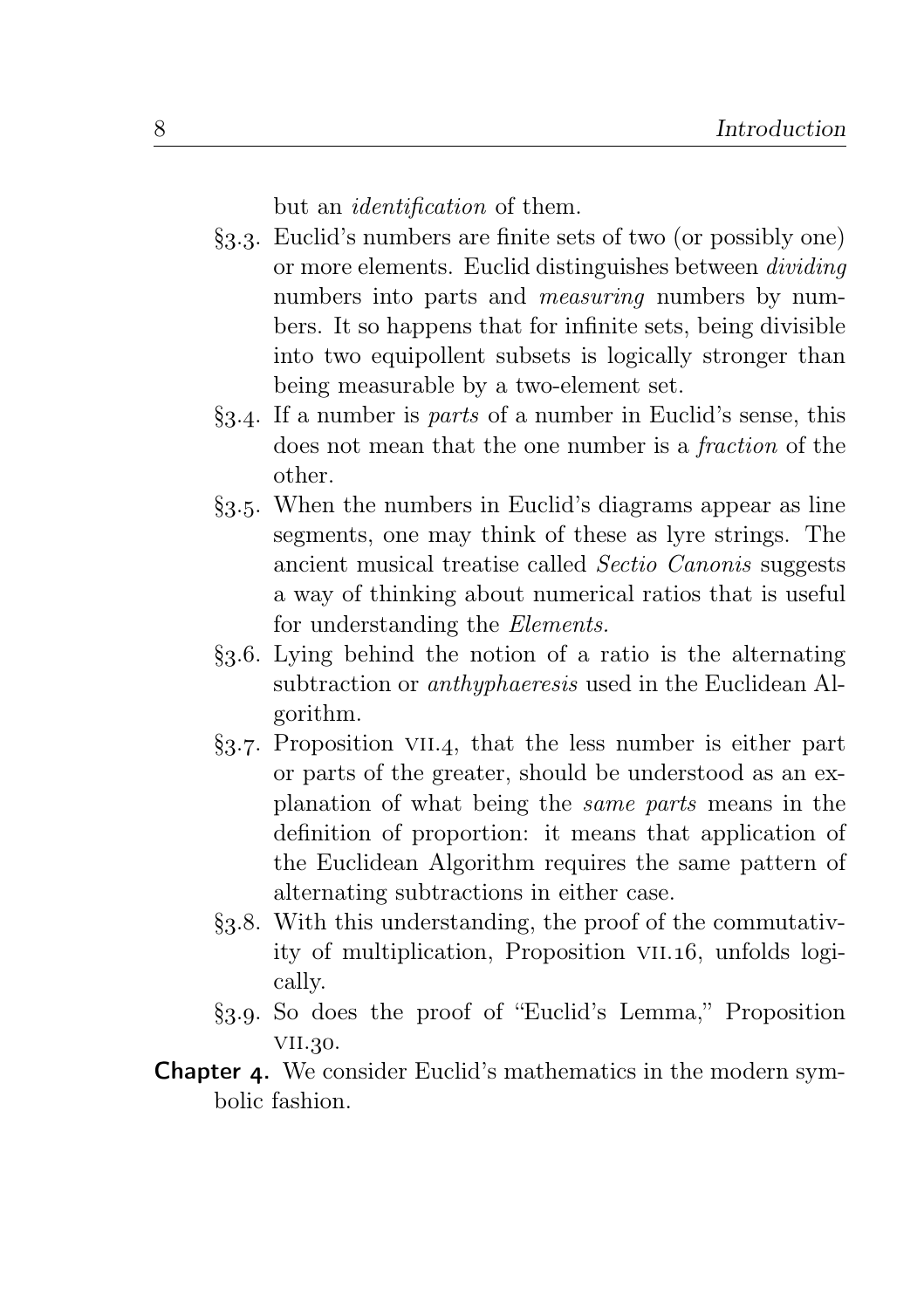- $§4.1.$  Precisely *because* it must be understood in this fashion, The last proposition  $(39)$  of Book VII may be a late addition to the Elements.
- $\S$ 4.2. Euclid's proof of the commutativity of multiplication is summarized.
- §4.3. Euclid works in a structure  $(N, 1, +, \times, <)$ .
- §.. There is a list of axioms that Euclid uses implicitly.
- $\S$ 4.5. There are some redundancies on this list, though there is no reason to think Euclid recognized them.
- $§4.6.$  Commutativity of multiplication is derived from the axioms, as closely to Euclid as possible.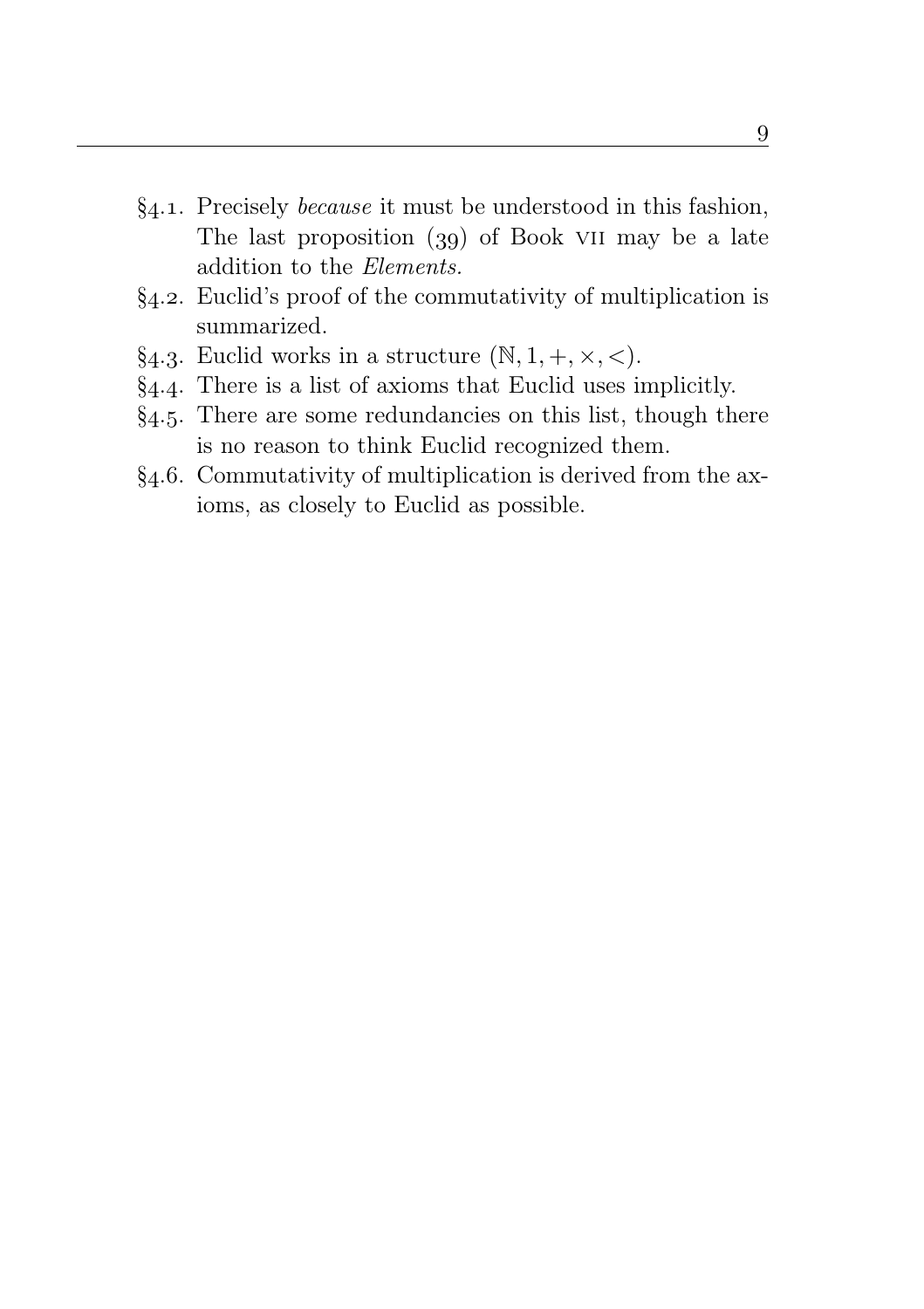### Philosophy of History

### 1.1 Archeology

We are going to investigate foundational aspects of Euclid's arithmetic, as presented in Books VII, VIII, and IX of the thirteen books of the Elements. Our investigation might be called archeology, though it will require no actual digging. We want to know something about the *Elements*, and in particular its theory of numbers; however, we have no first-hand *testimony* about what Euclid was doing, or trying to do. We just have the Elements itself. As for the earlier tradition that Euclid came out of, we have only traces of it. We have later works about Euclid, especially Proclus's Commentary on the First Book of Euclid's Elements. We shall make some use of this commentary, but it was written centuries after the Elements.

Euclid himself does not provide testimony about what he is doing; he just does it. If proper history requires such testimony,<sup>1</sup> then we cannot make an historical study of Euclid's arithmetic. We can still make an archeological study. We can read the Elements itself, for evidence of what Euclid was trying to do there. In the same way, one might read the Church of St Sophia in Constantinople, for evidence of the aims of its master builders, Anthemius of Tralles and

<sup>&</sup>lt;sup>1</sup>A *Wikipedia* article requires testimony in a stricter sense. Because of the rule of No Original Research, a Wikipedia article about a book should be based on the testimony of published sources other than the book itself.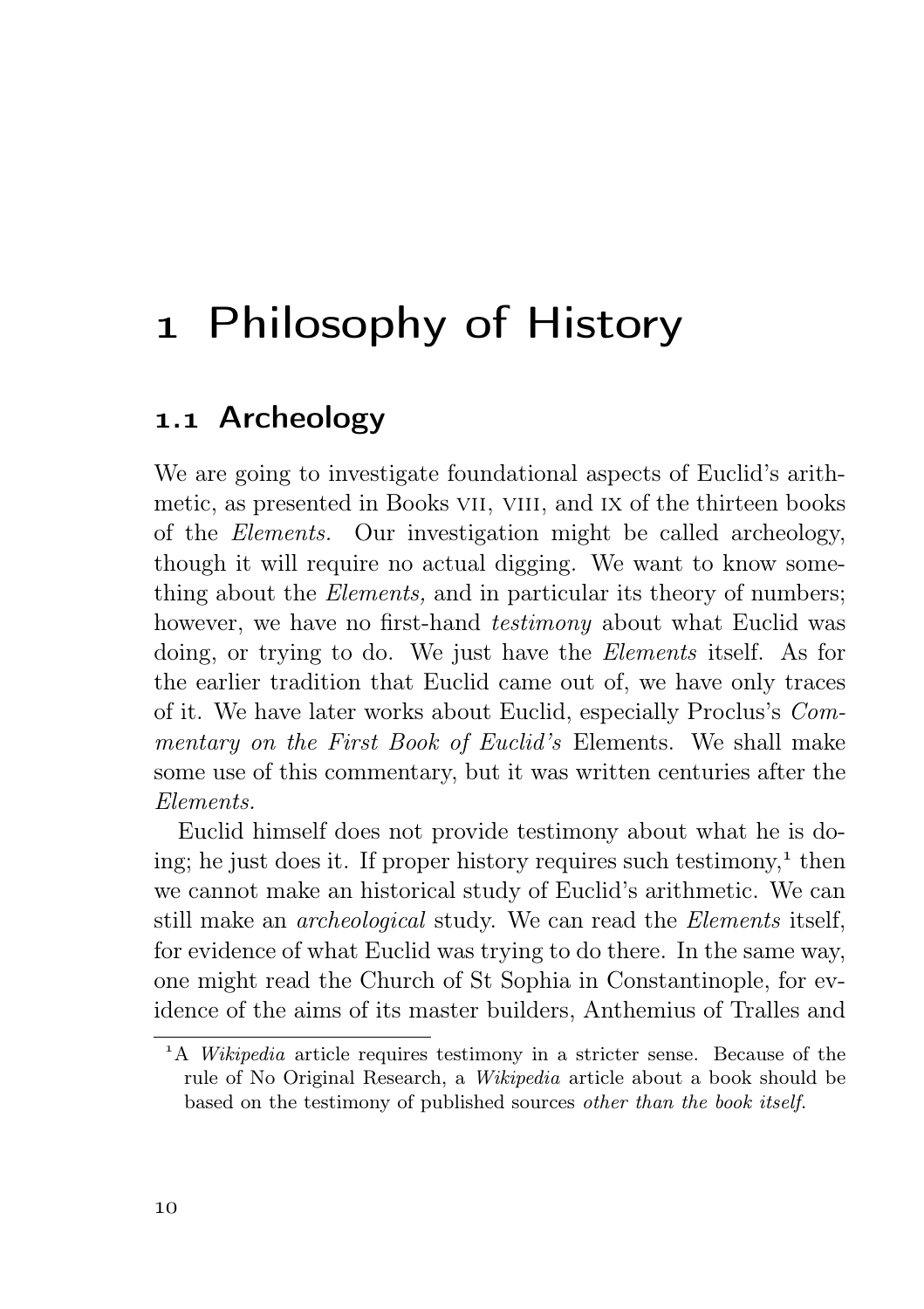Isidore of Miletus: the basilica itself can still be visited in Istanbul.

Concerning this basilica, called the Hagia Sophia or Ayasofya, we do also have some written testimony. Procopius saw the church constructed in the sixth century, at the command of Emperor Justinian, after an earlier church had been destroyed in the so-called Nika Insurrection. Justinian spared no expense to build a new church, says Procopius,

so finely shaped, that if anyone had enquired of the Christians before the burning if it would be their wish that the church should be destroyed and one like this should take its place, shewing them some sort of model of the building we now see, it seems to me they would have prayed that they might see their church destroyed forthwith, in order that the building might be converted to its present form.  $[80, \text{I.i.22}, \text{p. 11}]$ 

We might infer that Anthemius and Isidore did actually show Justinian a model of the basilica that they planned to build. Like this model, or like the old church that the new Hagia Sophia would replace, some kind of mathematics came before the Elements as we have it now; but we have only hints (as in Plato's *Meno*) of what this was like. About the construction of the Hagia Sophia itself, from Procopius we know

it was not with money alone that the Emperor built it, but also with labour of the mind and with the other powers of the soul, as I shall straightway show. One of the arches which I just now mentioned (lôri the master-builders call them), the one which stands towards the east, had already been built up from either side, but it had not yet been wholly completed in the middle, and was still waiting. And the piers *(pessoi)*, above which the structure was being built, unable to carry the mass which bore down upon them, somehow or other suddenly began to crack, and they seemed on the point of collapsing. So Anthemius and Isidorus, terrified at what had happened, carried the matter to the Emperor, having come to have no hope in their technical skill. And straightway the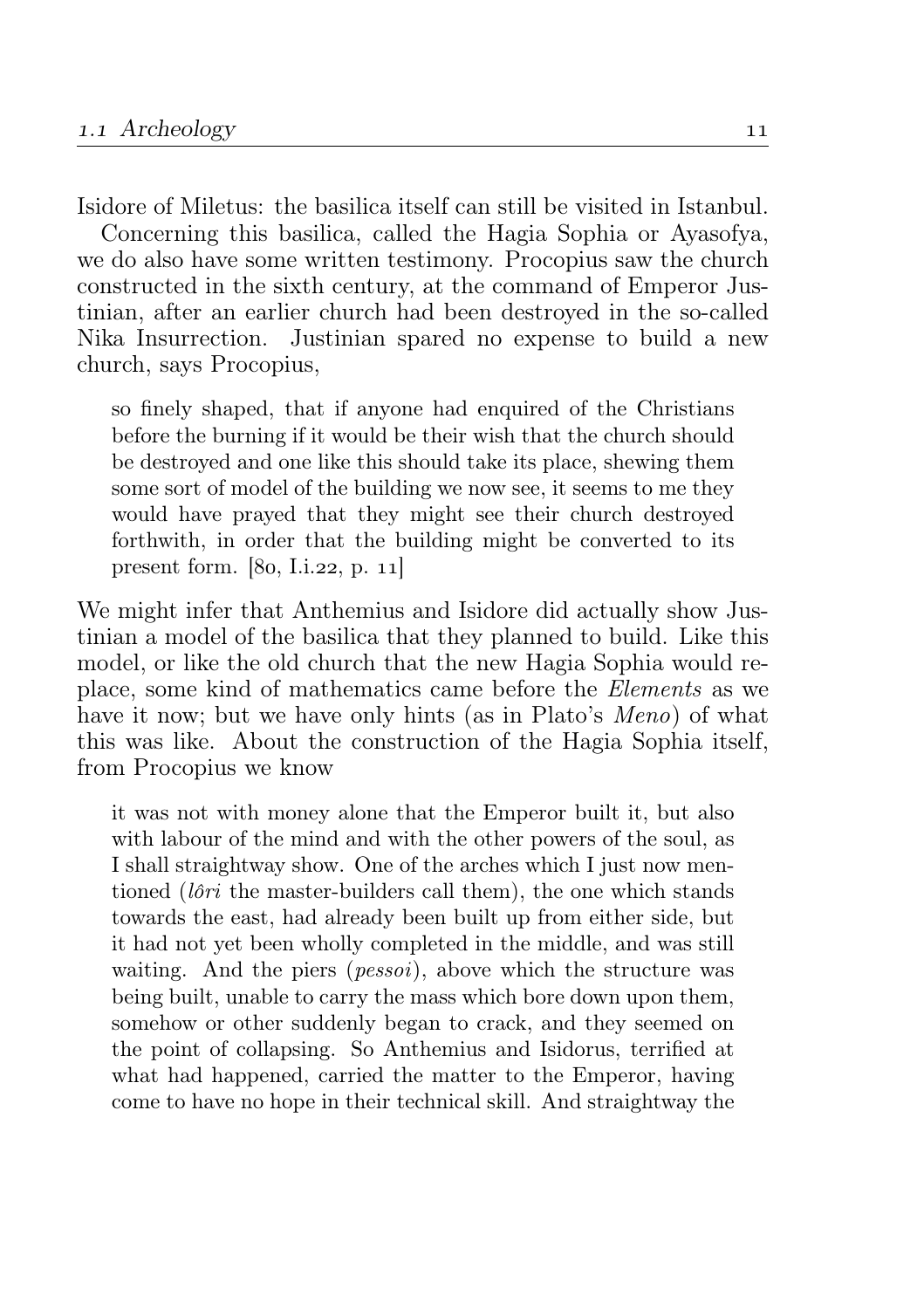Emperor, impelled by I know not what, but I suppose by God (for he is not himself a master-builder), commanded them to carry the curve of this arch to its final completion. "For when it rests upon itself," he said, "it will no longer need the props (pessoi) beneath it." And if this story were without witness, I am well aware that it would have seemed a piece of flattery and altogether incredible; but since there were available many witnesses of what then took place, we need not hesitate to proceed to the remainder of the story. So the artisans carried out his instructions, and the whole arch then hung secure, sealing by experiment the truth of his idea. Thus, then, was this arch completed. [80, I.i.68–74, pp. 29–31],

We have no such contemporary account of the *Elements*. Nobody who knew Euclid can tell us, for example, of Euclid's discovery of the Fifth or Parallel Postulate, as being needed to prove such results as the equality of an exterior angle of a triangle to the two opposite interior angles. Nobody can testify that, since the Parallel Postulate is phrased in terms of right angles, Euclid figured he needed another postulate, according to which all right angles are equal to one another, and thus arose the Fourth Postulate. We have no *testimony* that Euclid's thoughts proceeded in this way; we can only infer it (or something like it) from the edifice of the Elements as it has come down to us.

By some accounts then, there can be no properly historical study of the Elements, but only a "prehistorical" or archeological study. However, I am going to agree with the philosopher and historian R. G. Collingwood  $(1889-1943)$  that archeology is history. It is hard to say that we know more about the construction of the Hagia Sophia than of the *Elements*, simply because we have Procopius's fanciful story about how the Emperor saved a partially erected arch from collapse. That story might after all be true; but it can hardly be credited without independent reason for thinking it plausible.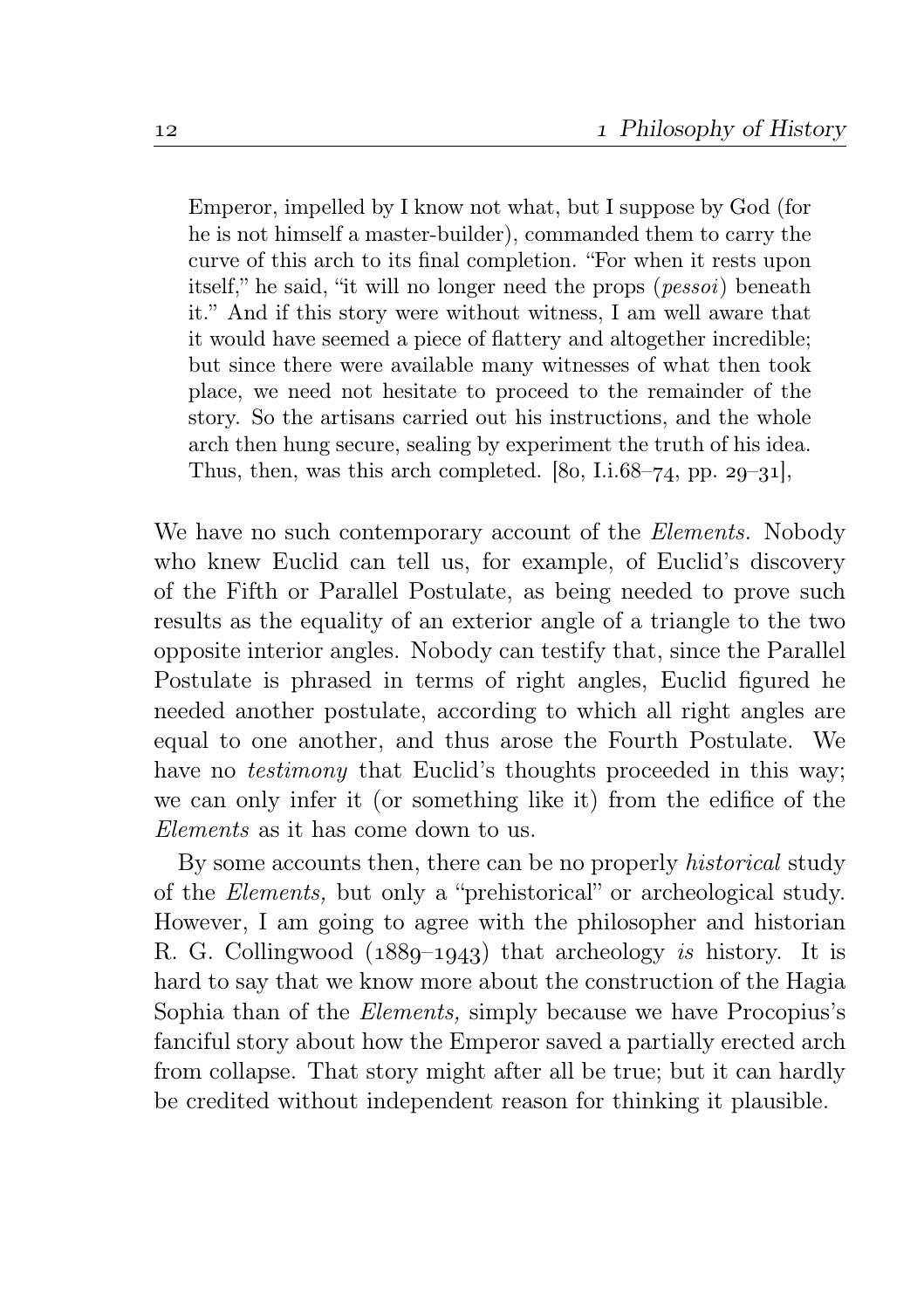I shall make use of Collingwood's ideas about history, because I know them and find them relevant. The Hagia Sophia is relevant as being, like the *Elements*, one of the great structures of the ancient world.<sup>2</sup> After the Turkish conquest of Constantinople, nine centuries after the construction of the Hagia Sophia, this edifice and especially its great dome became a model for Ottoman Imperial mosques [39]. Euclid's *Elements* became a model for mathematics, even as it is done today.

As for Collingwood, though some of his books have remained in print or been brought back into print, he is little known today. After speculating on why this is, in a review of a biography, Simon Blackburn concludes,

A lucky life, then, rather than an unlucky one, is the explanation for Collingwood's unattractive features—unless, as Aristotle thought, we cannot even call men lucky when they die, since we can be harmed after our death. I do not know whether Aristotle was right, but if he was wrong, then in most respects the neglect of Collingwood's thought may be our tragedy rather than his.  $[11]$ 

In Blackburn's judgment, "Collingwood was the greatest British philosopher of history of the twentieth century" [10]. In her own assessment of Collingwood, Mary Beard argues,

it is surely crucial that he was a product of the old Oxford 'Greats' (that is, classics) course, which focused the last two and a half years of a student's work on the parallel study of ancient history on the one hand, and ancient and modern philosophy on the other. Most students were much better at one side than the other . . . In

One might classify the Hagia Sophia as medieval rather than ancient. The edifice at least *symbolizes* the ancient mathematical world, in that the master builder Isidore also compiled texts of Archimedes with the commentaries of Eutocius, and he is mentioned in the extant manuscripts of these texts  $[2, p. 368, n. 750].$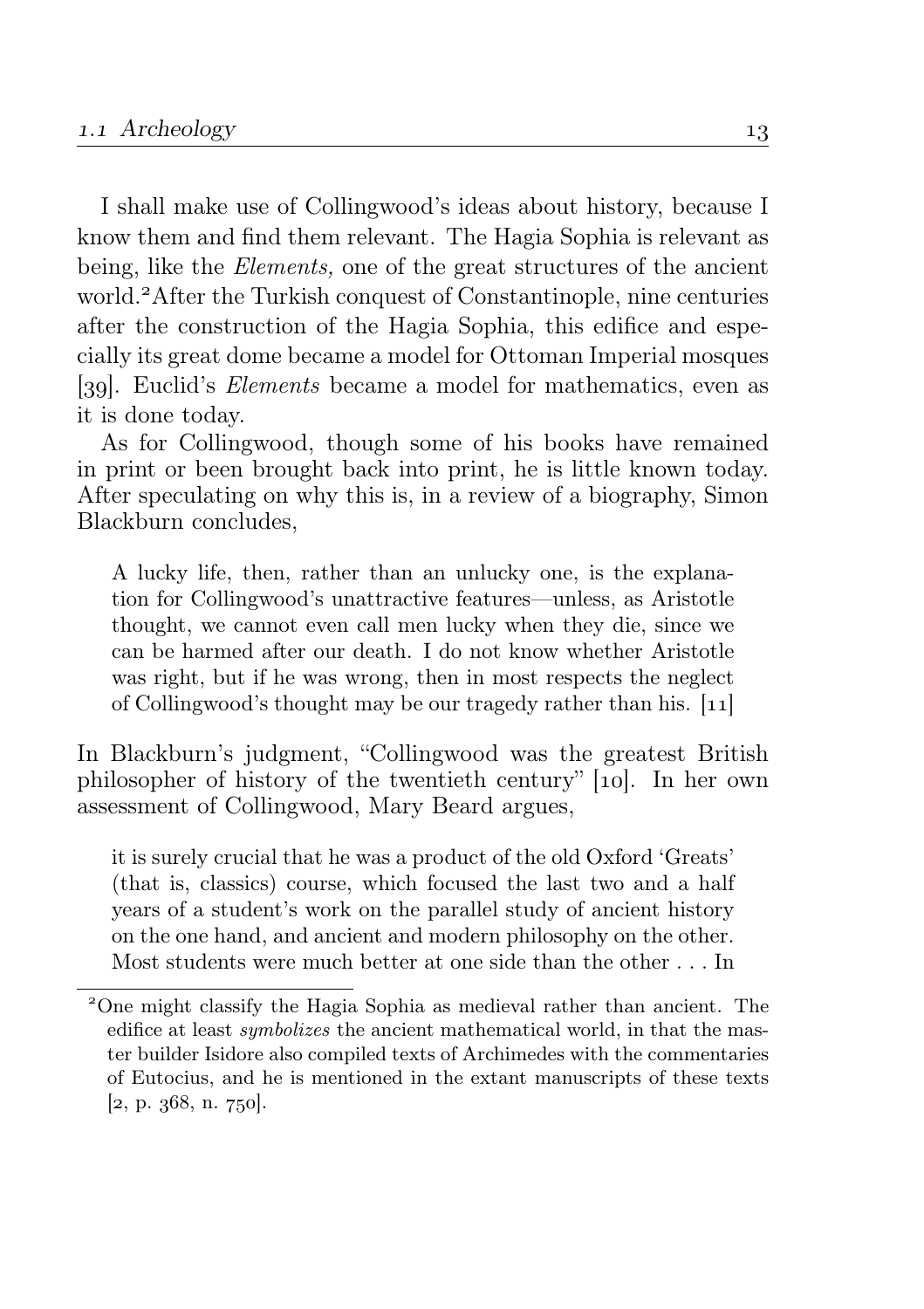the context of Greats, Collingwood was not a maverick with two incompatible interests. Given the educational aims of the course, he was a rare success, even if something of a quirky overachiever; his combination of interests was exactly what Greats was designed to promote. [8]

Collingwood's combination of interests does not seem to have included mathematics especially. Nonetheless, he was aware of it and talked about it, as will be seen below. His sense of what it means to do history will help us as we bring our own interest in mathematics to the reading of Euclid.

In directing actual archeological excavations, Collingwood found himself "experimenting in a laboratory of knowledge," as he reports in An Autobiography of 1939 [20, p. 24]. The study of Euclid can likewise serve as a laboratory of ideas about history. Collingwood likens history to mathematics in The Idea of History, posthumously edited and first published in  $1946$ :

One hears it said that history is 'not an exact science'. The meaning of this I take to be that no historical argument ever proves its conclusion with that compulsive force which is characteristic of exact science. Historical inference, the saying seems to mean, is never compulsive, it is at best permissive; or, as people sometimes rather ambiguously say, it never leads to certainty, only to probability. Many historians of the present writer's generation, brought up at a time when this proverb was accepted by the general opinion of intelligent persons (I say nothing of the few who were a generation ahead of their time), must be able to recollect their excitement on first discovering that it was wholly untrue, and that they were actually holding in their hands an historical argument which left nothing to caprice, and admitted of no alternative conclusion, but proved its point as conclusively as a demonstration in mathematics.  $|21, pp. 262-3|$ 

These words were originally intended for The Principles of History  $[23, p. 18]$ , whose extant manuscripts were rediscovered in 1995,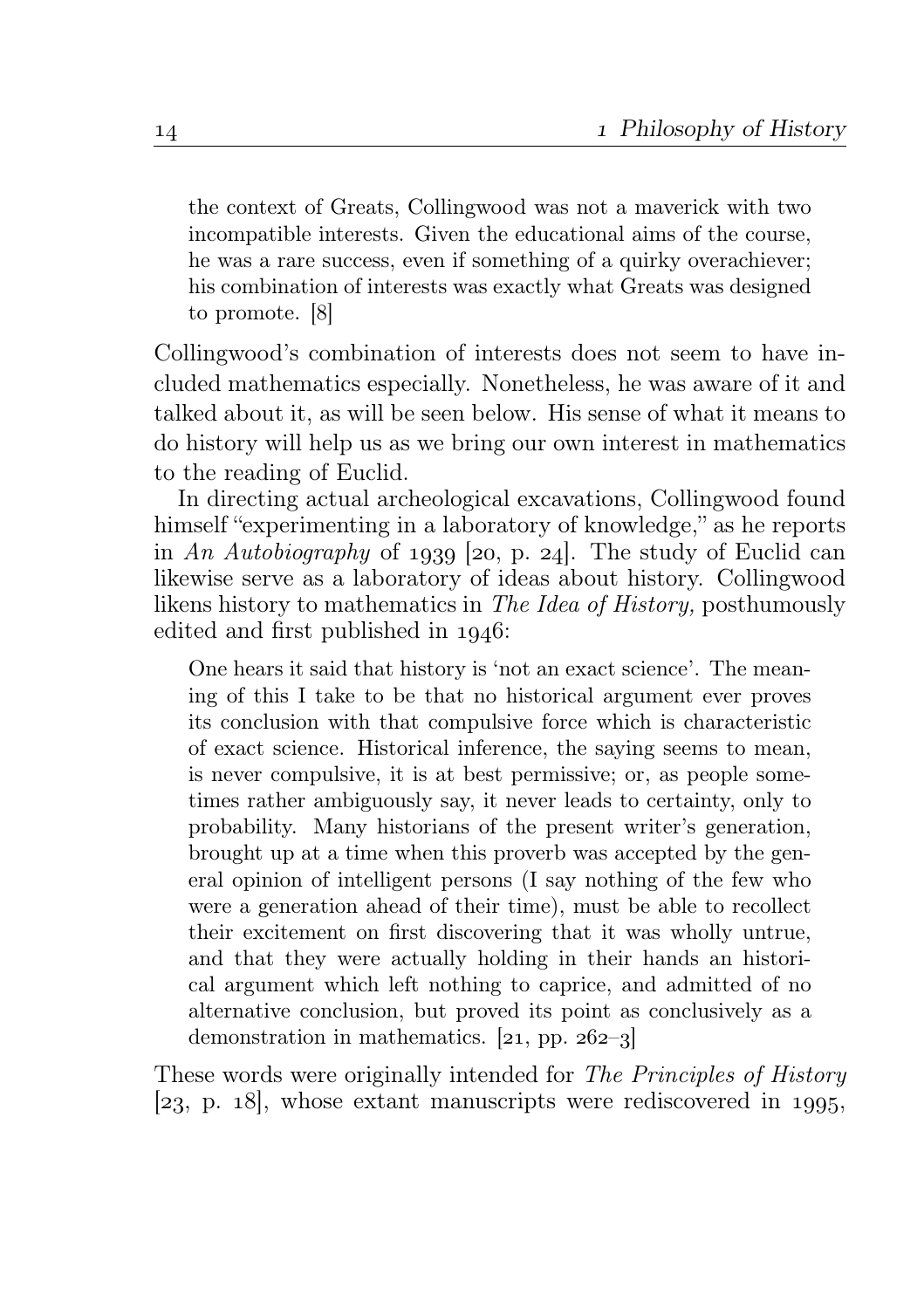having been thought discarded after being (severely) edited to form part of The Idea of History. I do not know whether historians generally agree with Collingwood on the subject of historical inference. According to one archeologist's explanation of his field,

Since nobody knows what happened in the past (even in the recent historical past), there will never be an end to archaeological research. Theories will come and go, and new evidence or discoveries will alter the accepted fiction that constitutes the orthodox view of the past and which becomes established through general repetition and widespread acceptance. As Max Planck wrote, 'A scientific truth does not triumph by convincing its opponents and making them see the light, but rather because its opponents die and a new generation grows up that is familiar with it.'

Archaeology is a perpetual search, never really a finding; it is an eternal journey, with no true arrival. Everything is tentative, nothing is final.  $[5, p. 7]$ 

We shall return later (in  $\S_{1.4}$ , p. 33) to Paul Bahn's skepticism here. His reference to "accepted fiction" calls to my mind Gore Vidal's  $1993$  Introduction to his  $1964$  historical novel *Julian* [87]. Vidal quotes one historian describing another as being "The best in the field. Of course he makes most of it up, like the rest of us." Speaking for himself, Vidal says,

Why write historical fiction instead of history? Because, when dealing with periods so long ago, one is going to make a lot of it up anyway, as Finley blithely admitted. Also, without the historical imagination even conventional history is worthless. Finally, there is the excitement when a pattern starts to emerge.

An emerging pattern in history is the opportunity for the flights of fancy that Vidal takes in novels like *Julian* and *Creation* [88]. Vidal does however admit a difference between fiction and history, as when he says,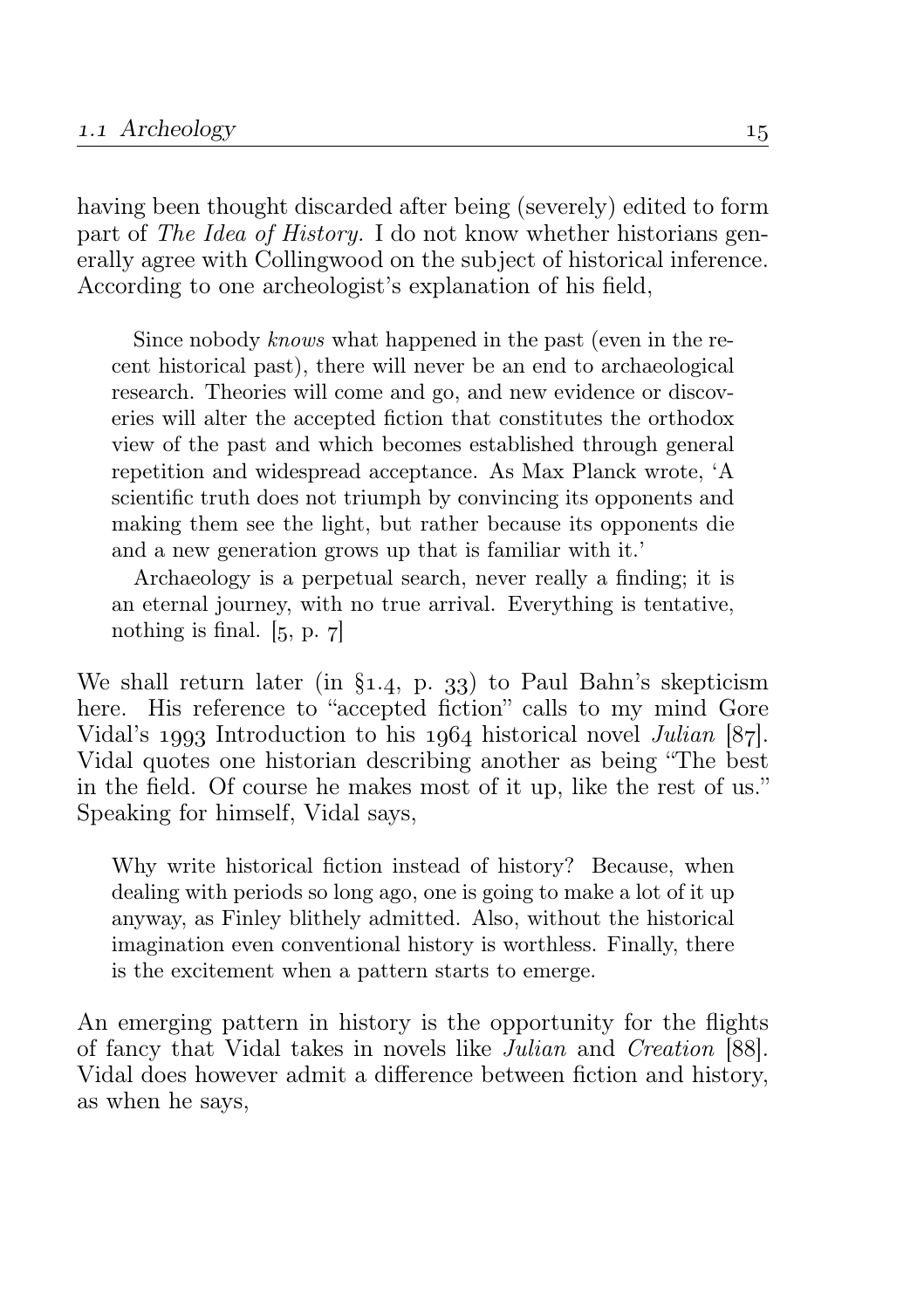as every dullard knows, the historical novel is neither history nor a novel . . . I personally don't care for historical novels as such (I'm obliged to read history in order to write stories set in the past).

In any case, our present topic is not history as such, but Euclid. The editors of The Principles of History lament that, when declaring the compulsive force of historical inference, Collingwood does not give "at this point an example of historians actually reasoning to certain conclusions"  $[23, p. x\dot{x}x]$ . But one should be able to supply one's own examples. Euclid will be *our* example, and in a footnote, the editors supply theirs. They report that, in a article, Collingwood said, "it is more certain than ever that the forts [on Hadrian's Wall] were built before the stone Wall." This conclusion is now held to be incorrect.

Collingwood's supposed historical mistake does not disprove his ideas of historical inference, any more than mathematical mistakes dispel our belief that mathematical correctness is possible. I suppose every mathematician has had the pleasure and excitement of discovering a theorem, only to find later that it was not a theorem after all. We may then give up mathematics, or we may simply return to it with more care.

Again, if Collingwood does not give examples of historical inference in The Principles of History, it is because he expects readers to come up with their own. He has already said,

Like every science, history is autonomous. The historian has the right, and is under an obligation, to make up his own mind by the methods proper to his own science as to the correct solution of every problem that arises for him in the pursuit of that science . . . There is no need for me to offer the reader any proof of this statement. If he knows anything of historical work, he already knows of his own experience that it is true. If he does not already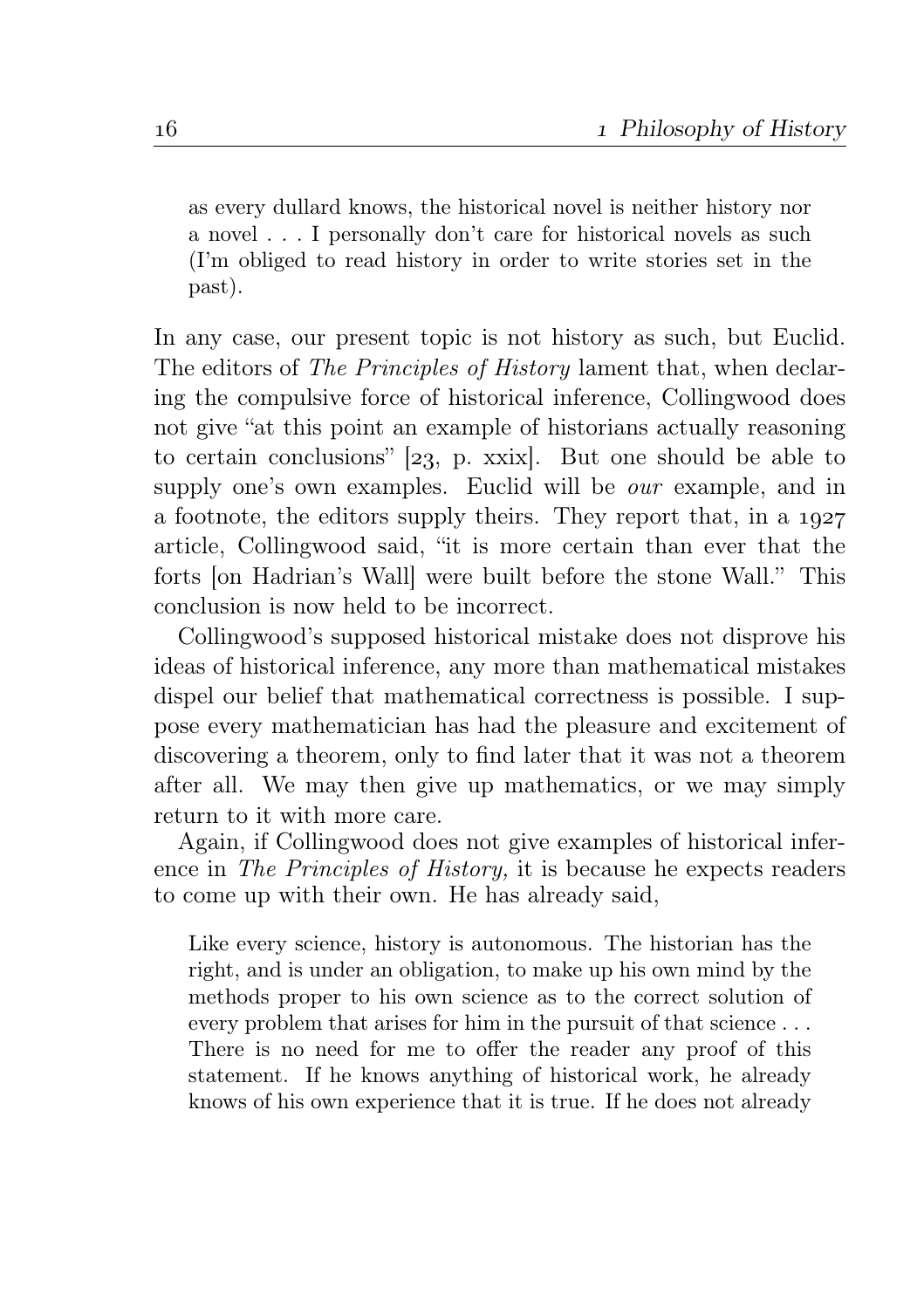know that it is true, he does not know enough about history to read this essay with any profit, and the best thing he can do is to stop here and now. [21, p. 256] [23, pp. 11-2]

Actually, the best thing the reader could do would be to do some history—which is just what we are going to do with Euclid.

#### 1.2 Questions

In his own experiments in the historical or archeological "laboratory of knowledge," Collingwood was

at first asking myself a quite vague question, such as: 'was there a Flavian occupation on this site?' then dividing that question into various heads and putting the first in some such form as this: 'are these Flavian sherds and coins mere strays, or were they deposited in the period to which they belong?' and then considering all the possible ways in which light could be thrown on this new question, and putting them into practice one by one, until at last I could say, 'There was a Flavian occupation; an earth and timber fort of such and such plan was built here in the year  $a \pm b$  and abandoned for such and such reasons in the year  $x \pm y$ . Experience soon taught me that under these laboratory conditions one found out nothing at all except in answer to a question; and not a vague question either, but a definite one.  $[20, p. 24]$ 

Concerning Euclid's number-theory, my own vague initial question is, "Can Books vii–ix of the Elements serve as a text for undergraduates today, as Book i can?" Book i is indeed a text for students in my own mathematics department, as will be discussed in  $\S$ 2.2  $(p. 48)$ . In the number-theory books, Euclid proves several famous results that students should also learn:

• the efficacy of the "Euclidean Algorithm" for finding greatest common divisors (VII.1, 2);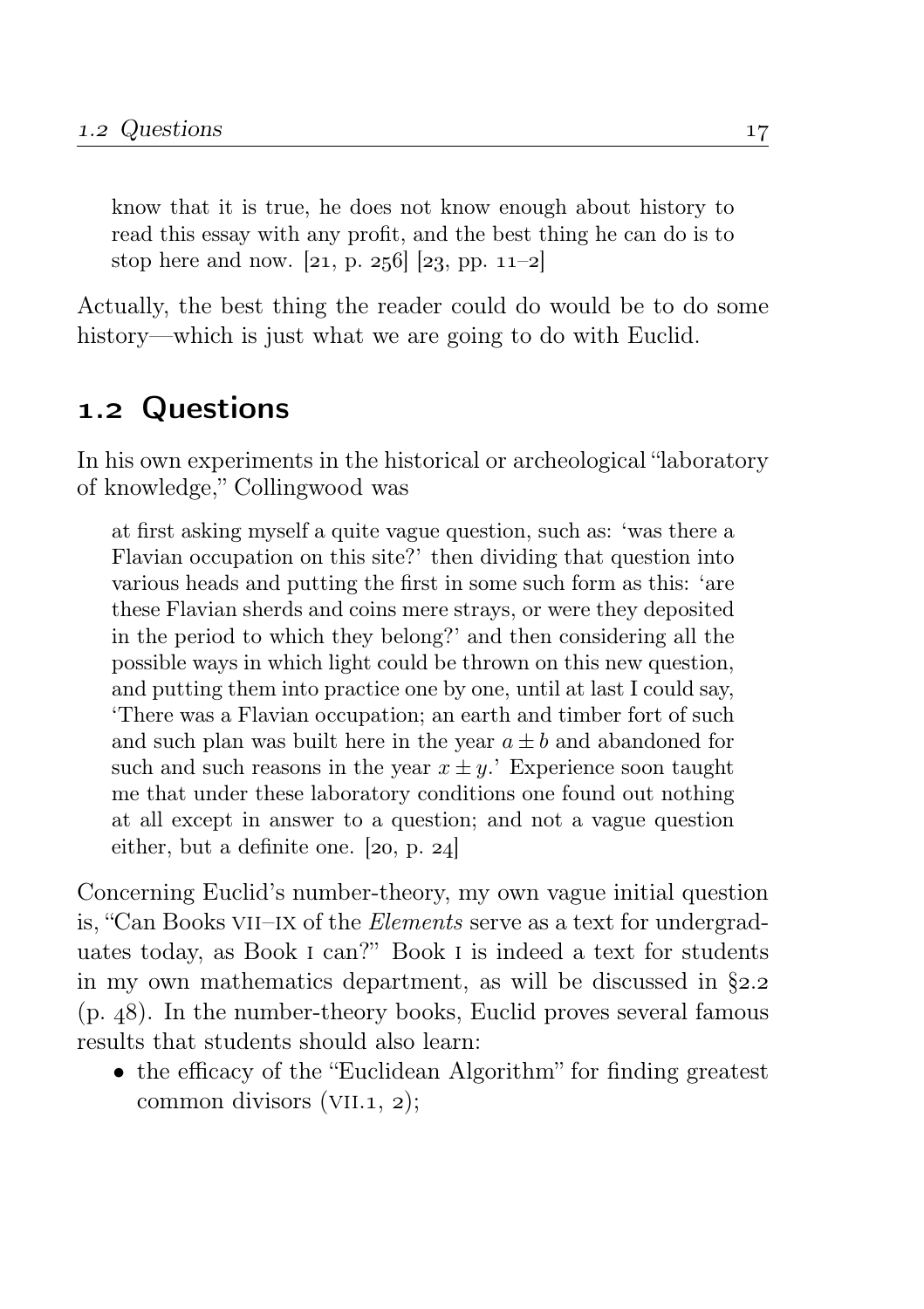- "Euclid's Lemma," that a prime divisor of the product of two numbers divides one of the numbers  $(VII.30);$ <sup>3</sup>
- $\bullet$  that the set of prime numbers is unbounded ( $IX.20$ );
- that if the sum  $\sum_{k=0}^{n} 2^k$  of consecutive powers of two (starting from one) is a prime  $p$ , then its product  $p \cdot 2^n$  with the last term in the sum is a perfect number  $(IX.36)$ .

Towards formulating a more precise question than whether Euclid is suitable as a textbook, I note a certain unsuitability in the textbooks of today. There is a common foundational error of assuming that recursive definitions of number-theoretic functions are justified by induction alone. Thus if we say  $1! = 1$  and  $(k+1)! = k! \cdot (k+1)$ , it may be thought that (1) we have defined n! when  $n = 1$ , and (2) if we have defined n! when  $n = k$ , then we have defined it when  $n = k + 1$ ; therefore, "by induction," we have defined n! for all natural numbers *n*. Actually cannot define it by induction *alone*. We have made a *recursive* definition, and this requires  $k + 1$  to uniquely determine k, and 1 not to be of the form  $k + 1$ . Clarification of this point leads to insight, as I have argued elsewhere [ $74$ ]. It so happens that induction is enough to justify the recursive definitions of addition and multiplication, as Landau shows tacitly in The Foundations of Analysis  $[54]$ . Therefore congruence of integers with respect to a particular modulus respects addition and multiplication, since induction is valid on integers considered with respect to a modulus.<sup>4</sup> One can then use induction to prove asso-

<sup>&</sup>lt;sup>3</sup>The result is called Euclid's Lemma by Burton [14, p. 24] and by Wikipedia; Hardy & Wright  $[42, p. 3, Thm 3]$  call it Euclid's First Theorem (the Second being, "The number of primes is infinite").

<sup>&</sup>lt;sup>4</sup>The phrase "with respect to the modulus  $m$ " is, in Gauss's Latin, *secundum* modulum m [ $36, §2$ ]. For reasons unknown to me, the English translation  $[37]$  sticks to Latin, but drops the preposition secundum and puts modulus in the dative or ablative case, as in "modulo m."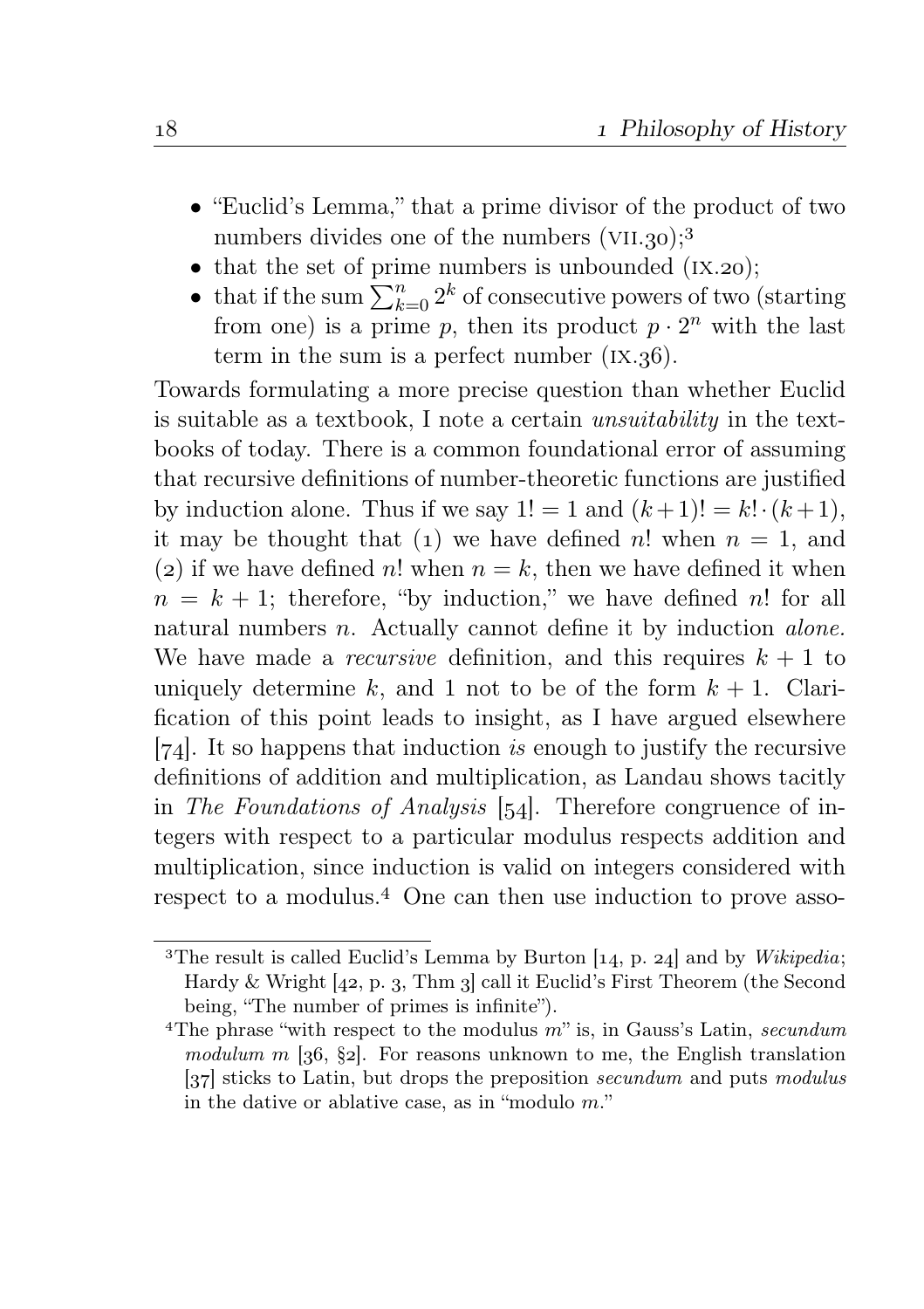ciativity and commutativity of addition and multiplication, as well as distributivity of the latter over the former. The proofs of these results can be exercises for students today. Euclid himself establishes commutativity of multiplication in Proposition VII.16 of the Elements. A more definite question for the present investigation is then, "Does Euclid give a valid proof of the commutativity of multiplication?"

Another question is whether Euclid gives a valid proof of "Euclid's Lemma." The question is investigated by Pengelley and Richman  $[z_2]$  and then by Mazur  $[z_3]$ ; the former also review earlier, albeit still modern, investigations. Such investigations can be inhibited by the modern notion of a fraction. In the Elements, there are two definitions of proportion, to be quoted in full in  $\S$ 3.2 (p. 73): there is a clear definition of proportion of magnitudes at the head of Book v, and an unclear definition of proportion of numbers at the head of Book VII. By the latter definition, is  $A$  to  $B$  as  $C$  to D, just in case the fractions  $A/B$  and  $C/D$  are equal? To answer this, we should ask what question Euclid was trying to answer in his writing.

I shall propose that Euclid's question is, "Can we simplify the anthyphaeretic definition of proportion, that is, the definition based on the method of finding greatest common divisors [the Euclidean Algorithm]?" I think this proposal is at least hinted at by David Fowler in The Mathematics of Plato's Academy [34], which is all about anthyphaeresis, although the book does not say a great deal about Euclid's arithmetic as such.

I am aware of other writing on Euclid and his theory of numbers; there may be much more of which I am not aware. As an apology for just going ahead anyway, and saying what I have to say, I cite Robert Pirsig, who coins a useful word in his philosophical novel Lila  $[77, ch. 26, pp. 370-2]$  and defines it by an analogy: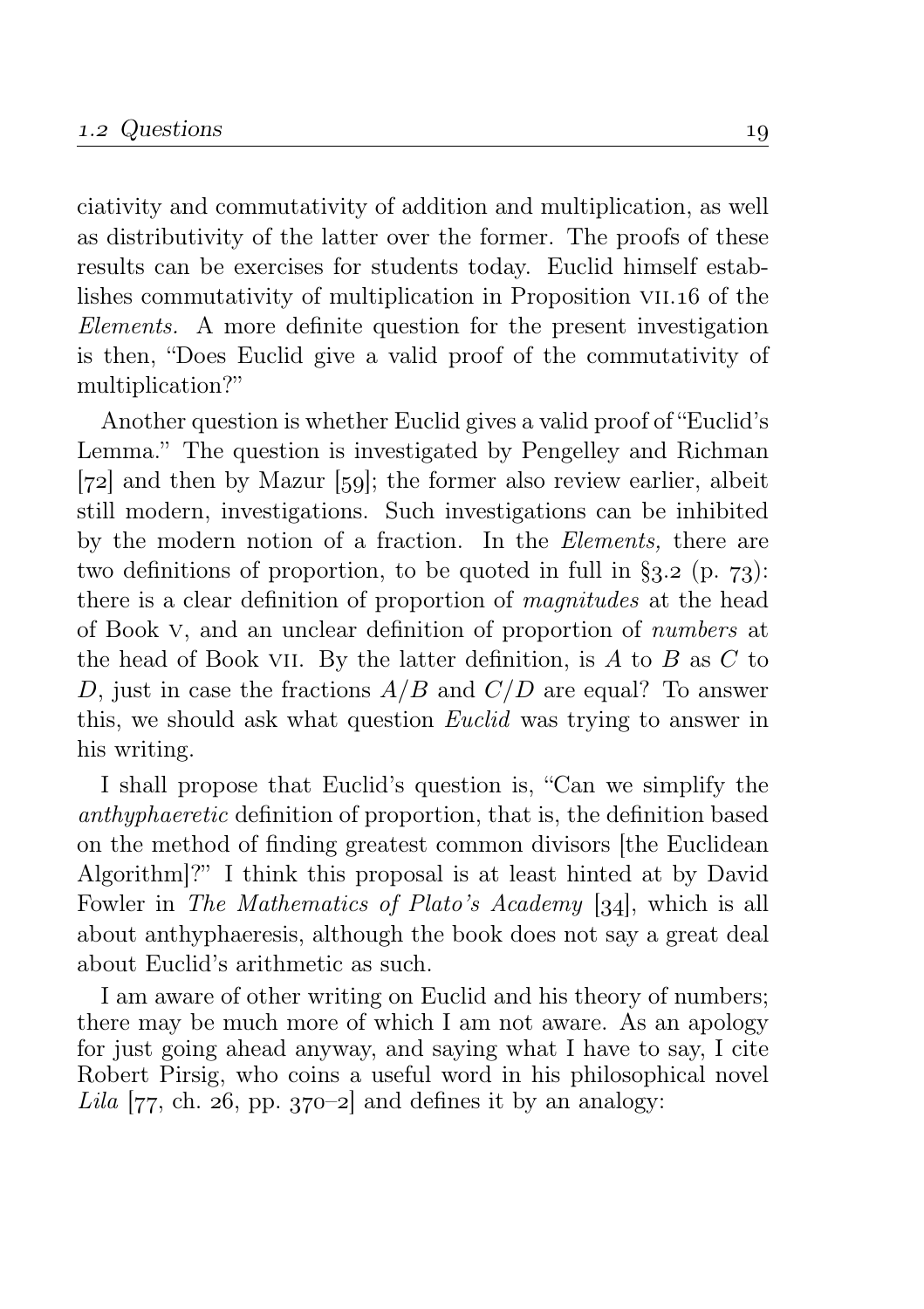Philosophology is to philosophy as musicology is to music, or as art history and art appreciation are to art, or as literary criticism is to creative writing.

One might add two more terms to the analogy, namely history of mathematics and mathematics itself. And yet, as has already been suggested, you cannot properly study the history of mathematics without already being something of a mathematician. The point for now is that, according to Pirsig, philosophologists put

a philosophological cart before the philosophical horse. Philosophologists not only start by putting the cart first; they usually forget the horse entirely. They say first you should read what all the great philosophers of history have said and then you should decide what you want to say. The catch here is that by the time you've read what all the great philosophers of history have said you'll be at least two hundred years old.

Some questions about Euclid have arisen in the course of my own mathematical life, and here I take them up. In the next chapter, I shall consider the question of how Richard Dedekind and David Hilbert (and my own students) read Euclid. One could raise the same question about every earlier mathematician, since just about all of them must have read Euclid. But one has only so much time. One should also have something one is looking for: this was said by Collingwood above, and it is said by Pirsig, or more precisely by his persona, called Phaedrus:

Phaedrus, in contrast, sometimes forgot the cart but was fascinated by the horse. He thought the best way to examine the contents of various philosophological carts is first to figure out what *you* believe and then to see what great philosophers agree with you. There will always be a few somewhere. These will be much more interesting to read since you can cheer what they say and boo their enemies, and when you see how their enemies attack them you can kibitz a little and take a real interest in whether they were right or wrong.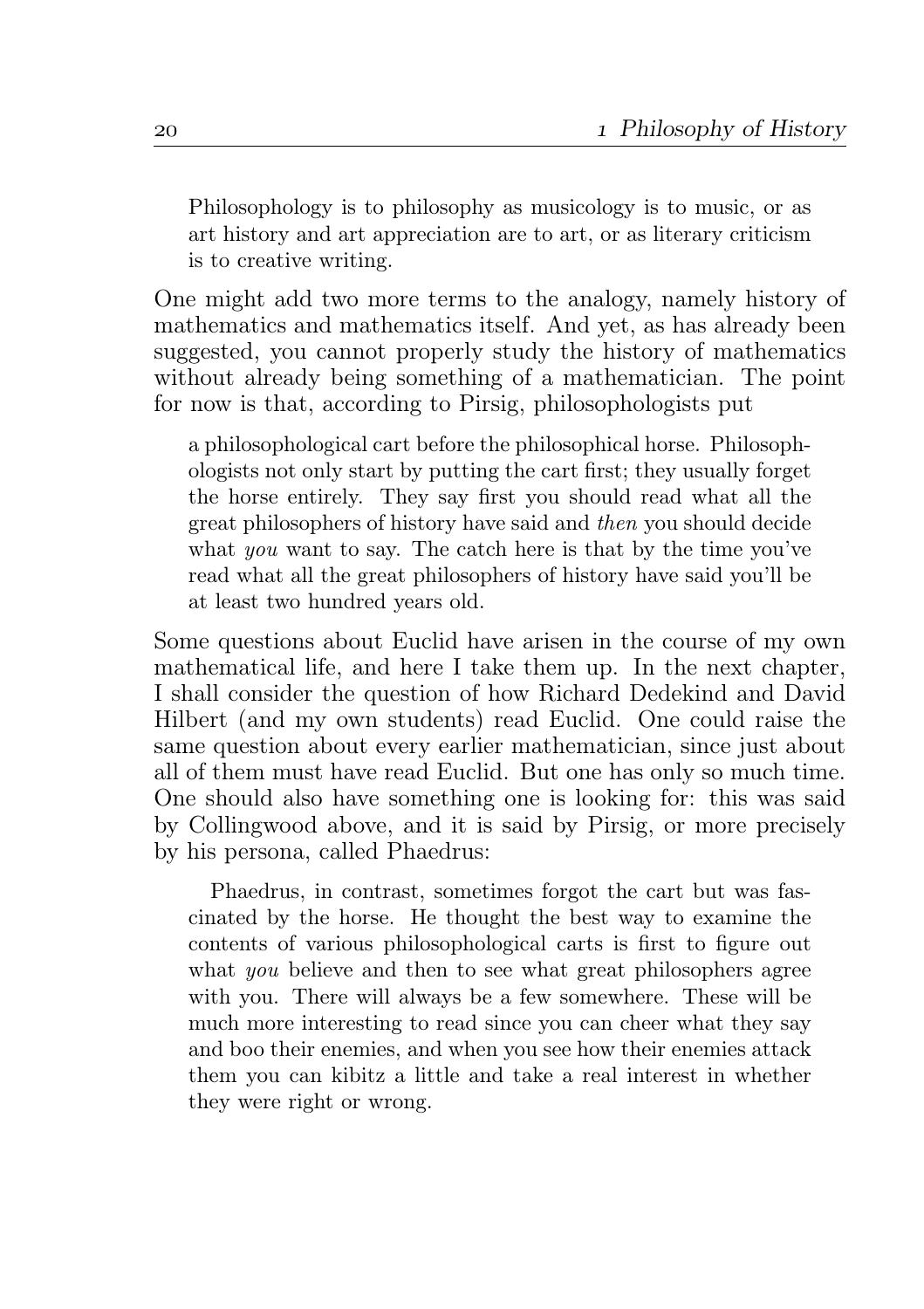It is unfortunate that Pirsig thinks of intellectual life as an arena for attack and defense; but apparently he has reasons for this.

#### 1.3 Evidence

We can read Euclid as if he were a contemporary mathematician. Then we may think that we understand him if we have translated his mathematics into our own terms. This is the approach that E. C. Zeeman takes and defends in an article (originally a talk) on Euclid:

In our discussions we found ourselves following the traditional opposing roles of historian and mathematician. The historian thinks extrinsically in terms of the written evidence and adheres strictly to that data, whereas the mathematician thinks intrinsically in terms of the mathematics itself, which he freely rewrites in his own notation in order to better understand it and to speculate on what might have been passing through the mind of the ancient mathematician, without bothering to check the rest of the data.  $|q_2, p. 16|$ 

The person given the role of historian here is the late David Fowler, mentioned above; but he was a mathematician as well. Zeeman seems to suggest that the mathematician has an advantage over the historian, because an understanding of mathematics can take a researcher places where a lack of evidence prevents the historian from going.

Though we have seen (or at least seen it argued by Collingwood) that mathematics is similar to history, the two disciplines are still different. Collingwood suggests this himself in The Principles of History  $|23, p. 5|$ . Mathematics and history are sciences; but

anything that is a science at all must be more than merely a science, it must be a science of some special kind. A body of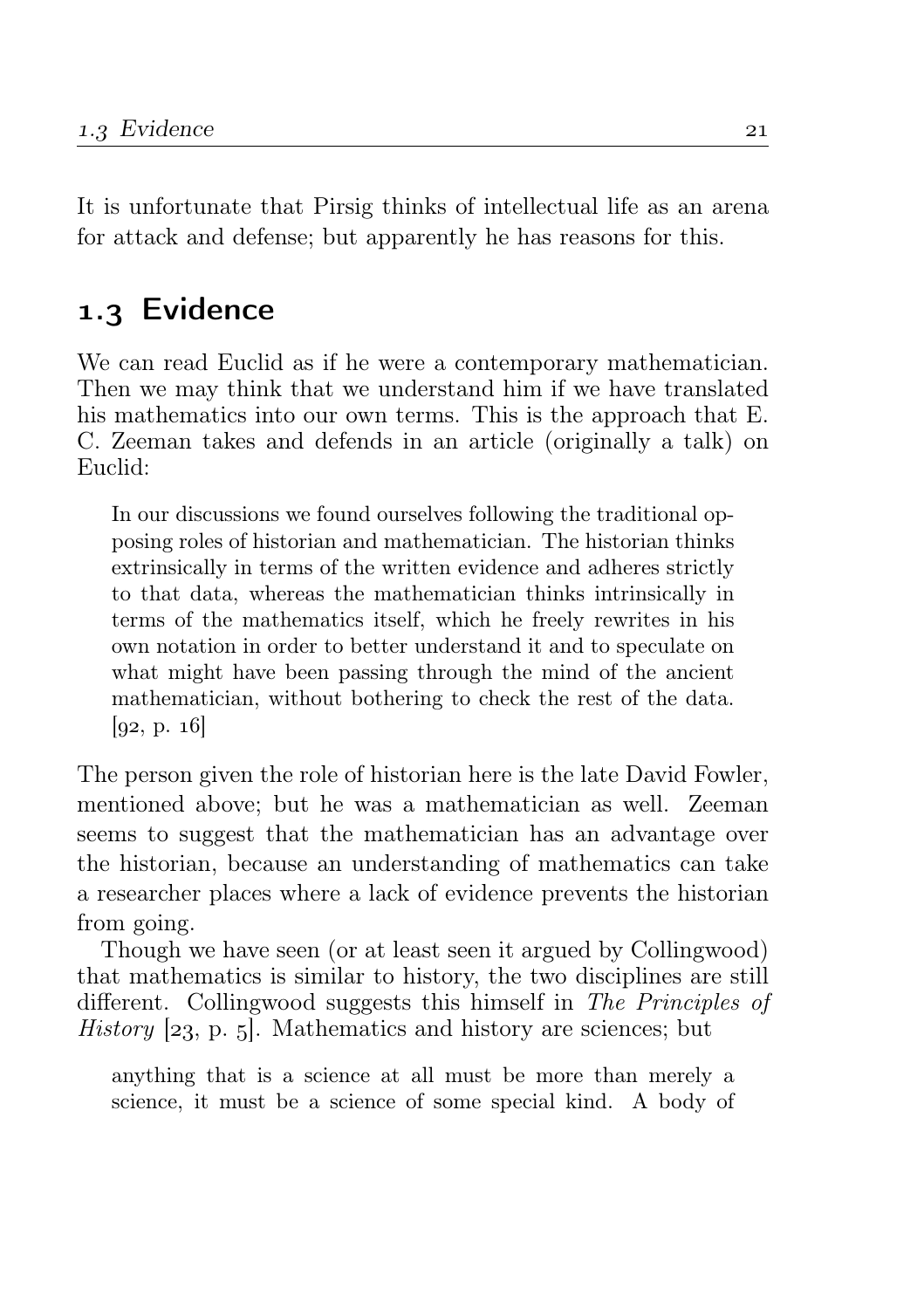knowledge is never merely organized, it is always organized in some particular way.

There are sciences of observation, like meteorology; there are sciences of experiment, like chemistry. There is mathematics, not named as such by Collingwood here, but described as being

organized not by observing events at all, but by making certain assumptions and proceeding with the utmost exactitude to argue out their consequences.

History is not like this. In meteorology and chemistry, the aim is "to detect the constant or recurring features in all events of a certain kind." In being different from this, history does resemble mathematics, but only to a certain point:

It is true that in history, as in exact science, the normal process of thought is inferential; that is to say, it begins by asserting this or that, and goes on to ask what it proves. But the starting-points are of very different kinds. In exact science they are assumptions, and the traditional way of expressing them is in sentences beginning with a word of command prescribing that a certain assumption be made: 'Let ABC be a triangle, and let  $AB = AC$ .' In history they are not assumptions, they are facts, and facts coming under the historian's observation, such as, that on the page open before him there is printed what purports to be a charter by which a certain king grants certain lands to a certain monastery. The conclusions, too, are of different kinds. In exact science, they are conclusions about things which have no special habitation in space or time: if they are anywhere, they are everywhere, and if they are at any time they are at all times. In history, they are conclusions about events, each having a place and date of its own.

Collingwood appears to have the view of mathematics described by Timothy Gowers in *Mathematics: A Very Short Introduction* [38, pp.  $39-40$ . Gowers recognises it as a *twentieth-century* view. It is a view that has its place in history: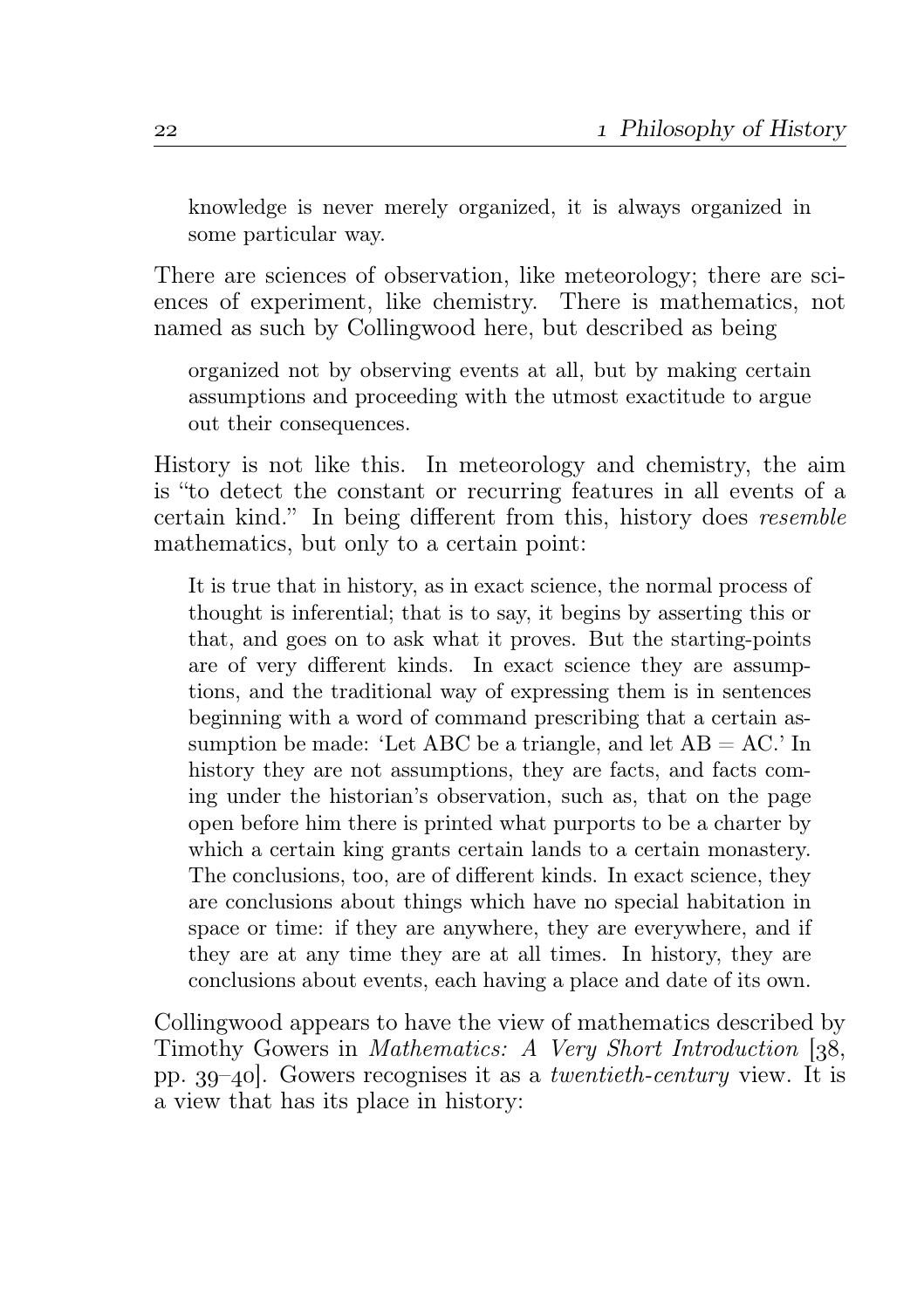[T]he steps of a mathematical argument can be broken down into smaller and therefore more clearly valid substeps. These steps can then be broken down into subsubsteps, and so on. A fact of fundamental importance to mathematics is that this process eventually comes to an end . . .

What I have just said in the last paragraph is far from obvious: in fact it was one of the great discoveries of the early 20th century, largely due to Frege, Russell, and Whitehead. This discovery has had a profound impact on mathematics, because it means that any dispute about the validity of a mathematical proof can always be resolved. In the 19th century, by contrast, there were genuine disagreements about matters of mathematical substance. For example, Georg Cantor, the father of modern set theory, invented arguments that relied on the idea that one infinite set can be 'bigger' than another. These arguments are accepted now, but caused great suspicion at the time.

Cantor's arguments are accepted now, and one might say this is because they can be worked out in a formal system based on the Zermelo–Fraenkel theory of sets. Does Gowers mean to suggest that any dispute about the validity of a proof in Euclid can now be resolved? I do not know; but I myself would say that today's mathematics does not automatically give us a good criterion for assessing Euclid. Though Euclid may have inspired the formal systems alluded to by Gowers, Euclid himself is not using a formal system, or at least he is not *obviously* using one, even though it may well be possible to retrofit the *Elements* with a formal system, as is done by Avigad, Dean, and Mumma  $[4]$ .

Mathematics can be held up as an example of the peaceable resolution of disputes. Gowers finds it to be unique in this way  $[38,$  $p. 40$ :

There is no mathematical equivalent of astronomers who still believe in the steady-state theory of the universe, or of biologists who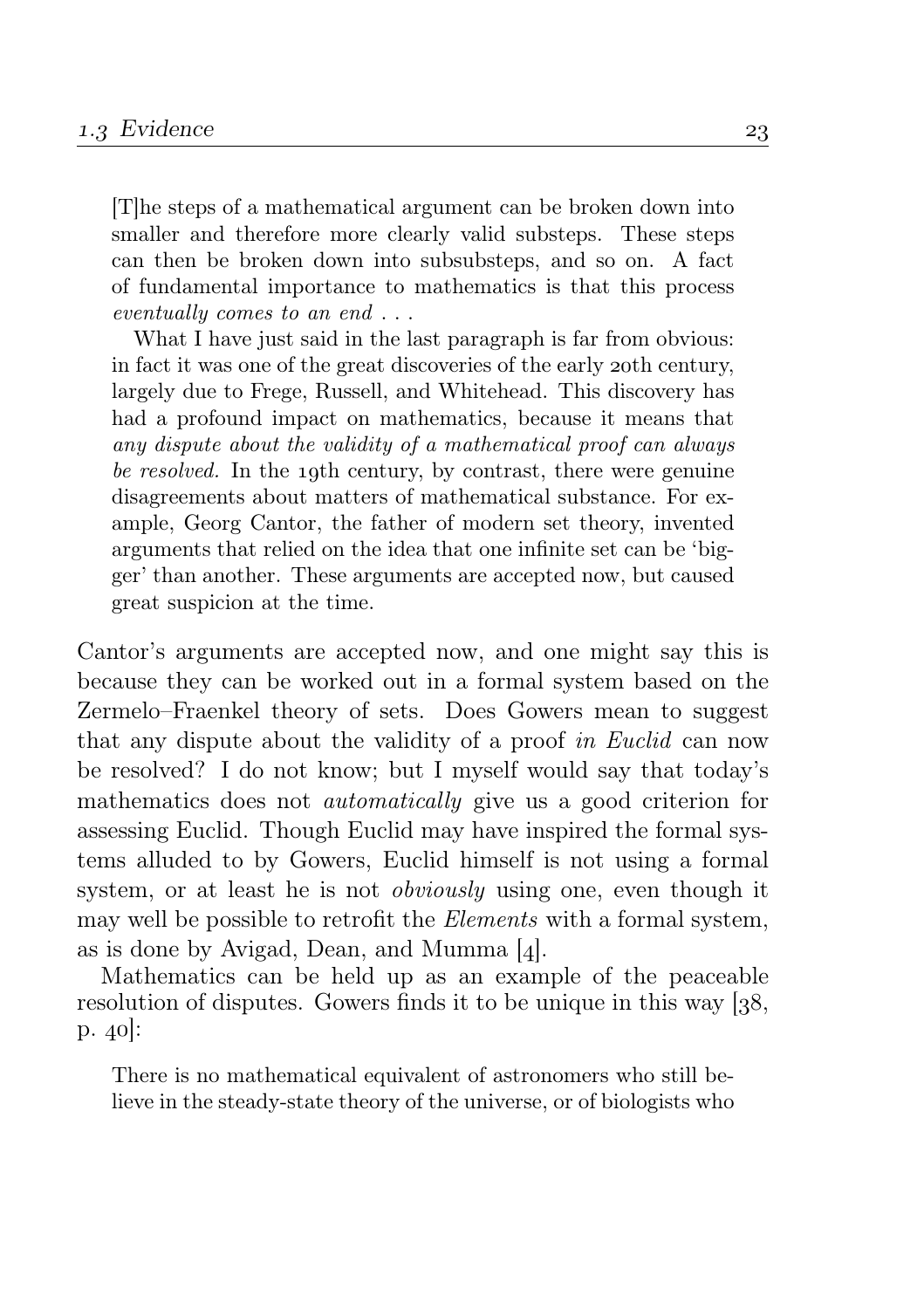hold, with great conviction, very different views about how much is explained by natural selection, or of philosophers who disagree fundamentally about the relationship between consciousness and the physical world, or of economists who follow opposing schools of thought such as monetarism and neo-Keynesianism.

And yet, if all mathematical disputes are resoluble in principle, this is only because we accept the principle. Collingwood finds the same principle at work in history. "History," he says  $[23, p. 7]$ ,

has this in common with every other science: that the historian is not allowed to claim any single piece of knowledge, except where he can justify his claim by exhibiting to himself in the first place, and secondly to anyone else who is both able and willing to follow his demonstration, the grounds upon which it is based. This is what was meant, above, by describing history as inferential.

Mathematics is inferential in the same way. Now, can the grounds of an inference be accepted by one person, yet rejected by another? Practically speaking, it is less likely in mathematics than elsewhere. Nonetheless, it can happen anywhere, because one can always be faced with a *skeptic*, whom Collingwood goes on to distinguish from a proper critic:

a critic is a person able and willing to go over somebody else's thoughts for himself to see if they have been well done; whereas a sceptic is a person who will not do this; and because you cannot make a man think, any more than you can make a horse drink, there is no way of proving to a sceptic that a certain piece of thinking is sound, and no reason for taking his denials to heart. It is only by his peers that any claimant to knowledge is judged.

Mathematical disputes are resoluble in principle. In practice, they may not be resoluble; but in this case, we may say of the parties to the dispute that one is a skeptic in Collingwood's sense. This is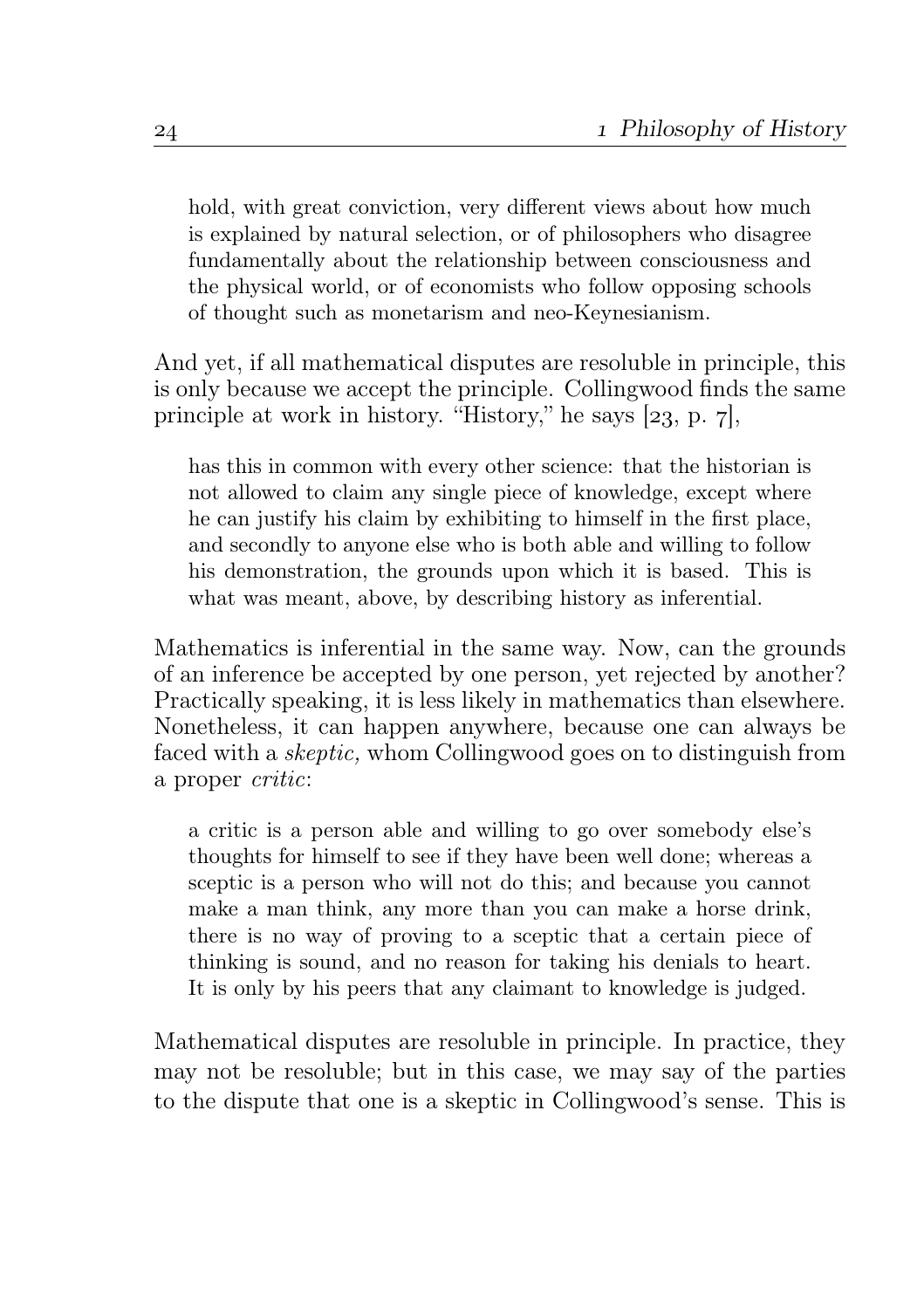possible in any dispute, be it in mathematics or history or anywhere else.

According to Zeeman as quoted above, "The historian thinks extrinsically in terms of the written evidence and adheres strictly to that data," although this is admittedly a "traditional" view. It sounds like the obsolescent view of history that distinguishes history from archeology and that is described by Collingwood as "scissors and paste":

It is characteristic of scissors-and-paste history, from its least critical to its most critical form, that it has to do with ready-made statements, and that the historian's problem about any one of these statements is whether he shall accept it or not: where accepting it means reasserting it as a part of his own historical knowledge.  $[23, p. 30]$ 

We can take an example from Euclid. Among the "definitions" at the head of Book vii of the Elements, there are the following two statements, numbered  $\alpha$  and  $\alpha$  in the Greek text established by Heiberg [30], and hence so numbered in translations like Heath's  $|31|$ :

**Μέρος** ἐστὶν ἀριθμὸς ἀριθμοῦ ὁ ἐλάσσων τοῦ μείζονος, ὅταν καταμετρῇ τὸν μείζονα. **Μέρη** δέ, ὅταν μὴ καταμετρῇ. A number is **part** of a number, the less<sup>5</sup> of the greater, when it measures the greater. But **parts,** when it does not measure.

In the body of Book VII, Proposition  $\alpha$  has the following enunciation.

Etymologically, "less" is a comparative form, although we seem not to have retained a positive form of its root, but we take "little" for the positive form [83]. The second S in "less" can be considered to stand for the R of the usual comparative suffix "-er." The word "lesser" is thus a double comparative, as "greaterer" would be, if there were such a word.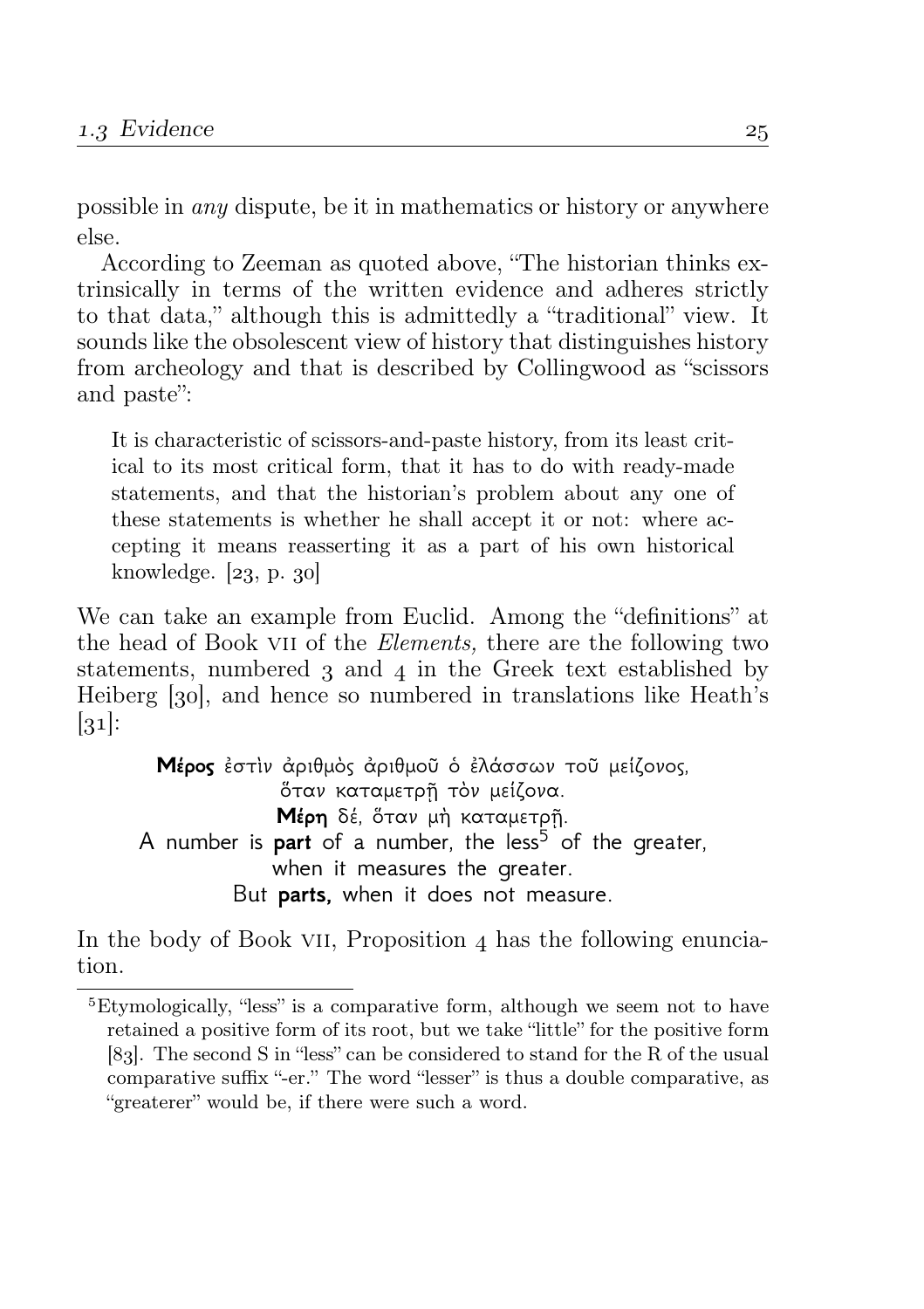```
῞Απας ἀριθμὸς παντὸς ἀριθμοῦ ὁ ἐλάσσων τοῦ μείζονος
                 ἤτοι μέρος ἐστὶν ἢ μέρη.
Every number is of every number, the less of the greater,
                  either a part or parts.
```
If the first two statements are really definitions, then the last statement follows immediately from them; but Euclid gives a nontrivial proof anyway. Suppose we think of geometry as a body of knowledge consisting of, definitions, axioms, and the theorems that they entail; and suppose we are, as it were, historians of this geometry. If we are scissors-and-paste historians, then we are going to reject at least one of the three ready-made statements of Euclid, because they cannot all be respectively definitions and theorem.

In fact we are going to reject none of the statements out of hand; nor shall we just accept them as definitions and theorem respectively. We shall do something like what Collingwood goes on to describe:

Confronted with a ready-made statement about the subject he is studying, the scientific historian never asks himself: 'Is this statement true or false?', in other words 'Shall I incorporate it in my history of that subject or not?' The question he asks himself is: 'What does this statement mean?' And this is not equivalent to the question 'What did the person who made it mean by it?', although that is doubtless a question that the historian must ask, and must be able to answer. It is equivalent, rather, to the question 'What light is thrown on the subject in which I am interested by the fact that this person made this statement, meaning by it what he did mean?'

Our ultimate interest is in our own statements, as mathematicians and historians of mathematics. Collingwood describes these statements on his next page:

A statement to which an historian listens, or one which he reads, is to him a ready-made statement. But the statement that such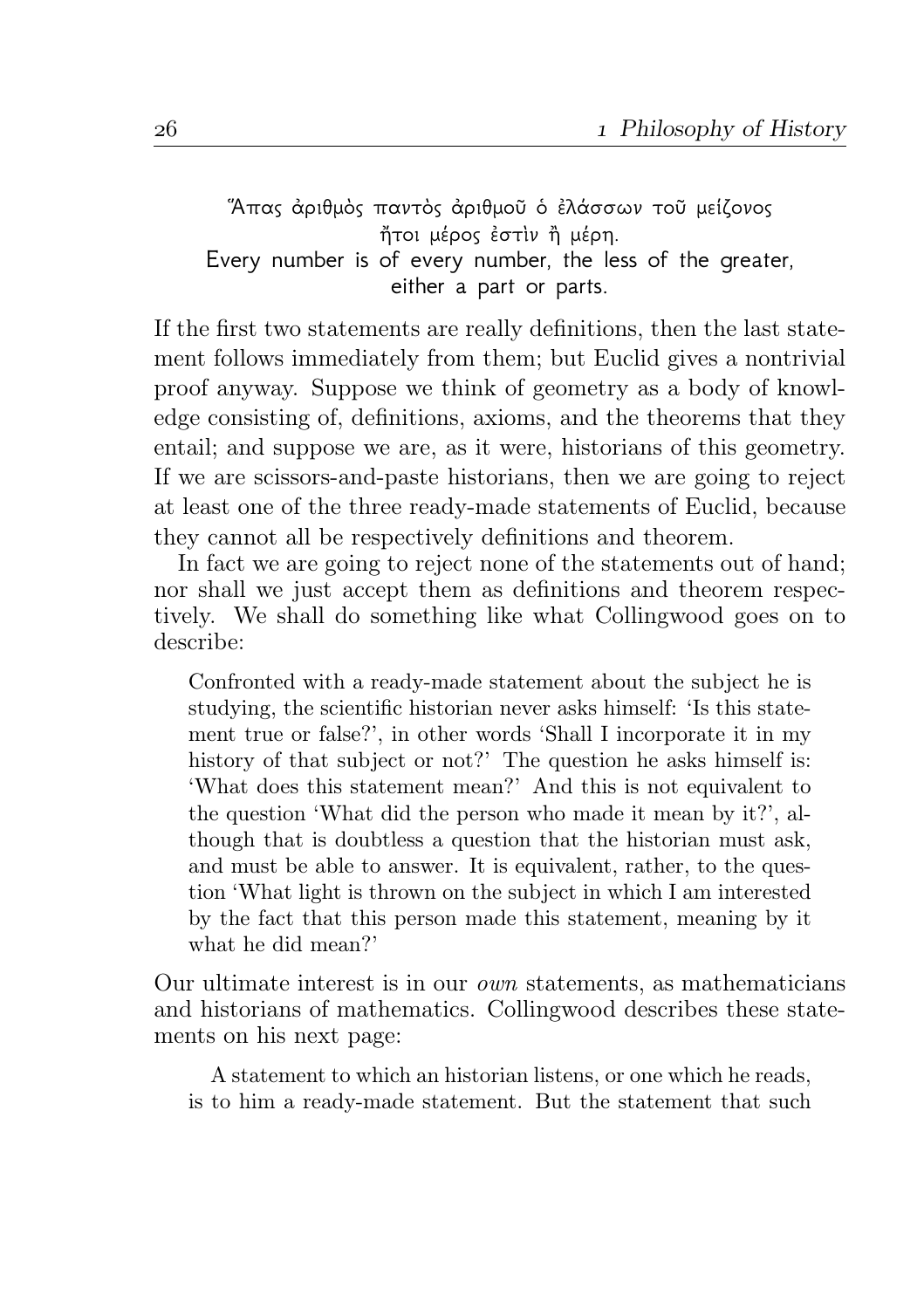a statement is being made is not a ready-made statement. If he says to himself 'I am now reading or hearing a statement to such and such effect', he is himself making a statement; but it is not a second-hand statement, it is autonomous. He makes it on his own authority. And it is this autonomous statement that is the scientific historian's starting-point . . .

If the scientific historian gets his conclusions not from the statement that he finds ready made, but from his own autonomous statement of the fact that such statements are made, he can get conclusions even when no statements are made to him.

Thus the mathematician's activity described by Zeeman, the rewriting of Euclid's mathematics in one's own notation, the better to understand it<sup>6</sup>—this would seem to be an activity of the scientific historian, in Collingwood's terms. "In scientific history" says Collingwood  $[23, p. 36]$ ,

anything is evidence which is used as evidence, and no one can know what is going to be useful as evidence until he has had occasion to use it.

Thus the mathematics that we work out can serve as evidence of what Euclid was doing. And yet it must be used with care, since its use will be based on the presupposition of a kind of unity of mathematics—the presupposition about mathematical truths that, as Collingwood said above, "if they are anywhere, they are everywhere, and if they are at any time they are at all times."

In the study of Euclid at least, it is desirable to question this presupposition. In his article  $[65]$  on the International Congresses of Mathematics, David Mumford's theme is that the unity of mathematics (as reflected in the very existence of the Congresses) cannot

 ${}^{6}$ Since we shall look briefly at Euclid's use of the definite article in §2.2 (p. ), let us note that the word "the" in "the better" here is not the usual definite article descended from the Old English þe. It is rather a descendent of this pronoun's instrumental case, spelled as  $py$  and  $bon$  [47].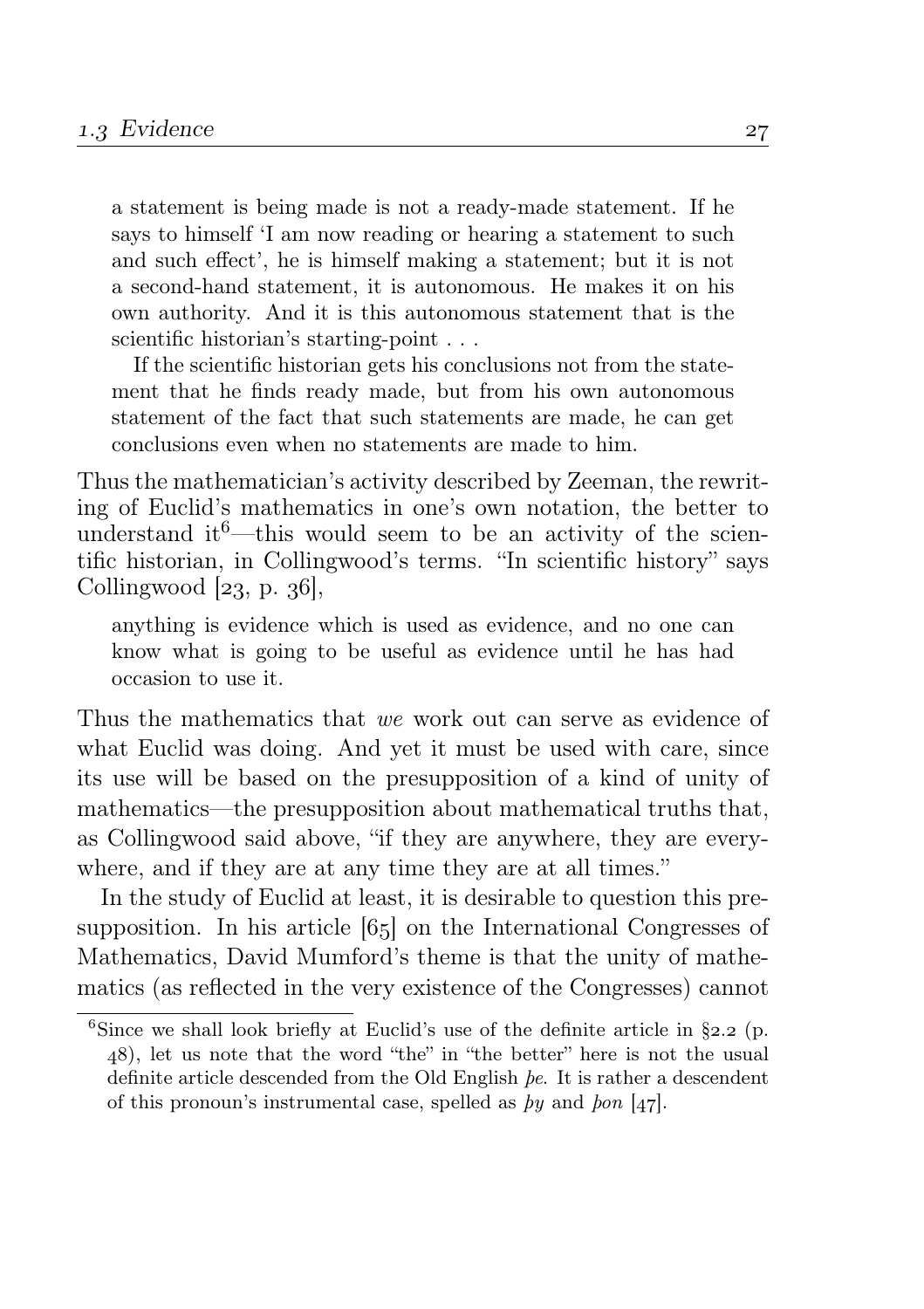be taken for granted, but must be worked for, and will not be achieved by forcing all of mathematics into the same mold. This is especially true when the mathematics under consideration is spread out over more than two thousand years.

### 1.4 Re-enactment

In a quotation above from The Principles of History, Collingwood distinguishes between what a statement means and what the person who made the statement means. We want to understand the mathematics thought about by Euclid, and we want to understand what Euclid thought about the mathematics; but these are different. Collingwood does not seem so concerned with the distinction in An Autobiography; but he does establish there that all history is the history of thought. He distinguishes history from pseudohistory, the latter meaning

the narratives of geology, palaeontology, astronomy, and other natural sciences which in the late eighteenth and the nineteenth centuries had assumed a semblance at least of historicity . . .

History and pseudo-history alike consisted of narratives: but in history these were narratives of purposive activity, and the evidence for them consisted of relics they had left behind (books or potsherds, the principle was the same) which became evidence precisely to the extent to which the historian conceived them in terms of purpose, that is, understood what they were for.  $[20, pp.]$  $107 - 9$ 

Thus we shall ask of Euclid's "definitions" of part and parts of a number, and of his propositions about the same: what are they for?

I expressed this new conception of history in the phrase: 'all history is the history of thought.' You are thinking historically, I meant, when you say about anything, 'I see what the person who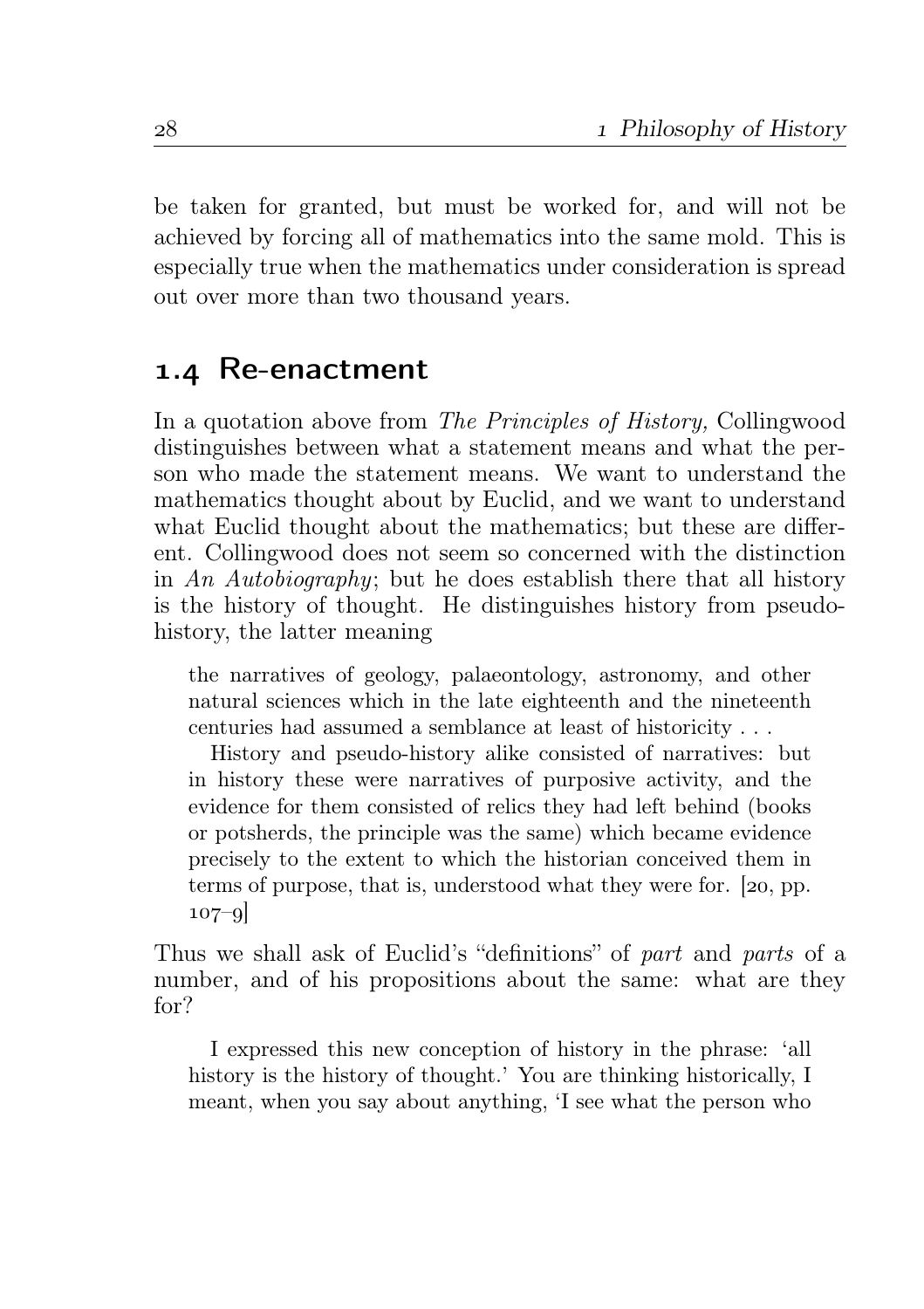made this (wrote this, used this, designed this, &c.) was thinking.' Until you can say that, you may be trying to think historically but you are not succeeding. And there is nothing else except thought that can be the object of historical knowledge. Political history is the history of political thought: not 'political theory', but the thought which occupies the mind of a man engaged in political work: the formation of a policy, the planning of means to execute it, the attempt to carry it into effect, the discovery that others are hostile to it, the devising of ways to overcome their hostility, and so forth.  $[20, p. 110]$ 

As historians of mathematics, and in particular of Euclid's mathematics, we study what Euclid was thinking while composing the Elements.

We should acknowledge at some point that the author of the Elements, whom we call Euclid, was not necessarily one person. This should remind us that, if different parts of the Elements, or even of one of its thirteen books, do not seem to fit together, it may be because different hands put them together. Then again, we can decide the question of the value of the *Elements* for us, without knowing whether Euclid was one person or many. This is a point made by Collingwood in The Principles of Art of  $1938$  [ $18$ , pp.  $318 - q$ :

Individualism would have it that the work of a genuine artist is altogether 'original', that is to say, purely his own work and not in any way that of other artists . . . All artists have modelled their style upon that of others, used subjects that others have used, and treated them as others have treated them already . . .

The individualistic theory of authorship would lead to the most absurd conclusions. If we regard the Iliad as a fine poem, the question whether it was written by one man or by many is automatically, for us, settled. If we regard Chartres cathedral as a work of art, we must contradict the architects who tell us that one spire was built in the twelfth century and the other in the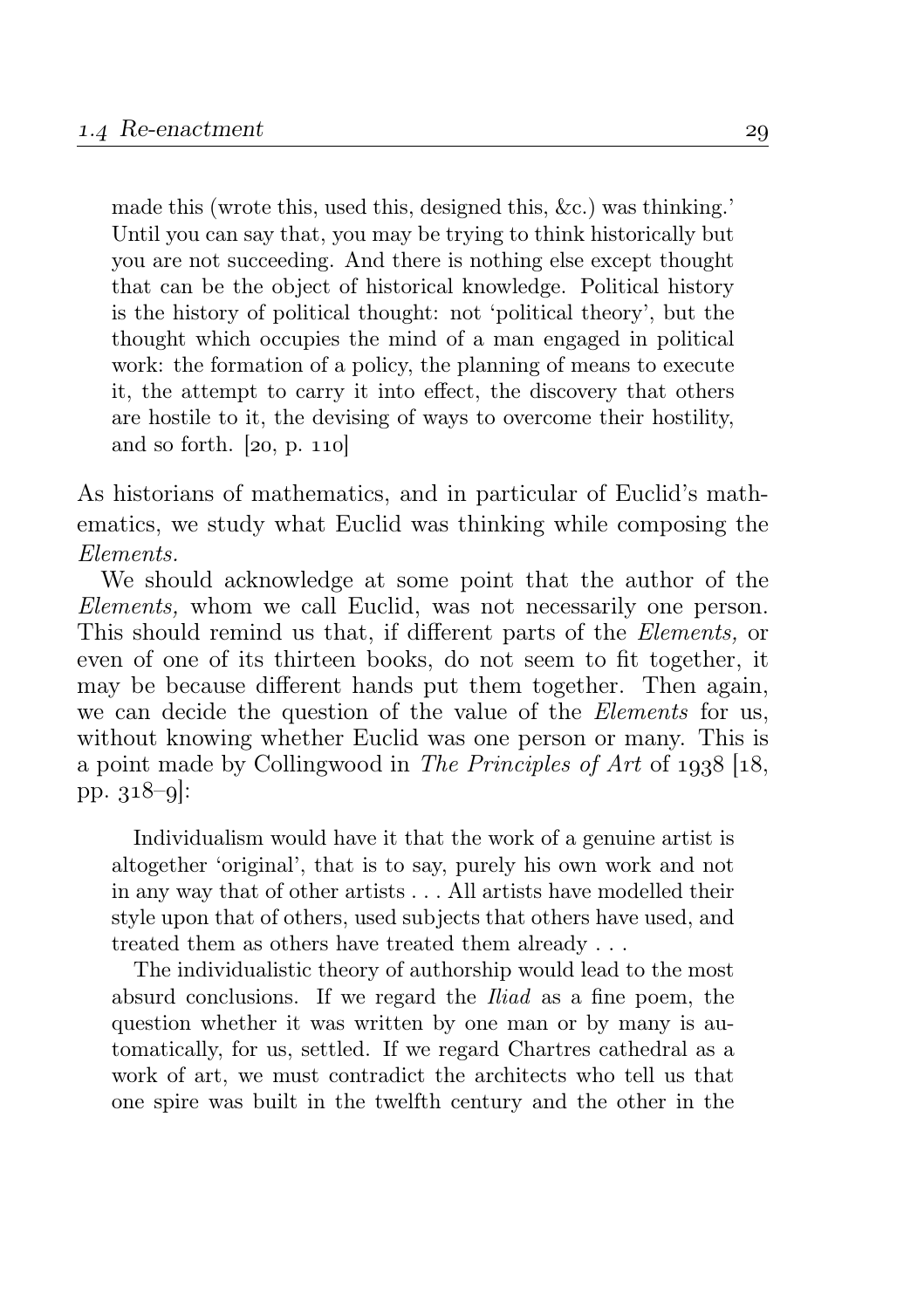sixteenth, and convince ourselves that it was all built at once.

If the Elements is a fine work of mathematics, its authorship is not necessarily singular; if not, not necessarily multiple.

For Collingwood in An Autobiography, our study of Euclid is not only history, but typical or exemplary history. We want to understand the thoughts expressed in the *Elements*, and to do this, since they are mathematical thoughts, we have to be mathematicians:

the historian must be able to think over again for himself the thought whose expression he is trying to interpret. If for any reason he is such a kind of man that he cannot do this, he had better leave that problem alone. The important point here is that the historian of a certain thought must think for himself that very same thought, not another like it. If some one, hereinafter called the mathematician, has written that twice two is four, and if some one else, hereinafter called the historian, wants to know what he was thinking when he made those marks on paper, the historian will never be able to answer this question unless he is mathematician enough to think exactly what the mathematician thought, and expressed by writing that twice two are four. When he interprets the marks on paper, and says, 'by these marks the mathematician meant that twice two are four', he is thinking simultaneously:  $(a)$ that twice two are four,  $(b)$  that the mathematician thought this, too; and  $(c)$  that he expressed this thought by making these marks on paper. I will not offer to help a reader who replies, 'ah, you are making it easy for yourself by taking an example where history really is the history of thought; you couldn't explain the history of a battle or a political campaign in that way.' I could, and so could you, Reader, if you tried.

This gave me a second proposition: 'historical knowledge is the re-enactment in the historian's mind of the thought whose history he is studying.'  $[20, pp. 111-2]$ 

Re-enactment is not discussed in The Principles of History, as we have the text; but re-enactment is discussed in some preliminary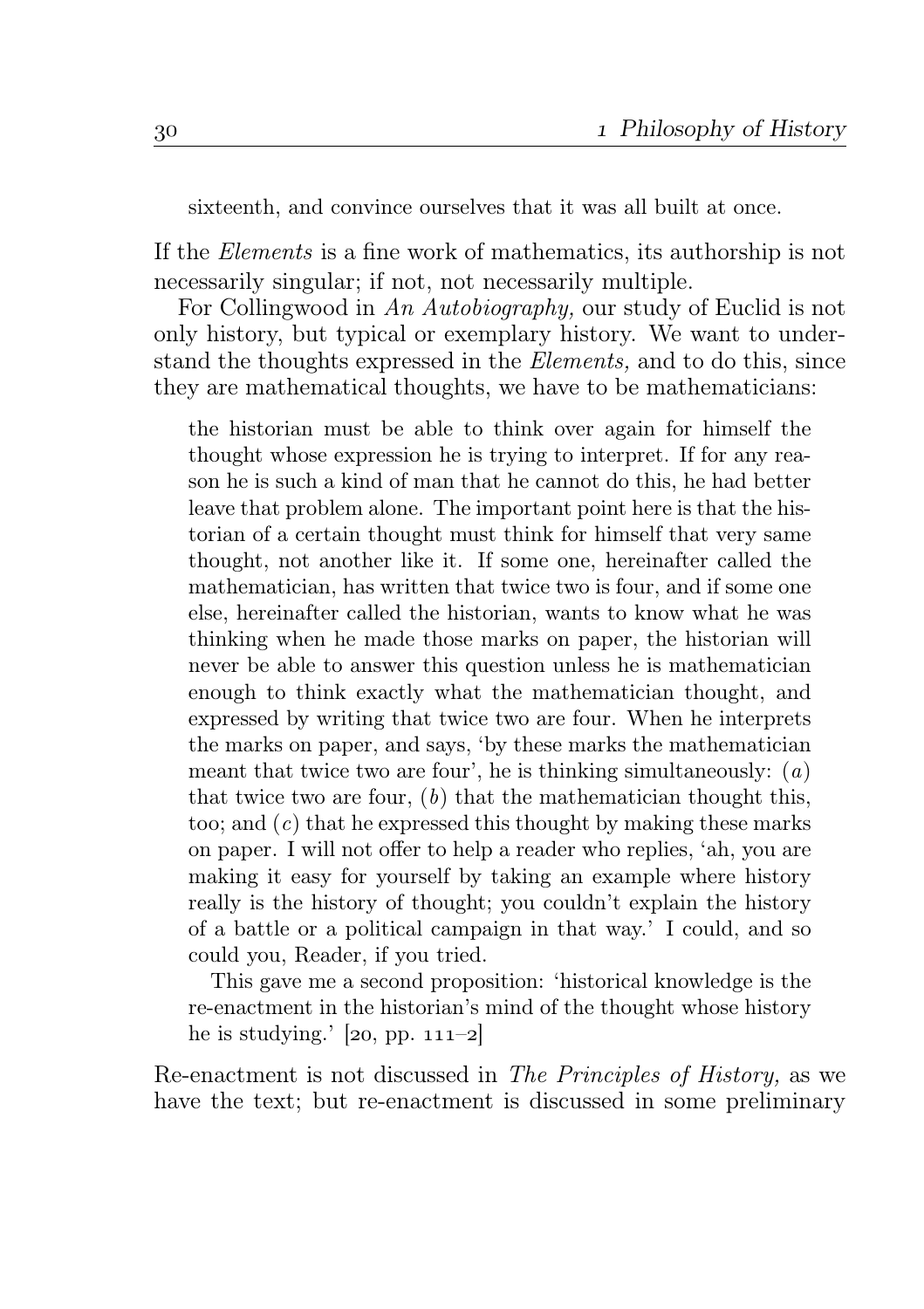notes that Collingwood made for the book  $|23, p$  pp.  $|239-40|$ :

all genuine historians interest themselves in the past just so far as they find in it what they, as practical men, regard as living issues. Not merely issues resembling these: but the same issues . . . And this must be so, if history is the re-enactment of the past in the present: for a past so re-enacted is not a past that has finished happening, it is happening over again.

People have been quite right to say that the historian's business is not to narrate the past in its entirety . . . but to narrate such of the past as has historical importance . . . historical importance means importance for us. And to call a thing important for us means that we are interested in it, i.e. that it is a past which we desire to re-enact in our present.

We are studying Euclid for the sake of doing mathematics today. Re-enacting Euclid means doing his mathematics. There are things called re-enactment that are not what Collingwood has in mind. It does not mean dressing in period costumes and aping archaic manners. Thus, the passage from An Autobiography mentioning political history continues:

Consider how the historian describes a famous speech. He does not concern himself with any sensuous elements in it such as the pitch of the statesman's voice, the hardness of the benches, the deafness of the old gentleman in the third row: he concentrates his attention on what the man was trying to say (the thought, that is, expressed in his words) and how his audience received it (the thoughts in their minds, and how these conditioned the impact upon them of the statesman's thought).  $[20, p. 110]$ 

Treating the Elements historically does not mean just reading it, or reproducing its propositions in lectures delivered at a blackboard. It does involve understanding those propositions somehow. Historical study of Euclid does not even require learning Ancient Greek,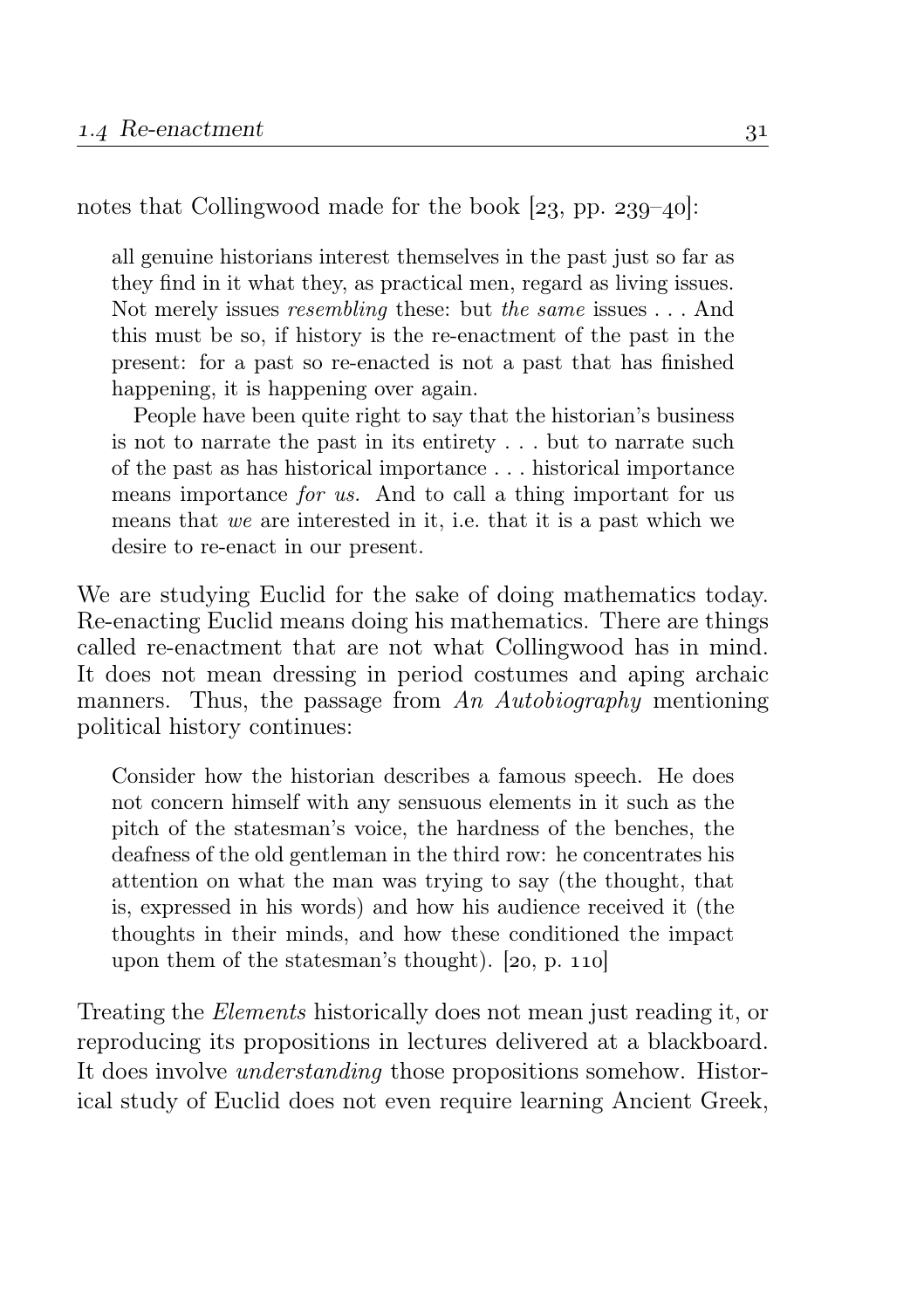though this does seem to be of value, and I shall usually quote Euclid in Greek as well as English. Euclid's Greek is easy, being formulaic and having a small lexicon, many of whose words can be seen in the mathematical language of today.

Proper re-enactment of the past is nonetheless a grand project. Many years before writing the books quoted so far, Collingwood engaged in another grand project, in *Speculum Mentis* of  $1924$  [ $17$ ].  $p. q$ :

This book is the outcome of a long-growing conviction that the only philosophy that can be of real use to anybody . . . is a critical review of the chief forms of human experience . . . We find people practicing art, religion, science, and so forth, seldom quite happy in the life they have chosen, but generally anxious to persuade others to follow their example. Why are they doing it, and what do they get for their pains? This question seems, to me, crucial for the whole of modern life . . .

After using the bulk of the book to review the "forms of experience" called art, religion, science, history, and philosophy, Collingwood sums things up:

We set out to construct a map of knowledge on which every legitimate form of human experience should be laid down, its boundaries determined, and its relations with its neighbors set forth . . .

Such a map of knowledge is impossible . . .

Beginning, then, with our assumption of the separateness and autonomy of the various forms of experience, we have found that this separateness is an illusion . . .

The various countries on our initial map, then, turn out to be variously-distorted versions of one and the same country . . . What, then, is this one country? It is the world of historical fact, seen as the mind's knowledge of itself.  $\vert 17, \text{ pp. } 306 - 9 \vert$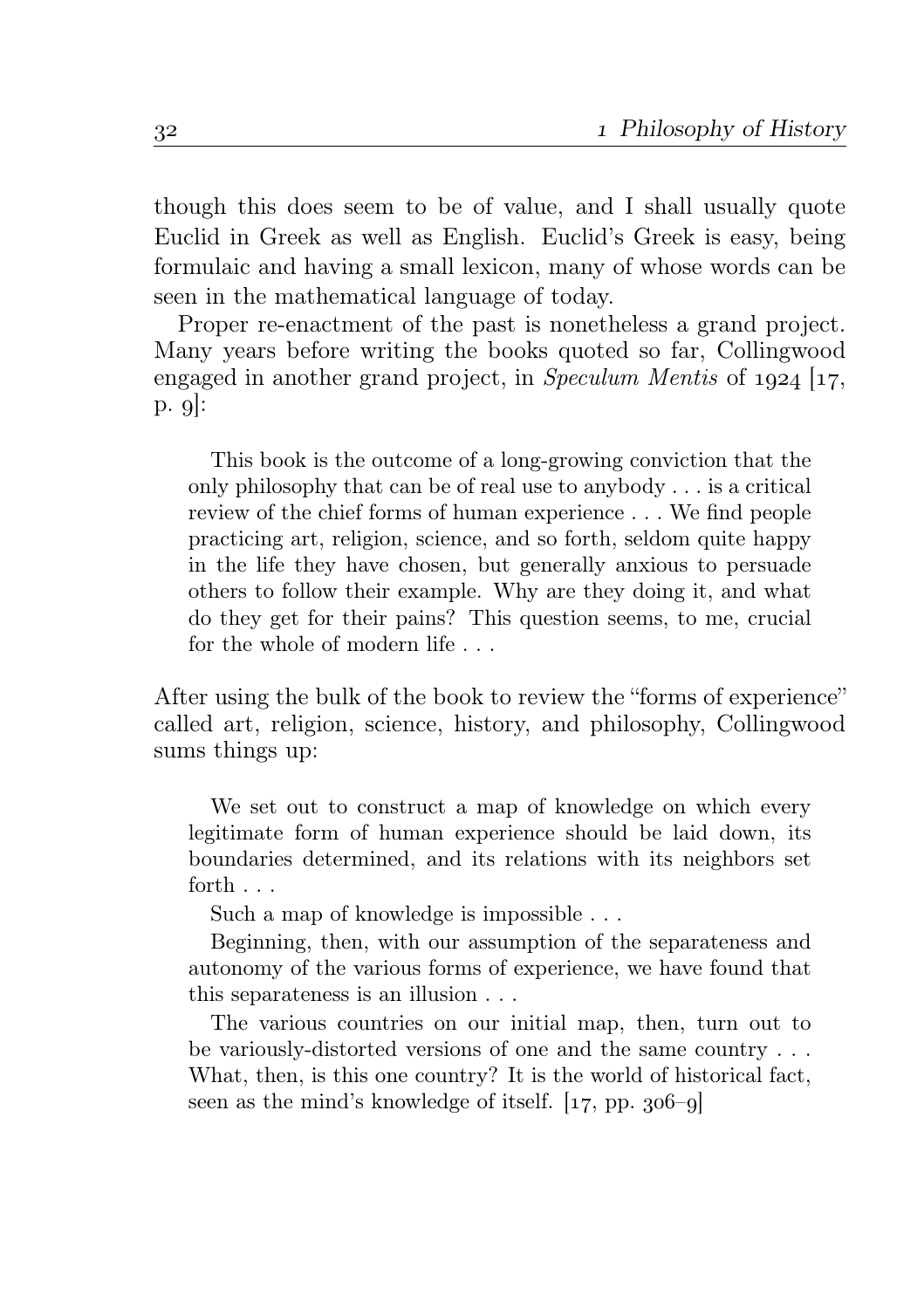I would read the emphasis on historical fact as follows. To know a theorem, such as Fermat's "Little" Theorem, means knowing that it is true, and this means knowing, as historical fact, that one has worked through a proof of the theorem and verified its correctness. One may have established a proof by induction, having noted that

1)  $1^p \equiv 1 \pmod{p}$ , and

2) if  $a^p \equiv a \pmod{p}$ , then  $(a+1)^p \equiv a^p + 1 \equiv a+1 \pmod{p}$ . One can then file the proof away. Asserting the theorem as true does not require reopening the file; but it requires summoning up the historical fact of the proof's having been placed in the file.

One may find this "historical fact" inadequate; for, in the words of Paul Bahn quoted earlier  $(\S1.1, p. 15)$ , "nobody knows what happened in the past (even in the recent historical past)." If these words are to be taken seriously, then the memory of having proved a theorem does not suffice to provide knowledge that the theorem is true. Maybe we made a mistake when we proved the theorem yesterday. Maybe as students we accepted a teacher's proof, but had not yet acquired sufficient mathematical skepticism to find the gaps in the proof.

We may then try to ensure that the stating of a theorem includes within itself an actual proof. I think this is Mazur's "self-proving" theorem principle"  $[59, p. 229]$ , namely:

if you can restate a theorem, without complicating it, so that its proof, or the essence of its proof, is already contained in the statement of the theorem, then you invariably have

- a more comprehensible theorem,
- a stronger theorem, and
- a shorter and more comprehensible proof!

For Mazur, the self-proving formulation of the Euclidean Algorithm is,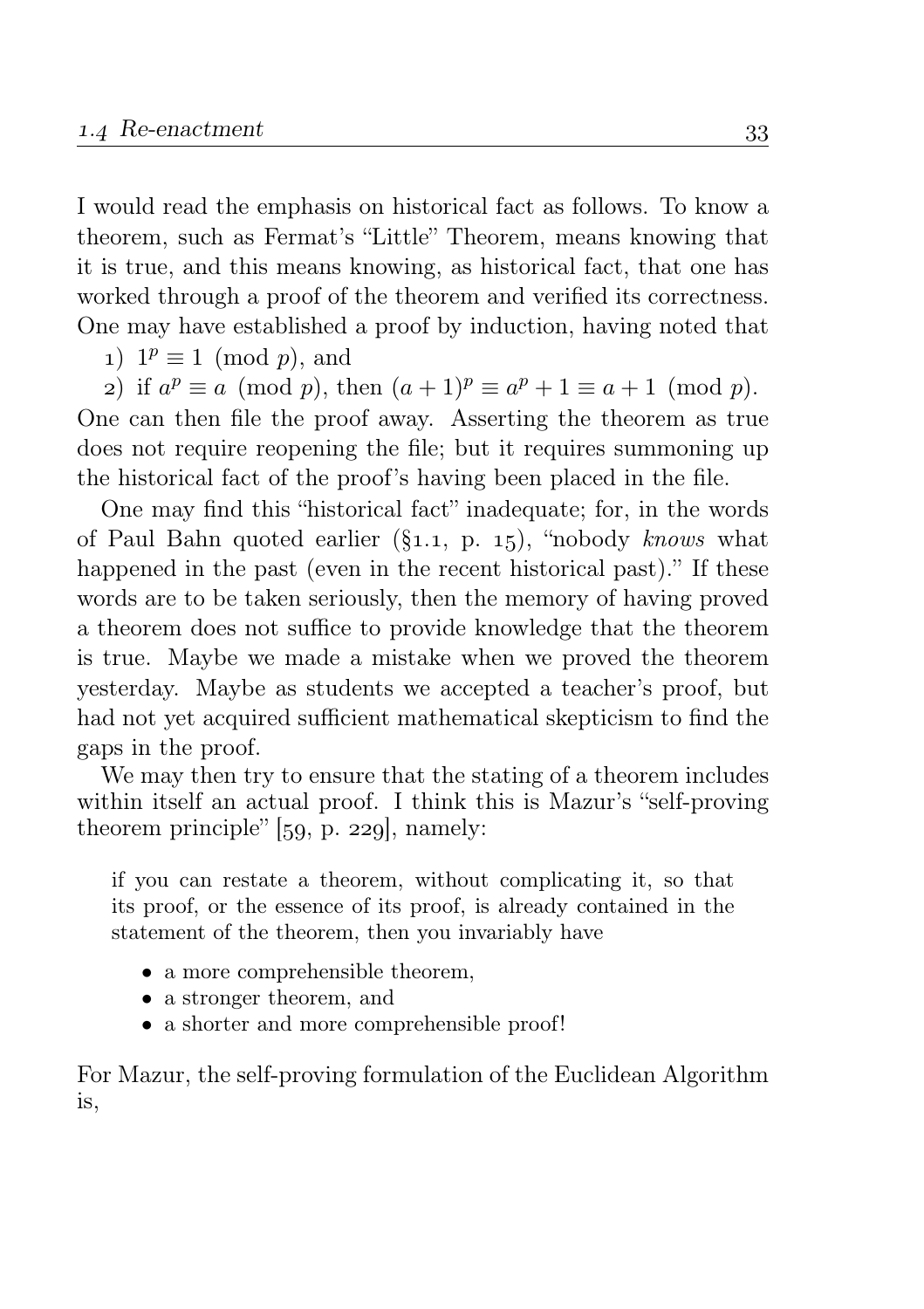Suppose you are given a pair of numbers  $A$  and  $B$  with  $A$  greater than  $B$ . Any common divisor of  $A$  and  $B$  is a common divisor of B and  $A - B$ ; and conversely, any common divisor of B and  $A - B$  is a common divisor of A and B.

This formulation gives us a key part of the theorem; but it omits that the process of continually replacing the greater of two numbers with the difference of the two numbers must eventually come to an end. That the natural numbers are well ordered must still be summoned up somehow.

Collingwood seems to have anticipated our difficulty. As we were reading him in *Speculum Mentis*, he was speaking of a country, namely "the world of historical fact":

Can we, then, sketch this country's features in outline?

We cannot. To explore that country is the endless task of the mind; and it only exists in its being explored. Of such a country there is no map, for it is itself its own map . . .

There is and can be no map of knowledge, for a map means an abstract of the main features of a country, laid before the traveller in advance of his experience of the country itself. Now no one can describe life to a person who stands on the threshold of life. The maxims given by age to youth are valueless not because age means nothing by them but because what it means is just its own past life. To youth they are empty words. The life of the spirit cannot be described except by repeating it: an account of it would just be itself.

The bare statement of a theorem, without a reiteration of its proof, is thus a valueless maxim given by age to youth. This would appear to be so, even if "age" here is our former, younger self. As Wordsworth wrote in "My Heart Leaps  $Up$ " [91, p. 85],

> The child is the father of the man; And I could wish my days to be Bound each to each by natural piety.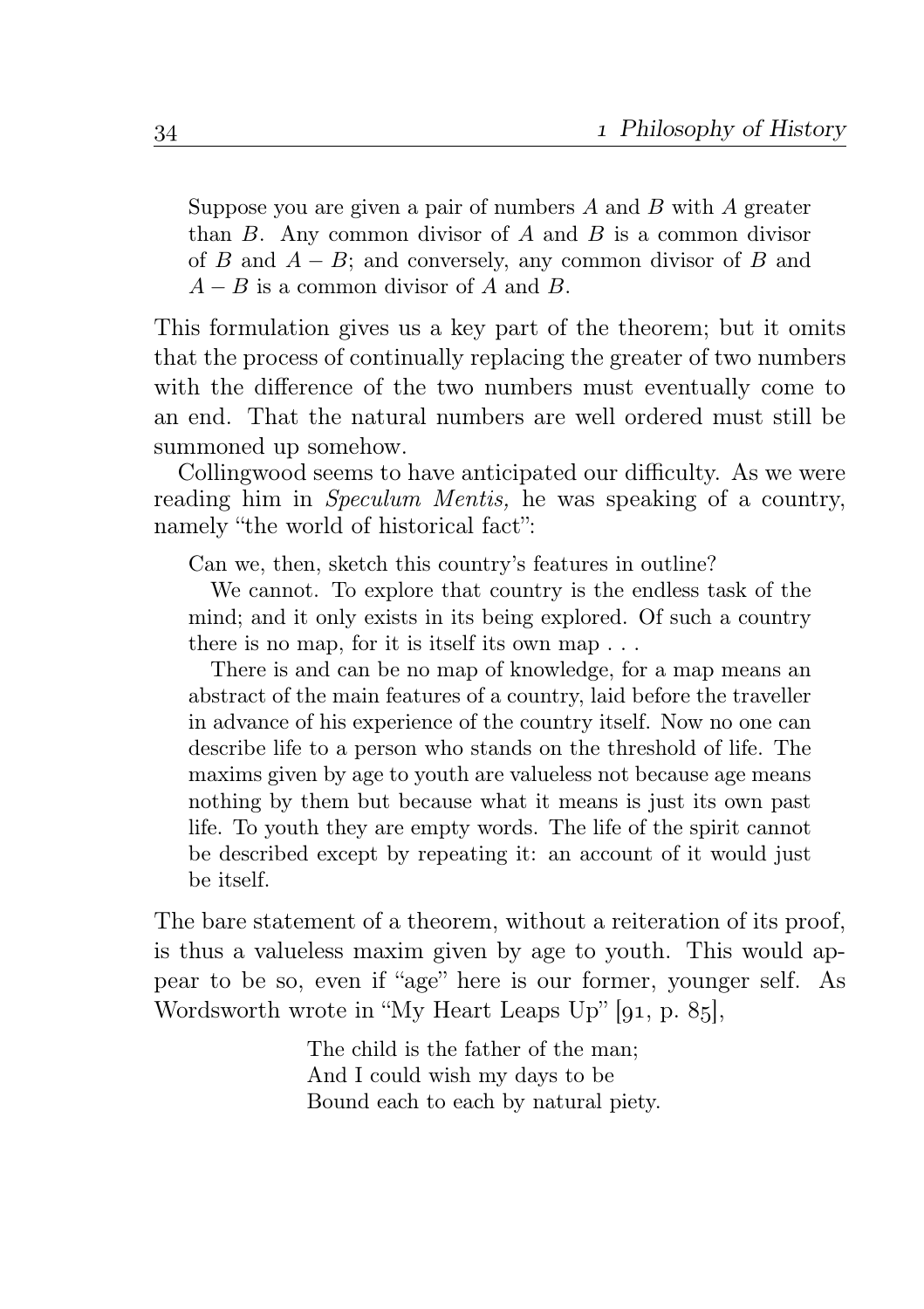The child, or younger person, passes along a theorem to the man, or older person; but how can the older person properly receive this legacy? How can one day be remembered in the next, without being simply relived? To give a proper account of Euclid would seem to require us to repeat him; not to parrot him, but, as it were, to be him.

The same goes for Collingwood too, by the way. If I parrot him here, in the sense of just quoting him, it is because I think his words need little translation, but usually make good-enough sense as they are. Further sense will come, if it comes at all, from applying them to one's own experience, such as the experience of reading Euclid.

What Serge Lang says of mathematics  $[55, p. v]$  is true for any of Collingwood's "forms of human experience":

Unfortunately, a book must be projected in a totally ordered way on the page axis, but that's not the way mathematics "is," so readers have to make choices how to reset certain topics in parallel for themselves, rather than in succession.

Thoughts projected on the axis of time become totally ordered; but sometimes a different ordering is needed for understanding them. My present anthology of quotations of Collingwood (and others) is intended to offer such an ordering. In any case, our main purpose is to understand *Euclid*; Collingwood is here to serve that purpose. On the other hand, if that purpose is served, this in turn will illuminate Collingwood.

There is a certain pessimism or futility in *Speculum Mentis*: the old—Euclid—can give nothing to the young—us—, but we must go over everything thoroughly for ourselves. And yet progress is possible:

In the toil of art, the agony of religion, and the relentless labour of science, actual truth is being won and the mind is coming to its own true stature.  $\vert 17, p. 312 \vert$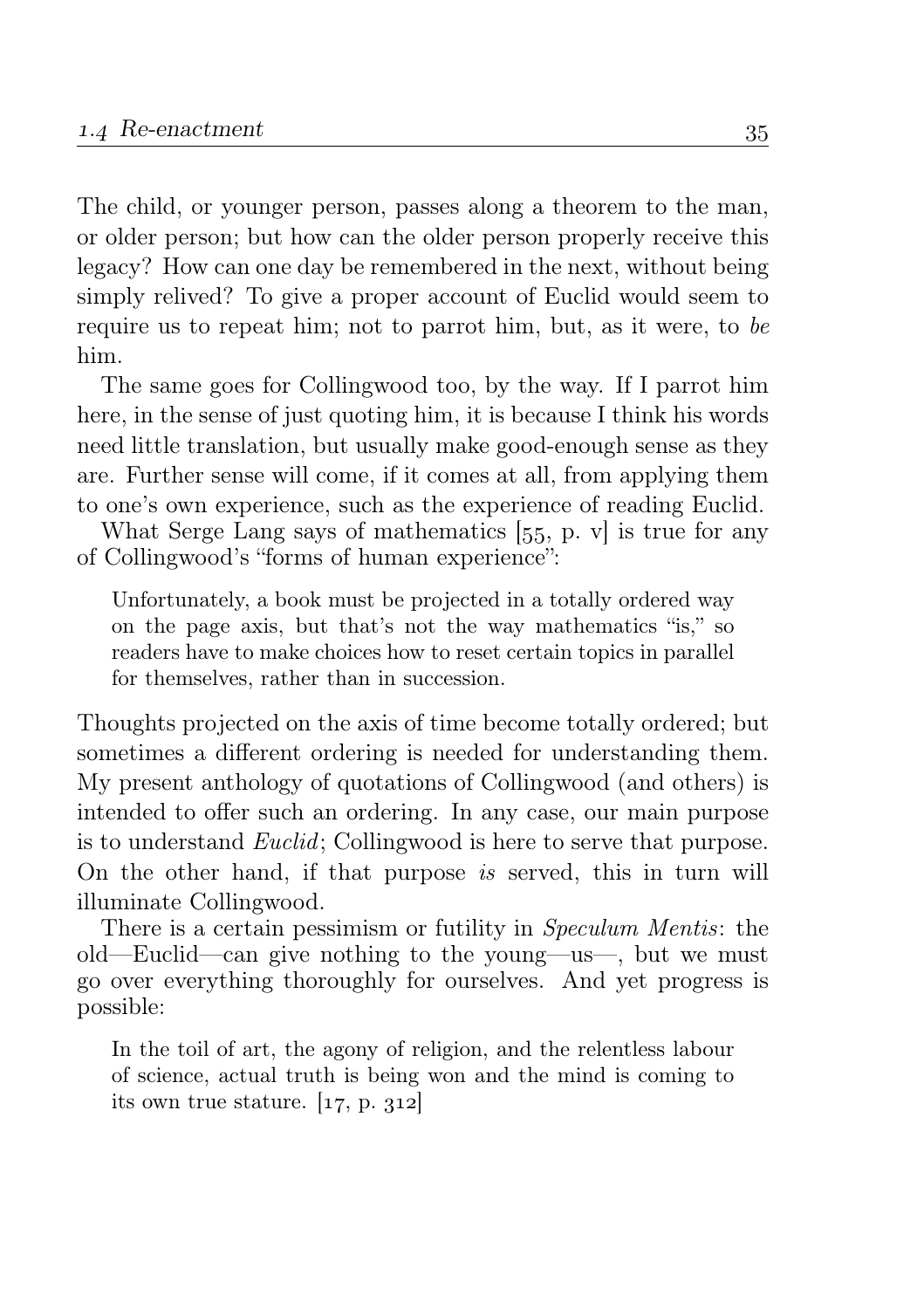Progress of a sort is possible:

This process of the creation and destruction of external worlds might appear, to superficial criticism, a mere futile weaving and unweaving of Penelope's web, a declaration of the mind's inability to produce solid assets, and thus the bankruptcy of philosophy. And this it would be if knowledge were the same thing as information, something stored in encyclopaedias and laid on like so much gas and water in schools and universities. But education does not mean stuffing a mind with information; it means helping a mind to create itself, to grow into an active and vigorous contributor to the life of the world. The information given in such a process is meant to be absorbed into the life of the mind itself, and a boy leaving school with a memory full of facts is thereby no more educated than one who leaves table with his hands full of food is thereby fed. At the completion of its education, if that event ever happened, a mind would step forth as naked as a new-born babe, knowing nothing, but having acquired the mastery over its own weaknesses, its own desires, its own ignorance, and able therefore to face any danger unarmed.  $[17, p. 316]$ 

How does the mind "create itself," with the help of education? Collingwood continued to work on this question. The pessimism of Speculum Mentis did not lead to despair. Collingwood continued to think, as the mathematician continues to think after finding an error in a supposed proof.

The answer given in An Autobiography is summarized in three "propositions," two of which we have seen: history is history of thought, and historical knowledge is re-enactment of thought. Then there is

my third proposition: 'Historical knowledge is the re-enactment of a past thought incapsulated in a context of present thoughts which, by contradicting it, confine it to a plane different from theirs.'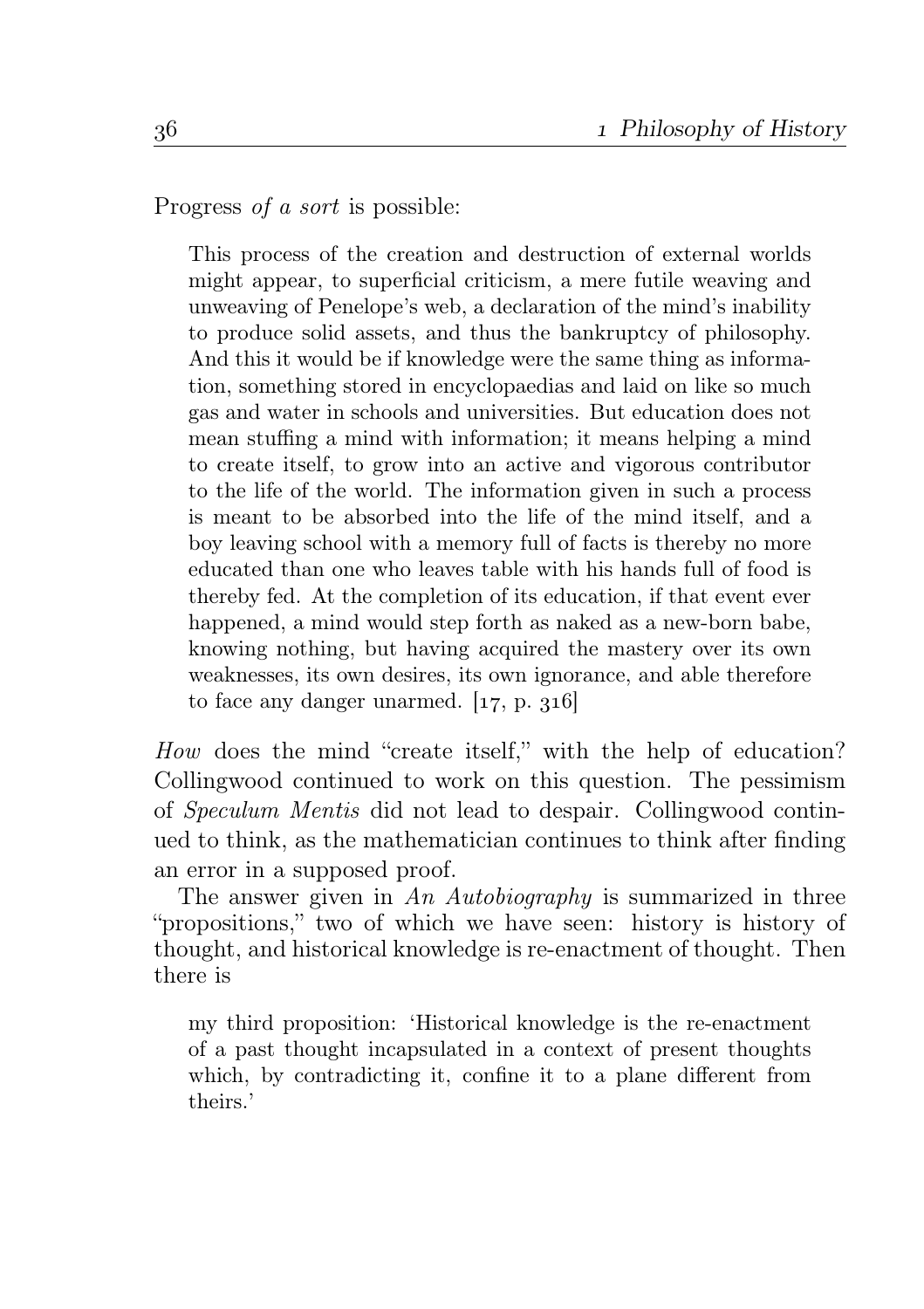How is one to know which of these planes is 'real' life, and which mere 'history'? By watching the way in which historical problems arise. Every historical problem ultimately arises out of 'real' life. The scissors-and-paste men think differently: they think that first of all people get into the habit of reading books, and then the books put questions into their heads. But am not talking about scissors-and-paste history. In the kind of history that I am thinking of, the kind I have been practising all my life, historical problems arise out of practical problems. We study history in order to see more clearly into the situation in which we are called upon to act. Hence the plane on which, ultimately, all problems arise is the plane of 'real' life: that to which they are referred for their solution is history.  $[20, p. 114]$ 

To the question how we know which plane of life is real, and which history, I am not sure whether Collingwood's answer is any clearer than saying, "We just do know, at least if we are paying attention." Collingwood works through the example of Admiral Nelson, on the deck of the *Victory*, wondering whether to remove his decorations so as to become a less conspicuous target to snipers on enemy ships. To understand Nelson's answer, as apparently Collingwood tried as a boy, we have to understand what Nelson thinks about the question; and yet we still know that the question does not actually arise in our own lives. Nonetheless, young Collingwood may have had a personal interest in the question, knowing that Nelson had a friend and colleague bearing the name of Collingwood, who took command at the Battle of Trafalgar after Nelson's death  $[51]$ .

We are interested in Euclid now, and difficulties in reading him arise precisely when the questions that underlie what he tells us are not our own questions. We must make them our own questions, and this will be re-enacting them. But the very difficulty of doing this will tell us that we are doing history. This is how I understand Collingwood's "third proposition."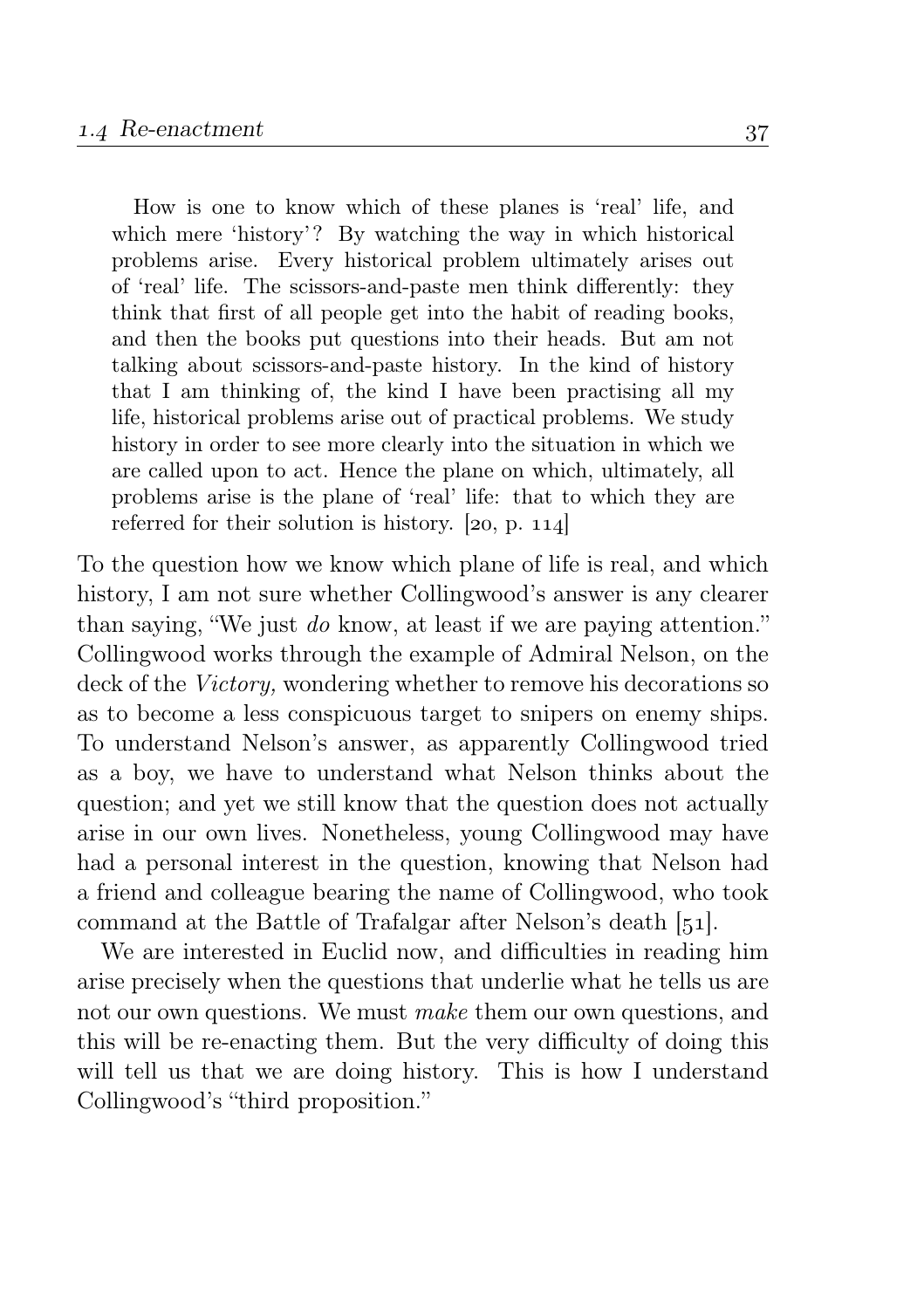#### 1.5 Science

Before continuing with Euclid, I want to note again that, for Collingwood in The Principles of History, history is a science. This classification agrees with the general account of science given in  $An$ Essay on Metaphysics of  $1940$ :

The word 'science', in its historical sense, which is still its proper sense not in the English language alone but in the international language of European civilization, means a body of systematic or orderly thinking about a determinate subject-matter. This is the sense and the only sense in which I shall use it.  $[22, p. 4]$ 

And yet earlier, in An Essay on Philosophical Method of 1933, Collingwood distinguished history from science:

Historical thought concerns itself with something individual, scientific thought with something universal; and in this respect philosophy is more like science than history, for it likewise is concerned with something universal: truth as such, not this or that truth; art as such, not this or that work of art. In the same way exact science considers the circle as such, not this or that individual instance of it; and empirical science considers man as such, not, like history, this man as distinct from that.  $[24, p. 26]$ 

In An Autobiography [20, p. 117], Collingwood described An Essay on Philosophical Method as

my best book in matter; in style, I may call it my only book, for it is the only one I ever had the time to finish as well as I knew how, instead of leaving it in a more or less rough state.

Did Collingwood nonetheless change his mind about science later? The passage from An Essay on Metaphysics continues:

There is also a slang sense of the word ['science'], unobjectionable (like all slang) on its lawful occasions, parallel to the slang use of the word 'hall' for a music-hall or the word 'drink' for an alcoholic drink, in which it stands for natural science.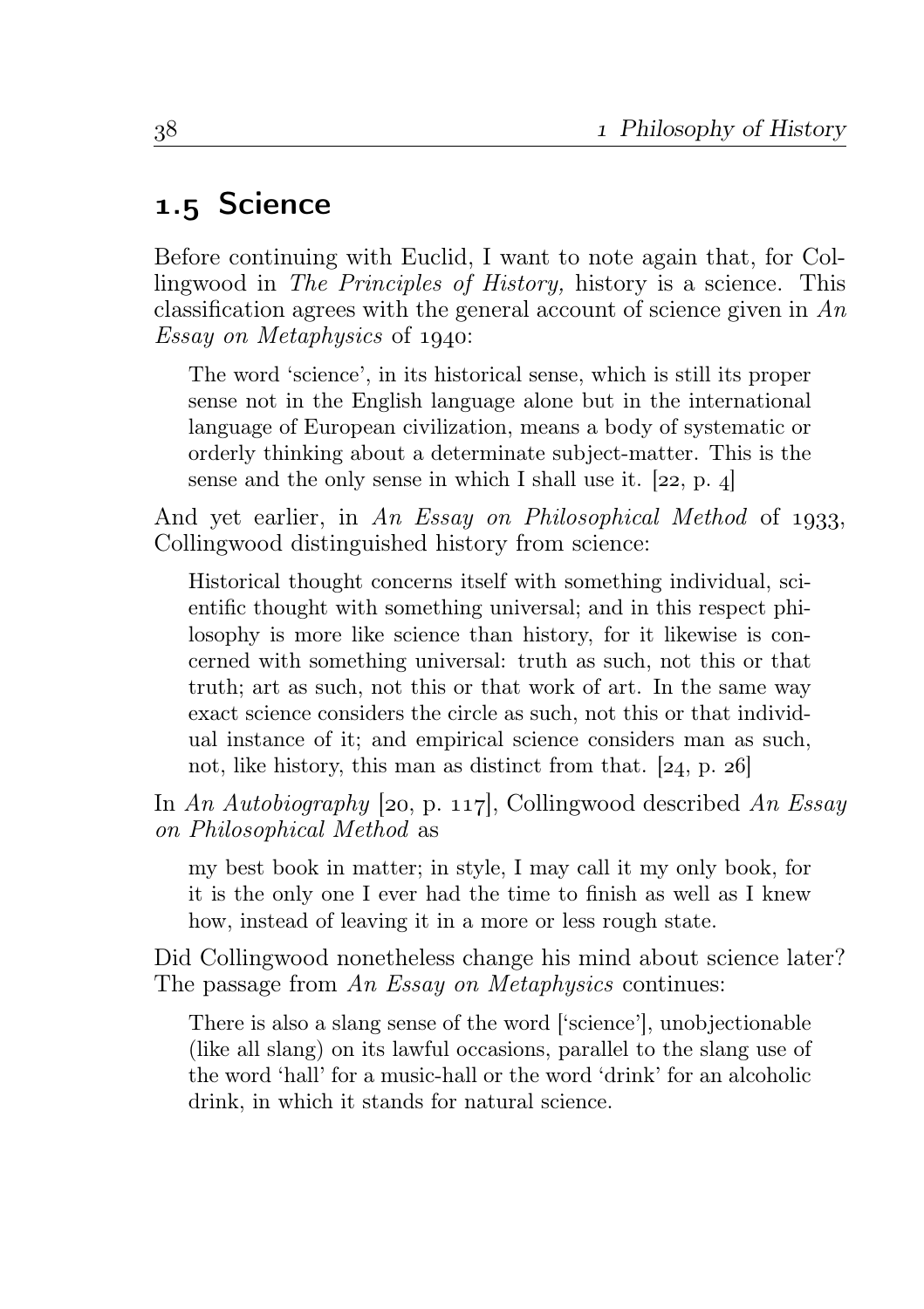In the earlier *Essay on Philosophical Method*, was Collingwood using the word "science" in its slang sense? Does the term "natural science" in the later *Essay* encompass both empirical and exact science? These questions are not of great importance for us, but provide an opportunity to note the grand theme of the earlier Essay, which is the "overlap of classes":

The specific classes of a philosophical genus do not exclude one another, they overlap one another. This overlap is not exceptional, it is normal; and it is not negligible in extent, it may reach formidable dimensions.

Thus in The Principles of Art of 1938. Collingwood will be at pains to distinguish art from craft, although, for example,

The distinction between planning and executing certainly exists in some works of art, namely those which are also works of craft or artifacts; for there is, of course, an overlap between these two things, as may be seen by the example of a building or a jar, which is made to order for the satisfaction of a specific demand, to serve a useful purpose, but may none the less be a work of art. But suppose a poet were making up verses as he walked  $\dots$  [18, p. 21]

The poem may be unplanned, and so not be craft, but nonetheless be a work of art; yet other things are both craft and art.

The overlap of classes has a practical result  $[24, p. 105]$ . First:

On a matter of empirical fact it is possible, when asked for example 'where did I leave my purse?' to answer 'not in the taxi, I am sure', without having the least idea where the purse was actually left ...

Likewise, when asked, "Is this proof correct?" we may answer "No," without having the least idea of a correct proof, if indeed there is a correct proof. Nonetheless,

In philosophy this is not so. The normal and natural way of replying to a philosophical statement from which we dissent is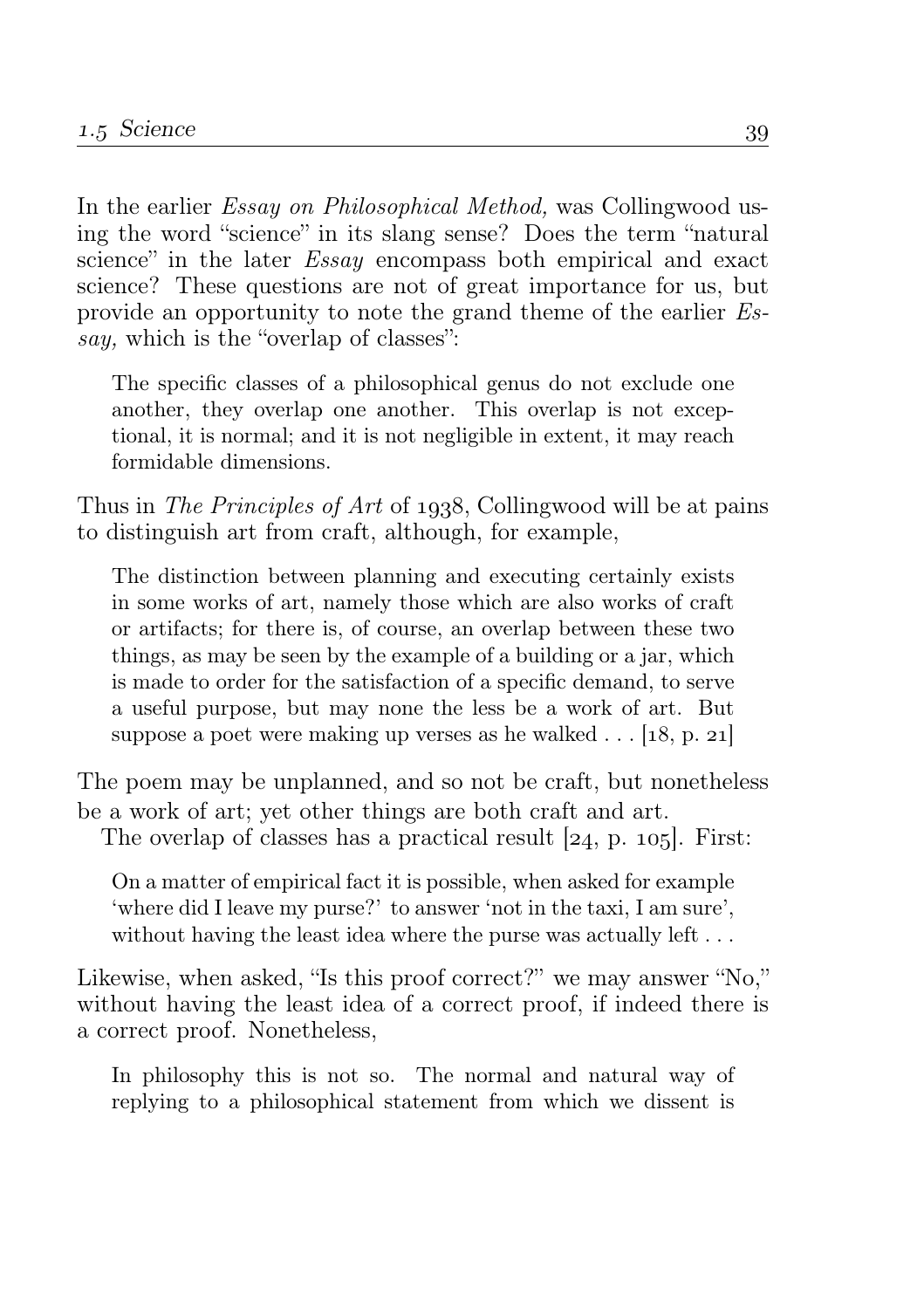by saying, not simply 'this view seems to me wrong', but 'the truth, I would suggest, is something more like this', and then we should attempt to state a view of our own . . . This is not a mere opinion. It is a corollary of the Socratic principle (itself a necessary consequence of the principle of overlapping classes) that there is in philosophy no such thing as a transition from sheer ignorance to sheer knowledge, but only a progress in which we come to know better what in some sense we know already.

Euclid's Elements is not philosophy; and yet perhaps the best reason for reading it is philosophical: to deepen our understanding of mathematics as we already know it. In this case, if we detect what we think are errors in Euclid, we ought to be prepared to correct them, and correct them in a way that Euclid himself would agree with.

Mathematics is not philosophy; but there is an overlap. After writing An Essay on Philosophical Method, with its doctrine of the overlap of classes, Collingwood applied the method to nature; the resulting lectures were posthumously published in 1945 as The Idea of Nature. What Collingwood says at the beginning about natural science applies as well to mathematics:

The detailed study of natural fact is commonly called natural science, or for short simply science; the reflection on principles, whether those of natural science or of any other department of thought or action, is commonly called philosophy. Talking in these terms, and restricting philosophy for the moment to reflection on the principles of natural science, what I have just said may be put by saying that natural science must come first in order that philosophy may have something to reflect on; but that the two things are so closely related that natural science cannot go on for long without philosophy beginning; and that philosophy reacts on the science out of which it has grown by giving it in future a new firmness and consistency arising out of the scientist's new consciousness of the principles on which he has been working.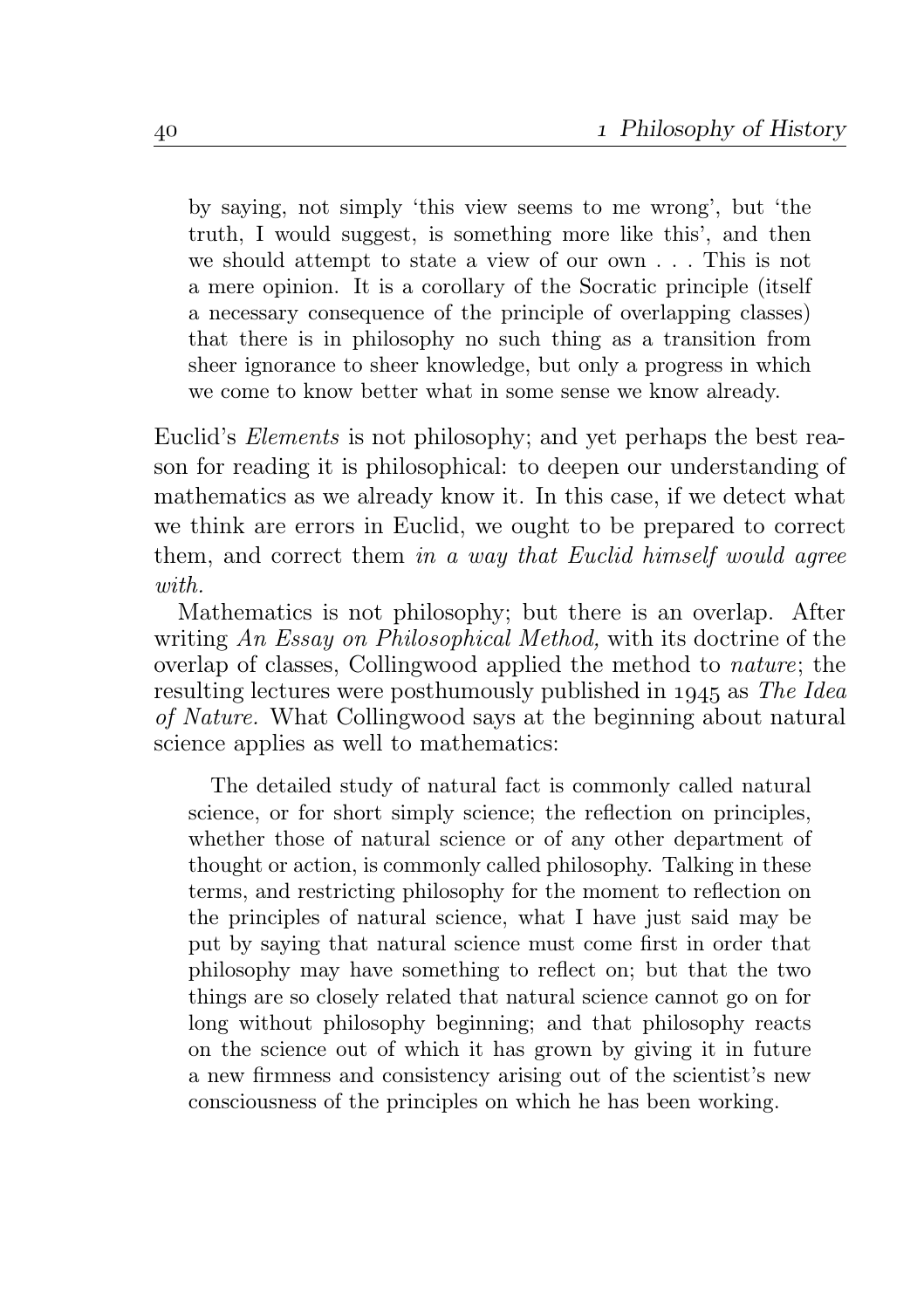For this reason it cannot be well that natural science should be assigned exclusively to one class of persons called scientists and philosophy to another class called philosophers.  $[19, p. 2]$ 

Collingwood saw the need for a bridge between science and philosophy, and thought himself not alone in this:

In the nineteenth century a fashion grew up of separating natural scientists and philosophers into two professional bodies, each knowing little about the other's work and having little sympathy with it. It is a bad fashion that has done harm to both sides, and on both sides there is an earnest desire to see the last of it and to bridge the gulf of misunderstanding it has created. The bridge must be begun from both ends; and I, as a member of the philosophical profession, can best begin at my end by philosophizing about what experience I have of natural science. Not being a professional scientist, I know that I am likely to make a fool of myself; but the work of bridge-building must go on.  $[19, p. 3]$ 

Why build bridges? Collingwood had seen the great destructive folly of the First World War, albeit from a desk in London at the Admiralty Intelligence Division  $[20, p. 29]$ .

The War was an unprecedented triumph for natural science. Bacon had promised that knowledge would be power, and power it was: power to destroy the bodies and souls of men more rapidly than had ever been done by human agency before. This triumph paved the way to other triumphs: improvements in transport, in sanitation, in surgery, medicine, and psychiatry, in commerce and industry, and, above all, in preparations for the next war.

But in one way the War was an unprecedented disgrace to the human intellect . . . nobody has ever supposed that any except at most the tiniest fraction of the combatants wanted it . . . I seemed to see the reign of natural science, within no very long time, converting Europe into a wilderness of Yahoos.  $\vert$  20, pp.  $|90-1|$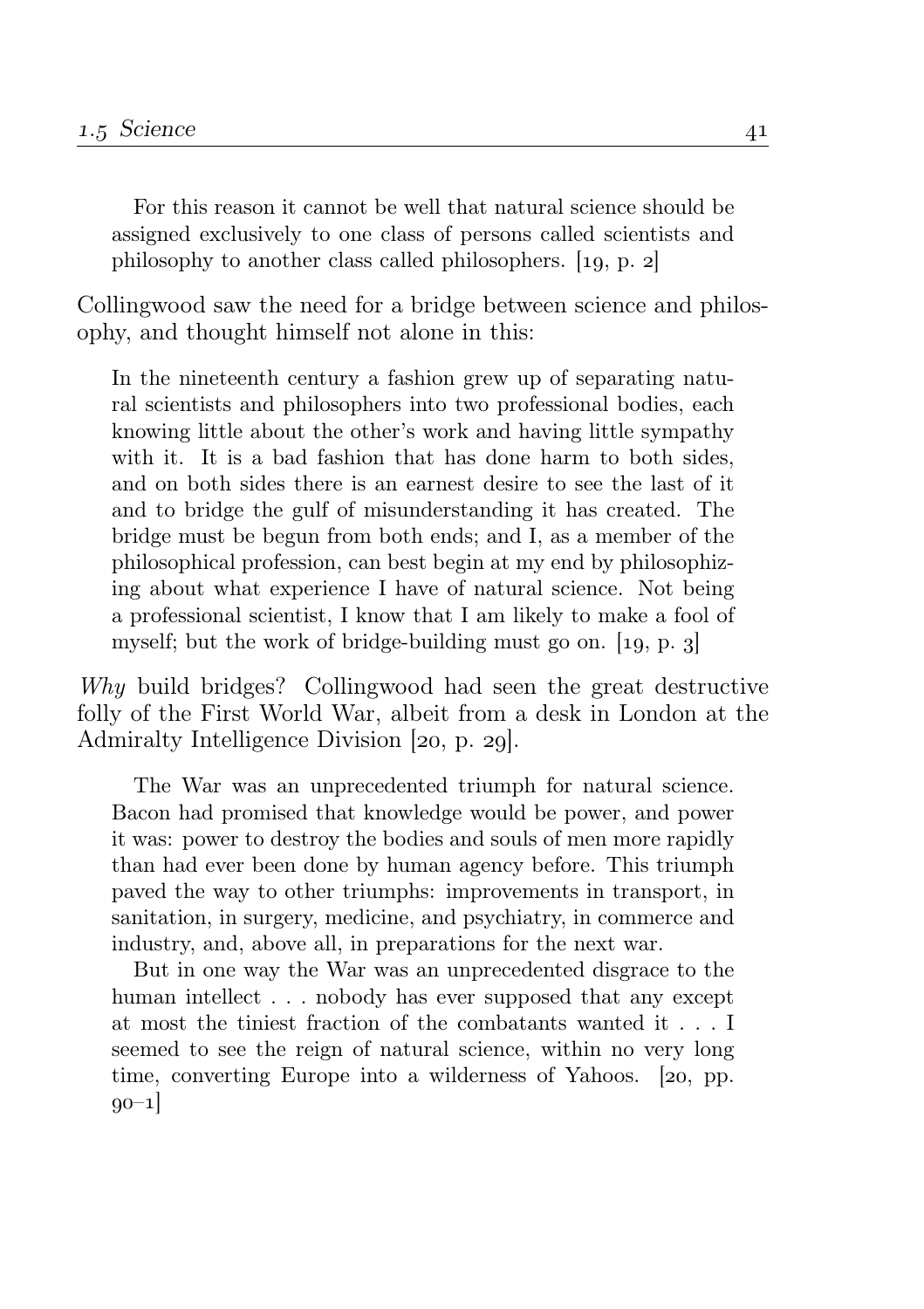Collingwood saw salvation in history, pursued scientifically in the sense described earlier, and not by scissors and paste.

It was suggested earlier that a kind of salvation from conflict lay in mathematics, where all disputes could be resolved amicably. And yet, strictly speaking, what can be so resolved are disputes about mathematics that can be expressed in formal systems. Mathematics, and number theory in particular for its relevance to encryption, can no longer be distinguished from other sciences as Hardy distinguished it in  $1940$  by saying,

science works for evil as well as for good (and particularly, of course, in time of war); and both Gauss and less mathematicians may be justified in rejoicing that there is one science at any rate, and that their own, whose very remoteness from ordinary human activities should keep it gentle and clean.  $[41, \, \S21, \, p. \, 121]$ 

The Elements is an old book, and certain old books have been, and continue to be, the nominal causes of bloody disputes. Euclid is different. There have been no wars in his name. There may still be academic disputes about him. If history has the potential that Collingwood saw in it, Euclid may be as good a place as any for a mathematician, at least, to try out the possibilities.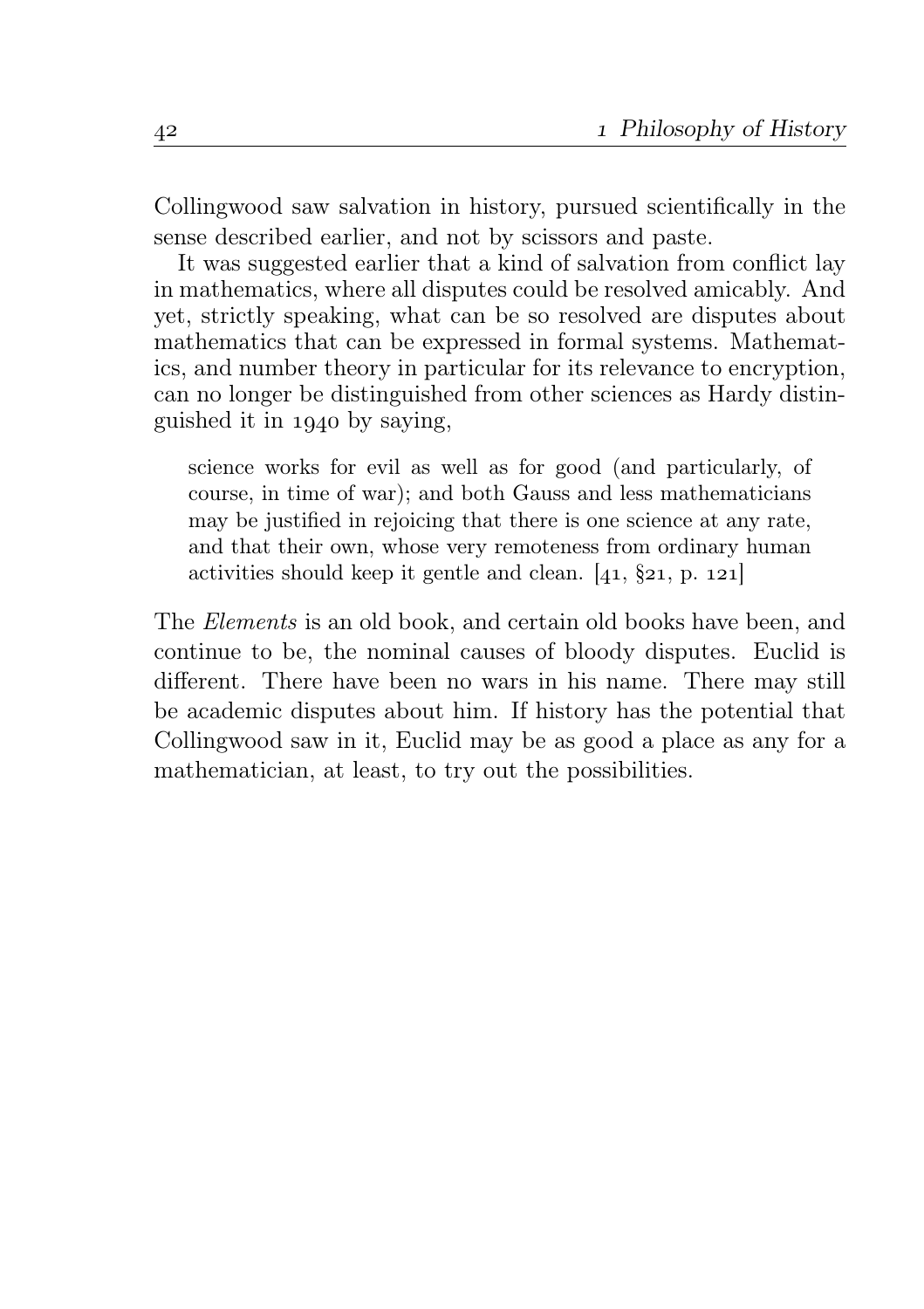# 2 Euclid in History

#### 2.1 Dedekind and Hilbert

Today we may be better able to learn Euclid's mathematics, precisely because the Elements is not commonly used as a textbook. We can approach Euclid more easily now, without assuming that he is doing just what we are doing when we do mathematics.

In the preface of his  $1908$  translation of the *Elements* [31, v. I, p. vii], Thomas Heath said,

no mathematician worthy of the name can afford not to know Euclid, the real Euclid as distinct from any revised or rewritten versions which will serve for schoolboys or engineers.

I do not know why engineers and schoolchildren, boys and girls, do not also deserve to know the real Euclid; but in any case, I suppose mathematicians of Heath's day did know Euclid. Whether they knew him more directly than through the "revised or rewritten versions" that Heath refers to, I do not know. However, a few years before Heath, David Hilbert introduced his Foundations of Geometry [46, p. 1] by saying,

Geometry, like arithmetic, requires for its logical development only a small number of simple, fundamental principles. These fundamental principles are called the axioms of geometry. The choice of the axioms and the investigation of their relations to one another is a problem which, since the time of Euclid, has been discussed in numerous excellent memoirs to be found in the mathematical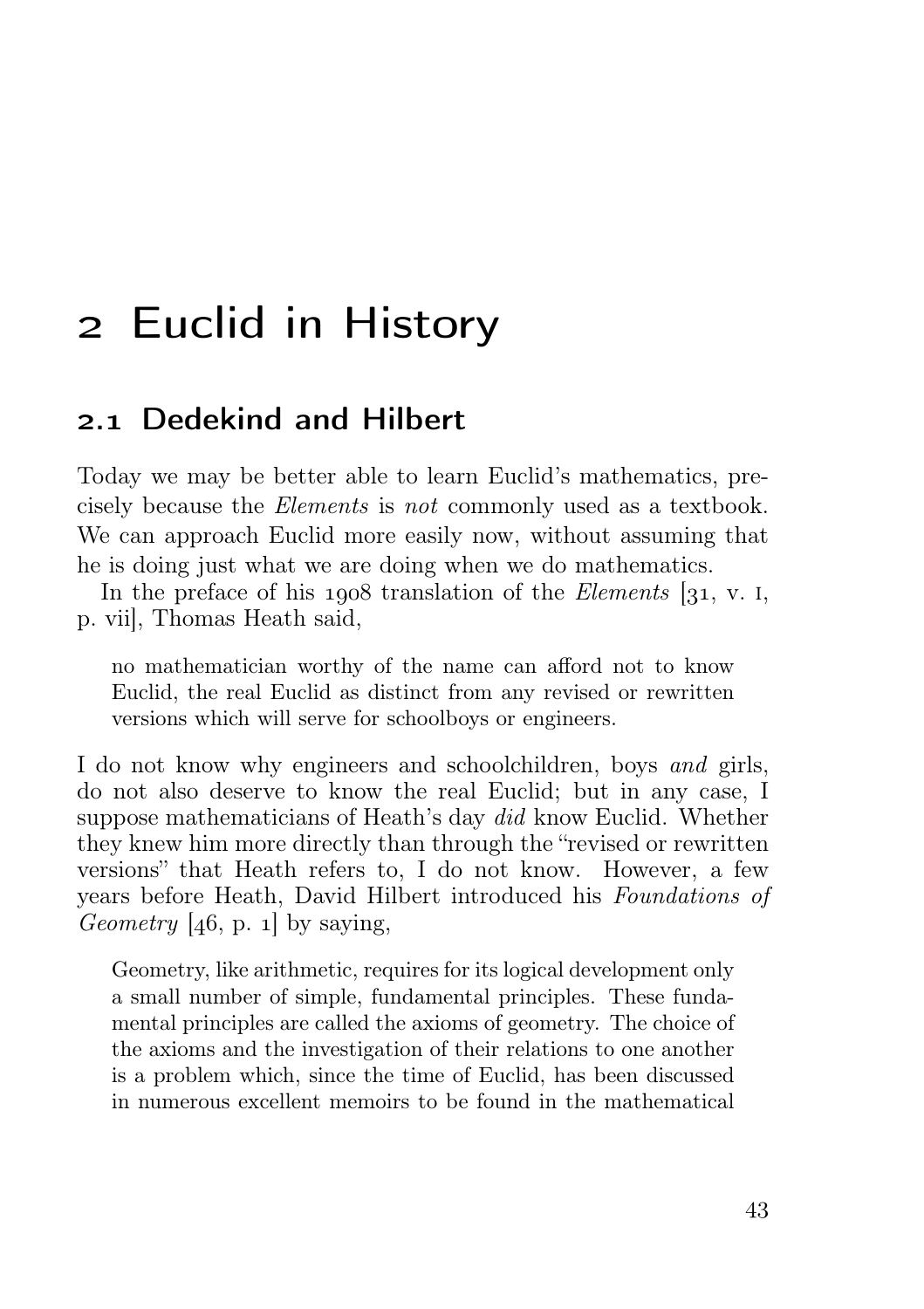literature. This problem is tantamount to the logical analysis of our intuition of space.

Presumably Hilbert had actually read Euclid, at least in some form. Thus he could disagree explicitly with Euclid on whether the congruence of all right angles is an axiom or a theorem  $[46, p. 13]$ . On the other hand, this disagreement may represent a somewhat careless reading of Euclid; I shall discuss this point in  $\S$ 2.4 (p. 66).

A few years before Hilbert, Richard Dedekind  $[25, pp. 39-40]$ complained about critics who thought that his theory of irrational numbers could be found already in the Traité d'Arithmétique of Joseph Bertrand. According to Dedekind, the theory in Bertrand's work had already been present in *Euclid's* work; but his own theory was different. Dedekind traced his own definition of irrational numbers to the idea that

an irrational number is defined by the specification of all rational numbers that are less and all those that are greater than the number to be defined . . . That an irrational number is to be considered as fully defined by the specification just described, this conviction certainly long before the time of Bertrand was the common property of all mathematicians who concerned themselves with the irrational . . . [I]f, as Bertrand does exclusively in his book (the eighth edition, of the year  $1885$ , lies before me,) one regards the irrational number as the ratio of two measurable quantities, then is this manner of determining it already set forth in the clearest possible way in the celebrated definition which Euclid gives of the equality of two ratios (*Elements*,  $V_1$ , 5).

In the 1849 edition of his *Traité* [9] (the one that I was able to find), Bertrand indeed defines irrational square roots and other irrational numbers as measures of quantities with respect to a predetermined unit. Thus he writes:

. Lorsqu'un nombre N, n'est le carré d'aucun nombre entier ou fractionnaire, la définition de sa racine carrée exige quelques développements.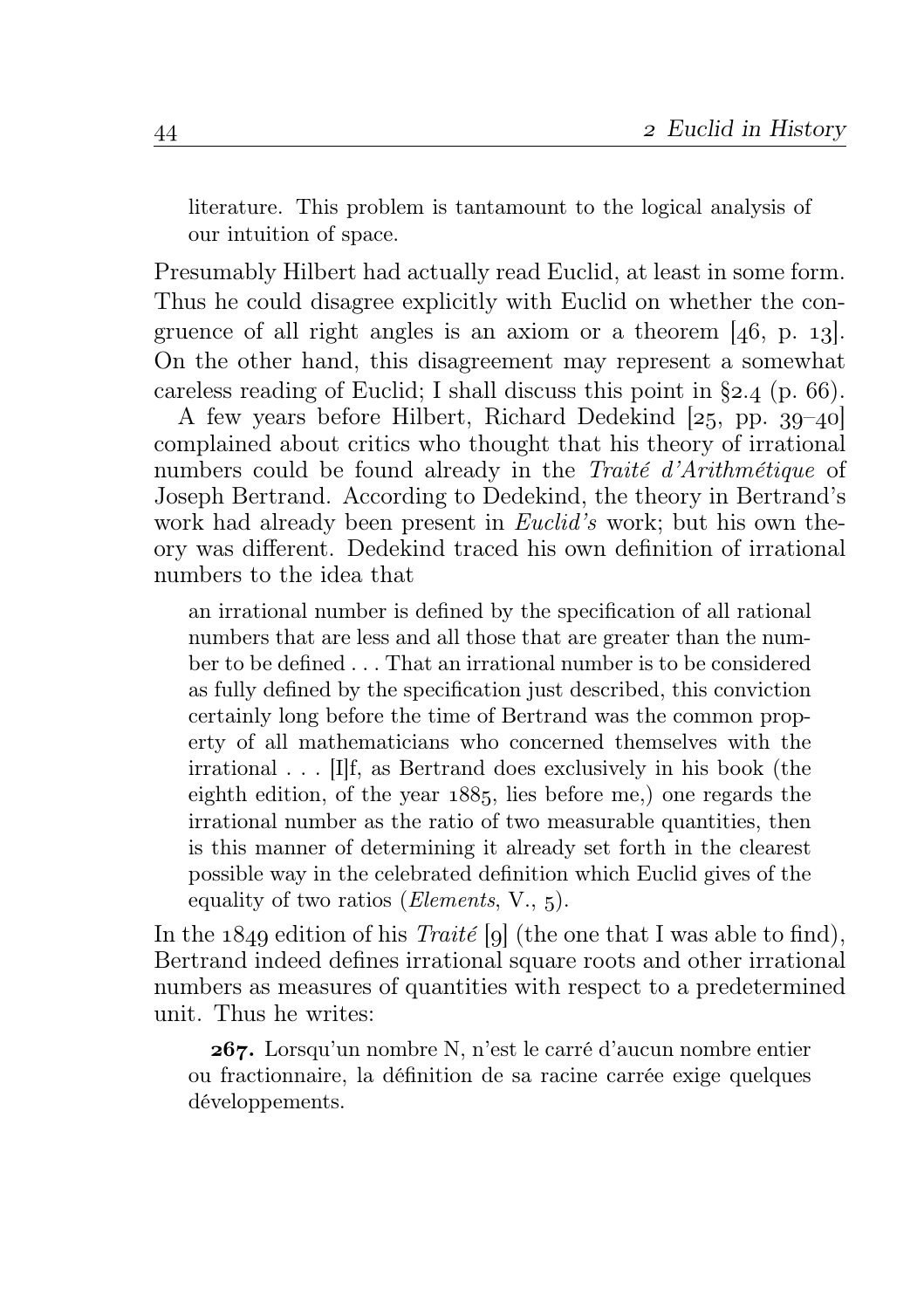On dit qu'un nombre est plus grand ou plus petit que  $\sqrt{N}$  suivant que son carré est plus grand ou plus petit que N; d'après cela, pour définir les grandeurs dont  $\sqrt{N}$  est la mesure, supposons, par exemple, qu'après avoir adopté une certaine unité de longueur on regarde tous les nombres comme exprimant des longueurs portées sur une mème ligne droite à partir d'une origine donnée. Une portion de cette ligne recevra les extrémités des longueurs dont la mesure est moindre que  $\sqrt{N}$ , et une autre portion celles des lignes dont la mesure est plus grande que  $\sqrt{N}$ ; entre ces deux régions, il ne pourra évidemment exister aucun intervalle, mais, seulement, un point de démarcation. La distance à laquelle se trouve ce point, est, par définition, mesurée par  $\sqrt{N}$ .

That is, if N is not a square, we define  $\sqrt{N}$  by saying first  $x > \sqrt{N}$ if  $x^2 > N$ , and  $x < \sqrt{N}$  if  $x^2 < N$ , where implicitly the x are rational. If such  $x$  are taken to measure lengths along a straight line from a given origin, a unit length having been chosen, then the extremities of the lengths measuring less than  $\sqrt{N}$  will be separated from the extremities of the lengths measuring more than  $\sqrt{N}$  by a single point, whose distance from the origin is  $\sqrt{N}$ .

Dedekind seems right in saying that Euclid had "already set forth in the clearest possible way" the approach that Bertrand would take. Thus, suppose A and B are magnitudes that have a ratio to one another in the sense of Definition  $V.4$  of the Elements. This means some multiple of either magnitude exceeds the other. Though Euclid has no such notation, we can understand a multiple of A as

$$
\underbrace{A+\cdots+A}_{n},
$$

where *n* belongs to the set  $\mathbb N$  of positive integers; and then we may write the multiple more simply as

$$
A\cdot n.
$$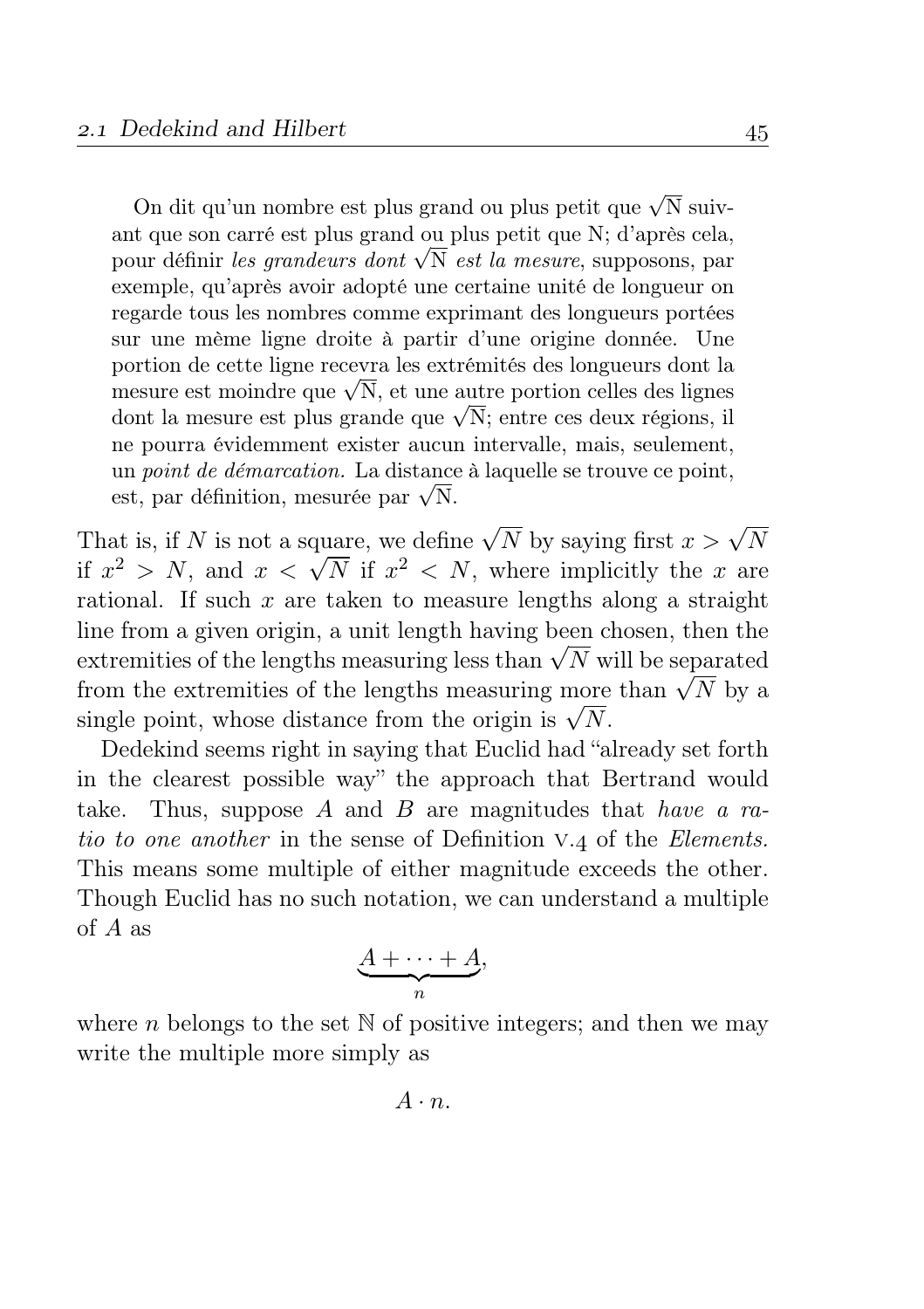I am writing the multiplier  $n$  on the right, in accordance with the modern convention for ordinal arithmetic; but one could just as well write  $nA$ . In either case, the meaning is "A, n times," or "n times  $A$ ." Here *n* is not a thing in itself. But if  $A$  and  $B$  are magnitudes which are numbers of units, then  $A \times B$  will have to be distinguished from  $B \times A$ . See p. 81 and especially p. 102.

Implicitly, if the arbitrary magnitudes  $A$  and  $B$  have a ratio to one another, but are unequal, then the greater exceeds the less by some magnitude, and this magnitude has a ratio to A and B. Thus, in our terms,  $A$  and  $B$  are positive elements of an archimedean ordered group.<sup>1</sup> We derive from these magnitudes the set

$$
\{m/n \colon B \cdot m < A \cdot n\} \tag{2.1}
$$

consisting of positive rational numbers; here  $m$  and  $n$  range over N. The set  $(2.1)$  determines the ratio of A to B, in the sense that, if  $C$  and  $D$  are also magnitudes having a ratio to one another, then they have the same ratio that A and B have, provided

$$
\{m/n\colon B\cdot m < A\cdot n\} = \{m/n\colon D\cdot m < C\cdot n\}.
$$

Such is Euclid's Definition  $V.5$ , in modern form. I suggested in  $\S_{1,2}$  (p. 19) that fractions were problematic; but in the present context, it makes no difference if we replace  $m/n$  with the ordered pair  $(m, n)$ .

Dedekind's insight was that a set of the form  $\{m/n: B\cdot m < A\cdot n\}$ had properties that could be specified without reference to magnitudes like  $A$  and  $B$ ; and then the sets of rational numbers with those

<sup>&</sup>lt;sup>1</sup>If  $A < B$ , then Euclid requires the difference  $B - A$  to have a ratio to A and  $B$ , in order to prove that  $A$  and  $B$  cannot have the same ratio to another magnitude. In the paper  $[g_2]$  discussed earlier (p. 21), Zeeman shows that, for the proof,  $B - A$  need not be defined, but it is enough to assume  $A \cdot (n+1) < B \cdot n$  for some positive integer n.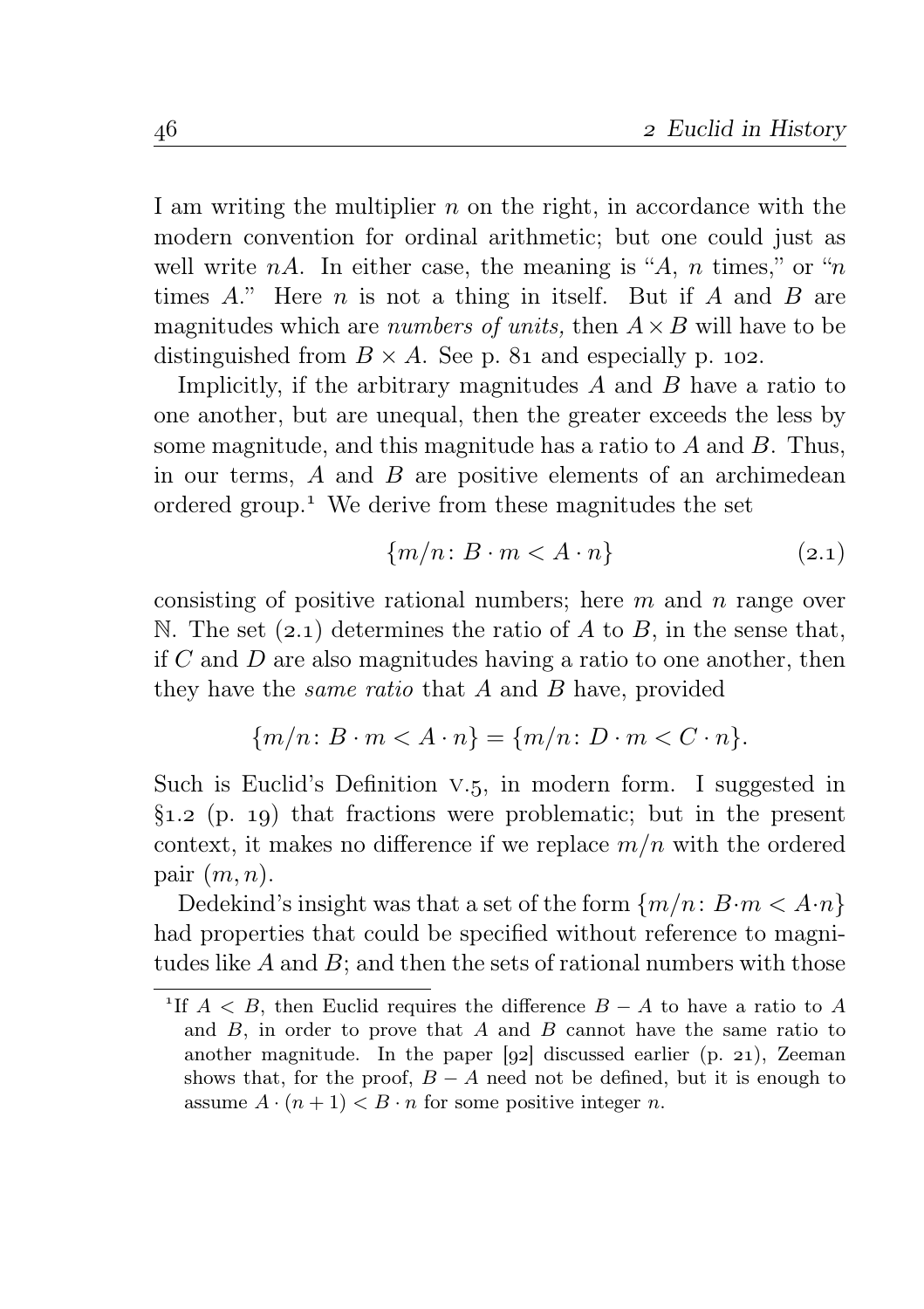properties could be used to define the irrational numbers. In the  $Geometry$  [26]. Descartes had justified algebraic manipulations geometrically, by showing how the product of two line-segments could be understood as another segment, once a unit length was chosen. Essential to Descartes's work was a geometric theory of proportion, and specifically Proposition VII.2 of Euclid's *Elements*, that a straight line parallel to the base of a triangle cuts the sides proportionally. Bertrand, for one, seems to have continued the tradition of finding the ultimate foundation of mathematics in geometry. Dedekind saw that arithmetic also could serve as a foundation of mathematics, even a better foundation. This was a significant advance, not always appreciated by Dedekind's contemporaries, who were perhaps too strongly attached to ideas traceable to Euclid.

Or did Dedekind perhaps understand Euclid more clearly than others did? Dedekind showed that we need not assume that the number line is continuous; we can *make* it continuous. He observed [25, p. 38] that if all of the points M of a plane have algebraic coordinates (according to some coordinatization),

then is the space made up of the points  $M$ , as is easy to see, everywhere discontinuous; but in spite of this discontinuity, and despite the existence of gaps in this space, all constructions that occur in Euclid's Elements, can, so far as I can see, be just as accurately effected as in perfectly continuous space; the discontinuity of this space would not be noticed in Euclid's science, would not be felt at all. If any one should say that we cannot conceive of space as anything else than continuous, I should venture to doubt it and to call attention to the fact that a far advanced, refined scientific training is demanded in order to perceive clearly the essence of continuity and to comprehend that besides rational quantitative relations, also irrational, and besides algebraic, also transcendental quantitative relations are conceivable.

 $^{2}$ My article [ $73$ ] has some model-theoretic developments from Descartes's idea.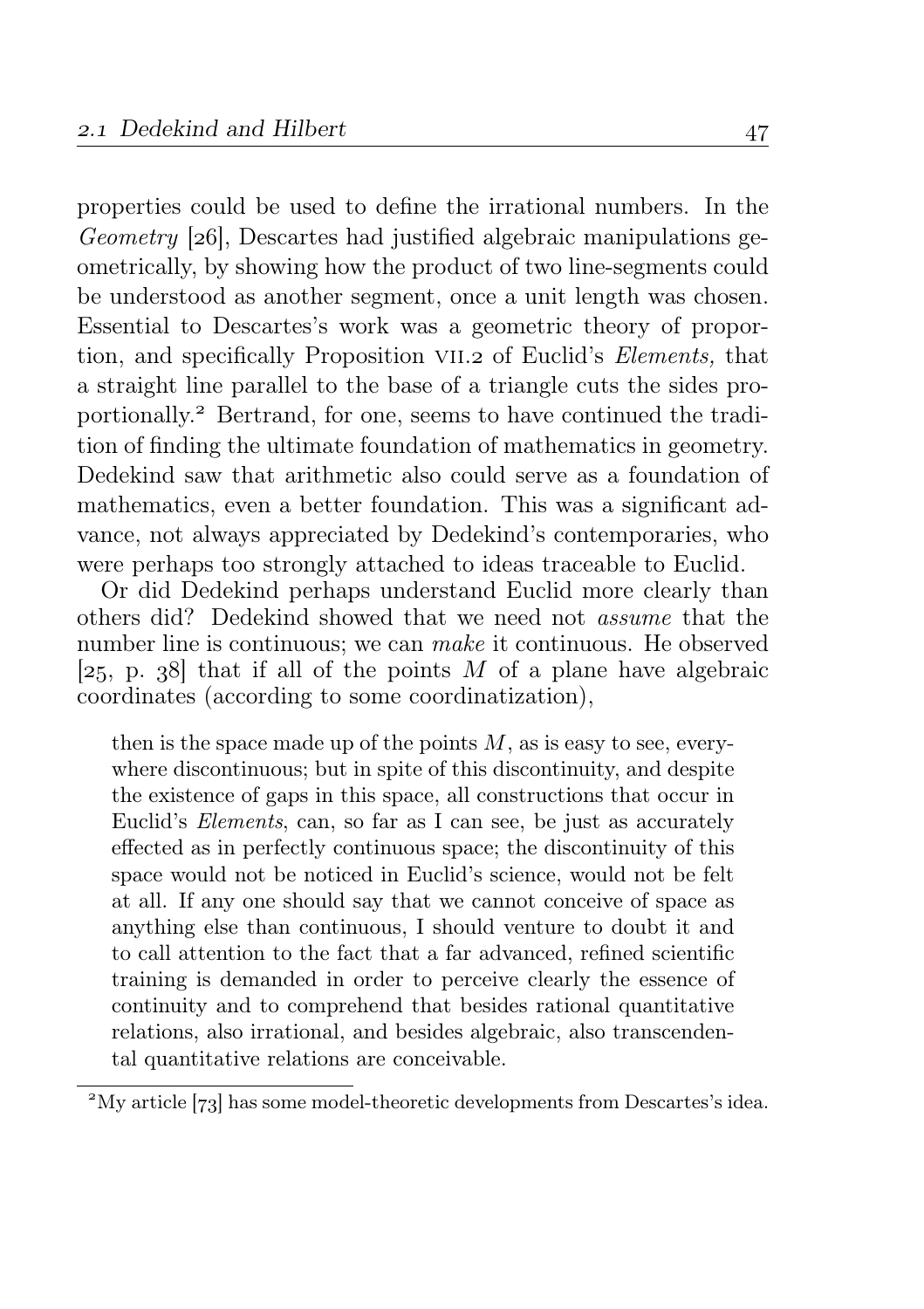Mathematicians had drifted away from the rigor of Euclid without realizing it. They worked with kinds of numbers never contemplated by Euclid, while still founding their ideas of such numbers in geometric intuition. For Dedekind, this would not do. There is more to the story; but the point for now is that when there has been a continuous tradition of building up mathematics from Euclid, the tradition may lose sight of what Euclid actually did. Now that we no longer have this tradition, we may be better able to do what Dedekind could do, and understand what Euclid really did do.

#### 2.2 From a course of Euclid

Some students do still learn mathematics from Euclid. My own mathematics department in Turkey now has a first-semester undergraduate course based on the first book of the Elements. Students go to the board and demonstrate propositions, more or less on the pattern of my own alma mater, St. John's College in the United States  $[75]$ . However, they use a Turkish translation of Euclid prepared in collaboration with my colleague Özer Öztürk  $\left[33\right]$ . The translation is from the original Greek, as established by Heiberg [30]. One could just translate Heath's English  $[31]$ ; but there are ways that Heath is inaccurate. In translating the first proposition of the first book of the Elements, Heath begins,

On a given finite straight line to constuct an equilateral triangle. Let AB be the given finite straight line.

Thus it is required to construct an equilateral triangle on the straight line AB.

With centre A and distance AB let the circle BCD be described.

But what Euclid says (in Heiberg's transcription and in my literal translation) is,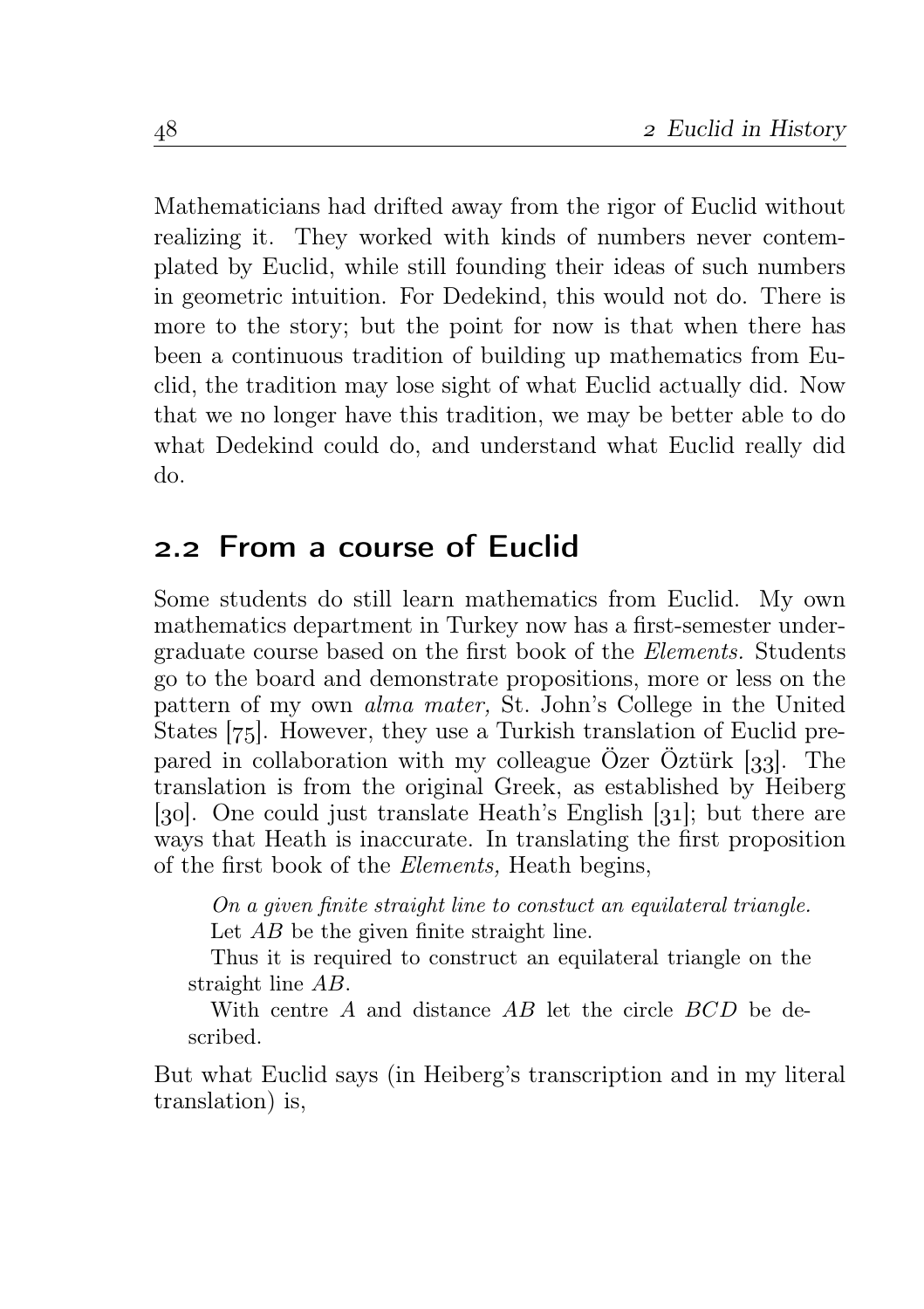᾿Επὶ τῆς δοθείσης εὐθείας πεπερασμένης τρίγωνον ἰσόπλευρον συςτήσασθαι. ῎Εστω ἡ δοθεῖσα εὐθεῖα πεπερασμένη ἡ ΑΒ. ∆εῖ δὴ ἐπὶ τῆς ΑΒ εὐθείας τρίγωνον ἰσόπλευρον συστήσασθαι. Κέντρῳ μὲν τῷ Α διαστήματι δὲ τῷ ΑΒ κύκλος γεγράφθω ὁ ΒΓ∆. // [1] On the given finite straight [line] to construct an equilateral triangle. [2] Let the given finite straight [line] be AB.<sup>3</sup> [3] Thus it is required on the AB straight [line] to construct an equilateral triangle. [4] With center Α and distance ΑΒ let a circle have been drawn, ΒΓ∆.

The four sentences here are, respectively, the four parts of a proposition that Proclus  $[79, p. 159]$  calls (1) enunciation, (2) exposition (or "setting out"), (3) specification, and (4) construction. (In fact the fourth sentence is only part of the construction.) The remaining two parts of a proposition are the  $(5)$  demonstration and (6) **conclusion.** We shall find it useful to analyze Propositions VII.37 and  $38$  into these parts in  $\S$ 4.1 (p. 119). Meanwhile, in Proposition I.1, the construction continues with the drawing of a second circle as in Figure 2.1, and with the connection of one of the points of intersection of the two circles with the endpoints of the original finite straight line. Then follows the (easy) demonstration that the resulting triangle is indeed equilateral, and the conclusion that what was to be done has been done. The literal translation of the Greek above shows six differences from Heath:

. For Euclid, a line is what we call a curve; our lines are Euclid's straight lines. Heath is faithful to Euclid by writing "straight line" when this is what is meant. However, Euclid usually abbreviates "straight line" (εὐθεῖα γραμμή) to "straight" (εὐθεῖα). Heath cannot do this if, as he does, he wants to maintain good English style. One can do it in Turkish though: here a line in Euclid's sense is çizgi, while a straight line is *doğru çizgi* or just *doğru*.

Alternatively, Let there be a given finite straight [line, namely] ΑΒ.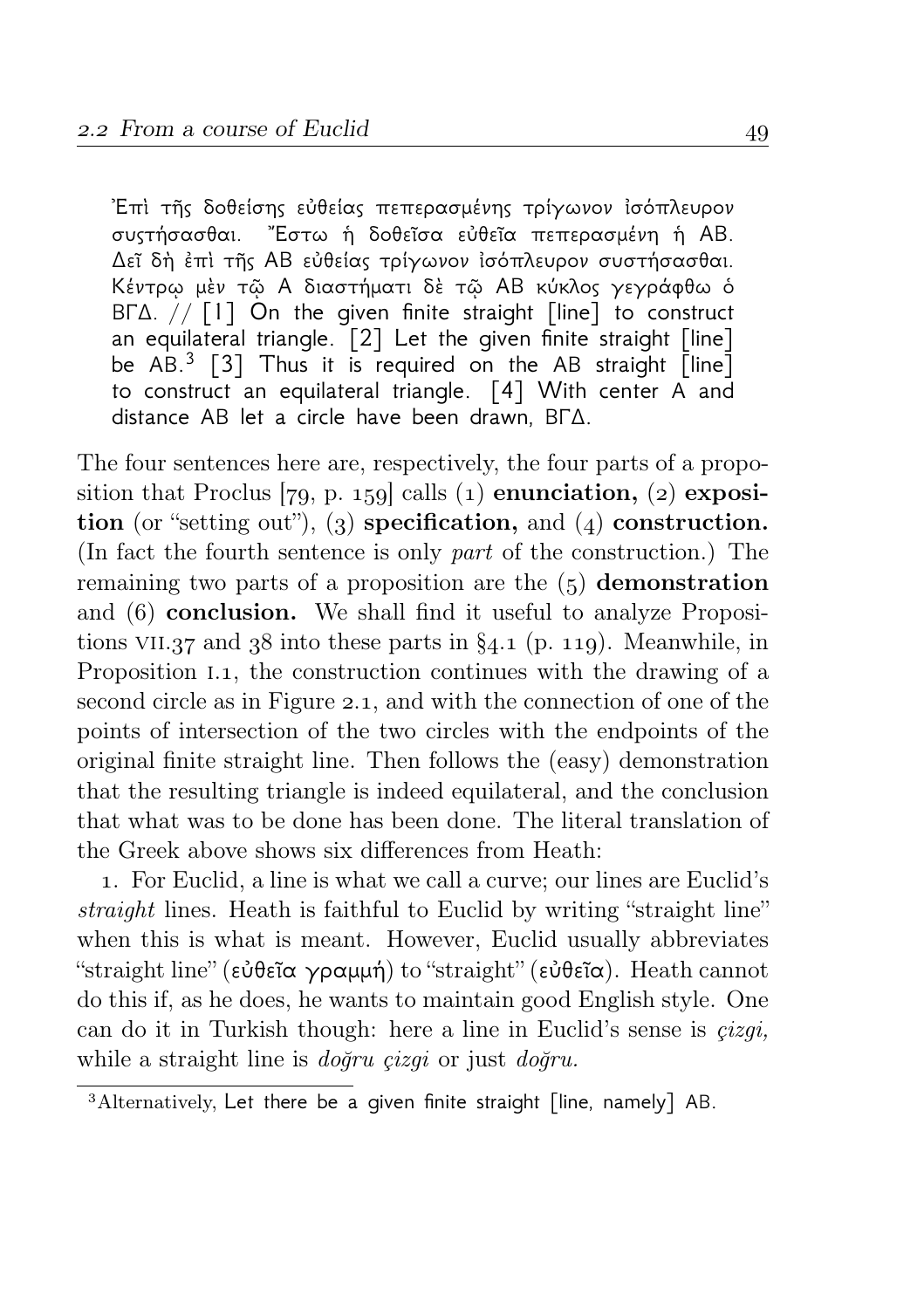

Figure 2.1. Proposition I.1

. In the enunciation of the proposition, Euclid refers not to a straight line, but the straight line. The definite article "the" here can be understood as being generic, as in Wordsworth's verse, "The child is the father of the man," quoted already on p.  $34$ . I discuss the mathematical use of the Greek article in more detail elsewhere  $[76]$ . The straight line of Euclid's enunciation can also be understood as the straight line in Euclid's diagram, which exists before we start to read the proposition.

. Today, if we say that we are going to construct an equilateral triangle on a straight line, we mean an arbitrary straight line; but then we proceed to draw our own straight line, assigning to its endpoints, as Heath does, the letters  $A$  and  $B$ . This is not what Euclid does, as Reviel Netz explains in The Shaping of Deduction in Greek Mathematics  $[67, pp. 24-5]$ :

Nowhere in Greek mathematics do we find a moment of specification per se, a moment whose purpose is to make sure that the attribution of letters in the text is fixed. Such moments are very common in modern mathematics, at least since Descartes. But specifications in Greek mathematics are done, literally, ambulando. The essence of the 'imperative' element in Greek mathematics—'let a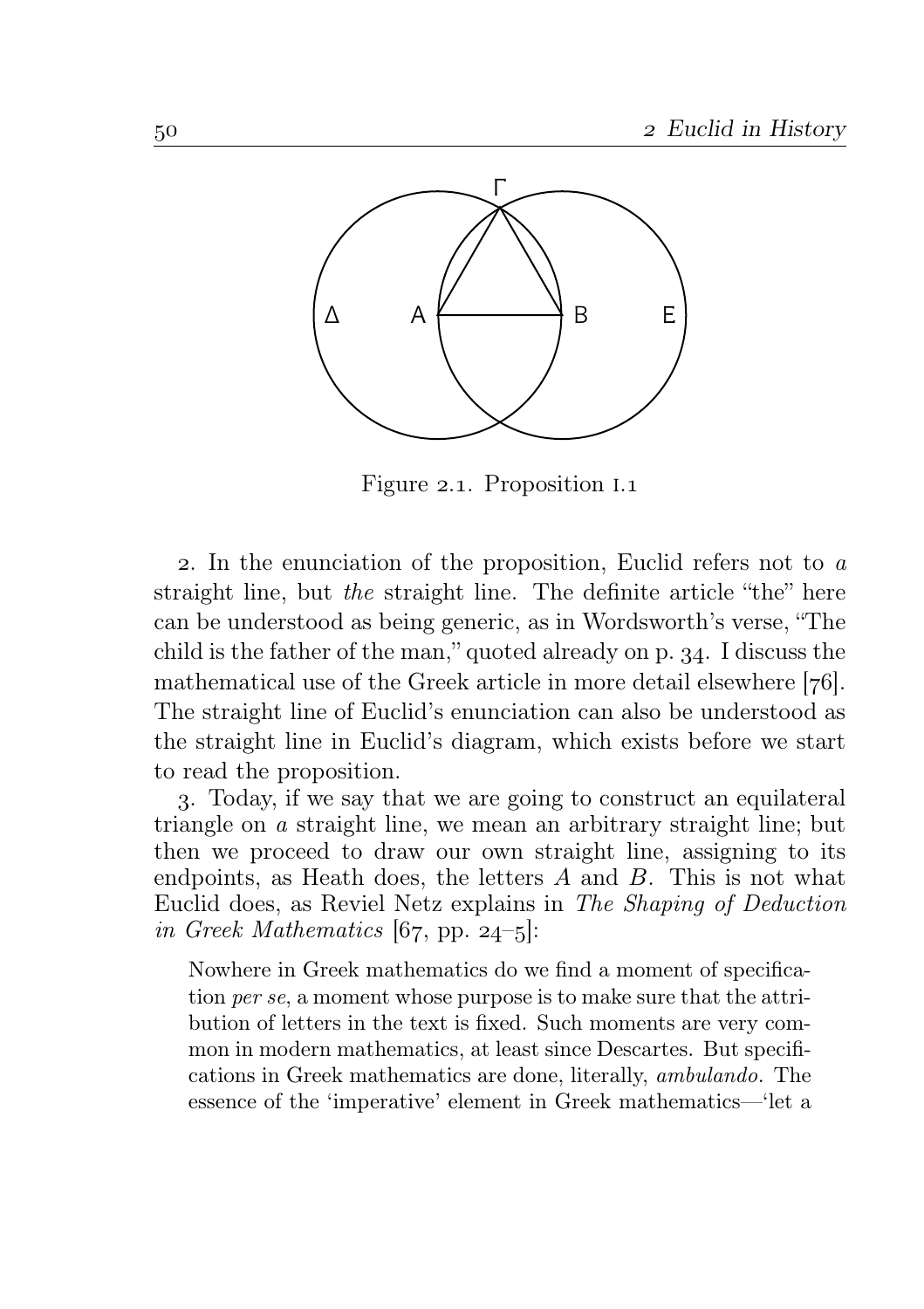line be drawn . . . ', etc.—is to do some job upon the geometric space, to get things moving there  $\dots$ <sup>4</sup>

What we see, in short, is that while the text is being worked through, the diagram is assumed to exist. The text takes the diagram for granted.

Thus, at the start of Euclid's proposition, we have already been given a straight line, its endpoints labelled Α and Β. The exposition or "setting out" of the proposition tells us to understand the straight line of the enunciation as the straight line ΑΒ. We are not told to let ΑΒ be some straight line that we proceed to create for ourselves. (See p.  $123$  for further illustration of this point.)

. Today it is standard to use expressions like "the straight line  $A\overrightarrow{B}$ " or "the circle  $BCD$ "; but sometimes this phrasing does not quite fit Euclid. Netz proposes that the letters in the diagrams of Greek mathematics are not *symbols*, but *indices*:

the letter alpha signifies the point next to which it stands, not by virtue of its being a symbol for it, but simply because it stands next to it. The letters in the diagram are useful signposts. They do not stand *for* objects, they stand *on* them.  $[67, p. 47]$ 

In his ensuing pages, Netz gives five arguments for his idea. One argument is based on what we have just observed: in the proposition under consideration, the letters Α and Β have a meaning before we start reading, since they are already in the diagram. Thus the letters are not symbols, whose meaning would be established by convention; they are indices. A related argument, though one Netz seems not quite to make, is that, strictly speaking, the letters are adjectives. They are like the colors that Oliver Burne uses in his remarkable edition of the first six books of the *Elements*  $[1,3]$ : here the triangle to be constructed in Proposition I.1 has black, red, and yellow sides respectively, and these sides are referred to in the text

The first ellipsis here is Netz's; the second, mine.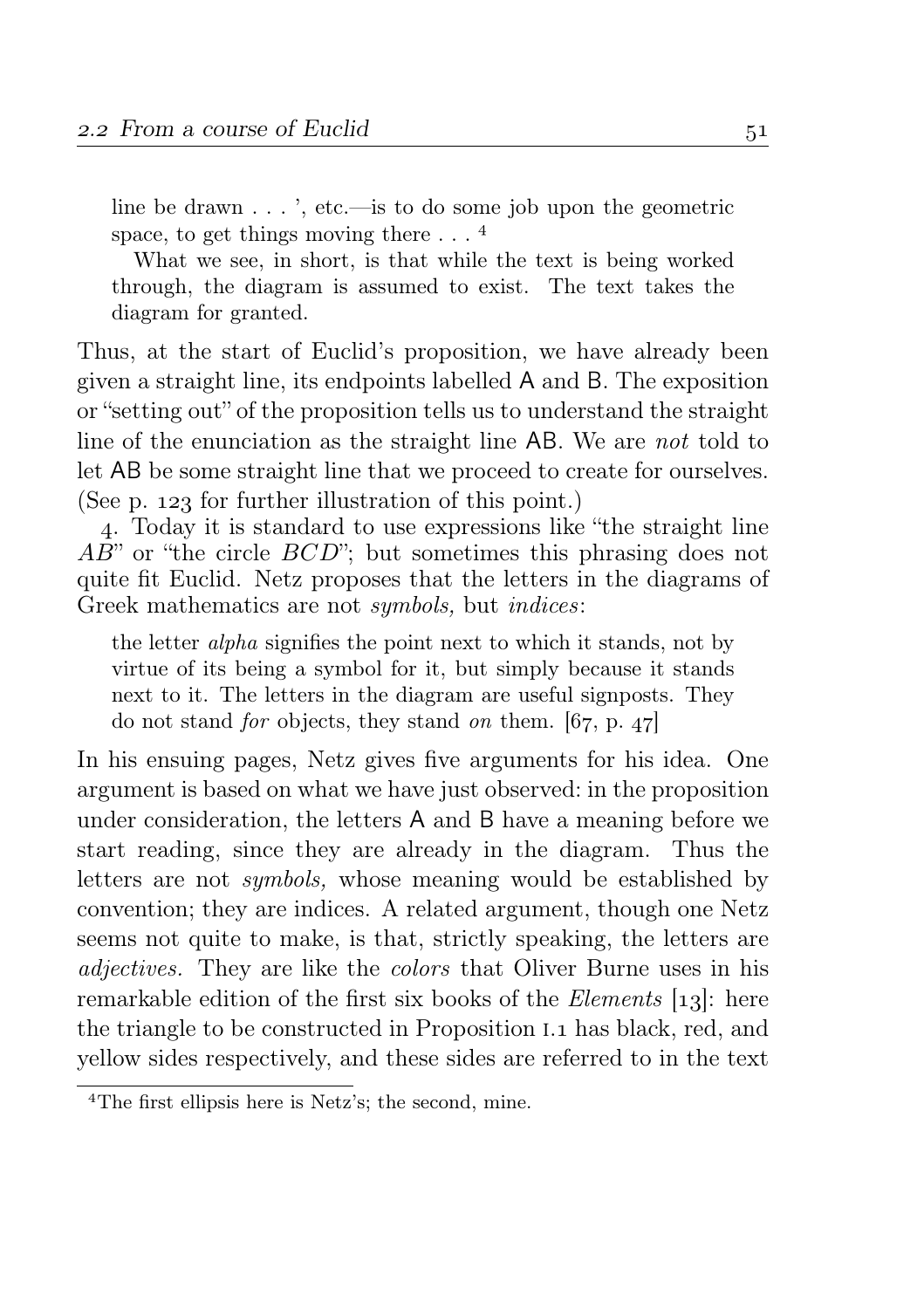merely by colored pictures of themselves; but if we were reading out loud, we would speak of the *yellow line*, and not the "line yellow."<sup>5</sup> Letters and colors may indeed be used substantively, just as the adjective εὐθεῖ $\alpha$  is used substantively in place of εὐθεῖ $\alpha$  γραμμή. Like Greek adjectives, the Greek letters have no native gender,  $6$ but take a gender from the noun they are used with or used in place of. Thus in the exposition of the proposition, ἡ ΑΒ, "the ΑΒ," stands for ἡ ΑΒ εὐθεῖα γραμμή, "the ΑΒ straight line": the article  $\hat{\eta}$  is feminine because the noun  $\gamma \rho \alpha \mu \eta$  is feminine. Today, it appears we use letters as nouns, often in apposition to other nouns, as in "the straight line AB" or "the circle BCD." Euclid does this too, as in the fourth sentence of the quotation, where ὁ  $B\Gamma\Delta$  is in apposition to κύκλος (and takes its masculine gender); so Heath is not wrong in his translation. In the third sentence

<sup>&</sup>lt;sup>5</sup>Burne himself uses expressions like "the yellow line" and "the red angle" when describing his system of geometry in his Introduction. Meanwhile, Netz has referred to Peirce for a general theory of signs, according to which these may be indices, icons, or symbols. Icon are signs "signifying by virtue of a similarity with their object." Burne's colored lines in text would seem to be icons in this sense, for they are similar to the colored lines in the diagrams. Netz calls Peirce's distinction "well-known" and gives no further reference. (Three pages later he quotes Peirce, with a precise reference, to the effect that letters used in mathematics are indeed indices.) Peirce gives the following examples in  $[70, p. 104]$ : The streak of a lead pencil is an icon for a geometrical line; a bullet-hole is an index for a shot; an utterance of speech is a symbol.

<sup>&</sup>lt;sup>6</sup>There may be exceptions to this rule, as in Revelation 1:8: Έγώ είμι τὸ  $\forall$ Αλφα καὶ τὸ  $\Omega$ , λέγει κύριος ὁ θεός [1], "I am the Alpha and the Omega, says the Lord God," the articles here being neuter, neuter, and masculine respectively.

<sup>&</sup>lt;sup>7</sup>One may observe however that, in the sentence in question, "the circle  $BCD$ " is not parallel in meaning to "center  $A$ " and "distance  $AB$ "; for here  $A$  and AB are not appositives, but *complements* [ $48, \S$  $14.1 \& 3$ , pp.  $439 \& 447-8$ ]. But the Greek does not make a formal distinction either.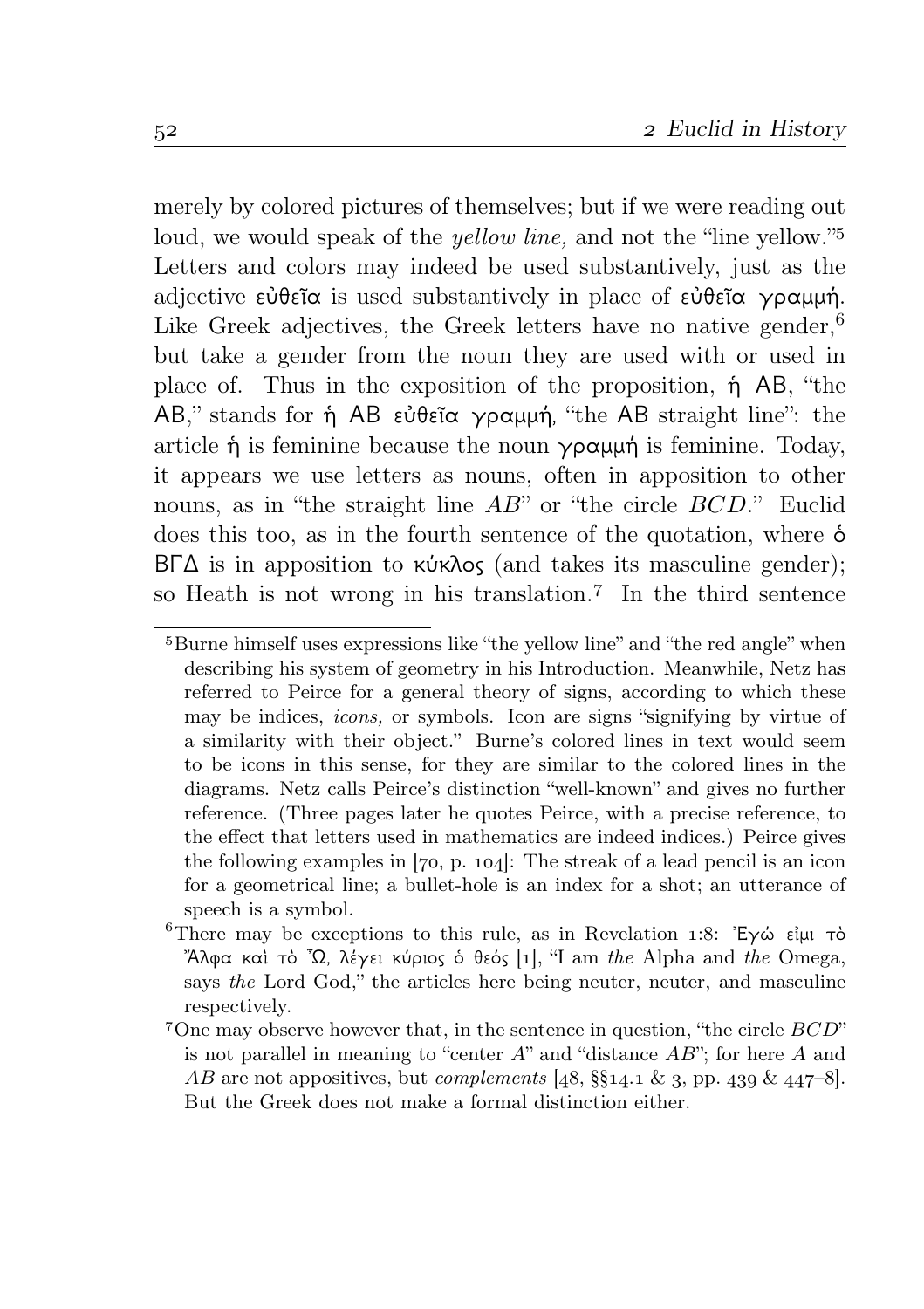

Figure 2.2. Letters as points

though, strictly, ΑΒ is not in apposition to "straight line," but is an adjective modifying it: again, the straight line in question is that straight line in the diagram whose endpoints are labelled Α and Β. If the letters were symbols for those endpoints, then our diagram might be as in Figure  $2.2$ —which is indeed how we make diagrams today, at least outside of a strictly geometrical context. We shall see later  $(\S_4.1 \, \text{p. 115})$  an instance in the *Elements* where letters are used symbolically: where they are not strictly labels on objects in a diagram, because what they symbolize is not an object, but a ratio of objects, if not simply a verbal expression. This will give us reason to question the authenticity of the proposition in question.

. Meanwhile, in Proposition i., Heath tells us to let a circle be drawn. Using chalk or a pen, we can then draw a circle. But apparently Euclid had nothing like our blackboards or whiteboards, with which a diagram could be constructed during a lecture. Again, his diagrams would already have been drawn, perhaps on a wax tablet. Referring to the last passage quoted, Netz says,

This, in fact, is the simple explanation for the use of perfect imperatives in the references to the setting out—'let the point A have been taken'. It reflects nothing more than the fact that, by the time one comes to discuss the diagram, it has already been drawn.

Though it is seen in the command "Have done with it," the English imperative in the perfect aspect is awkward. English does not even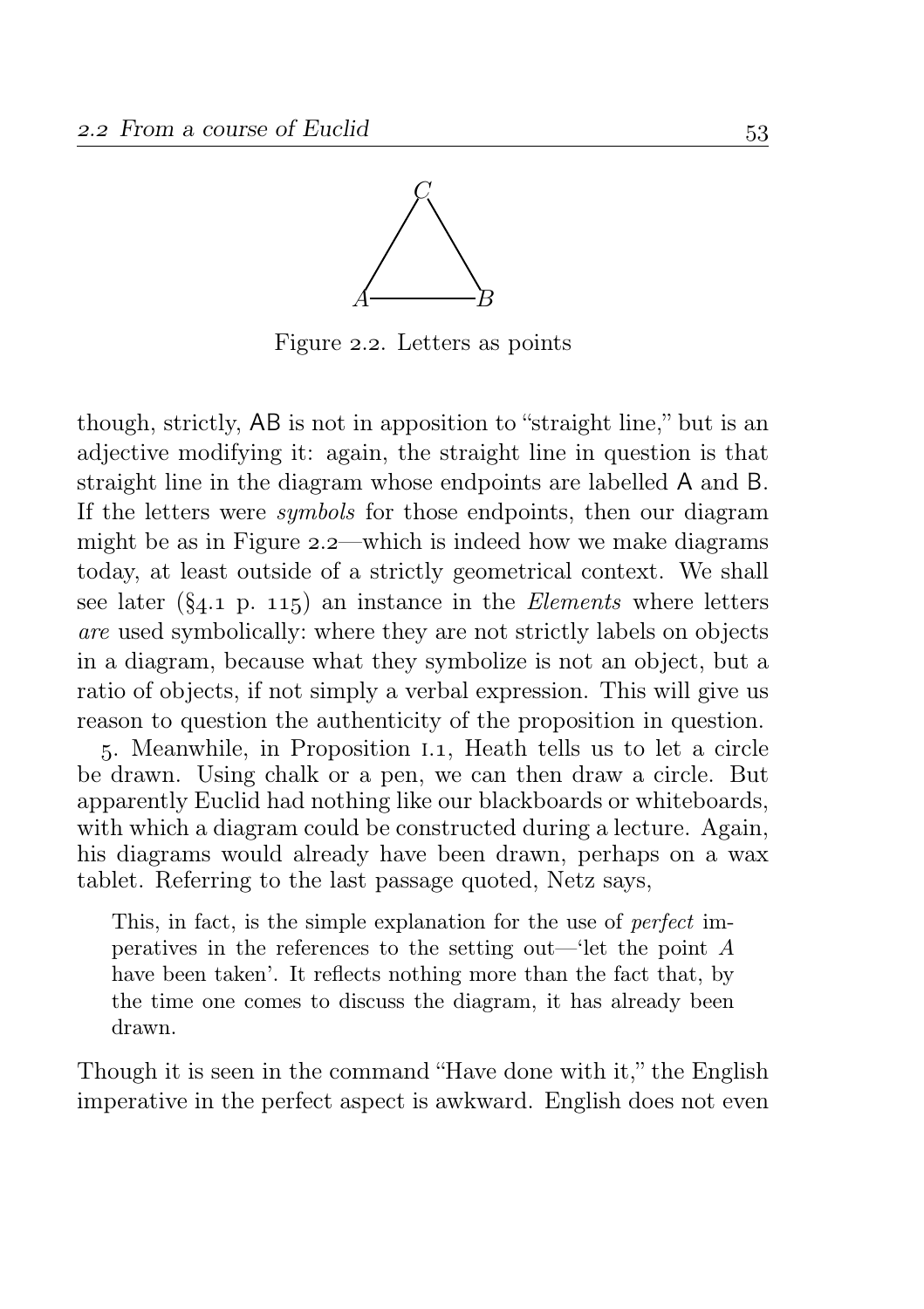have a *third-person* imperative in any aspect, except in some formulas like "God bless you"; otherwise we achieve the same effect periphrastically, $\delta$  by means of the second-person imperative "let," as in "Let it be done." Turkish, like Greek, does have third-person imperatives, which are commonly used:

| let [somebody] draw      | γραφέτω                  | cizsin                         |
|--------------------------|--------------------------|--------------------------------|
| let [it] be drawn        | γραφέσθω <i>çizilsin</i> |                                |
| let [it] have been drawn |                          | γέγραφθω <i>çizilmiş olsun</i> |

This similarity between Turkish and Greek was a particular reason to translate directly from Euclid's Greek into Turkish.

. Heath italicizes the enunciations of Euclid's propositions; but Euclid had no such means of emphasizing text. He did not even have the medieval distinction between minuscule and capital letters.

Like Heath, Heiberg emphasizes Euclid's enunciations: not however by a change of font, but by  $spacingout the let$ ters like this. I assume Euclid did not consider doing such a thing, since he would not even have separated words with spaces, BUTINSTEADHEWROTECONTINUOUSLYLIKETHIS.<sup>9</sup> Although there might have been the possibility of underlining for emphasis, pre-

 $84$  Periphrasis & civilisation are by many held to be inseparable; these good people feel that there is an almost indecent nakedness, a reversion to barbarism, in saying No news is good news instead of The absence of intelligence is an indication of satisfactory developments. Nevertheless, The year's penultimate month is not in truth a good way of saying November." H. W. Fowler, A Dictionary of Modern English Usage [35, PERIPHRASIS, p. 430.

<sup>&</sup>lt;sup>9</sup>Observing this in a footnote  $[67, n. 102, p. 50]$ , Netz mentions a papyrus from  $350-325$  BCE in which, "the continuous text is, as usual, unspaced. Letters referring to the diagram are spaced from the rest of the text." This is one of Netz's reasons why letters referring to diagrams should be understood as indices, not symbols.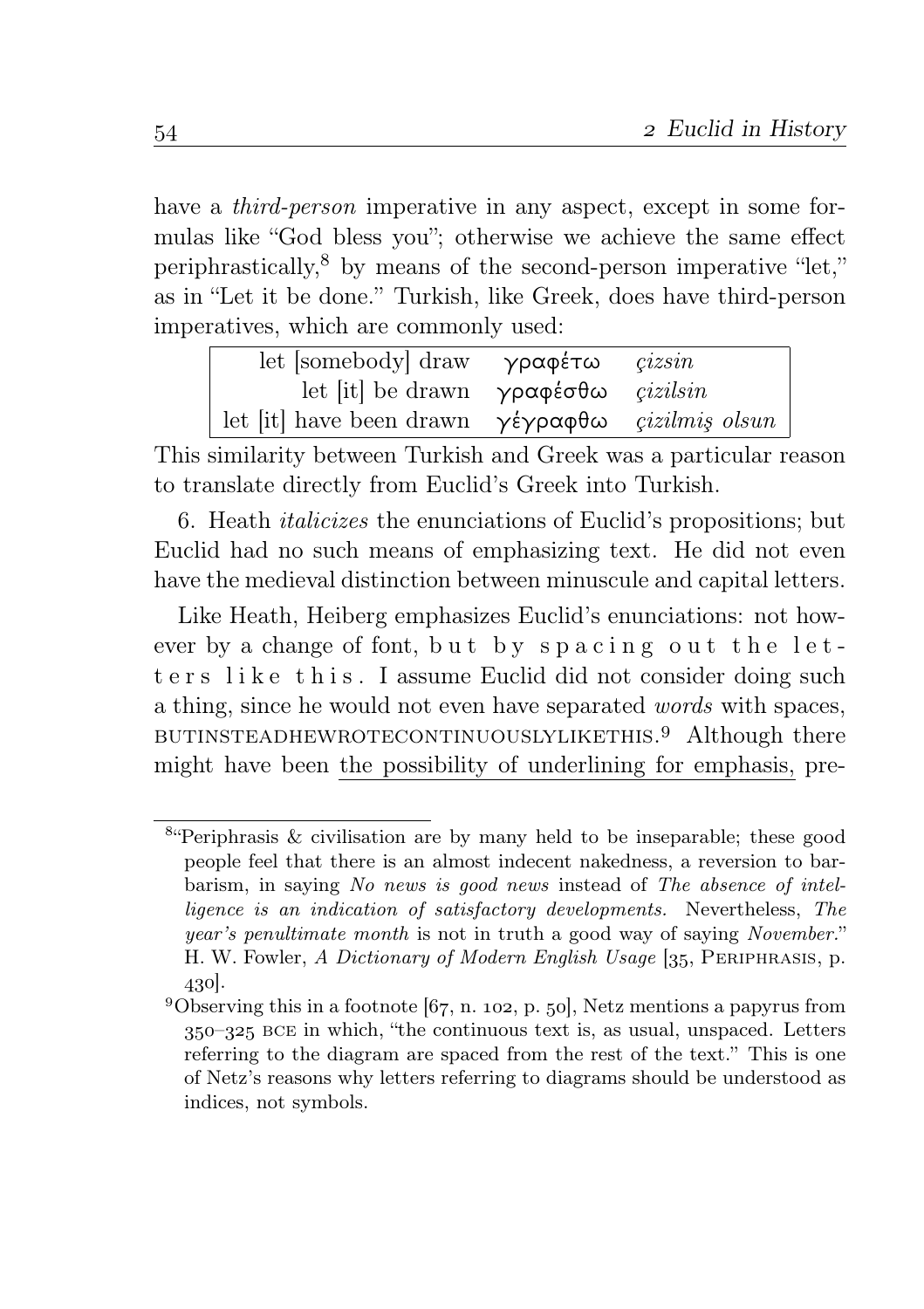sumably Euclid did not use this either.<sup>10</sup>

In The Mathematics of Plato's Academy [34,  $\S6.2$ ], David Fowler discusses what we know about ancient manuscript style. He also [ $34,$  §10.4] looks at what he calls the *protasis*-style of Euclid. Πρότασις is the term of Proclus that we translate as "enunciation." Before Euclid, we have no evidence of any mathematics written in the Euclidean style, with an enunciation followed by justification. Aristotle's Prior Analytics might be an exception, except that it is not really mathematics, but logic.<sup>11</sup> Today the *protasis*-style is ubiquitous in mathematics; and yet we signal our protases with rubrics like "Theorem N," and our justifications with the word "Proof" (and a box  $\square$  at the end). Strictly speaking, this is not Euclid's style.

It is often not students' style either. In performing the task of demonstrating something, students will write down various statements, without being clear about the logical relations between them. Even professional mathematicians will do this at the board, expecting the attentive listener to know what is meant (and expecting all listeners to be attentive).

At least Euclid establishes a set pattern for his propositions. Read a bit, and you see that the Elements is a sequence of assertions, each followed by a justification, the justification itself being laid out (more or less) according to the outline given by Proclus. Actually, some of Euclid's enunciations are not assertions, but

<sup>&</sup>lt;sup>10</sup>In the same footnote mentioned in the previous note, Netz mentions later papyri in which mathematical letters are marked by superscribed lines.

<sup>&</sup>lt;sup>11</sup>At the beginning of the *Prior Analytics*, Aristotle defines πρότασις as "an affirmative or negative statement of something about some subject"  $[3, 24^{\degree}10,$ p. 199. We then translate the word as premiss or just proposition. Πρότασις is used in Greek today, as "proposition" is used in English, for an entire proposition of Euclid  $[32]$ ; but I am not aware of any ancient basis for this usage.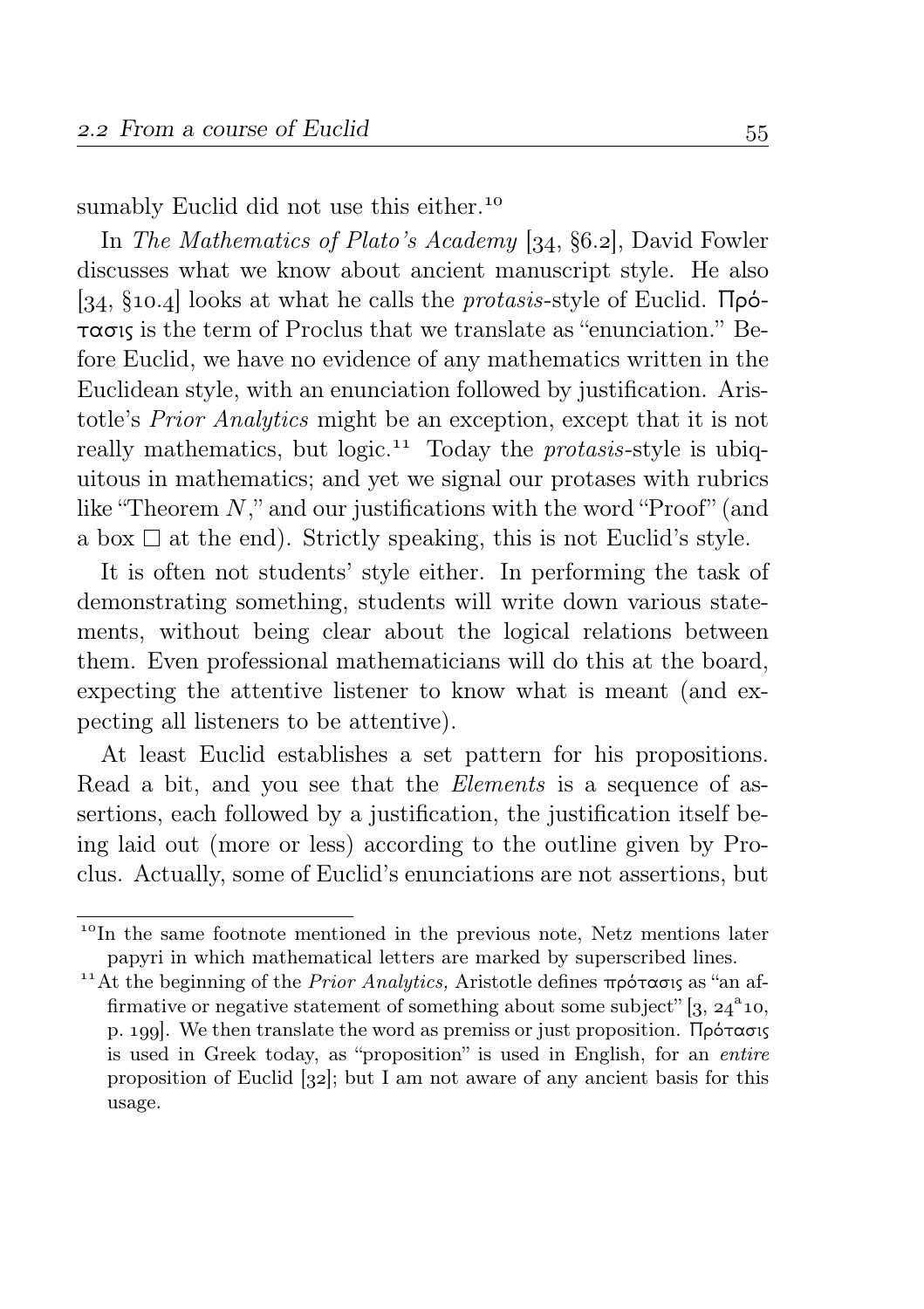tasks, as in the very Proposition I.1 that we have been looking at. The distinction between an assertion and a task can be indicated by the labels theorem (θεόρημα) and problem (πρόβλημα). However, according to Pappus, "among the ancients some described them all as problems, some as theorems"  $[86, p. 567]$ . Euclid himself did not use such labels at all.

Heath helps the reader typographically, by italicizing enunciations, by breaking the text into short paragraphs, and by centering some phrases. This typography may be misleading, if it causes us to think of Euclid's propositions just as if they were modern theorems with proofs. In some cases at least, Euclid's propositions are not like that. An example mentioned above in  $\S_{1,3}$  (p. 26) is Proposition VII.4, and we shall consider this further in  $\S$ §3.4 & 3.7  $(pp. 83 \& 94).$ 

# 2.3 Equality

Another proposition of Euclid that is not like a modern theorem is Proposition  $I.4$ . This is where Euclid establishes the principle of triangle congruence that we call "Side Angle Side." For Hilbert, this principle is an axiom, the one that he numbers  $IV, 6.^{12}$  Euclid proves the principle, but without using any postulate or any previous proposition. Can Euclid's proof then be a "real" proof? Given triangles ABF and  $\Delta$ EZ as in Figure 2.3, let us suppose AB =  $\Delta$ E and  $A\Gamma = \Delta Z$  and  $\angle$  BA $\Gamma = \angle$  E $\Delta Z$ . If we apply triangle to triangle so that Α falls on ∆, and ΑΒ falls along ∆Ε, then Β will fall on Ε,

<sup>&</sup>lt;sup>12</sup>More precisely, Hilbert's axiom is that if two sides and the included angle of a triangle are respectively congruent to two sides and the included angle of another triangle, then the remaining angles are respectively congruent to the remaining angles. That the remaining side is congruent to the remaining side is his Theorem 10.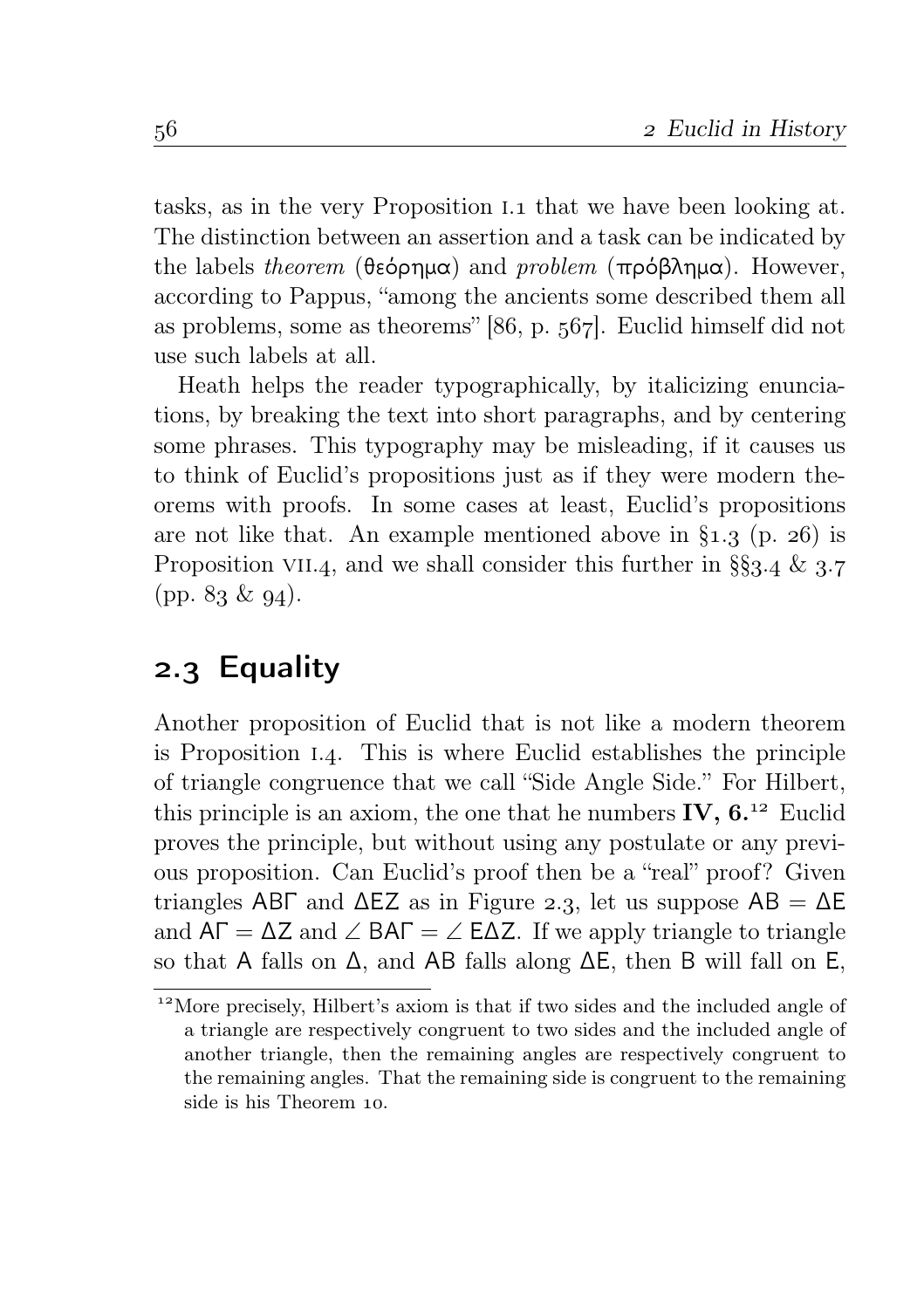

Figure 2.3. Proposition I.4

and  $\overline{AP}$  will fall along  $\Delta Z$ , so that  $\Gamma$  will fall on  $Z$ ; and then  $\overline{BP}$  will coincide with  $EZ$  (see §2.4). So argues Euclid. Do we accept it?

Students are sometimes disturbed by an expression like  $AB = \Delta E$ ; they want to make it  $|AB| = |\Delta E|$ . Apparently they think that the sign of equality in fact denotes identity. Obviously the straight lines AB and  $\Delta E$  are not identical; but they may have identical *lengths*, which can then be denoted indifferently by |ΑΒ| or |∆Ε|.

Euclid does not use a symbol for equality; he just says AB is *equal*  $($ (( $\sigma$ σος<sup>13</sup>) to ΔE. Along with definitions and postulates, the preamble of the Elements contains so-called Common Notions; and of the five of these that Heiberg and Heath accept as genuine, the first four establish what equality means.<sup>14</sup> According to the assigned numbering, these Common Notions are that  $(4)$  things congruent to one another are equal to one another, and  $(1)$  things equal to the same thing are equal to one another; but moreover, if equals be  $(2)$ added to or  $(3)$  subtracted from equals, the results are equal. In Common Notion 4, I use the word congruent for Euclid's participle

<sup>&</sup>lt;sup>13</sup>More precisely <sup>*i*</sup>ση, in agreement with the feminine gender of γραμμή; but the lemma, or dictionary-form, of the word is ἴσος.

 $14$ The fifth is quoted on p. 64.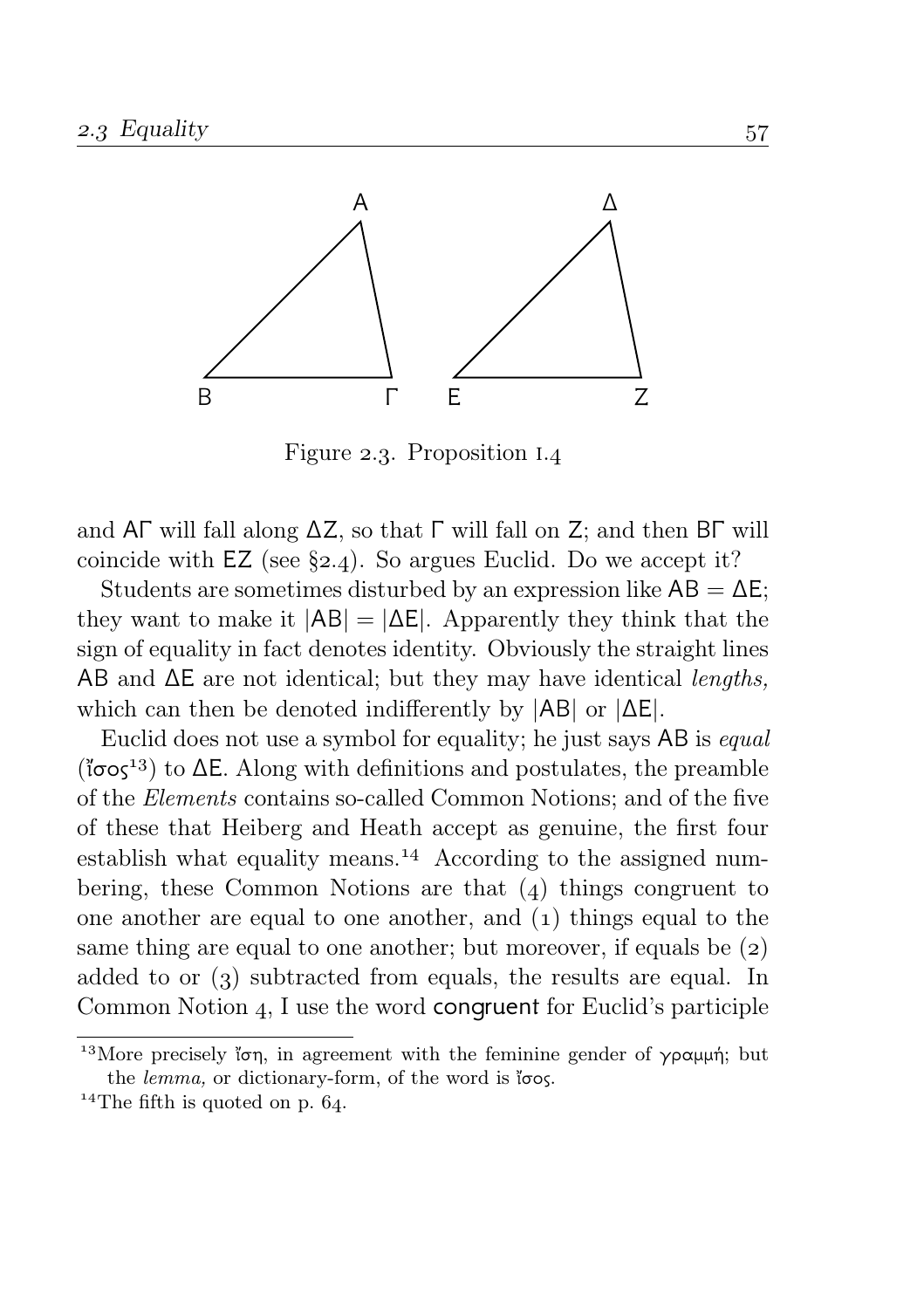

Figure 2.4. Proposition  $1.36$ 



Figure 2.5. Proposition I.35

ἐφαρμόζων, to emphasize that the notion of congruence found in Hilbert originates in Euclid's notion of equality; but Heath says "things which coincide with" instead of things congruent to. For Euclid, figures are equal if congruent parts can be added or subtracted so as to obtain congruent figures. Thus parallelograms on equal bases and in the same parallels can be shown to be equal to one another by cutting out and rearranging the parts shown in Figure 2.4. The equality of these parallelograms is Proposition  $1.36^{15}$ Actually Euclid derives this equality from Proposition 1.35, where the bases of the parallelograms are not equal, but the same (ὁ  $α\mathbf{i}τ\mathbf{o}$ <sub>S</sub>), as in Figure 2.5. Here the proof is by cutting and pasting; then  $1.36$  is proved by means of a third parallelogram, which shares a base with either of the first two parallelograms, as in Figure 2.6.

In the Declaration of Independence of the United States of Amer-

<sup>&</sup>lt;sup>15</sup> Equality is thus for Euclid an equivalence relation, with respect to which the class of a figure is its "motivic measure" as in the account of Hales  $[40]$ .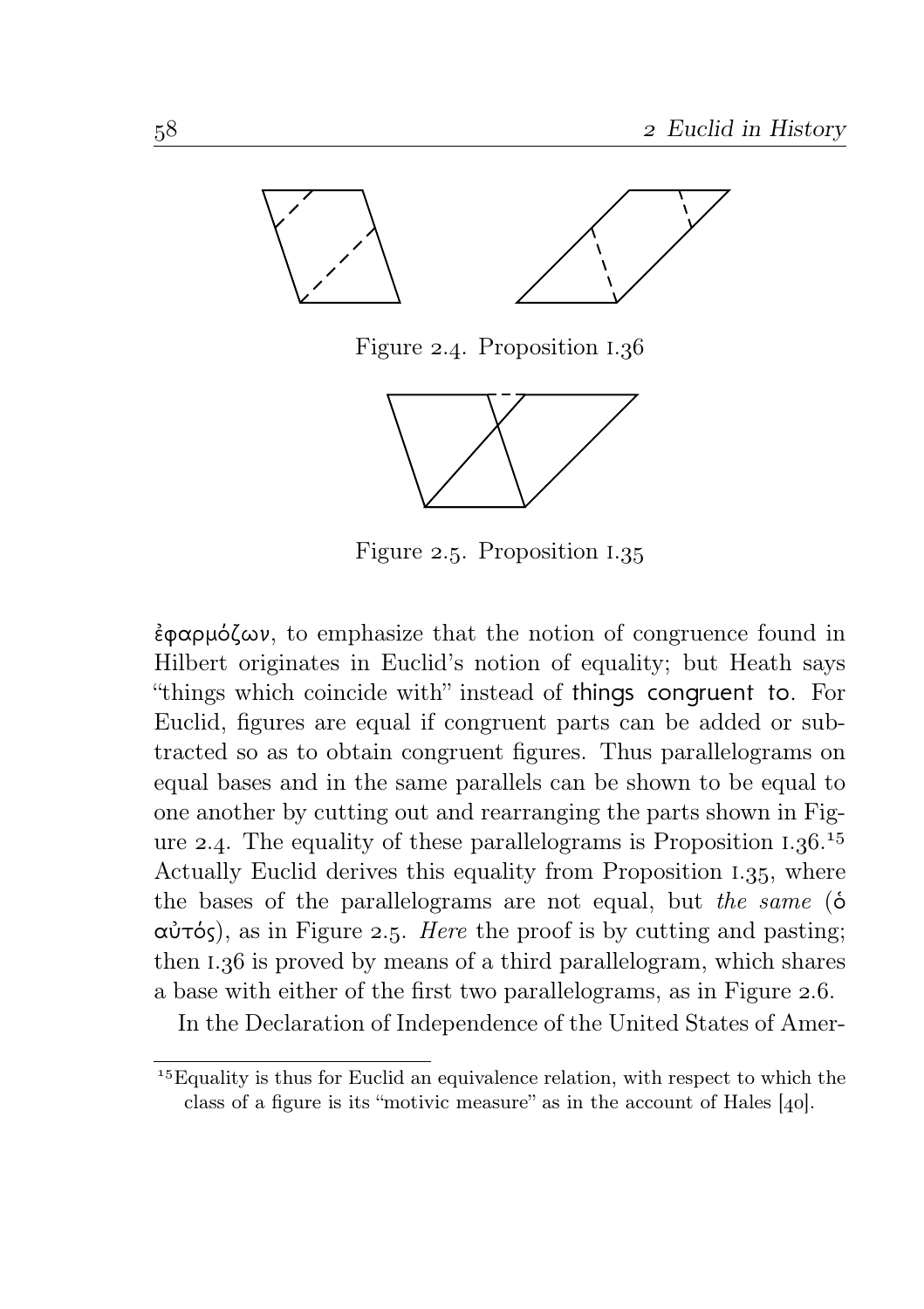

Figure 2.6. Proposition 1.36 as Euclid does it

ica, when Thomas Jefferson wrote the self-evident truth, "that all men are created equal"  $[44, p, 15]$ , he did not mean that all persons were the same person. However, in mathematics today, we confuse equality and identity. Thus when we write the equation  $(k + 1)! = k! \cdot (k + 1)$  as above (p. 18), we mean that  $(k + 1)!$  and  $k! \cdot (k+1)$  are to be considered as the same element of the set N, although we read the sign  $=$  as "equals."

In the article called "When is one thing equal to some other thing?" [60], the notion of equality that Barry Mazur contemplates is not distinct from the notion of sameness. Thus the article begins:

One can't do mathematics for ten minutes without grappling, in some way or other, with the slippery notion of *equality*. Slippery, because the way in which objects are presented to us hardly ever, perhaps never, immediately tells us—without further commentary—when two of them are to be considered equal. We even see this, for example, if we try to define real numbers as decimals, and then have to mention aliases like  $20 = 19.999...$ , a fact not unknown to the merchants who price their items \$19.99.

The heart and soul of much mathematics consists of the fact that the "same" object can be presented to us in different ways. Even if we are faced with the simple-seeming task of "giving" a large number, there is no way of doing this without also, at the same time, giving a hefty amount of extra structure that comes as a result of the way we pin down—or the way we present—our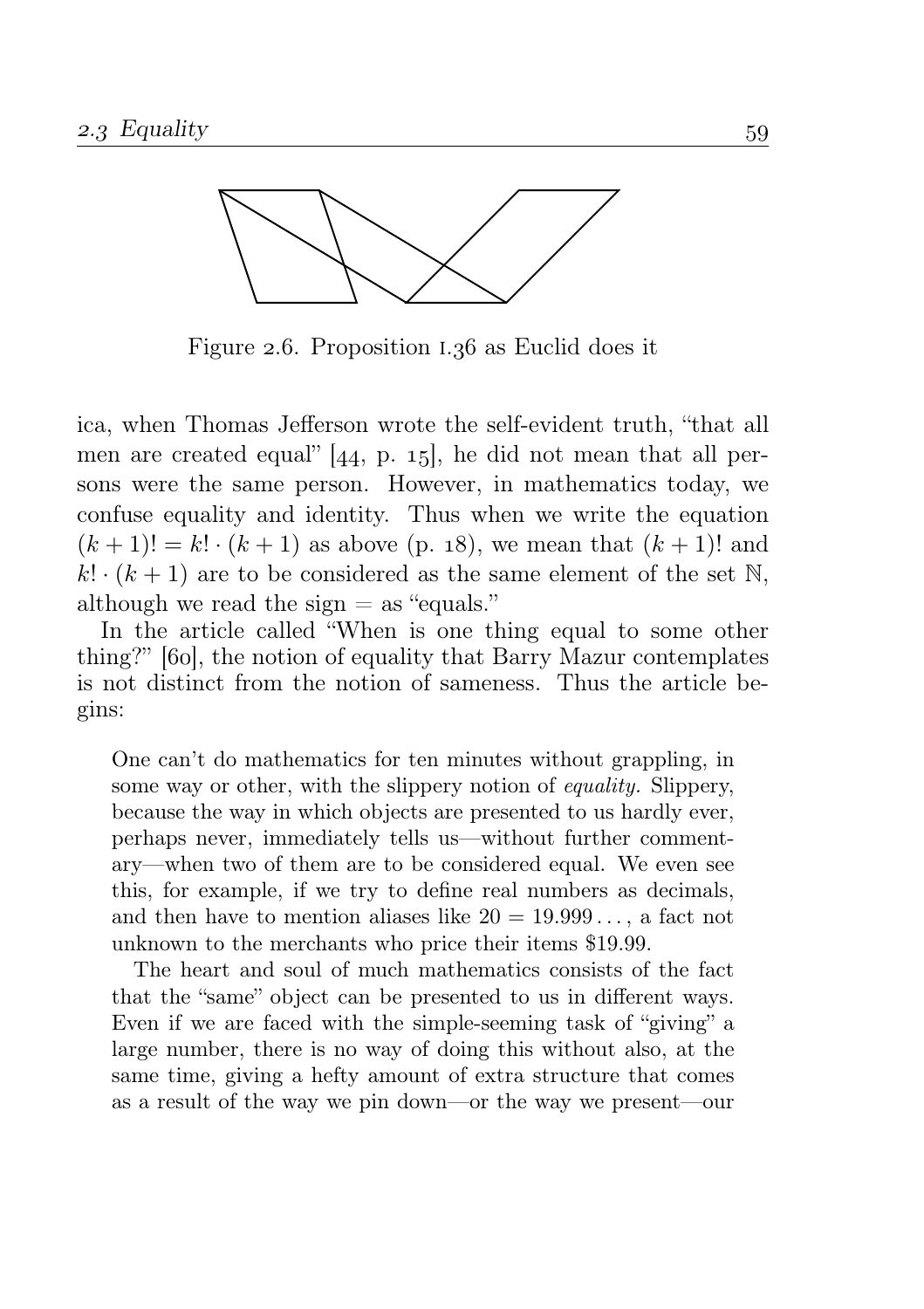

Figure 2.7. Proposition  $1.5$ 

large number. If we write our number as 1729 we are, sotto voce, offering a preferred way of "computing it" (add one thousand to seven hundreds to two tens to nine). If we present it as  $1+12^3$  we are recommending another mode of computation, and if we pin it down—as [Ramanujan] did—as the first number expressible as a sum of two cubes in two different ways, we are being less specific about how to compute our number, but we have underscored a characterizing property of it within a subtle diophantine arena.

When we are presented with the angles ΒΑΓ and Ε∆Ζ in the triangles in Figure  $2.3$ , there is nothing about this presentation itself that tells us that the two angles are equal, just as there is nothing about the two expressions 20 and 19.999 . . . that tells us they stand for equal numbers. However, even when the expressions are understood, the equal angles ΒΑΓ and Ε∆Ζ are not interchangeable in the way that 20 and  $19.999...$  are. We say that the numbers 20 and 19.999... are the *same* number; but **BA** and **E** $\Delta$ **Z** are different angles of different triangles.

In fact they could be the same angle, as they are for example in Euclid's Proposition I.5, whose diagram is in Figure 2.7. Here the sides ΑΒ and ΑΓ of the triangle ΑΒΓ are given as being equal to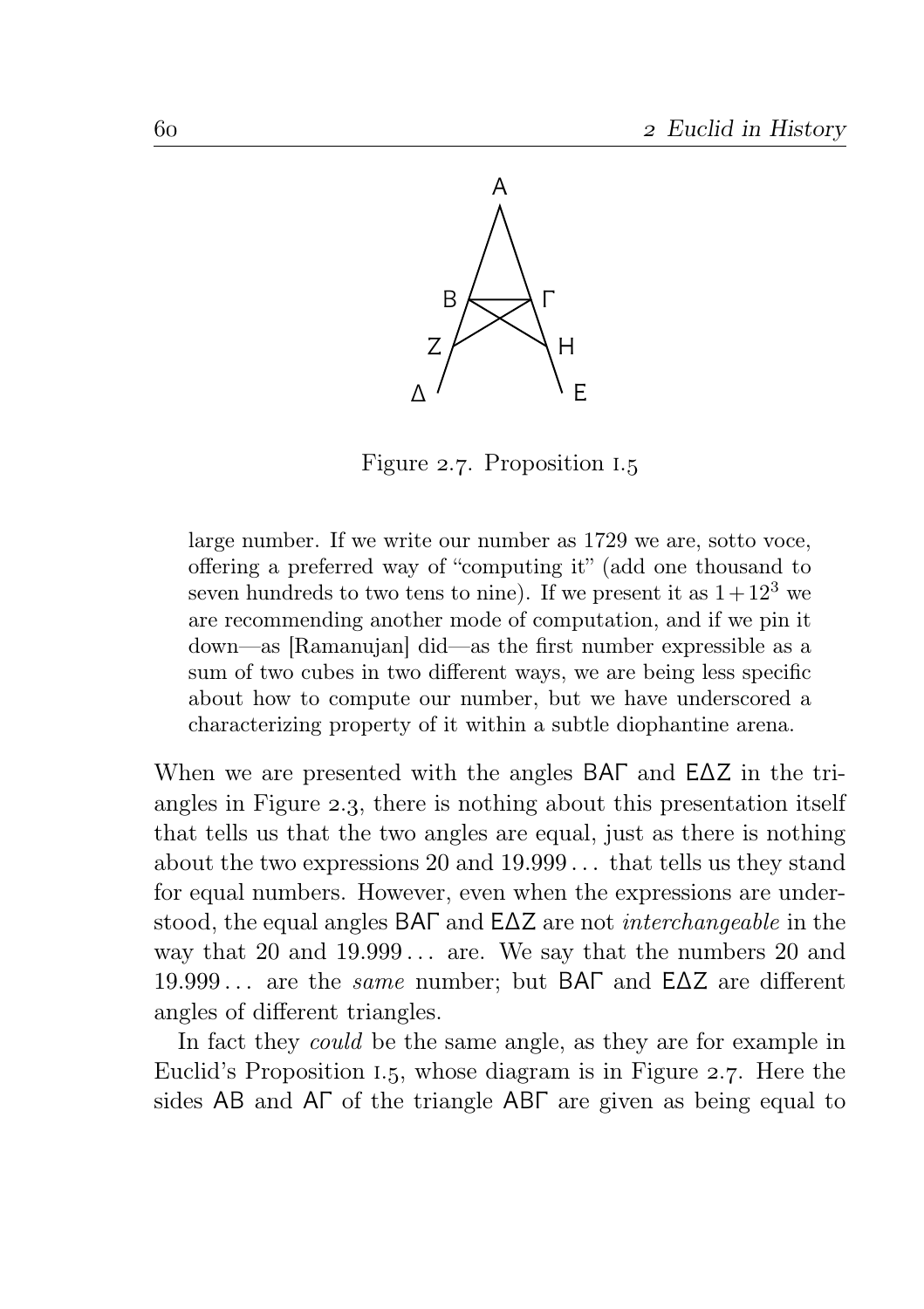one another. By construction,  $AZ = AH$ . Since also the angle ZAH is common to the triangles ΑΖΓ and ΑΗΒ, these two triangles are congruent to one another, by Proposition I.4—but strictly speaking, this conclusion requires us to recognize that the common angle of the two triangles is equal to itself. We must also recognize that this angle can be expressed indifferently as ΖΑΓ or ΗΑΒ. Euclid does not say this explicitly.

Mazur's concern is more with the question of whether your triangles are the same as my triangles, or your numbers are the same as my numbers. He says  $[60, p. 225]$ , "*Equivalence* (of structure) in the above 'compromise' is the primary issue, rather than equal*ity* of mathematical objects"—where again I think "equality" can be read as sameness. The "compromise" is between the treatment of the number 5 as a particular standard five-element set, and its treatment as the class of all five-element sets. The compromise is to let you use your five, and let me use mine, as long as what each of us does with it can be "translated" into what the other does with it. Mazur elaborates on how the language of category theory lets us talk about these things. However, I think there is no question that, in any instance of actually doing mathematics, there is only one number 5. There may be different five-element sets, but there is only one five, be it a particular five-element set reserved as a standard, or be it the unique class consisting precisely of all five-element sets.

For Euclid, the matter is less clear. But before looking at his treatment of numbers in particular, I want to answer the question raised at the beginning of this section. Euclid's proof of Proposition I.4 is a real proof, because it is based on several applications of the principle that equal straight lines can be made to coincide, and likewise equal angles. This principle is not explicitly stated; but should it have been? What else can equality of straight lines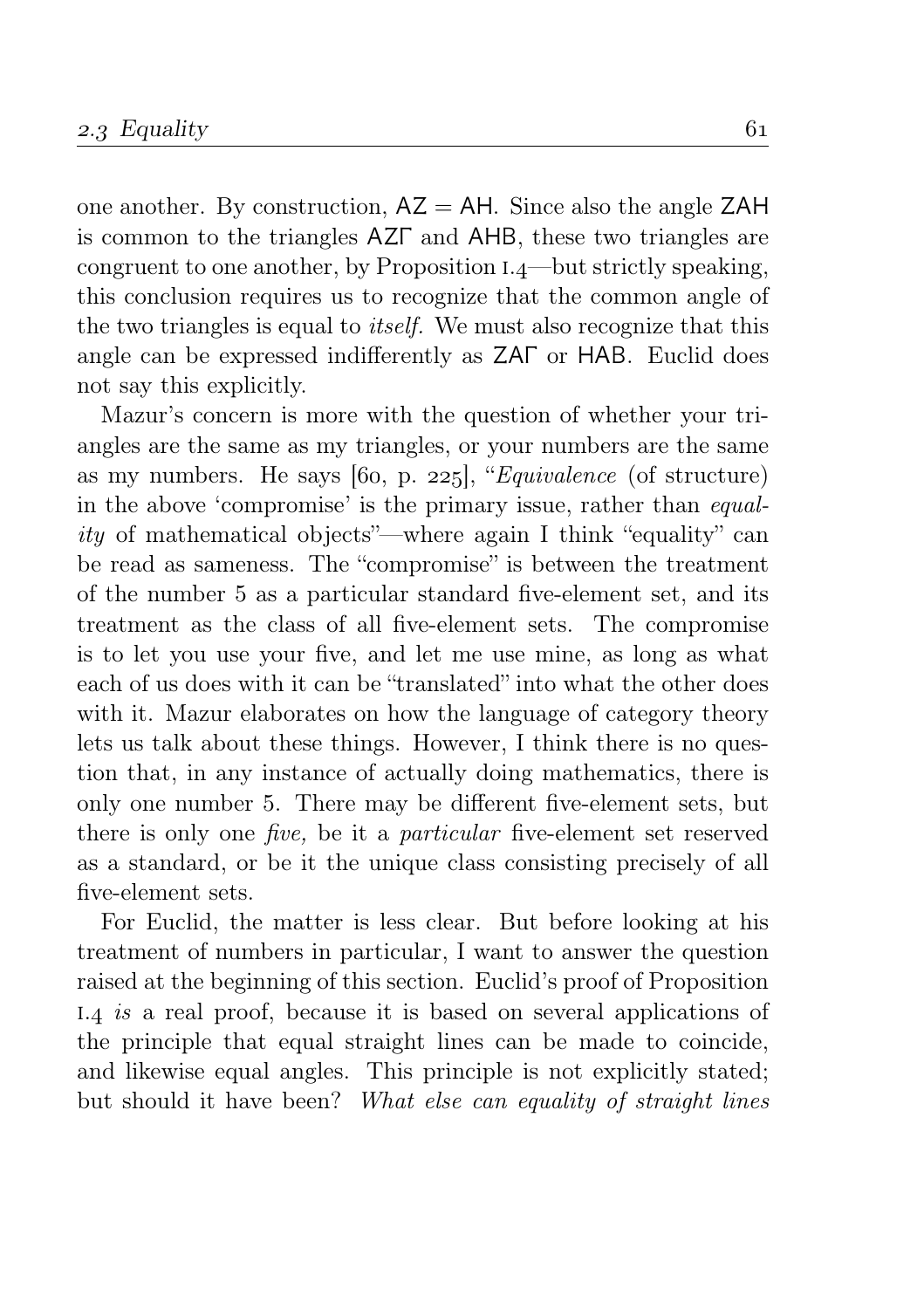or angles mean? (The question of why, in the proof, ΒΓ should coincide with ΕΖ, once their endpoints coincide, will be considered in the next section.)

We have noted Common Notion  $\alpha$ , that things congruent to one another are equal to one another. We have noted that the converse fails: sometimes things are equal, only because they have congruent parts. Sometimes not even this is so. Thus Proposition XII.7 is

Πᾶν πρίσμα τρίγωνον ἔχον βάσιν διαιρεῖται εἰς τρεῖς πυραμίδας ἴσας ἀλλήλαις τριγώνους βάσεις ἐχούσας. // Every prism having a triangular base is divided into three pyramids, equal to one another, having triangular bases.

To prove this, rearranging congruent parts is not enough, by Dehn's solution of Hilbert's Third Problem. Proposition XII.7 is a corollary of Proposition XII.5, which belongs to the theory of proportion, so it relies on the "Archimedean" axiom alluded to earlier  $(p. 46)$ :

Αἱ ὑπὸ τὸ αὐτὸ ὕψος οὖσαι πυραμίδες καὶ τριγώνους ἔχουσαι βάσεις πρὸς ἀλλήλας εἰσὶν ὡς αἱ βάσεις. // Pyramids under the same height, having triangular bases, are to one another as the bases.

Thus the scope of the notion of equality in the Elements becomes broader; but it at least originates in simple congruence. To say that two straight lines or two angles are equal is to say that they can be made to coincide. This gives us Proposition I.4 as a theorem.

The status of Proposition I.8, "Side Side Side," is not so clear. Given again the triangles  $AB\Gamma$  and  $\Delta EZ$  as in Figure 2.3, but now letting  $AB = AT$  and  $AT = \Delta Z$  and  $BT = EZ$ , we can apply the base ΒΓ to the base ΕΖ, since they are equal. Euclid argues that Α must fall on  $\Delta$ , because otherwise it falls on a point H as in Figure 2.8, and then a contradiction to Proposition I.7 arises. If Euclid allows such an argument, as he does, perhaps he will allow Hilbert's proof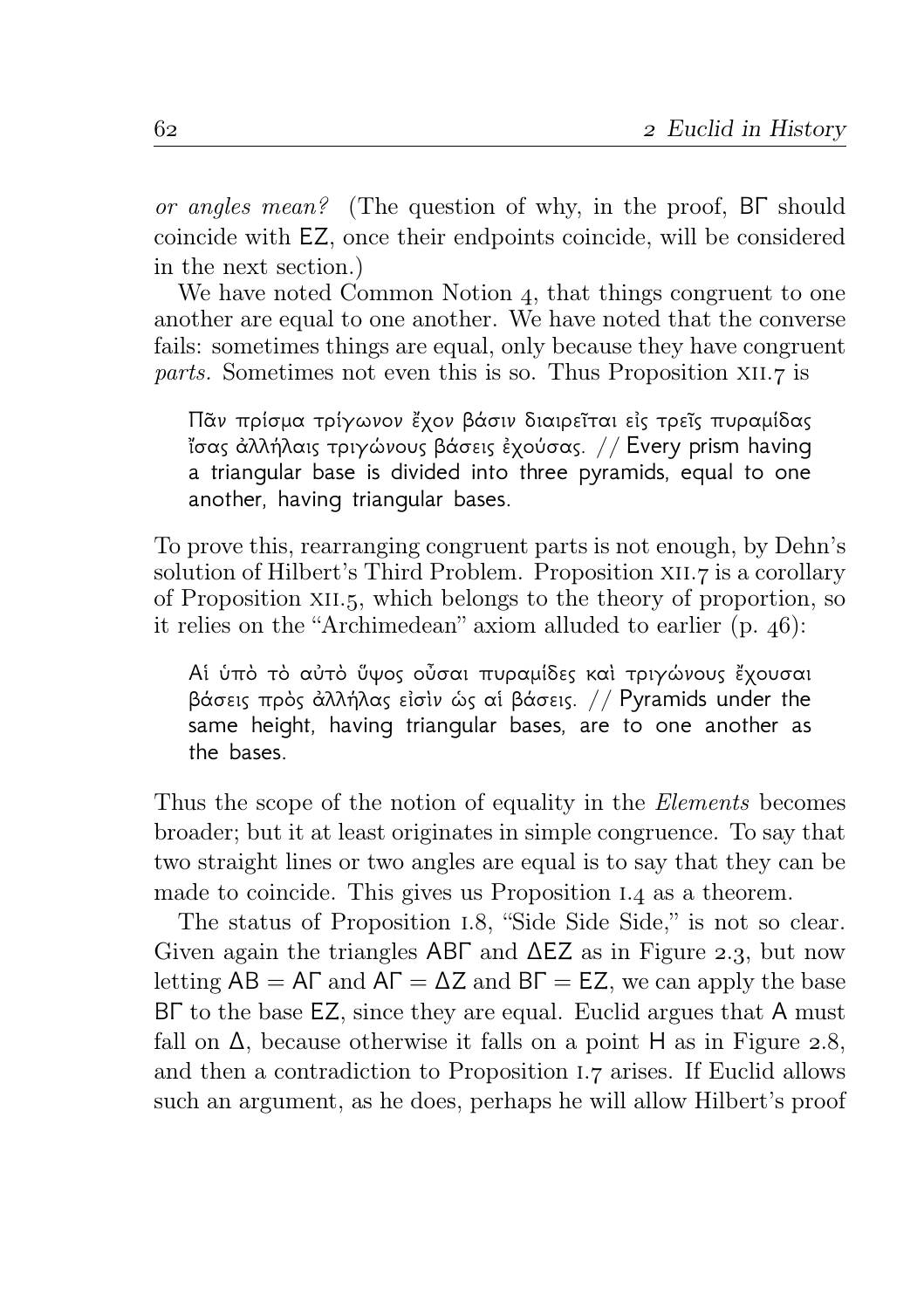

Figure 2.8. Proposition I.8

(discussed in the next section) that all right angles are equal to one another.

Alternatively though, if angles ΑΓΒ and ∆ΖΕ are right, then they are equal by the fourth postulate (considered in the next section), and so Proposition I.8 follows by I.4. If only  $AFB$  is right, then a perpendendicular to  $EZ$  can be erected at  $Z$  by Proposition I.11; and the perpendicular can be made equal to  $AF$ , by i.g. In this case, a contradiction to  $I.7$  arises as before. As it is, Euclid's proof of 1.11 relies on 1.8; but it need not. If neither of the angles ABΓ nor ∆ΖΕ is right, then a perpendicular to ΒΓ can be dropped from A, by I.12; again Euclid's proof of this relies on I.8, but need not.

There is no reason not to think that Euclid was aware of this alternative approach to i.8, but preferred to leave it as an exercise for the reader. Euclid does not say he is doing this; but then there is a lot that he leaves to the reader without spelling it out, as we shall discuss in  $\S$ 3.7 (p. 97).

Meanwhile, as it is, Euclid's proof of 1.8 assumes that we can compare two angles that have different vertices: we can bring them together, so to speak, so that, if they are unequal, then one will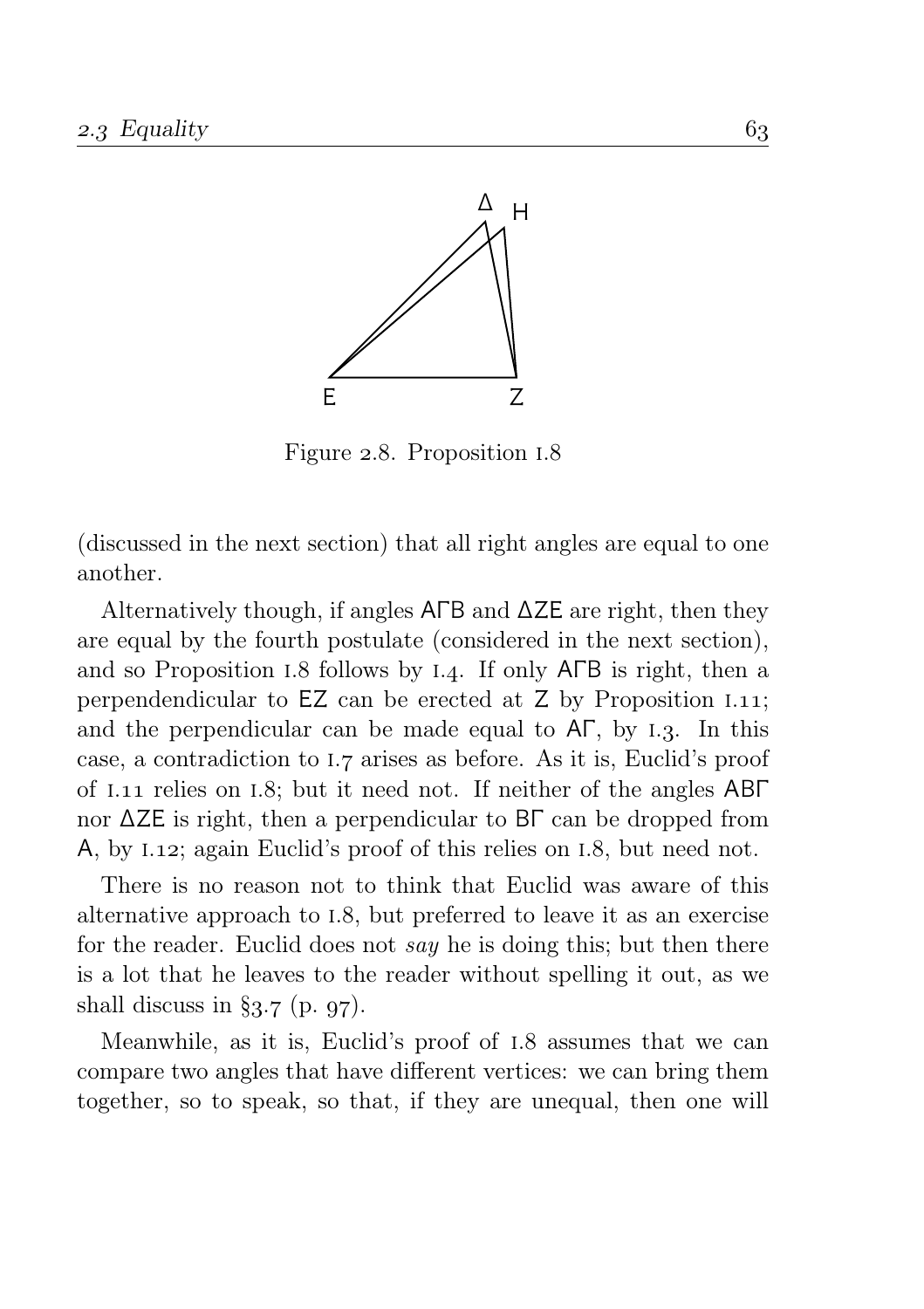become a part of the other, in the sense of the Fifth (and  $last^{16}$ ) Common Notion: "The whole is greater than the part." The possibility of bringing angles together in the sense of *adding* them (rather than subtracting the less from the greater) is required by the Fifth Postulate—to be considered in the next section.

## 2.4 Straight lines and right angles

We do not know what the preamble of the *Elements* consisted of when this collection of thirteen books was first compiled. In The Forgotten Revolution [82, pp. 323-4], Lucio Russo argues that Euclid's obscure definition of straight line is only a later addition to the Elements: in origin it is a truncated sentence from a student's crib-sheet. The definition in the Elements is

> Εὐθεῖα γραμμή ἐστιν, ἥτις ἐξ ἴσου τοῖς ἐφ᾿ ἑαυτῆς σημείοις κεῖται,

which is practically the same as the first part of

Εὐθεῖα μὲν οὖν γραμμή ἐστιν, ἥτις ἐξ ἴσου τοῖς ἐπ´ αὐτῆς σημείοις κεῖται ὀρθὴ οὖσα καὶ οἷον ἐπ´ ἄκρον τεταμένη ἐπὶ τὰ πέρατα.

Russo noticed the latter sentence among the Definitions of Terms in Geometry attributed to Hero [45, p. 16, ll. 22–4]; it means something like

> A straight line is one that equally with respect to all points on itself lies right and maximally taut between its extremities.<sup>17</sup>

 $16$ The first four being on p. 57.

Russo's translation, as rendered in English by Silvio Levy, is "A straight (εὐθεῖα) line is a line that equally with respect to all points on itself lies straight  $(\phi \phi)$  and maximally taught between its extremities."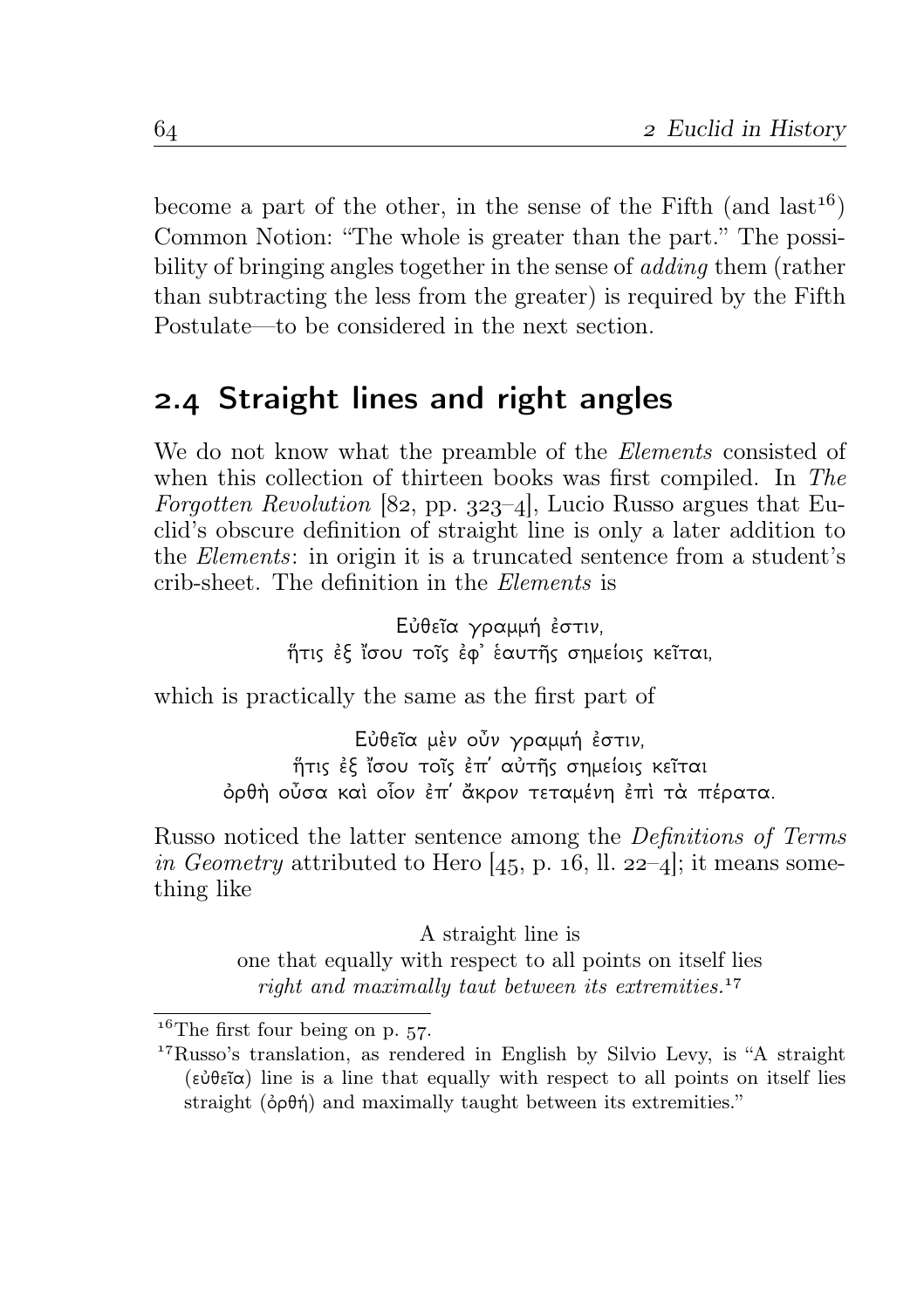The italicized part is what is missing from the Elements, though it is where the meaning of the definition lies; the reference to "all points on itself" allows for the case of an unbounded straight line, where any two points must serve as extremities for the purpose of the definition.

Here I just want to assert the plausibility of Russo's argument. There is reasonable doubt about the authenticity of the definition of straight line in the Elements. Some understanding of straightness is needed for the conclusion in Proposition I.4 that, when points B and  $\Gamma$  are made to coincide with points  $\mathsf E$  and  $\mathsf Z$ , then straight line ΒΓ will coincide with straight line ΕΖ. Whether Euclid meant this understanding to be part of Postulate 1, or part of the definition of straight line, or even just part of Proposition I.4, I do not know.

The definition in the *Elements* of a right angle ( $\phi \phi \phi \dot{\phi}$ ) is given as,

When a straight line set up on a straight line makes the adjacent angles equal to one another, each of the equal angles is right, and the straight line standing on the other is called a perpendicular to that on which it stands.

This is Heath's translation, with his italics. As the italics suggest, surely it is right angles that are being characterized, and not equality of angles. Equality of angles is implicitly understood; and indeed, what else can it mean but that one angle can be picked up and placed on another?

Postulate  $\ddot{a}$  is that all right angles are equal to one another. I take this to mean that we have a toolkit containing a carpenter's square. The square is not for *drawing* right angles: this is achieved by Propositions I.11 and 12, mentioned at the end of the last section. But the carpenter's square reminds us that indeed all right angles are equal to one another, because they can be made to coincide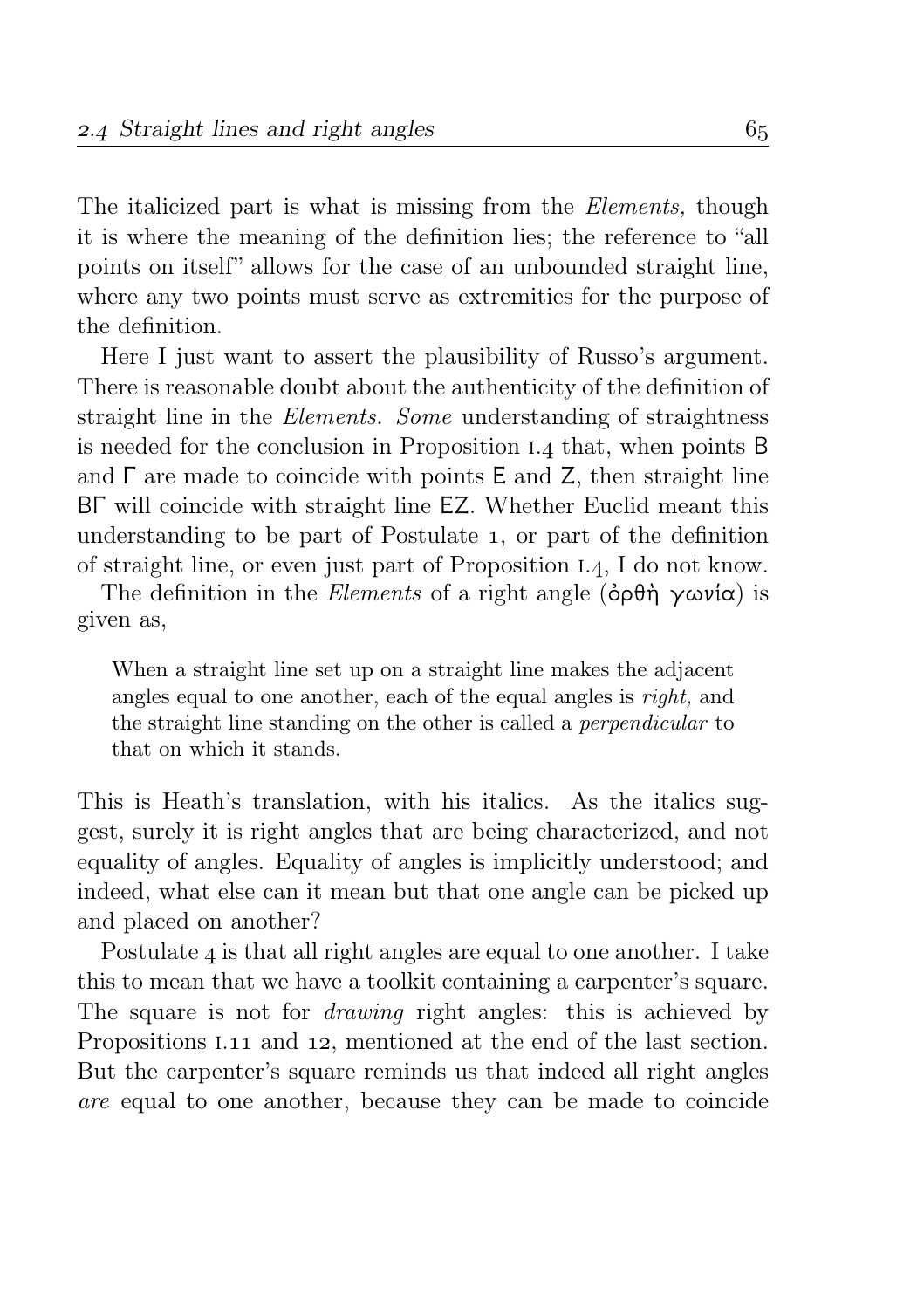

Figure 2.9. Postulate  $4$ 

with this one standard angle. (I take an actual carpenter's square to my own Euclid classes, to serve as such a reminder.)

Euclid's first three postulates are that we can do things that can be done with a straightedge and compass, or just with a string or cord. We can  $(1)$  connect two points with a straight line,  $(2)$  extend a given straight line, and  $(3)$  draw a circle with given center, passing through another given point. Finally, Postulate 5 tells us something else that we can do, though it requires no new tool: we can find a point of intersection of two straight lines, if we extend them far enough, provided that a line falling across them makes the interior angles on the same side less than two right angles. Here the angles are together less than two right angles, though one of them might be greater than a right angle. Implicitly then, we can bring two angles together, for comparison with two right angles.

I noted in  $\S$ 2.1 (p. 44) that Hilbert thought Euclid's Postulate was actually a theorem. In the style of Euclid, Hilbert's proof would seem to be as follows. Suppose, as in Figure 2.9, straight line ΑΒ is perpendicular to Γ∆, and ΕΖ is perpendicular to ΗΘ. If right angles ΑΒΓ and ΕΖΗ are not equal to another, then one is greater. Suppose the latter is greater. Then ΑΒΓ will fall inside it as ΚΖΗ. The supplement ΚΖΘ of ΚΖΗ must be equal to the supplement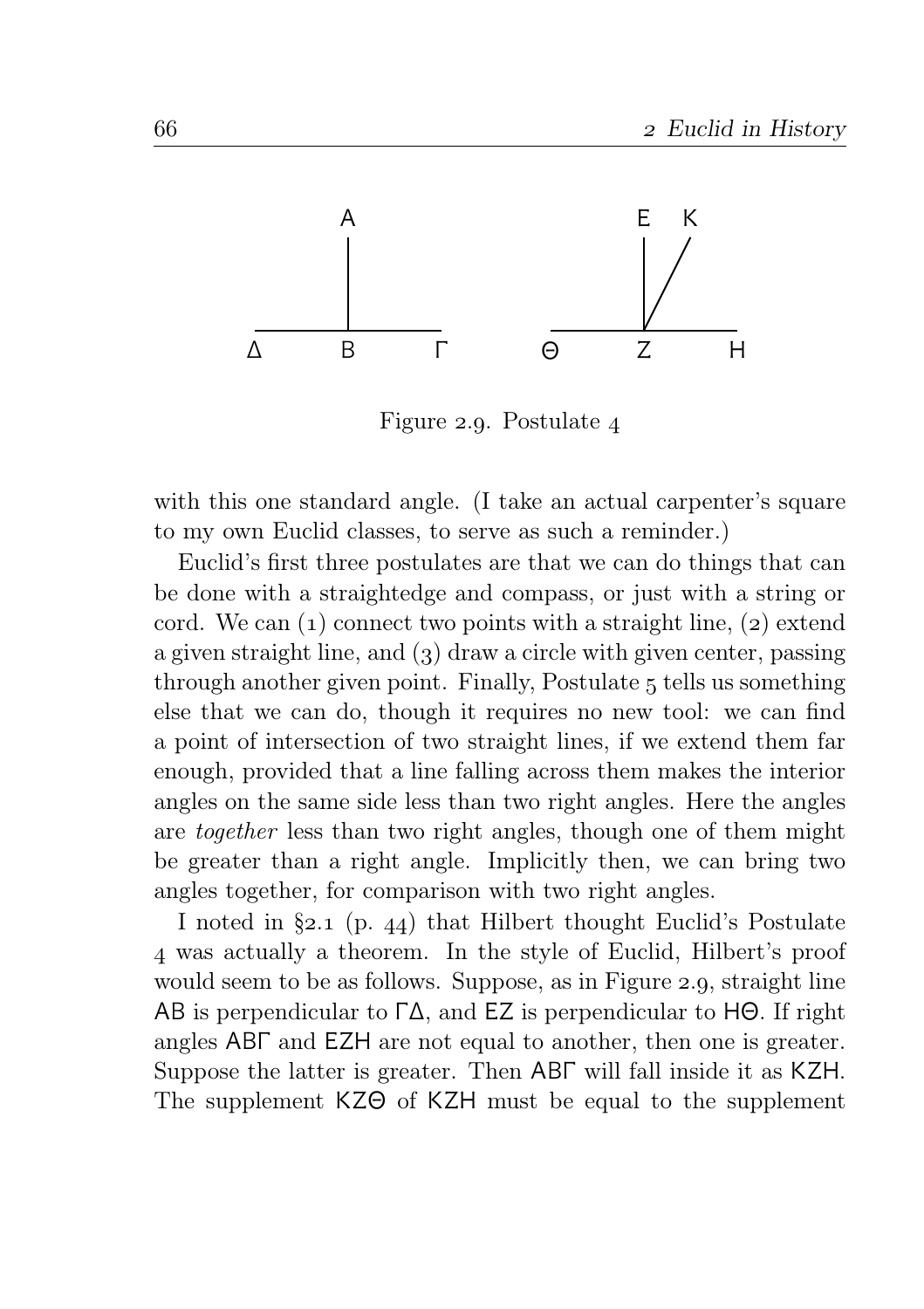ΑΒ∆ of ΑΒΓ, though this needs further discussion: it is Hilbert's Theorem 12. Absurdity results, since in short

$$
\angle ABC = \angle KZH < \angle EZH = \angle EZ\Theta \\
< \angle KZ\Theta = \angle ABA = \angle ABT.
$$

How did we obtain angle KZH? Hilbert can use his axiom IV,  $4$ , which he summarizes as being

that every angle in a given plane can be laid off upon a given side of a given half-ray in one and only one way.

For Euclid, this is a *theorem*, namely Proposition 1.23. Hilbert's toolkit contains a protractor, or else triangles with angles of all posssible sizes; and these can be used to draw with. But again, the only triangles in Euclid's toolkit are right triangles, and they cannot be used to draw with (and their acute angles cannot be used in any way). In Euclid's Proposition I.4, we are able to "lay off" one given angle on another, because this possibility is implicit in the assumption that the two angles are equal to one another. In Figure 2.9, there is no assumed equality of anything on the left with anything on the right; so for Euclid, there can be no "laying off."

We have noted in the previous section that Euclid's proof of Proposition I.8 does require a laying off of one angle along the side of another, as in Hilbert's axiom; but there is an alternative proof, on a Euclidean basis, that does not require this laying off. We have noted that Euclid's fifth postulate also requires this laying off, for the sake of adding two angles that have different vertices; but Euclid will not use this postulate until I.29, when it has been shown (in 1.23) how to lay off an angle.

Corresponding to Euclid's fifth postulate is Hilbert's Axiom III:

In a plane  $\alpha$  there can be drawn through any point A, lying outside of a straight line a, one and only one straight line which does not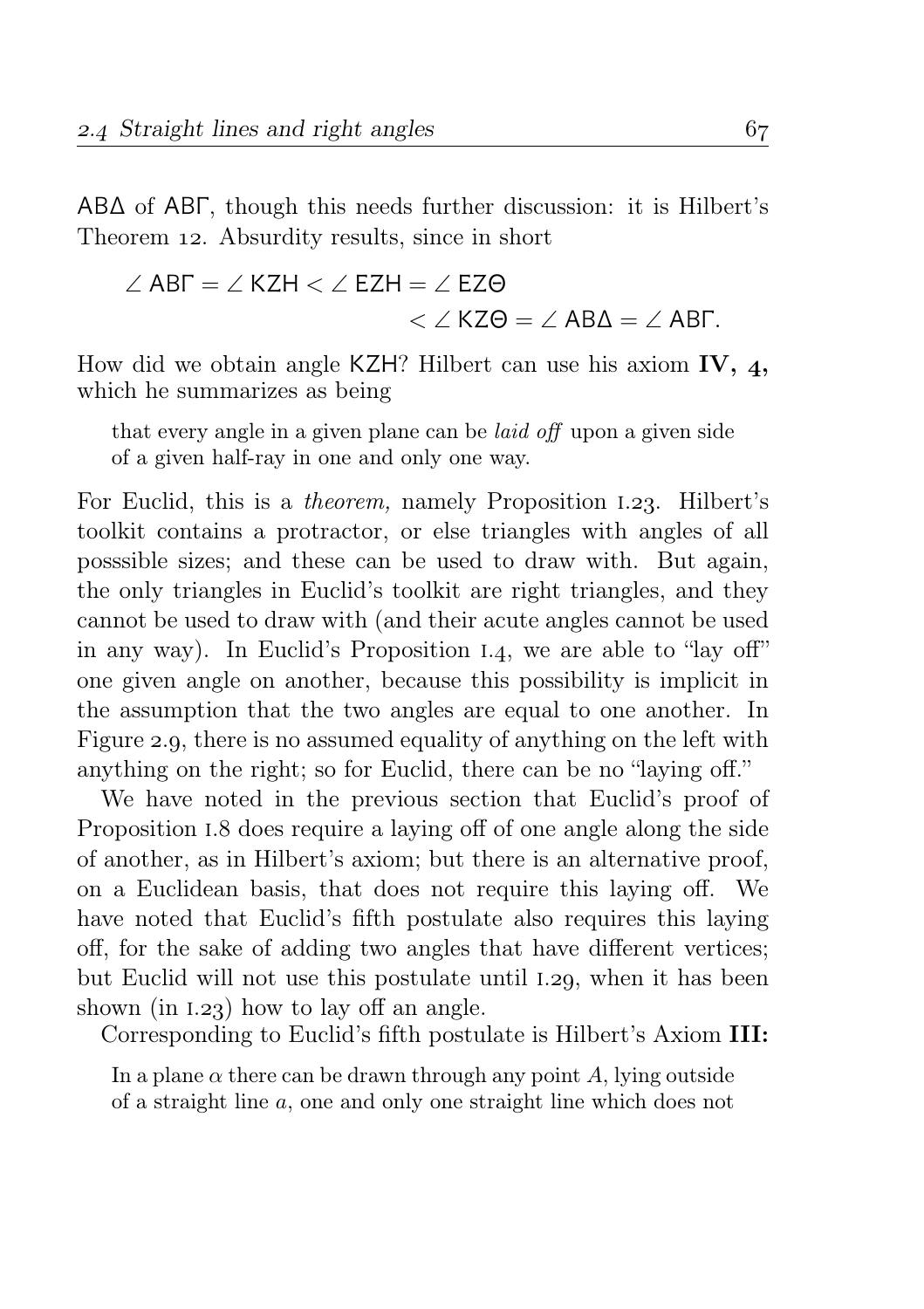intersect the line  $a$ . This straight line is called the parallel to  $a$ through the given point A.

This introduces a whole new tool: parallel rulers.

In his proof of the equality of all right angles, Hilbert could have assumed  $AB = EZ$ , and likewise for the other corresponding straight lines, because of his axiom  $IV$ , 1, summarized as being

that every segment can be laid off upon a given side of a given point of a given straight line in one and only one way.

This is Euclid's Proposition I.3.

There must have been a great change in thinking about mathematics, if Hilbert was trying to build up geometry on a minimal foundation, yet could treat as axiomatic what for Euclid needed proof. Hilbert did achieve the logical economy of proving Euclid's fourth postulate, but at the expense of an abundance of tools whose practical use by the student of geometry is left unexplained.

Hilbert seems not to have been troubled by his change of approach to geometry. Perhaps this is because he was reading Euclid according to a tradition whose changes to the meaning of Euclid had gone unnoticed. Mathematics had evolved, but still Euclid was revered as the father of rigorous mathematics; this may have caused contemporary notions of mathematics to be read into Euclid. At any rate, the continuous tradition may instill the assumption that, when one is doing mathematics, one is still only doing the same kind of thing that Euclid did.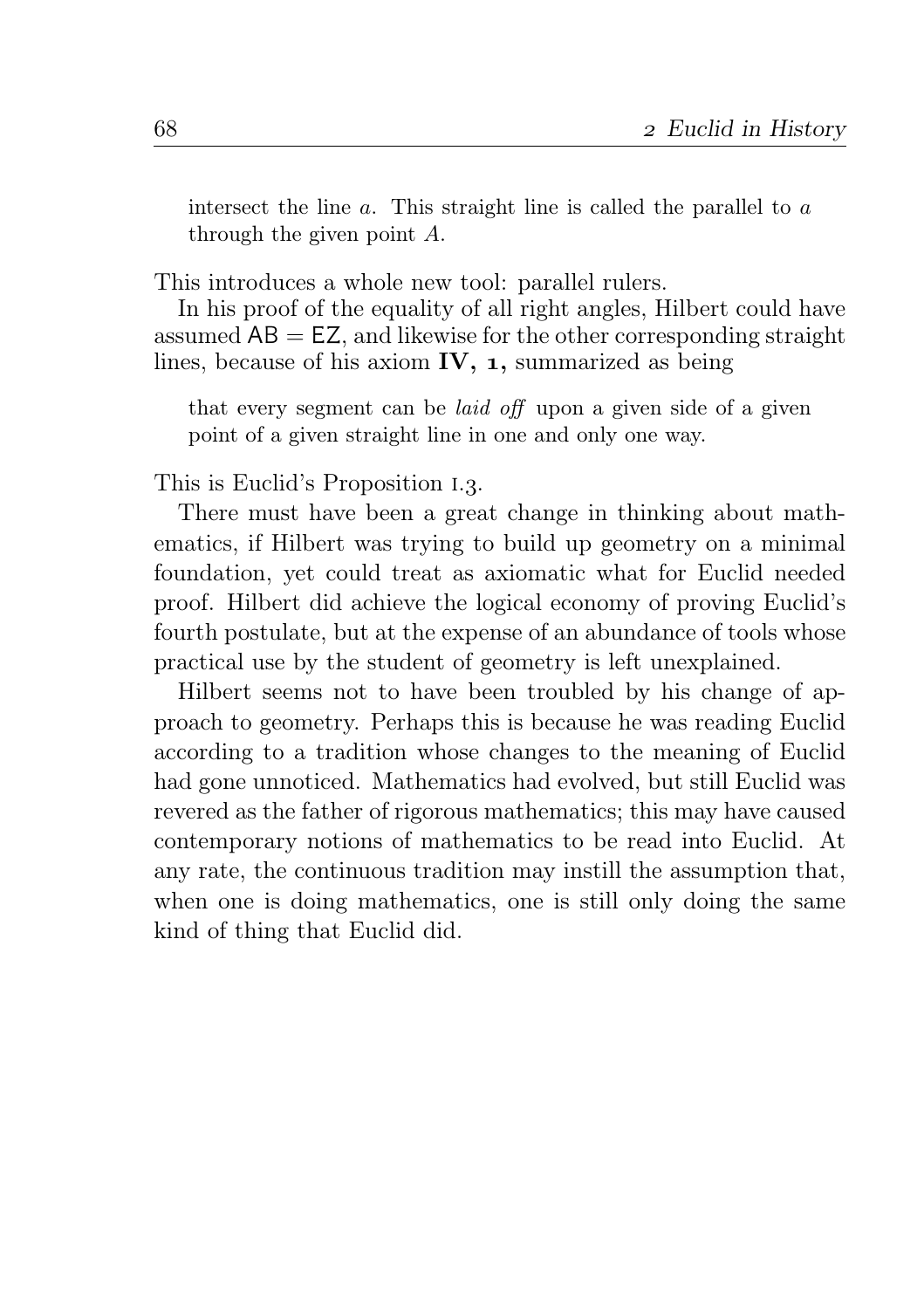# Euclid's Foundations of Arithmetic

## 3.1 Unity

Not only is the definition of straight line plausibly held to be a late addition to the Elements, but Russo says the same of the definition of unity at the head of Book vii. His reason is that, six centuries after Euclid, Iamblichus described the same definition as being due to "more recent authorities."

Heath discusses the same passage of Iamblichus, both in his edition of the Elements  $[31, v. II, p. 279]$  and in his History of Greek Mathematics  $[43, p. 69]$ . The discussion is more brief in the latter, where the very part of the passage that is relevant for us now is not considered. In his notes on the Elements, Heath gives no explicit indication that the authenticity of the definition of unity is called into question by the words of Iamblichus. The definition in Euclid is,

**Μονάς** ἐστιν, καθ᾿ ἣν ἕκαστον τῶν ὄντων ἓν λέγεται. **Unity** is that according to which each entity is said to be one thing.

The translation is mine; Heath's is "A unit is that by virtue of which each of the things that exist is called one." I propose to try out unity instead of Heath's "unit," because the latter is a made-up word, albeit made up precisely to translate Euclid's μονάς. In his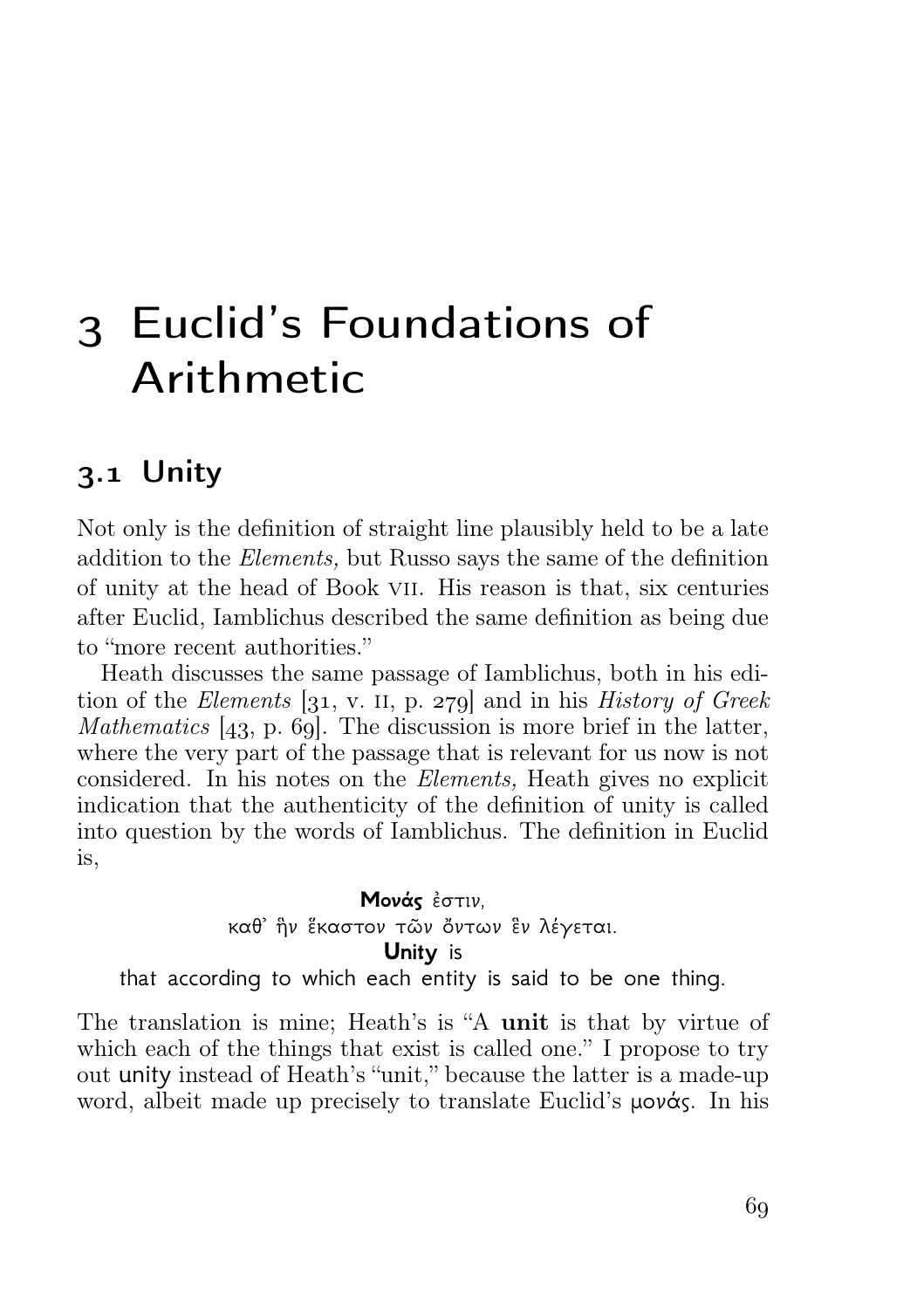preface to Billingsley's English translation of the Elements, published in 1570, John Dee wrote,

Number, we define, to be, a certayne Mathematicall Summe, of Vnits. And, an Vnit, is that thing Mathematicall, Indiuisible, by participation of some likenes of whose property, any thing, which is in deede, or is counted One, may resonably be called One.

As Billingsley's was the first English translation of the Elements  $[31, v. I, p. 109]$ , so is the passage from Dee the first of the illustrative quotations in the UNIT article of the Oxford English Dictionary [66]. In the etymology section of that article, Dee's marginal note apparently on the passage above—is quoted:

Note the worde, Vnit, to expresse the Greke Monas, and not Vnitie: as we haue all, commonly, till now, vsed.

However, at UNITY, the *OED* gives Billingsley's translation of Euclid's definition:

Vnitie is that, whereby euery thing that is, is sayd to be on.

Evidently Billingsley did not perceive a need for Dee's new word "unit." Billingsley and Dee could have used "monad" (from the stem μονάδ- of μονάς): this is now an English word, though its earliest quotation in the  $OED$  is from 1615. The French monade dates to  $1547$  [27, p. 484]. Meanwhile, French is content to use the old unité where English puts the newfangled "unit": in the quotation from Bertrand's Traité d'Arithmétique in  $\S$ 2.1 (p. 45), "unité de longueur" serves where we say "unit of length."

By the way, it is not clear whether Euclid's μονάς and ἕν ("one") are etymologically related. The Greek cardinal numeral "one" is declined as an adjective and, as such, has three distinct genders:

<sup>&</sup>lt;sup>1</sup>The word *unité* is Anglo-French, being traced to the *Psautier d'Oxford* of 1120 27.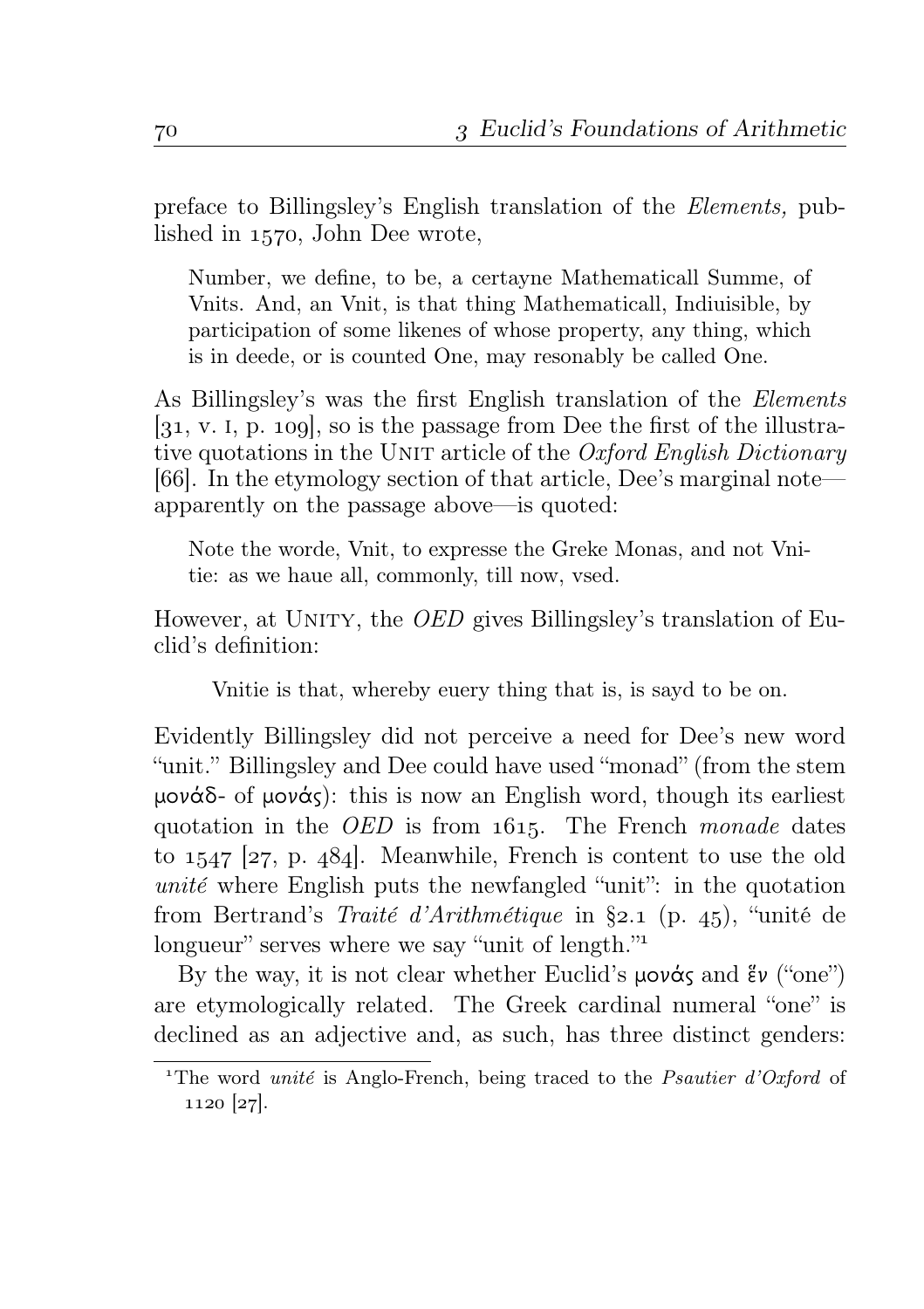the masculine, feminine, and neuter are respectively είς, μία, έν. Despite appearances, these three forms *are* related to one another: each comes from  $\sigma \epsilon \mu$ , according to Smyth's old Greek Grammar [84,  $\P$  and the more recent Chantraine [15, II, 326, **εἶς**]. The same root is seen also in the Latin sources of our "simple" and "single." But whether the μ of μία is related to the μ of μονάς is unclear. The latter word comes from μόνος, -η, -ον, meaning "only, alone, sole," as we may see from English words like "monotheism." Chantraine just traces μόνος to a conjectural \*μονϜός and expresses doubt that it is related to μανός "thin, scanty."

As Smyth  $[84, \P_{354}e]$  describes it, the ending -άς, -άδος creates "abstract and collective numbers," so that  $\epsilon \nu \dot{\alpha}$  or μονάς is "the number one, unity, monad." I think we may usefully consider the suffix as indicating a *set* with the number of elements indicated by the main word. Thus a δεκάς, a decade, is a set of ten years. As far as I can tell though, the only specific number that Euclid ever uses is  $\delta \nu \alpha \varsigma$ , in IX.32 and later: it is a pair or double or dyad.

Meanwhile, our question was whether the definition of unity now in Euclid is authentic, and in particular whether some words of Iamblichus bear on this question. Those words are from On Nicomachus's Introduction to Arithmetic  $[49, p. 11, 1, 1]^2$  The relevant paragraph begins as follows; as there seems to be no full published English translation, I give my own attempt.

Μονὰς δέ ἐστι ποσοῦ τὸ ἐλάχιστον ἢ ποσοῦ τὸ πρῶτον καὶ κοινὸν μέρος ἢ ἀρχὴ ποσοῦ· ὡς δὲ Θυμαρίδας *περαίνουσα ποσότης,* ἐπεὶ ἑκάστου καὶ ἀρχὴ καὶ τέλος πέρας καλεῖται, ἔστι δὲ ὧν καὶ τὸ μέσον, ὥσπερ ἀμέλει κύκλου καὶ σφαίρας. ὁι δὲ νεώτεροι *καθ´ ἣν ἕκαστον τῶν ὄντων ἓν λέγεται·* ἔλειπε

<sup>&</sup>lt;sup>2</sup>The Greek text names the work as being of lamblichus of Chalcis in the valley of Syria (ΙΑΜΒΛΙΧΟΥ ΧΑΛΚΙ∆ΕΩΣ ΤΗΣ ΚΟΙΛΗΣ ΣΥΡΙΑΣ).

<sup>&</sup>lt;sup>3</sup>The clause "even though it be collective" is Heath's  $[31, v. II, p. 279]$ .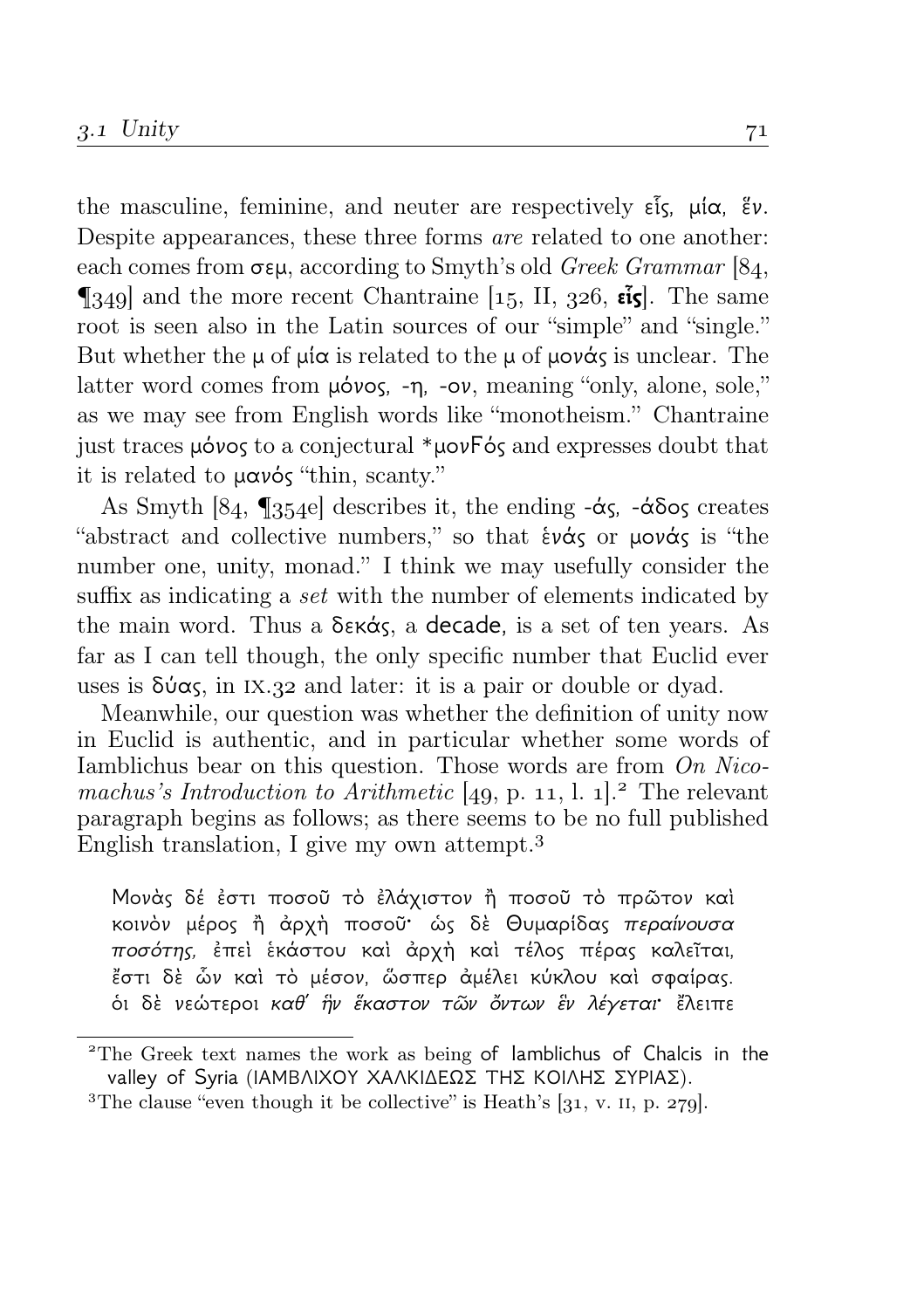δὲ τῷ ὅρῳ τούτῳ τὸ *κἂν συστηματικὸν ᾖ.* συγκεχυμένως δὲ οἱ Χρυσίππειοι λέγοντες '*μονάς ἐστι πλῆθος ἕν*'· μόνη γὰρ αὕτη άντιδιέσταλται τῷ πλήθει.<sup>4</sup> // Unity is the least of an amount or the first and common part of an amount or the beginning of an amount: thus Thymaridas [called it] "[the] limiting quantity," since the beginning and end of everything is called a limit. (But there are things of which there is a middle, such as, of course, the circle and sphere.)<sup>5</sup> More recent authorities [called unity] "that according to which each entity is said to be one thing"; but they left out the restriction, "even though it be collective." The Chrysippians, confusedly, saying, "Unity is multitude one"; for one is opposed to multitude.

Thymarides was "an ancient Pythagorean, probably not later than Plato's time"  $[43, p. 69]$ . Since Euclid was later than Plato's time, it is not clear whether Iamblichus's "more recent authorities" (νεώ- $\tau$ εροι) included Euclid or not. As suggested above, Russo [82, p. ] thinks Euclid is not one of these authorities.

Heath  $[31, v. II, p. 279]$  apparently thinks he is. At any rate, Heath continues to refer to the definition of unity in the Elements as "Euclid's definition," even though he has taken note of Iamblichus's observation of what was missing from this definition. Apparently, according to Iamblichus, the full definition should be something like,

Unity is that according to which each entity is said to be one thing, even though it be collective.

I see no indication by Heath or Russo that such a definition can be found anywhere else than in Iamblichus's comment. However, it

The three passages italicized here are just letterspaced in Pistelli's text, as in the example on p.  $54$ . There, as in the transcription, only the third of these passages is bounded by inverted commas.

Pistelli, the editor, marks this passage, "abesse malim," which seems to mean he would rather it were not there.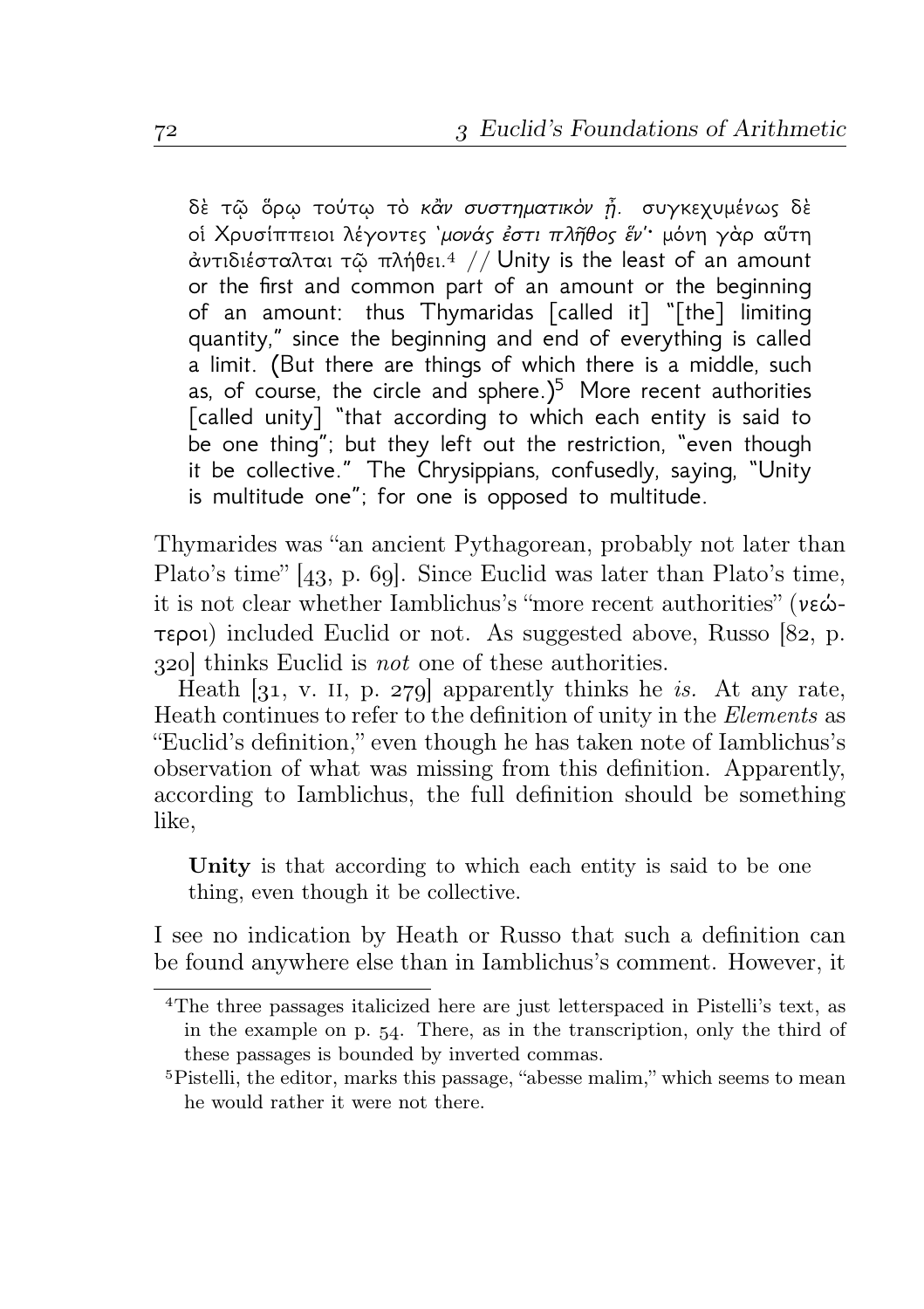does bear some resemblance to a definition that Sextus Empiricus attributes to Plato in  $\S$ 11 of "Against the Arithmeticians" (which is Book IV of Against the Professors, here from the edition of Bekker [ $28$ , p. 724, l. 6], with the translation of Bury [ $29$ , pp.  $310$  f.]):

Τὴν τοῦ ἑνὸς τοίνυν νόησιν διατυπῶν ἡμῖν πυθαγορικώτερον ὁ Πλάτων φησὶν 'ἕν ἐστιν οὗ μηδὲν χωρὶς λέγεται ἕν' ἢ 'οὗ μετοχῇ ἕκαστον ἕν τε καὶ πολλὰ λέγεται.' τὸ γὰρ φυτόν, εἰ τύχοι, καὶ τὸ ζῶον καὶ ὁ λίθος προσαγορεύεται μὲν ἕν, οὐκ ἔστι δὲ κατὰ τὸν ἴδιον λόγον ἕν, ἀλλ´ ἐν μετοχῇ ἑνὸς νοεῖται, τούτου μηδενὸς τούτων καθεστῶτος. // Now Plato, in formulating in rather Pythagorean fashion the concept of the one, declares that "One is that without which nothing is termed one," or "by participation in which each thing is termed one or many." For the plant, let us say, or the animal, or the stone is called one, yet is not one according to its own proper description, but is conceived as one by participation in the One, none of them actually being the One.

This has little to do with mathematics, and neither does Sextus's entire essay. (See however page 103 and its note 16.) Sextus does not give me the impression of somebody who knows what Euclid is about. It is plausible that the definition of unity now in the Elements was a later addition.

# 3.2 Proportion

What we refer to as proportion could also be called analogy. The Greek for proportional is ἀνάλογον, and Euclid defines it for numbers in what is now listed as the twentieth "definition" at the head of Book vii:

᾿Αριθμοὶ **ἀνάλογόν** εἰσιν, ὅταν ὁ πρῶτος τοῦ δευτέρου καὶ ὁ τρίτος τοῦ τετάρτου ἰσάκις ᾖ πολλαπλάσιος ἢ τὸ αὐτὸ μέρος ἢ τὰ αὐτὰ μέρη ὦσιν. // Numbers are **proportional** when the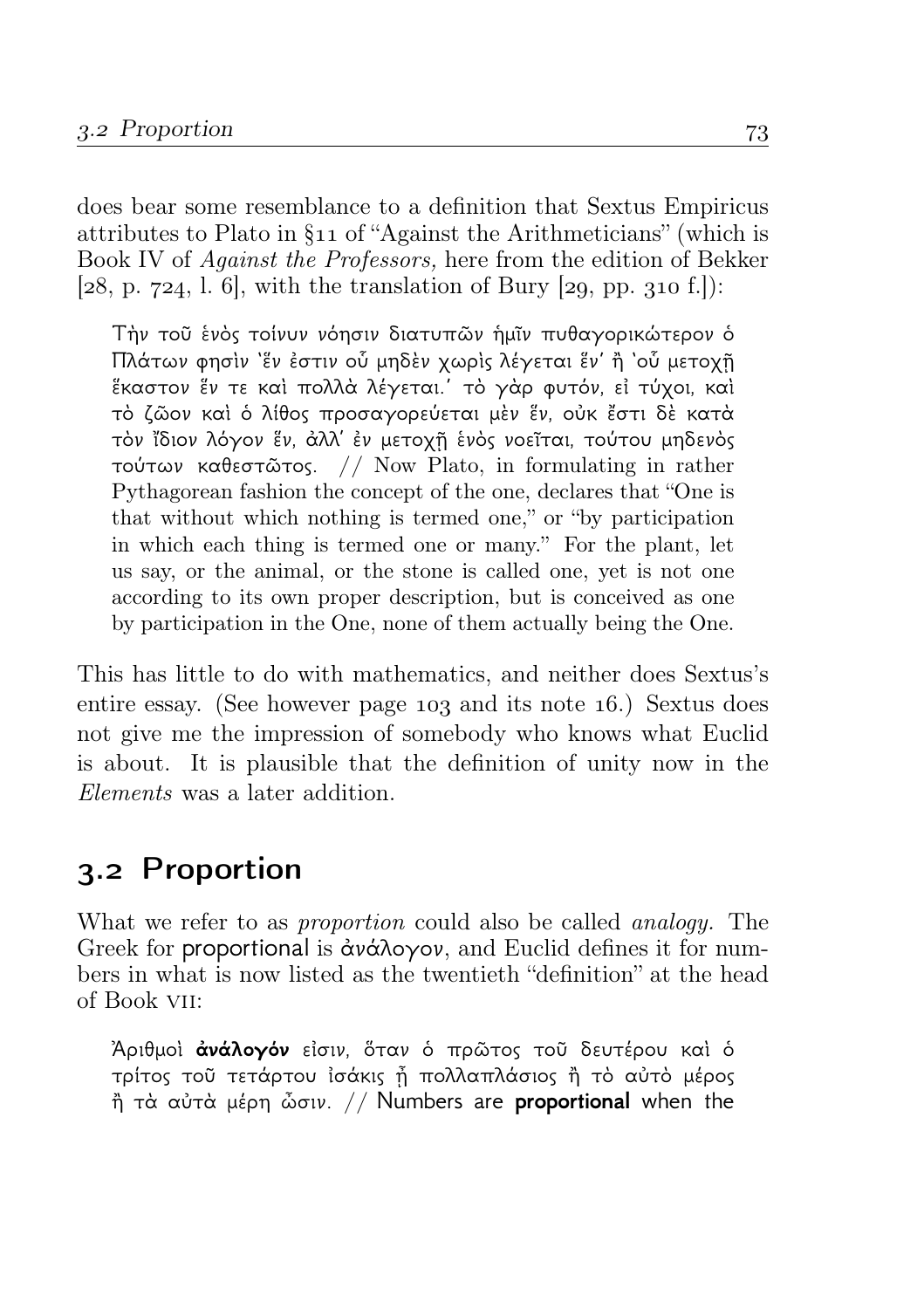first is of the second, and the third is of the fourth, equally multiple, or the same part, or the same parts.

We saw the third and fourth "definitions," of part and parts, in  $\S_{1,3}$  $(p. 25)$ . These are followed by:

**Πολλαπλάσιος** δὲ ὁ μείζων τοῦ ἐλάσσονος, ὅταν καταμετρῆται ὑπὸ τοῦ ἐλάσσονος. // And the greater [number] is a **multiple** of the less when it is measured by the less.

The notions of multiple and part are thus correlative, and we have three ways to say the same thing:

- 1) B is a multiple of A;
- 2)  $A$  is a part of  $B$ ;
- ) A measures B.

Measurement is the basic undefined notion.

Proportionality of *magnitudes* is defined at the head of Book v:

**᾿Εν τῷ αὐτῷ λόγῳ** μεγέθη λέγεται εἶναι πρῶτον πρὸς δεύτερον καὶ τρίτον πρὸς τέταρτον, ὅταν τὰ τοῦ πρώτου καί τρίτου ἰσάκις πολλαπλάσια τῶν τοῦ δευτέρου καὶ τετάρτου ἰσάκις πολλαπλασίων καθ᾿ ὁποιονοῦν πολλαπλασιασμὸν ἑκάτερον ἑκατέρου ἢ ἅμα ὑπερέχῃ ἢ ἅμα ἴσα ᾖ ἢ ἅμα ἐλλείπῇ ληφθέντα κατάλληλα. Τὰ δὲ τὸν αὐτὸν ἔχοντα λόγον μεγέθη **ἀνάλογον** καλείσθω. // Magnitudes are said to be **in the same ratio,** the first to the second and the third to the fourth, when equimultiples of the first and third, by whatever multiplication, are respectively either alike in excess of, or alike equal to, or alike falling short of, equimultiples of the second and fourth. And magnitudes having the same ratio are called **proportional.**

In the definition of proportionality of numbers, Euclid does not mention ratios; but he does mention them later, as for example in Proposition 17 in Book VII: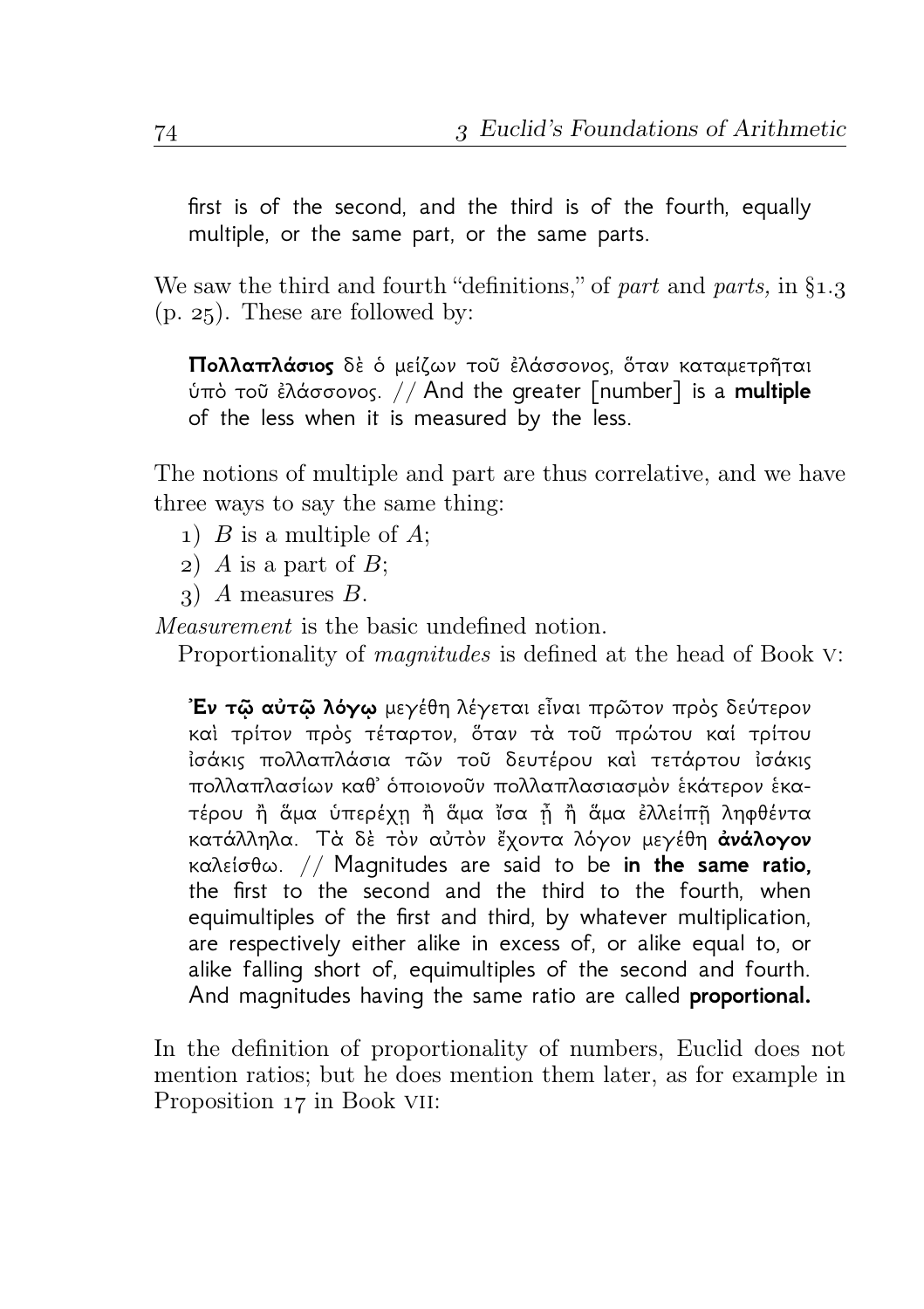᾿Εὰν ἀριθμὸς δύο ἀριθμοὺς πολλαπλασιάσας ποιῇ τινας, οἱ γενόμενοι ἐξ αὐτῶν **τὸν αὐτὸν ἕξουσι λόγον** τοῖς πολλαπλασιασθεῖσιν. // If a number multiply two numbers, the numbers produced **will have the same ratio** as the multiplicands.

A third way of referring to numbers in proportion is seen in Proposition VII 11.

᾿Εαν **ᾖ ὡς** ὅλος **πρὸς** ὅλον, **οὕτως** ἀφαιρεθεὶς **πρὸς** ἀφαιρεθέντα, καὶ ὁ λοιπὸς **πρὸς** τὸν λοιπὸν **ἔσται, ὡς** ὅλος **πρὸς** ὅλον. // If **as** whole **be to** whole, **so** subtrahend **to** subtrahend, also remainder **to** remainder **will be, as** whole **to** whole.

Thus, whether we are working with arbitrary magnitudes or numbers, we have different ways of expressing what seems to be the same thing. We can say in words that

- $A, B, C, \text{ and } D \text{ are proportional, or}$
- 2) A is to B as C is to D, or
- 3) A has the same ratio to B that C has to D.

I do not see an important distinction to make between these modes of expression as such. We might abbreviate any of them by writing

$$
A:B::C:D.\tag{3.1}
$$

However, I think it is important not to write

$$
A:B = C:D.\t\t(3.2)
$$

Neither definition of proportion describes an equation of two things. In a proportion, two ratios are not *equal*, but the *same*. This is related to the fact that a ratio is not a thing that can be drawn in a diagram; it is a relation between two things in a diagram—two things that might have the same relation to one another that two other things have. (See  $\S$ 4.1, p. 115, for possible exceptions to the rule that a ratio cannot be drawn.)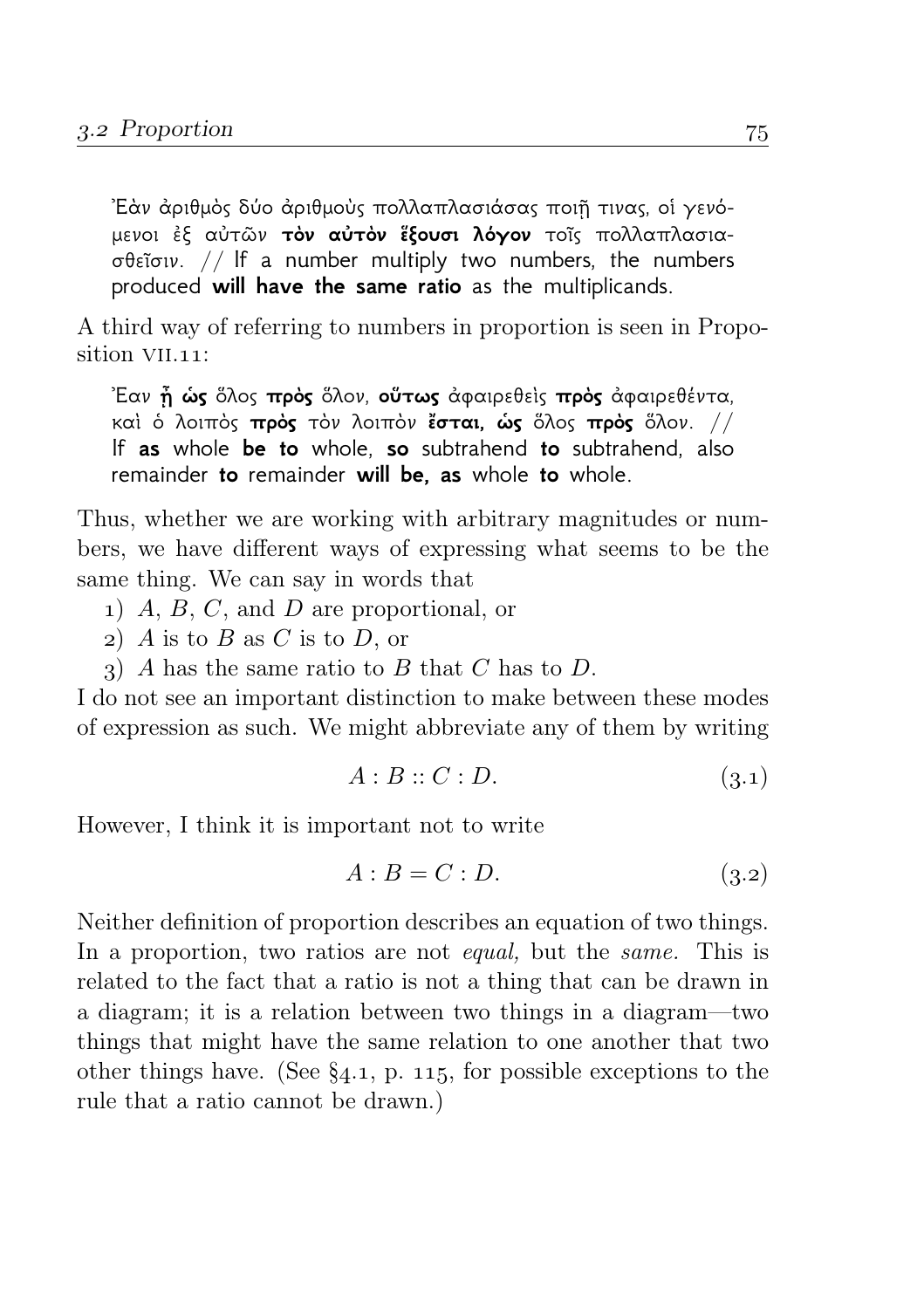The notion of equality does however appear in the definitions of proportion. I used the expression equally multiple in translating the Book-vii definition, and equimultiples in the Book-v definition; but these stand for the same Greek phrase ἰσάκις πολλαπλάσιος, which appears in singular form in Book VII, plural in Book V. Heath uses "same multiple" for my equally multiple; but I have followed Heath in using the word "equimultiples" in the other case.

Like "unit," the word "equimultiple" seems to have been coined for translating Euclid: the earliest example in the Oxford English  $Dictionary$  is again from Billingsley's  $1570$  translation. In any case, Euclid's ἰσάκις is an adverb derived from the adjective ἰσός "equal"; it is not the adjective itself. The Book-v definition of proportionality does not describe things that are equal, though both definitions describe multiplying two things equally. In Greek as in English, it appears there is no adverb "samely." (The OED lists an adjective "samely," meaning "without variety; monotonous"; the earliest illustrative quotation is from  $1799$ .

Instead of  $(3.1)$ , much less than  $(3.2)$  should we write

$$
A/B = C/D,\t\t(3.3)
$$

since  $A/B$  suggests a fraction, and none is indicated by Euclid's definition. Still, as Collingwood says in the Introduction to his first book, Religion and Philosophy  $[16, p. xvii]$ ,

I am afraid we cannot escape the difficulty by any method so simple as recourse to the dictionary.<sup> $6$ </sup> The question is not what words we use, but what we mean by them.

 ${}^{6}$ The difficulty is with Collingwood's assertion, "every one has to some degree that unified life of all the faculties which is a religion. He may be unconscious of it . . . But the thing, in some form, is necessarily and always there . . . " An imagined interlocutor objects, "But at least, that is not the way we use the word; and you can't alter the use of words to suit your own convenience."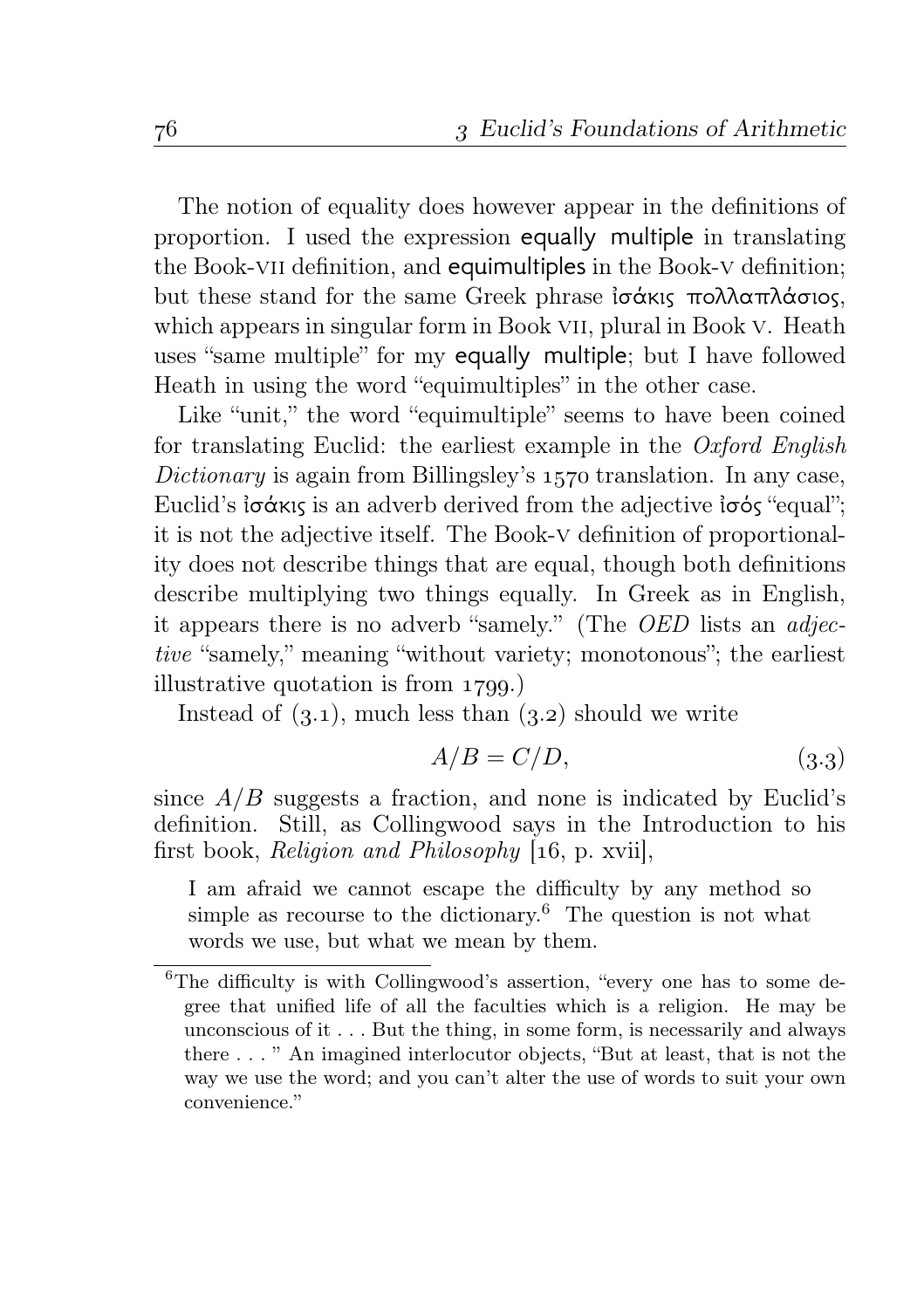What do we mean, what do we want to mean, by writing  $(3.1)$ ,  $(3.2)$ , or  $(3.3)$  to express a proportion of numbers according to Euclid's definition? This is what we are going to investigate.

### . Numbers and sets

In addition to distinguishing equality from identity, we should distinguish measurement from division. Given twelve apples, we can describe the same operation in two ways: we can *measure* the twelve apples by three apples, or we can *divide* them into four equal parts. Euclid refers to dividing, as distinct from measuring, in the sixth definition of Book vii:

> **῎Αρτιος ἀριθμός** ἐστιν ὁ δίχα διαιρούμενος. An **even number** is one that is divided in twain.

I use the archaic "twain" here because it is usually seen only in the phrase "in twain," and this translates the single Greek adverb δίχα.<sup>7</sup>

Euclid's numbers seem to be indistinguishable from our finite sets with at least two elements. After the definition of unit or unity in the *Elements* (quoted in  $\S$ 3.1, p. 69), there comes,

> **᾿Αριθμὸς** δὲ τὸ ἐκ μονάδων συγκείμενον πλῆθος. And a **number** is a multitude of unities.

In addition to the expression multitude, which Heath uses, other possible translations of πλήθος are "mass, throng, crowd" [64]. We use the word "number" in this way too, as when we say a number of people are marching in the street.

 $7$ In the OED under TWAIN, the phrase "in twain" merits its own definition: "into two parts or pieces, in two, asunder." Of the Old English numeral for two, "twain" represents the masculine form *twegen*; "two," the feminine and neuter  $tw\bar{a}$  and  $t\bar{u}$  [47].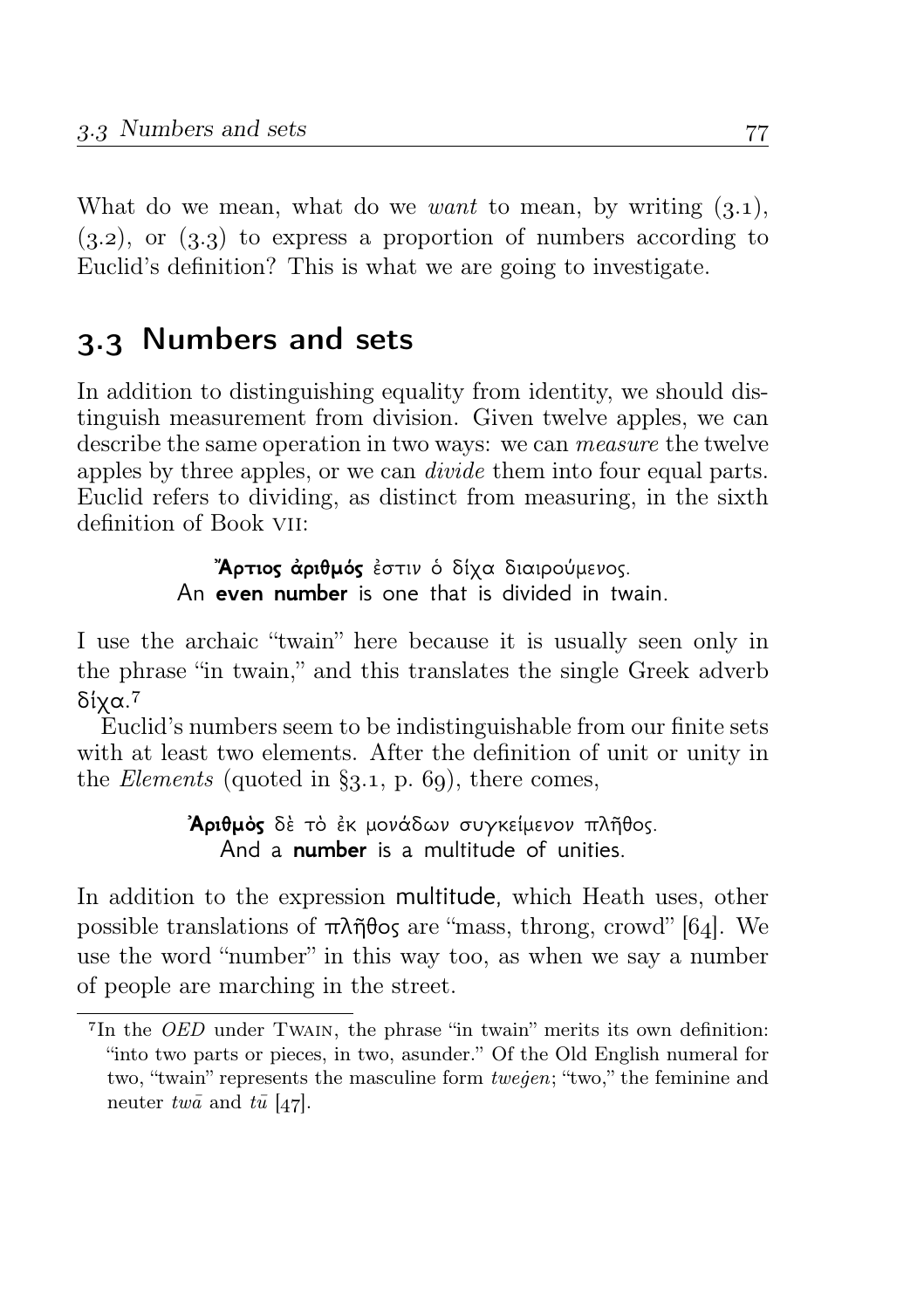In this sense, one is not a number. Thus we have, in the eleventh, twelfth, and thirteenth<sup>8</sup> definitions at the head of Book VII:

**Πρῶτος ἀριθμός** ἐστιν ὁ μονάδι μόνῃ μετρούμενος. **Πρῶτοι πρὸς ἀλλήλους ἀριθμοί** εἰσιν οἱ μονάδι μόνῃ μετρούμενοι κοινῷ μέτρῳ. **Σύνθετος ἀριθμός** ἐστιν ὁ ἀριθμῷ τινι μετρούμενος. // A **prime number** is a number measured only by unity. **Numbers prime to one another** are numbers measured only by unity as a common measure. A **composite number** is a number measured by some number.

Every number is measured by unity; if this were a number too, then by definition every number would be composite.

We did question the authenticity of the definition of unity; we may do the same for other definitions. But consider Proposition of Book ix:

᾿Εὰν δύο ἀριθμοὶ πρῶτοι πρὸς ἀλλήλους ὦσιν, οὐκ ἔσται ὡς ὁ πρῶτος πρὸς τὸν δεύτερον, οὕτως ὁ δεύτερος πρὸς ἄλλον τινά. // If two numbers be prime to one another, it will not be the case that the first is to the second as the second is to some other number.

Unity is prime to every number, and unity will be to a number as that number is to its product with itself. Thus unity is not a number in the sense of Proposition IX.16.

On the other hand, Proposition VII.15 concerns a unit and three numbers, given as A, BΓ,  $\Delta$ , and EZ, where A is unity; but  $\Delta$ is described as the third number; ΒΓ, the second; and ΕΖ, the fourth. (See p. 107.) Implicitly then, A is the first of *four* numbers, although it is unity.

 ${}^{8}$ In Heiberg's Greek text, they are 12th, 13th, and 14th; but Heiberg brackets Definition 10 and omits it from his Latin translation, renumbering the later definitions accordingly. Heath follows suit.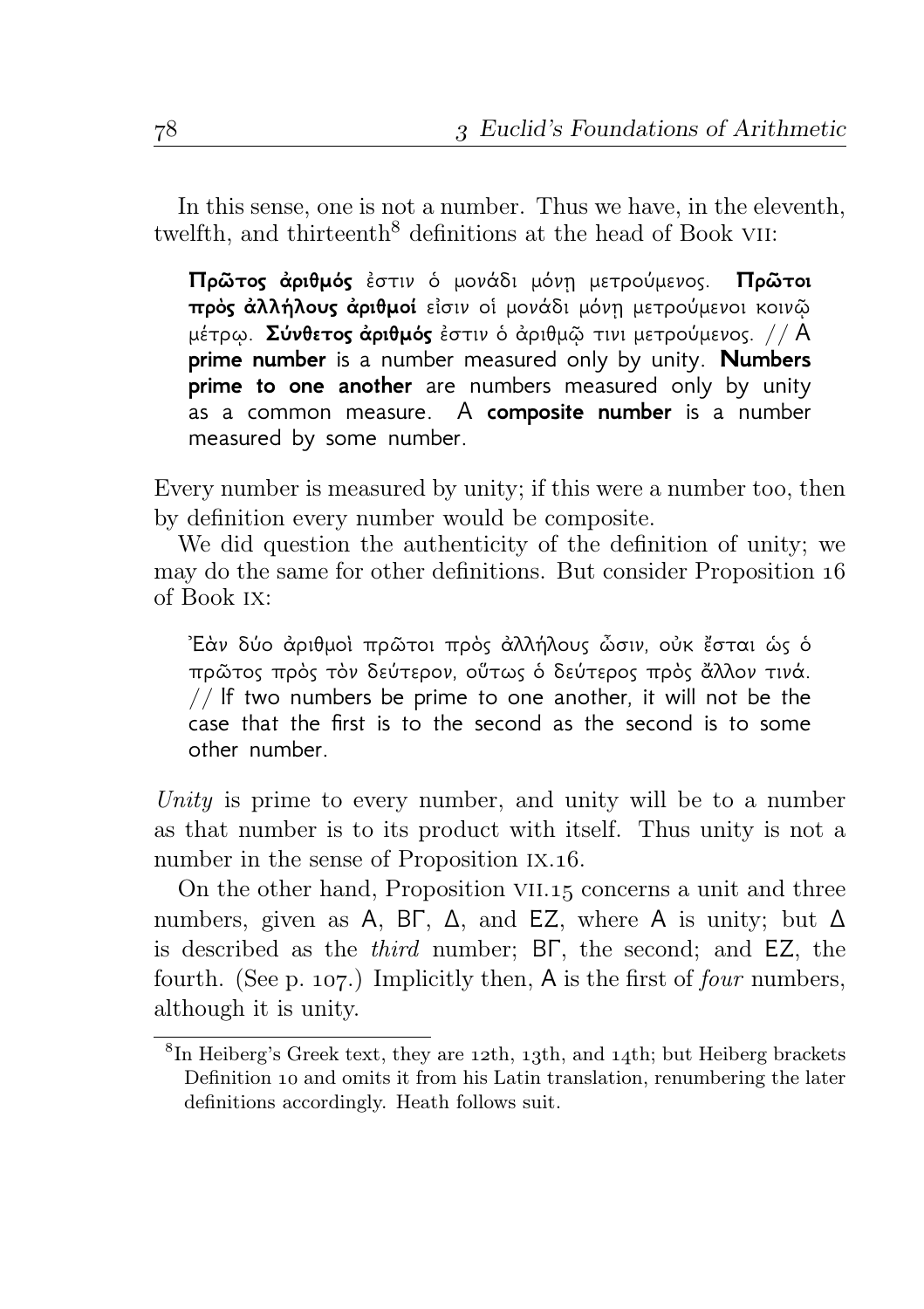As the status of unity is ambiguous, so is that of measurement. In the given definitions of prime and composite numbers, being measured means being measured by some other number, and thus being measured a number of times. Elsewhere, a number is allowed to measure itself. For example, Proposition VII.2 is the problem of finding the greatest common measure of two numbers that are not prime to one another. If one of the numbers measures the other, then it is the greatest common measure, since, as Euclid notes, it also measures itself. In this sense, a prime number is a number measured only by unity *and itself.* 

Throughout the number-theoretic books of the Elements, numbers are diagrammed as bounded straight lines, or what are today called line segments. These are not obviously sets of units. We shall consider this feature of the *Elements* in  $\S$ 3.5; for now I note a curious move that Euclid makes in proving Proposition VII.8. The enunciation is,

᾿Εὰν ἀριθμὸς ἀριθμοῦ μέρη ᾖ, ἅπερ ἀφαιρεθεὶς ἀφαιρεθέντος, καὶ ὁ λοιπὸς τοῦ λοιποῦ τὰ αὐτὰ μέρη ἔσται, ἅπερ ὁ ὅλος τοῦ ὅλου. // If a number be the very parts of a number that a subtrahend is of a subtrahend,  $9$  also the remainder will be the very same parts of the remainder that the whole is of the whole.

In our symbols, if  $A : B :: C : D$ , at least according to the "parts" condition in Euclid's definition of a proportion of numbers, then

$$
A-C:B-D::A:B,
$$

by the same condition. In Euclid's proof, the four numbers are the four line segments ΑΒ, Γ∆, ΑΕ, and ΓΖ, with ΑΒ assumed to be the

<sup>&</sup>lt;sup>9</sup>Heath uses "number subtracted" for my subtrahend; but I remember being taught the latter word in third grade, along with its correlate, "minuend" (the number to be diminished). According to the OED, the two words go back three centuries in English.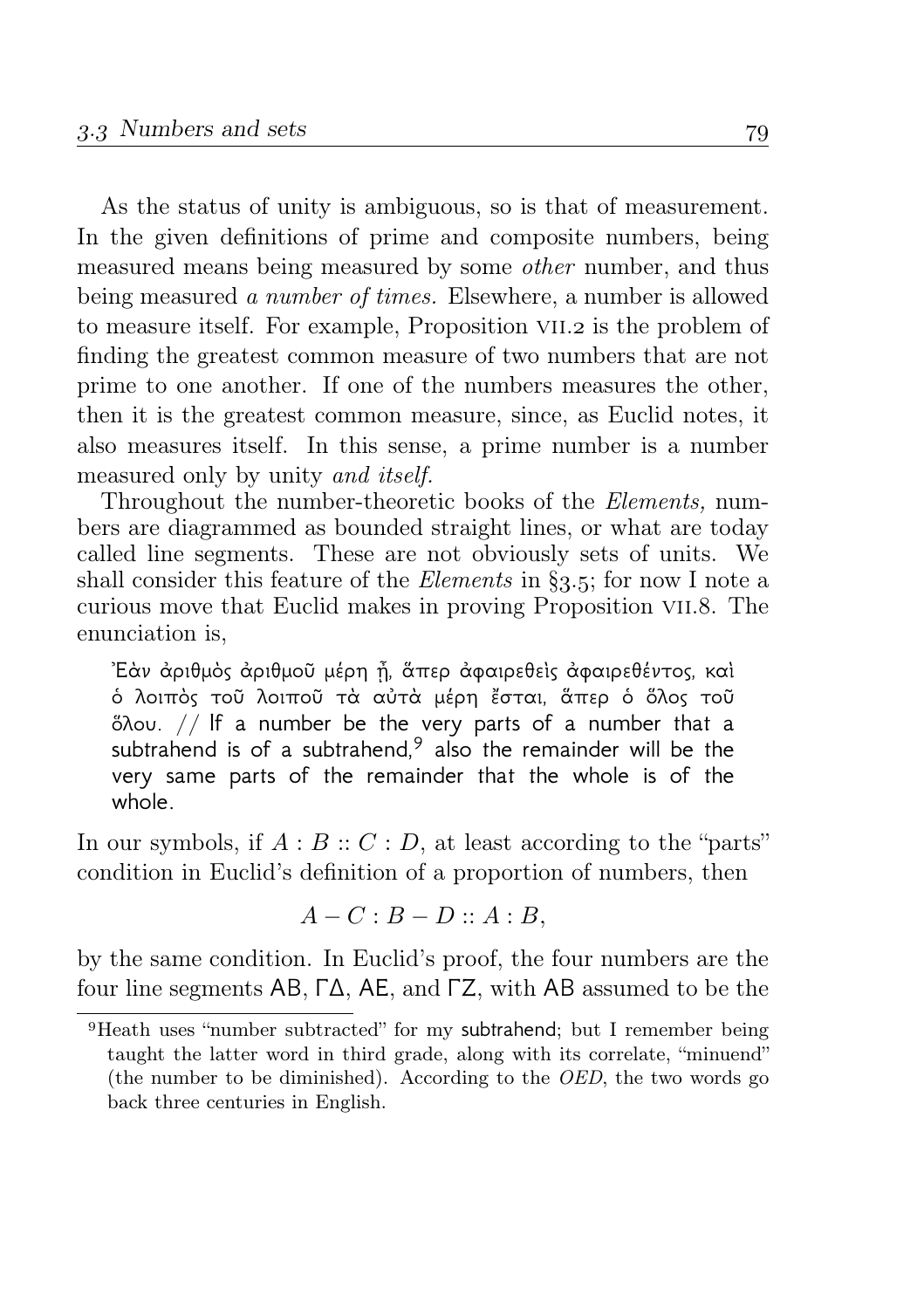

Figure 3.1. Proposition VII.8

same parts of Γ∆ that the subtrahend ΑΕ is of the subtrahend ΓΖ. The segments are drawn as in Figure 3.1, with E lying on AB, and Z on Γ∆. We want to break up ΑΒ into parts, each equal to the same part of  $\Gamma\Delta$ ; and we want to break up AE into the equally numerous parts of ΓΖ. Doing this directly makes the diagram complicated; so Euclid takes  $H\Theta$  equal to AB and divides *it* instead, along with ΑΕ. Specifically, ΗΚ and ΚΘ are the parts of Γ∆, and ΑΛ and ΛΕ, equally numerous, are each that same part (τὸ αὐτὸ μέρος) of ΓΖ; and ΗΜ and ΚΝ are made equal to ΑΛ and ΛΕ respectively. Thus each of ΗΜ and ΚΝ is the same part of ΓΖ that each of ΗΚ and ΚΘ is of  $\Gamma\Delta$ ; hence, by Proposition VII.7, each of the remainders MK and ΝΘ is that same part of the remainder Ζ∆. Hence ΜΚ and ΝΘ together are the same parts of Ζ∆ that ΗΚ and ΚΘ together are of Γ∆; but these sums are equal to the remainder ΕΒ and to ΑΒ, respectively. The point for now is that ΗΘ is different from ΑΒ as a set of units; but the two sets are equipollent, or as Euclid says, equal.

The above definition of evenness of a number is meaningful for an arbitrary set, possibly infinite: A set  $B$  is even, just in case it can be divided in two, in the sense of having a subset A for which there is a bijection f from A to  $B \setminus A$ . Then the collection  $\{\{x, f(x)\}: x \in A\}$  is a partition of B into two-element subsets: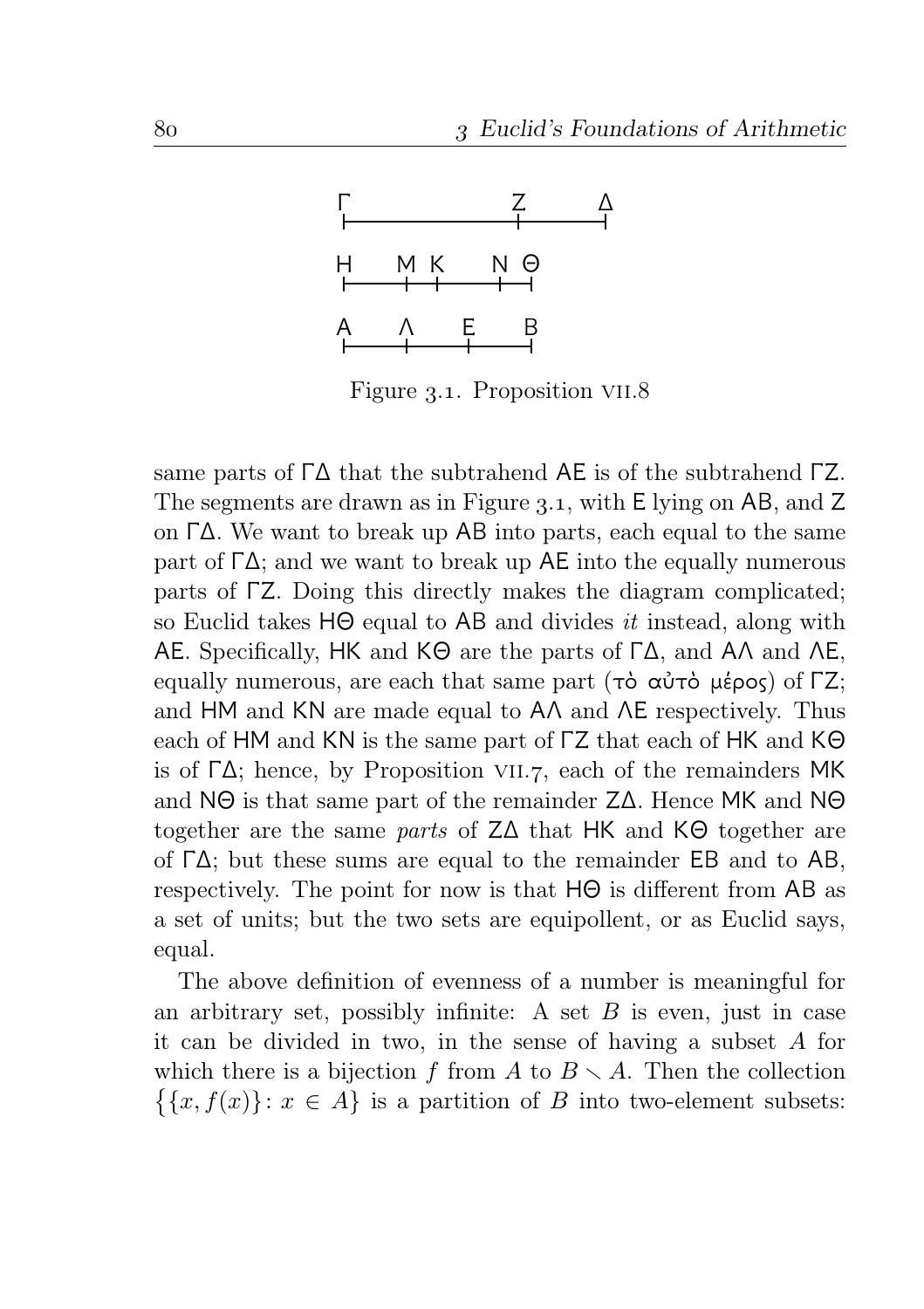this means  $B$  is *measured* by a two-element set, a dyad.

Conversely, being measurable by a dyad implies being even, but only by the principle whereby one sock from each pair in a collection of pairs of socks can be selected, as in Bertrand Russell's illustration of the Axiom of Choice  $[81, pp. 92-3]$ .<sup>10</sup> In fact the needed principle is weaker than the full Axiom of Choice, but stronger than bare Zermelo–Fraenkel set theory [50, 5.4  $\&$  7.4]. Thus there is mathematical reason to distinguish between measuring by two and dividing in two, as Euclid's language does.

#### 3.4 Parts

We have sketched a proof of one case in which a number is the *same* parts of another number that a third is of a fourth. But what really does this conclusion mean?

When the phrase is "same part" rather than "parts," the meaning seems clear enough. If  $A, B, C$ , and  $D$  are numbers, or possibly units, and  $A$  is the *same part* of  $B$  that  $C$  is of  $D$ , then  $A$  must measure  $B$  the same number of times that  $C$  measures  $D$ : that is, for some multiplier  $n$ ,

$$
A \cdot n = B \& C \cdot n = D,
$$

<sup>&</sup>lt;sup>10</sup>Many people writing about the Axiom of Choice give the shoes-and-socks illustration, attributing it to Russell, but without giving the more precise reference to his late work, My Philosophical Development. Wikiquote (en. wikiquote.org/wiki/Bertrand\_Russell) was lacking the precise reference until I supplied it on July 8,  $2015$ , having been directed to it by Google. Perhaps there is an earlier reference; but the discussion of the "multiplicative axiom" in *Principia Mathematica*  $[90, Part II, Summary of Section D, pp.$  $500-4$  is not it.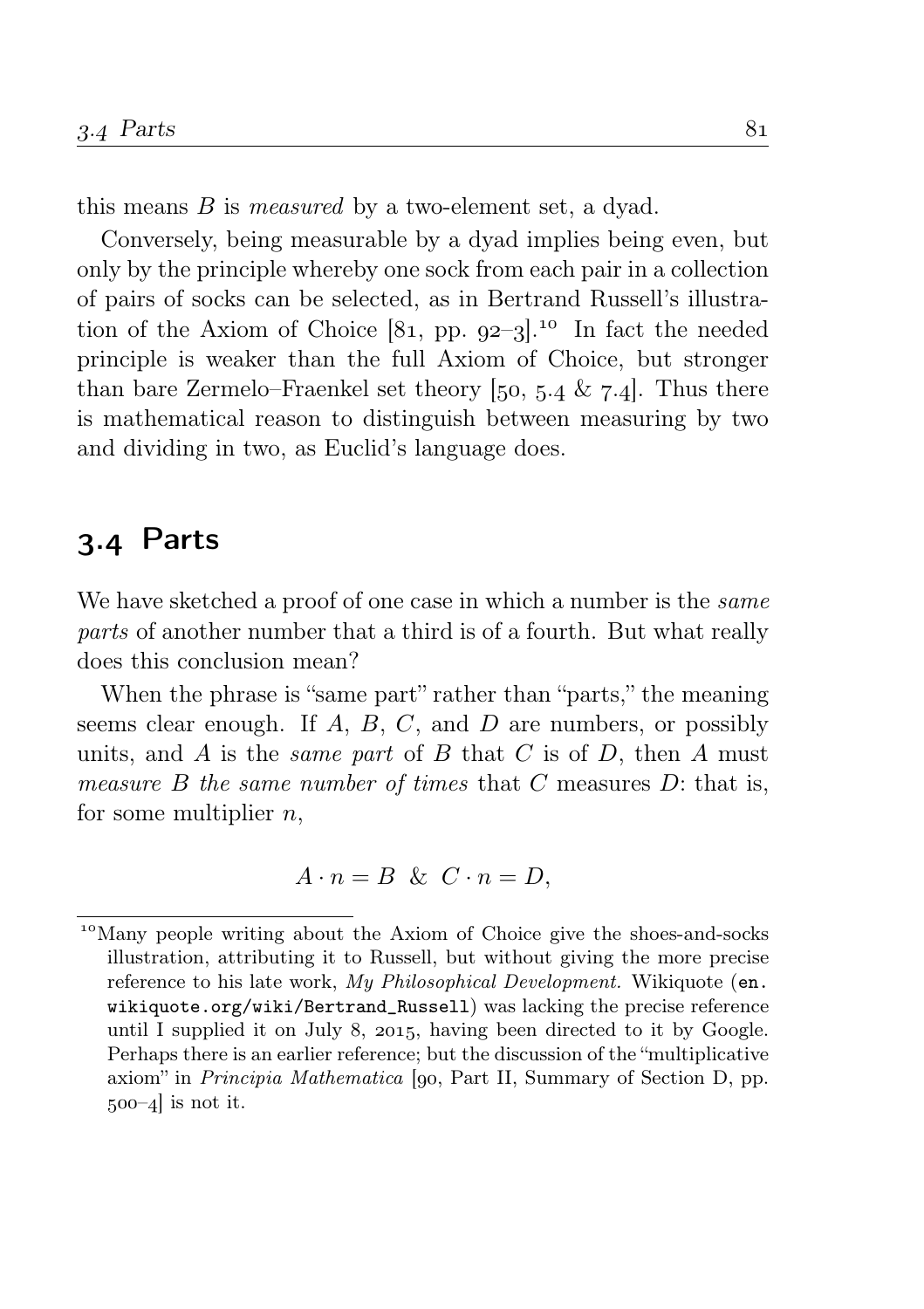or (as on p.  $45$ ),

$$
\underbrace{A + \dots + A}_{n} = B \& \underbrace{C + \dots + C}_{n} = D.
$$

Here we can read  $A \cdot n$  and  $\underbrace{A + \cdots + A}_{n}$ as " $A$  composed  $n$  times" (see p. 102). We have now also that  $B$  is the same multiple of  $A$ 

that  $D$  is of  $C$ . Thus, by Definition VII.20, we have both of the proportions

$$
A:B::C:D, \qquad B:A::D:C.
$$

It remains to understand what being the "same parts" means in the definition.

By Definition VII.4 (p. 25), if A is less than B, but does not measure  $B$ , then  $A$  is not part of  $B$ , but is "parts" of  $B$ . Heath's entire comment on the definition of "parts" is the following.

By the expression parts ( $\mu \epsilon \rho \eta$ , the plural of  $\mu \epsilon \rho \rho \delta$ ) Euclid denotes what we should call a *proper fraction*. That is, a part being a submultiple, the rather inconvenient term *parts* means any number of such submultiples making up a fraction less than unity. I have not found the word used in this special sense elsewhere, e.g. in Nicomachus, Theon of Smyrna or Iamblichus, except in one place of Theon  $(p, 79, 26)$  where it is used of a proper fraction, of which  $rac{2}{3}$  is an illustration.

This note is misguided in two ways. It ignores the fact that "parts" is defined by simple negation, as when we define an irrational number to be a real number that is not rational. We might then say that an irrational number is one whose decimal expansion is neither finite nor repeating; but this would have to be proved. In commenting on the definition of "parts," Heath is probably thinking ahead to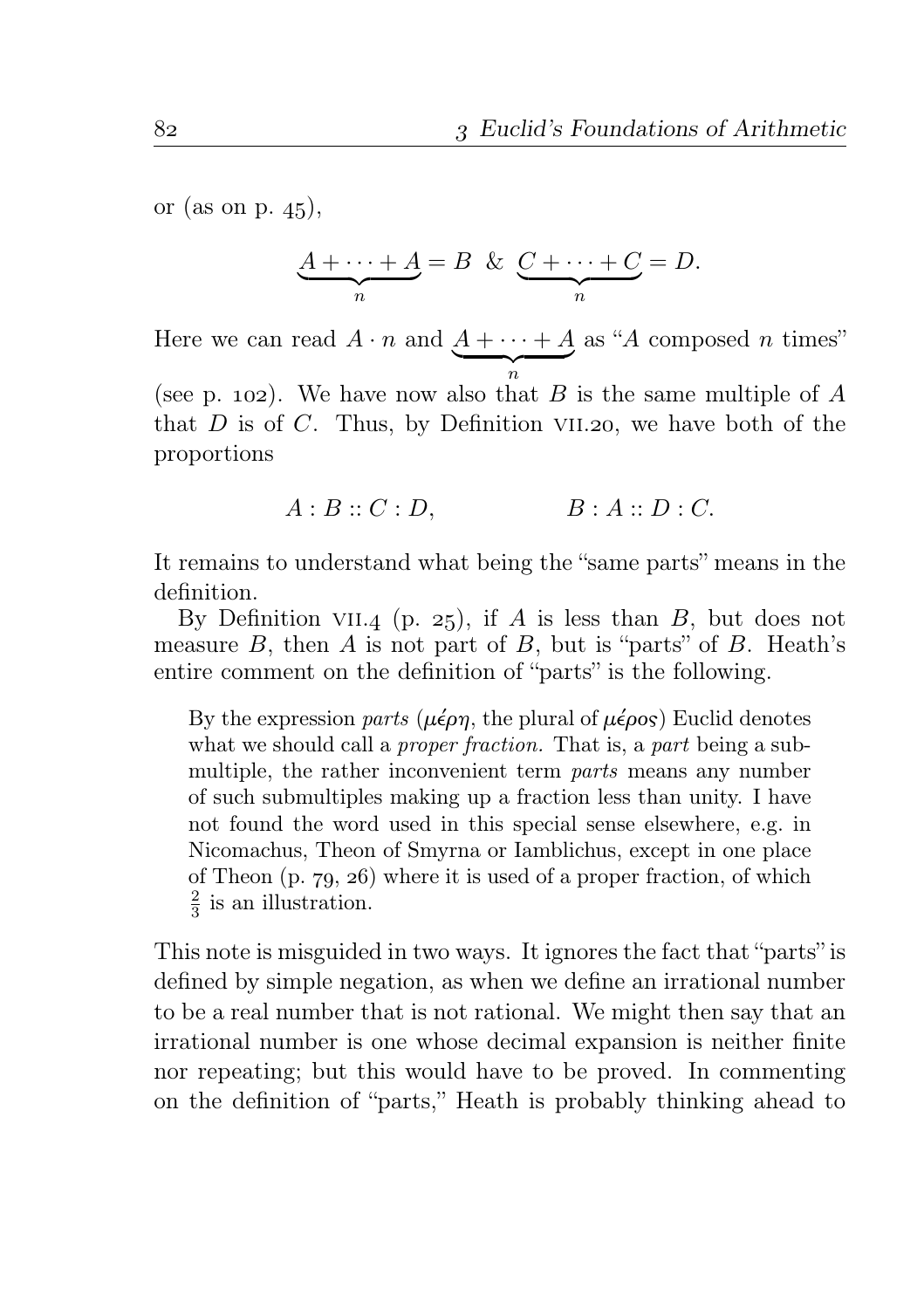Proposition VII.4, whose enunciation we saw in  $\S$ 1.3 (p. 26): "Every number is of every number, the less of the greater, either a part or parts." The demonstration of this proposition is not a simple appeal to the definition of "parts." Thus that definition at the head of Book vii is not really a definition, but is a kind of summary of what is to come in the book.

We shall consider the demonstration of Proposition VII.4 in  $\S$ 3.7  $(p. 94)$  below. Meanwhile, let us note that, pace Heath, the proposition is not likely to be about fractions. According to David Fowler  $[34, \, \frac{6}{7} \cdot 1(b), \, \text{pp.} \, 227 - 9],$ 

We have no evidence for any conception of common fractions  $p/q$ and their manipulations such as, for example,  $p/q \times r/s = pr/gs$ and  $p/q + r/s = (ps + qr)/qs$ , in Greek mathematical, scientific, financial, or pedagogical texts before the time of Heron and Diophantus; and even the fractional notations and manipulations found in the Byzantine manuscripts of these late authors may have been revised and introduced during the medieval modernization of their minuscule script. Among the thousands, possibly the tens of thousands, of examples of fractions to be found in contemporary Egyptian (hieroglyphic, hieratic, and demotic), Greek, and Coptic texts, all but a few isolated examples in five texts . . . use throughout the following 'Egyptian['] system for expressing fractions . . .  $^{\rm ^{11}}$ 

We take the basic sequence of the *arithmoi*:

two, three, four, five,  $\dots$ ,

represented in Greek by the letters  $\beta$ ,  $\gamma$ ,  $\delta$ ,  $\epsilon$ , ..., and convert it to the sequence

half, third, quarter, fifth,  $\dots$ ,

<sup>11</sup>Widely spaced dots "..." are my ellipses; narrowly spaced dots "..." denoting continuations of sequences are Fowler's.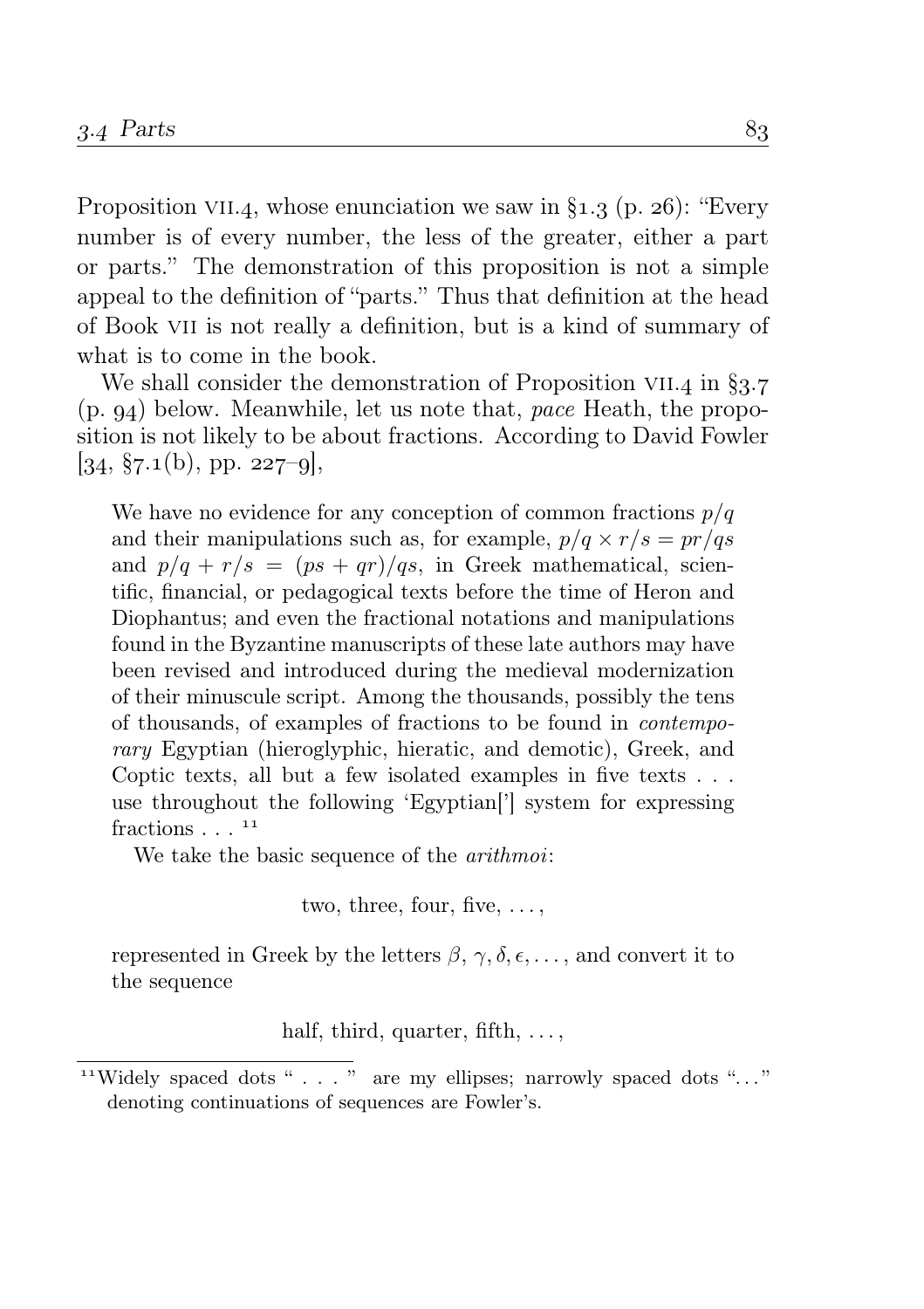where, after the exceptional cases of the first few terms, for which special symbols . . . are assigned, the derived symbol is . . . usually transcribed as an accent,  $\gamma, \delta, \epsilon, \ldots$ , or a prime,  $\gamma', \delta', \epsilon', \ldots$ 

The sequence of parts starts with  $\beta$ , 'the two parts', τὰ δύο μέρη, an expression for 'two-thirds'. However extraordinary it may seem to us, it is an incontrovertible fact that the sequence of parts starts with two-thirds . . . (This is an additional reason for avoiding the name 'unit fractions' for the sequence  $\beta, \angle, \gamma, \dot{\delta}, \dots$ )...

More complicated fractions than simple parts are expressed as sums of an integer and *different* simple parts . . .

Fowler goes on to describe "division tables"  $[34, \, §7.2(a), \, pp. \, 234 \, \text{f.}]$ :

our common fraction  $\frac{12}{17}$ ... would be expressed in a division table . . . as

| $\tau \hat{\omega} \nu$ | $\iota\beta$ | $[\tau \delta \; \vec{i} \zeta]$ | , , , , , , , , , ,<br>∠ιβιζλδνα <i>ξη</i> |
|-------------------------|--------------|----------------------------------|--------------------------------------------|
| of the                  | 12           | [the 17th is]                    | , , , , , , , , , , ,<br>21217345168       |

for what we would write as

$$
\frac{12}{17} = \frac{1}{2} + \frac{1}{12} + \frac{1}{17} + \frac{1}{34} + \frac{1}{51} + \frac{1}{68}.
$$

I think a better "translation" of the Greek ∠ ′ ι ′ β ′ ι ′ ζ ′ λ ′  $\delta$ ′ ν ′ α ′ ξ  $\eta'$  would be something like

> ′ 2 ′ 10 ′ 2 ′ 10 ′ 7 ′ 30 ′ 4 ′ 50 ′ 1 ′ 60 ′ 8

(or the initial 2 might be replaced with the Greek symbol ∠ for a half). In any case, possibly the definition of "parts" in the Elements serves as a reminder to the reader that, even though 12 is not a part of  $17$ , it is still parts of  $17$ , namely the half, and the twelfth, and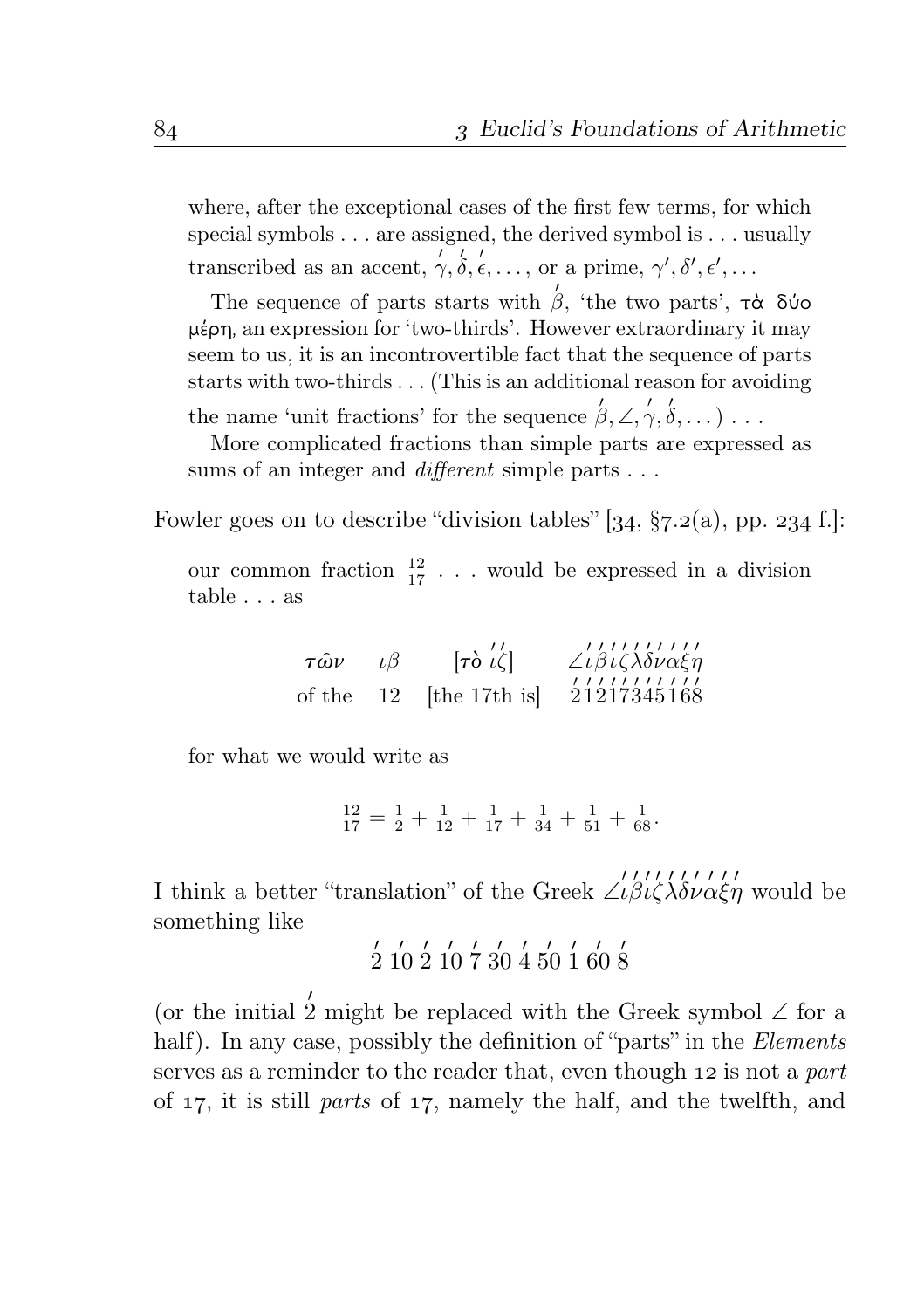the seventeenth, and the thirty-fourth, and the fifty-first,  $12$  and the sixty-eighth. In this case, Euclid's Proposition VII.4 will give a new meaning to the notion of "parts."

### 3.5 Music

As noted above  $(p, 79)$ , in the diagrams of the propositions in Books VII–IX, numbers are bounded straight lines, or today's line segments. Heath remarks on this after Proposition VII.1:

the representation in Books vii. to ix. of numbers by straight lines is adopted by Heiberg from the mss. The method of those editors who substitute *points* for lines is open to objection because it practically necessitates, in many cases, the use of specific numbers, which is contrary to Euclid's manner.

Heath is right that points should not be used, but if I understand him correctly, he is wrong about the reason. I think he means that Euclid's propositions are *general*, but that this would be belied by diagrams that indicated specific numbers. However, as they are, Euclid's proofs are often *not* general in form, regardless of the diagram. One example is the proof of Proposition VII.8 sketched above  $(p, 79)$ : the proposition is about being any number of parts, but the

 $12$ I note the oddity of English in using the exceptional form "first" here, rather than "oneth." First means foremost, but "fifty-foremost" makes no sense. Another oddity is that "foremost" was originally formest, a superlative form of Forme, which has an article in the OED, though its latest illustrative quotation is from 1523. The -me ending is already superlative  $[61, p. 163]$ , like the  $-st$  in "first," making *forme* cognate with the Latin  $\overline{pr}$ *mus*. Thus forme also means first, and "foremost" is a double superlative, as "lesser" is a double comparative (see note  $5, p. 25$ ). There was similarly an Old English word *hindema*, with a superlative ending  $-dema$  as in the Latin op*timus* [83, Hind]; but "hindmost" is hind  $+$  most, not derived from *hindema*, though they have the same meaning.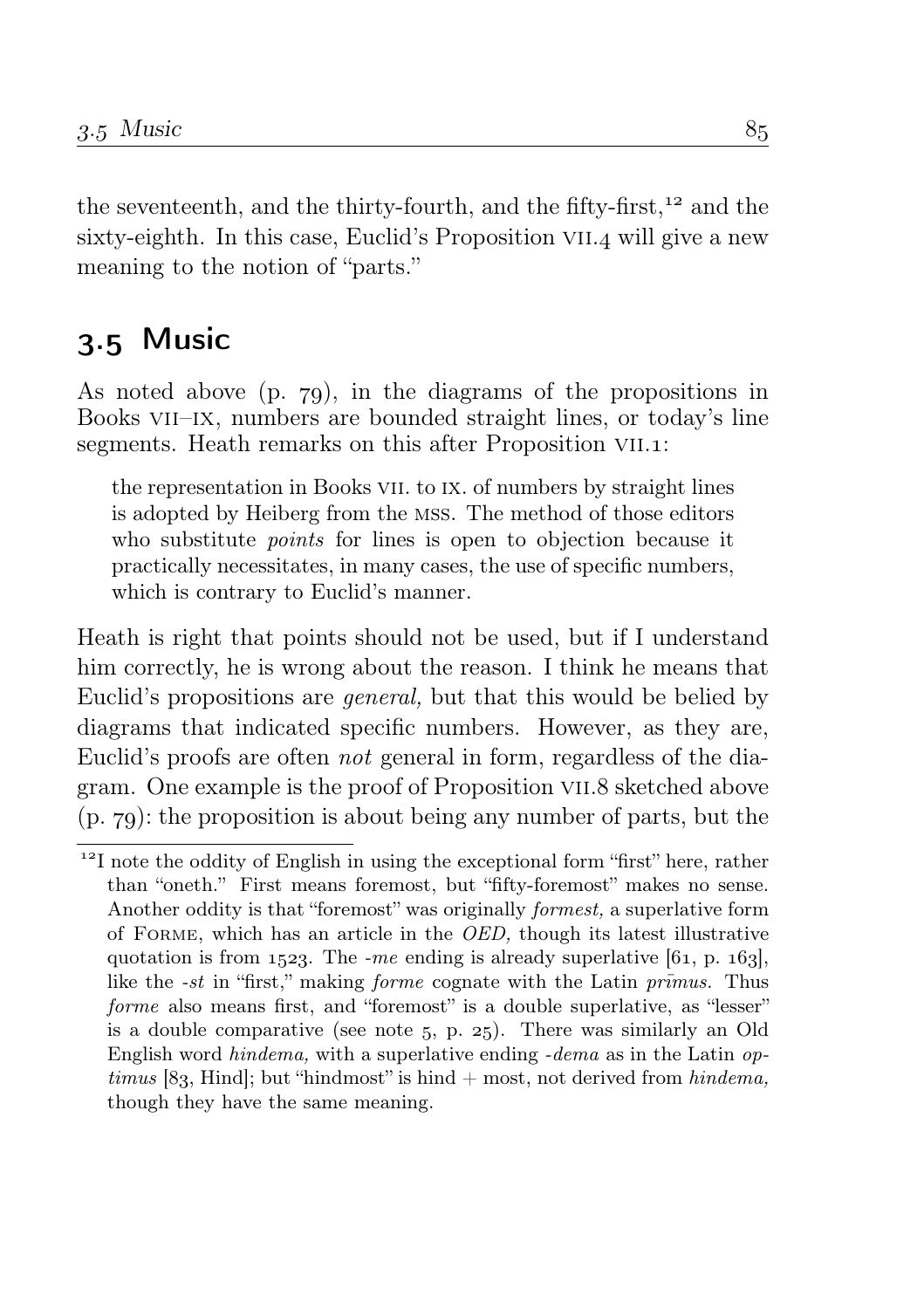proof is about being two parts. In the proof of Proposition VII.1, showing one use of what we call the Euclidean algorithm, there are three alternations of subtractions, not some unspecified number of them. One must simply understand that there is nothing special about three alternations as being three. Likewise, throughout Book I of the *Elements*, specific triangles in the diagrams are to be understood as general. Specific numbers of dots in a diagram could be understood as general.

However, if unities could always be thought of as points, then it would be obvious that multiplication is commutative. Four rows of dots, of three dots each, obviously have as many dots as three rows, of four dots each (Figure  $3.2$ ). With diagrams of dots, there

| $\bullet\quad\bullet\quad\bullet$ |  |  |  |                                               |  |
|-----------------------------------|--|--|--|-----------------------------------------------|--|
| $\bullet\quad\bullet\quad\bullet$ |  |  |  | $\bullet\quad\bullet\quad\bullet\quad\bullet$ |  |
|                                   |  |  |  | $\bullet\quad\bullet\quad\bullet\quad\bullet$ |  |
| $\bullet\quad\bullet\quad\bullet$ |  |  |  | $\bullet\quad\bullet\quad\bullet\quad\bullet$ |  |
| $\bullet\quad\bullet\quad\bullet$ |  |  |  |                                               |  |

Figure 3.2. Multiplication of points

would be no need to prove commutativity of multiplication, which is Proposition VII.16. But it is *not* obvious that four straight lines, of 3 units each, will have together the same length as three straight lines, of 4 units each (Figure  $3.3$ ).



Figure 3.3. Multiplication of straight lines

Another possible reason why Euclid's numbers are straight lines is that lyre strings are like straight lines, and Euclid's study of numbers is inspired by music. According to Andrew Barker in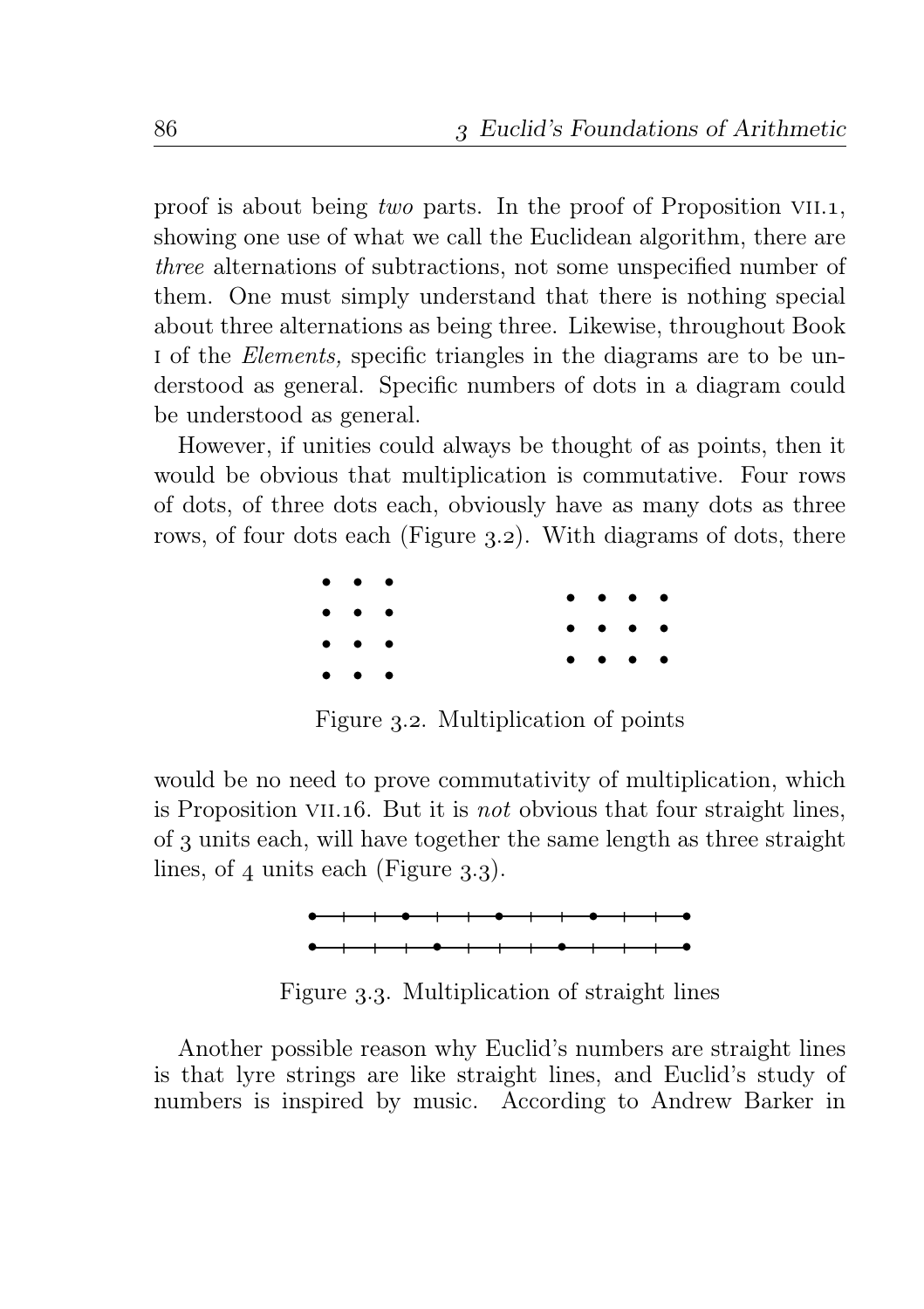Greek Musical Writings [6, p. 190], the ancient work called Sectio Canonis (Κατατομὴ κανόνος) is

attributed to Euclid in the manuscripts, and by Porphyry, who quotes from it at length . . . Parts of the treatise are also quoted by Boethius . . . [T]he attribution has been debated . . . There are no good reasons, however, for denying Euclid's authorship of the main part of the treatise, at least as much as Porphyry quotes . . .

Fowler is more skeptical. He discusses the *Sectio Canonis* thoroughly  $[34, pp. 138-46]$ : I would just note that the chief burden of the treatise seems to be the following. An interval of musical notes somehow corresponds to a ratio of numbers, and those ratios are of three possible kinds, as are ratios in the Elements. In the Elements, a ratio can be multiple, part, or parts. According to the Sectio Canonis [89, p. 149],

πάντα δὲ τὰ ἐκ μορίων συγκείμενα ἀριθμοῦ λόγῳ λέγεται πρὸς ἄλληλα, ὥστε καὶ τοὺς φθόγγους ἀναγκαῖον ἐν ἀριθμοῦ λόγῳ λέγεσθαι πρὸς ἀλλήλους· τῶν δὲ ἀριθμῶν οἱ μὲν **ἐν πολλαπλασίῳ λόγῳ** λέγονται, οἱ δὲ **ἐν ἐπιμορίῳ,** οἱ δὲ **ἐν ἐπιμερεῖ,** ὥστε καὶ τοὺς φθόγγους ἀναγκαῖον ἐν τοῖς τοιούτοις λόγοις λέγεσθαι πρὸς ἀλλήλους. // All things composed of parts are said to be to one another in the ratio of a number [to a number]; so notes too must be said to be to one another in the ratio of a number. Some numbers are said to be **in multiple ratio,** others in **part-again,** still others in **parts-again** [ratio]; so notes too must be said to be in in these ratios to one another.

Numbers  $A$  and  $B$  are in

- 1) multiple ratio, if A is a multiple of  $B$ ;
- 2) part-again ratio, if  $A B$  measures B, so that A is the whole of B with a part added;
- ) parts-again ratio, otherwise.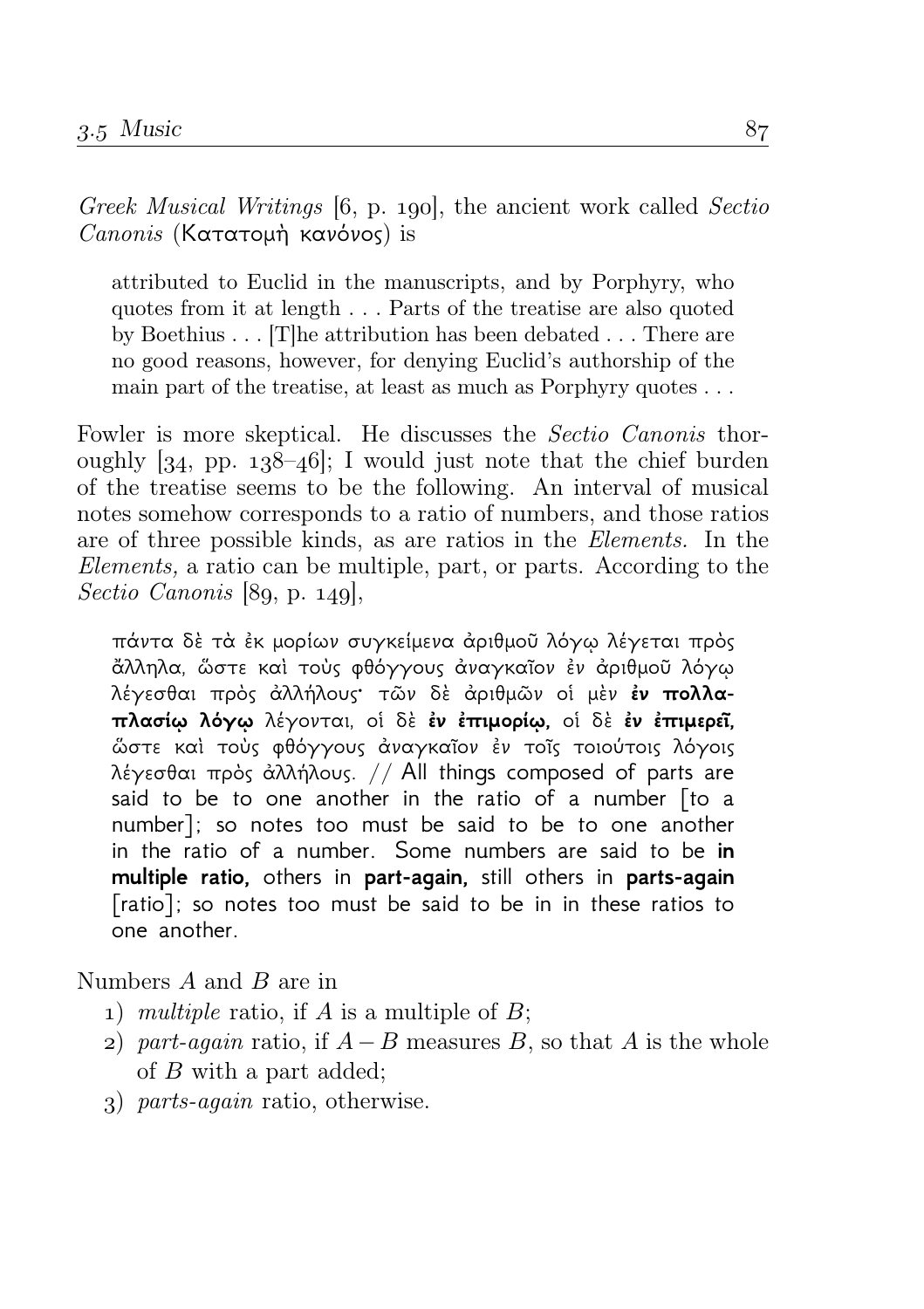The latter two kinds of ratio—ἐπιμόριος and ἐπιμερής—are also called in English "superparticular" and "superpartient," as for example in D'Ooge's translation of Nicomachus  $[68, pp. 52-3, 215,$  $\&$  220: but Barker uses the words "epimoric" and "epimeric" [6, p. 192, p. 43 n.  $63$ . The quoted passage from the Sectio Canonis is given in the big Liddell–Scott–Jones lexicon  $[58]$  as an example of the use of ἐπιμόριος. This word is derived from μόριον rather than μέρος; but either of these means "part."

The passage continues somewhat obscurely.

τούτων δὲ οἱ μὲν πολλαπλάσιοι καὶ ἐπιμόριοι ἑνὶ ὀνόματι λέγονται πρὸς ἀλλήλους. // Of these, the multiple [ratios] and the part-again [ratios] to one another are said with a single name.

Barker's translation is, "of these, the multiple and the epimoric are spoken of in relation to one another under a single name"; Fowler changes "in relation" to "with respect." Barker suggests that "single name" refers to the single words like τριπλάσιος ("triple") and ἐπίτριτος ("third-again") that name specific multiple and part-again ratios. Fowler goes further, suggesting that "single name" alludes to the single number that specifies one of these ratios, as the number three specifies the triple and third-again ratios. Fowler's suggestion would seem to be partially corroborated by the last three propositions of Book VII of the *Elements*, which we shall consider in  $\S_{4.1}$  $(p. 115).$ 

Meanwhile, suppose the strings of an eight-stringed  $\rm lyr^{23}$  are represented by the numbers  $A$  through  $H$ , as in Figure 3.4. As I understand Barker in The Science of Harmonics in Classical Greece [7, p. 13], we can consider A, D, E, and H as fixed, while the other strings can vary according to the chosen musical mode. The interval

 $13$ Apparently such lyres existed, although the traditional lyre had seven strings  $[7, pp. 15 \& 276].$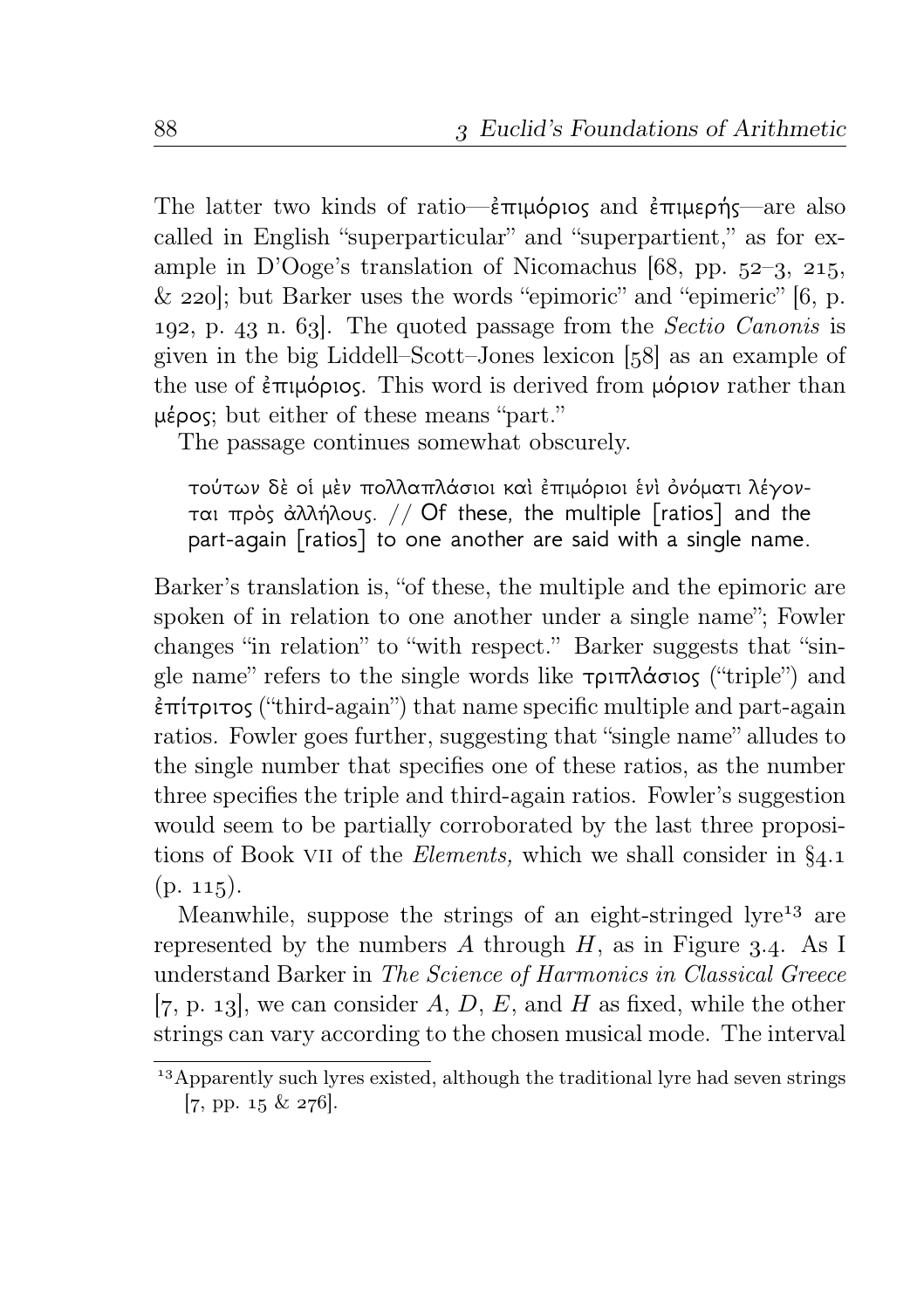

Figure 3.4. Lyre strings as numbers

 $AD$  or  $EH$  is a fourth or diatesseron (διά τεσσάρων), spanning, as it does, four strings; AE or DH is a fifth or diapente (διά πέντε);  $AH$ , an octave or diapason (διά πασῶν). These intervals are all concords, and the octave is composed of a fourth and a fifth. The double octave is also a concord, but the double fourth and the double fifth are not.

So much is observed or at least assumed. Then, following Euclid, or whoever wrote the Sectio Canonis, we propose the axiom that a concord corresponds to a ratio of numbers that is either multiple or part-again. As the modern commentators point out, this axiom does not correspond exactly to the observed reality. Nonetheless, the author of the Sectio Canonis uses the axiom to argue as follows. Since the double octave has a mean (namely the octave), it cannot be part-again, since a part-again ratio can have no mean (in modern terms,  $(n+1)/n$  is never a square). Thus the double octave must be a multiple ratio, and therefore the octave itself must be multiple (since  $n^2$  never measures  $(n + 1)^2$ ). Similarly, the fifth and the fourth cannot be multiple, since their doubles are not; so the fifth and the fourth are part-again. The least multiple ratio, namely the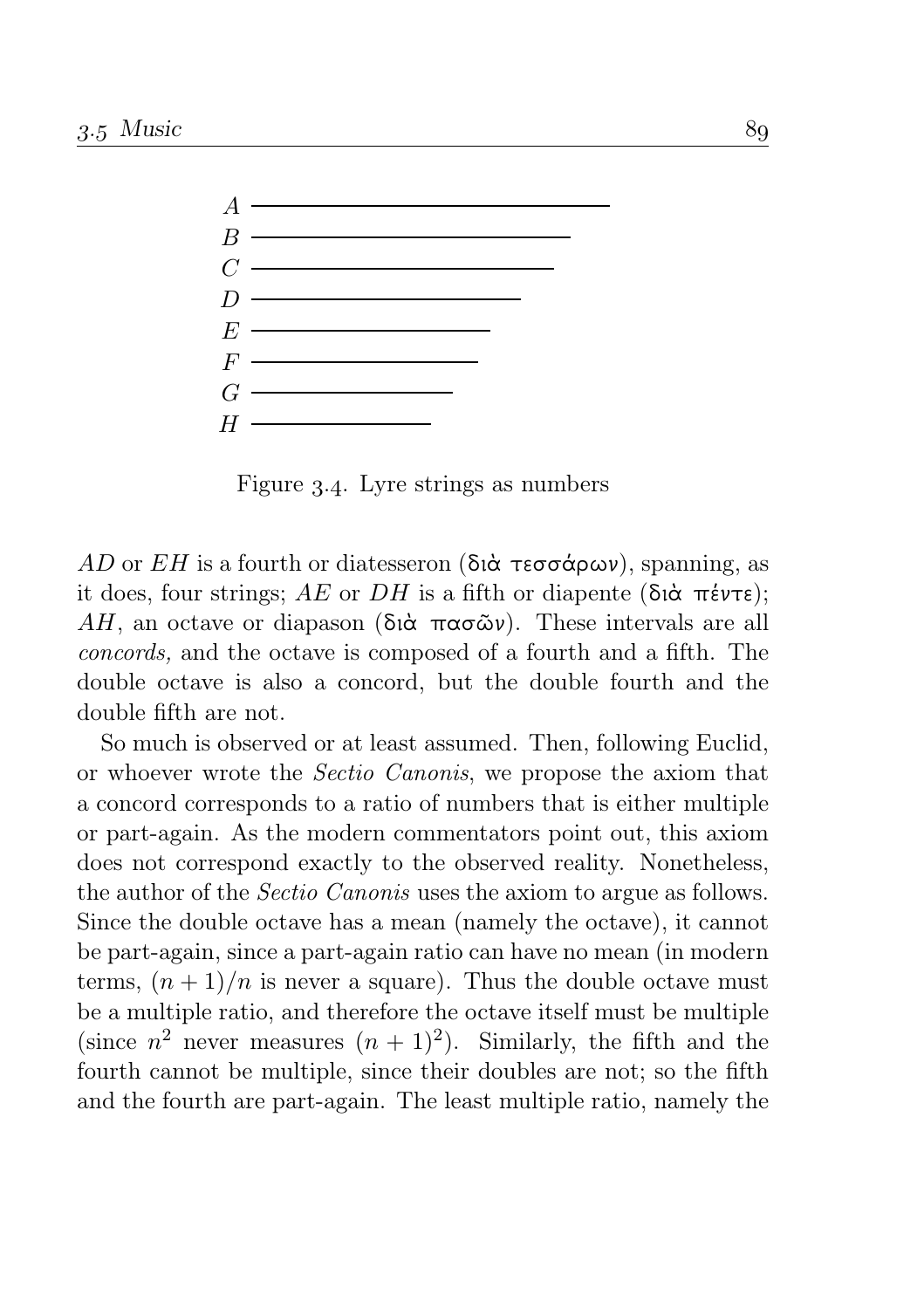double, is composed of the two greatest part-again ratios, namely the half-again (ἡμιόλιος, half-whole or "hemiolic") and the thirdagain (ἐπίτριτος, "epitritic"). Therefore these three ratios must correspond respectively to the octave, the fifth, and the fourth.

Again, it may be questioned whether there is a purely mathematical proof of this correspondence between musical intervals and numerical ratios. The point for now is the importance given to two kinds of numerical ratios: the ratio that obtains between the greater  $A$  and the less  $B$  when  $B$  measures  $A$ , or when  $B$  is almost equal to  $A$ , but the difference measures  $B$ . These are situations when the *Euclidean Algorithm* concludes in one or two steps.

# . The Euclidean Algorithm

The first proposition of Book vii of the Elements is a theorem in the sense of Pappus  $(\S2.2, p. 56)$ ; the next two are problems. All three of these propositions involve the so-called Euclidean Algorithm. The enunciation of the theorem is,

∆ύο ἀριθμῶν ἀνίσων ἐκκειμένων, **ἀνθυφαιρουμένου** δὲ ἀεὶ τοῦ ἐλάσσονος ἀπὸ τοῦ μείζονος, ἐὰν ὁ λειπόμενος μηδέποτε καταμετρῇ τὸν πρὸ ἑαυτοῦ, ἕως οὗ λειφθῇ μονάς, οἱ ἐξ ἀρχῆς ἀριθμοὶ πρῶτοι πρὸς ἀλλὴλους ἔσονται. // Two numbers being given, and the less **being alternately subtracted** from the greater continually, if the remainder never measures the previous number until unity is left, the original numbers will be prime to one another.

In the Greek, the phrase being alternately subtracted is one word, which is a passive participle of the verb ἀνθυφαιρέ-ω. This is the source of the feminine noun ἀνθυφαίρεσις, which I shall render as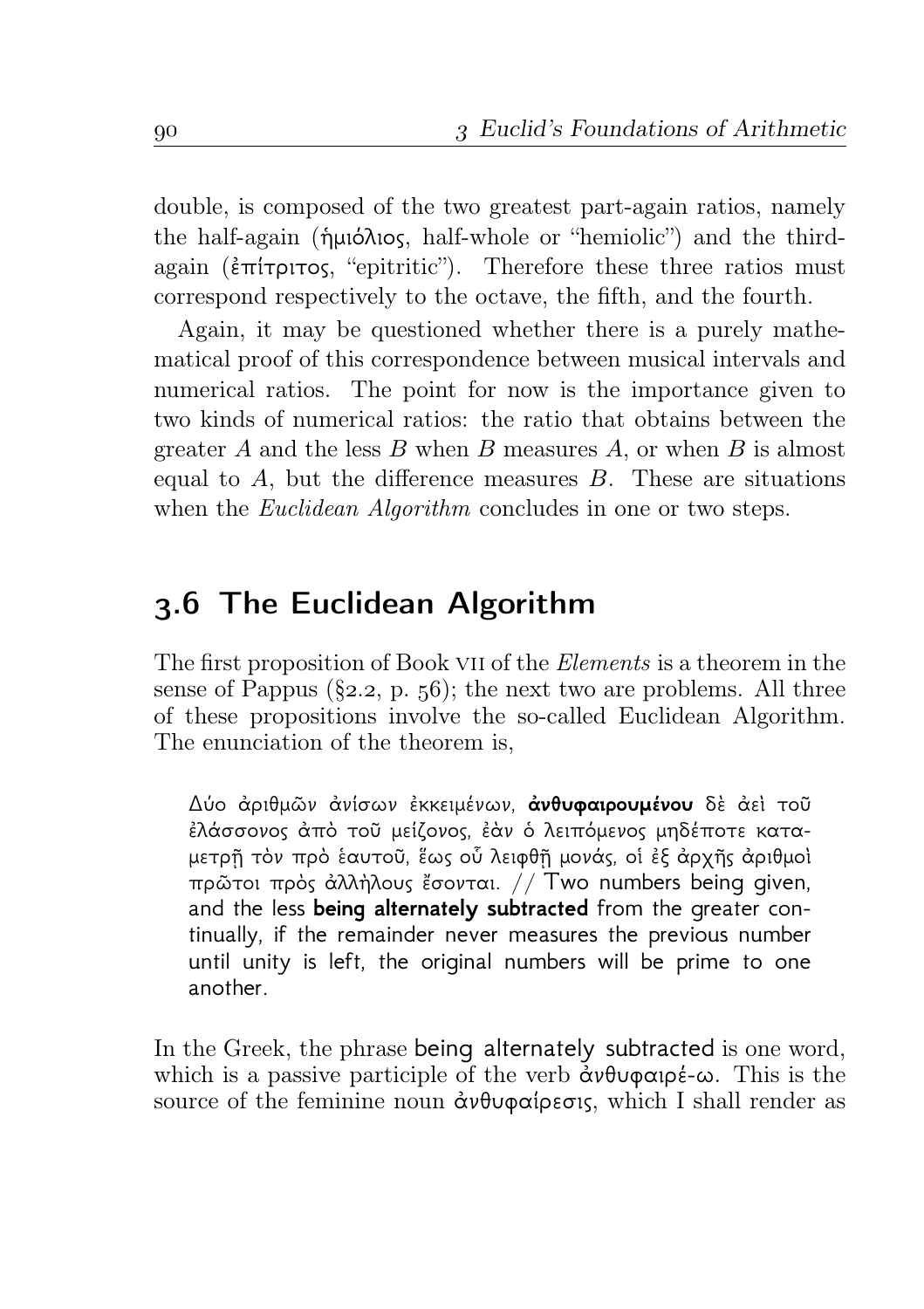

Figure 3.5. Proposition VII.1

anthyphaeresis.<sup>14</sup> In the exposition of the proposition (in the sense of Proclus, p. 49), unequal numbers  $AB$  and  $\Gamma\Delta$  are given, as in Figure 3.5, which is Heiberg's diagram rotated counterclockwise through a right angle. In the demonstration, which depends on the diagram,

ὁ μὲν Γ∆ τὸν ΒΖ μετρῶν λειπέτω ἑαυτοῦ ἐλάσσονα τὸν ΖΑ, ὁ δὲ ΑΖ τὸν ∆Η μετρῶν λειπέτω ἑαυτοῦ ἐλάσσονα τὸν ΗΓ, ὁ δὲ ΗΓ τὸν ΖΘ μετρῶν λειπέτω μονάδα τὴν ΘΑ. // Let Γ∆, measuring ΒΖ, leave less than itself, ΖΑ; then let ΑΖ, measuring ∆Η, leave less than itself, ΗΓ; then let ΗΓ, measuring ΖΘ, leave a unit, ΘΑ.

It is not mentioned how many times Γ∆ measures ΒΖ; or ΑΖ, ∆Η; or ΗΓ, ΖΘ; but the unit ΘΑ measures the number ΗΓ that number of times. The four *numbers of times* here form a sequence,  $[n_0, n_1, n_2, n_3]$ , which we we may call the **anthyphaeretic se**quence of ΑΒ and Γ∆.

Fowler calls the anthyphaeretic sequence a "ratio," or more precisely "anthyphairetic ratio"  $[34, 9, 1, 3, p. 24, 8, 9, 10, 1, p. 367]$ . He

 $14$ Other writers use the transliteration "anthyphairesis," but I follow the tradition of writing the Latin diphthong ae for the Greek diphthong  $\alpha$ . Presumably one will pronounce the word as something like "An thigh FEAR iss iss."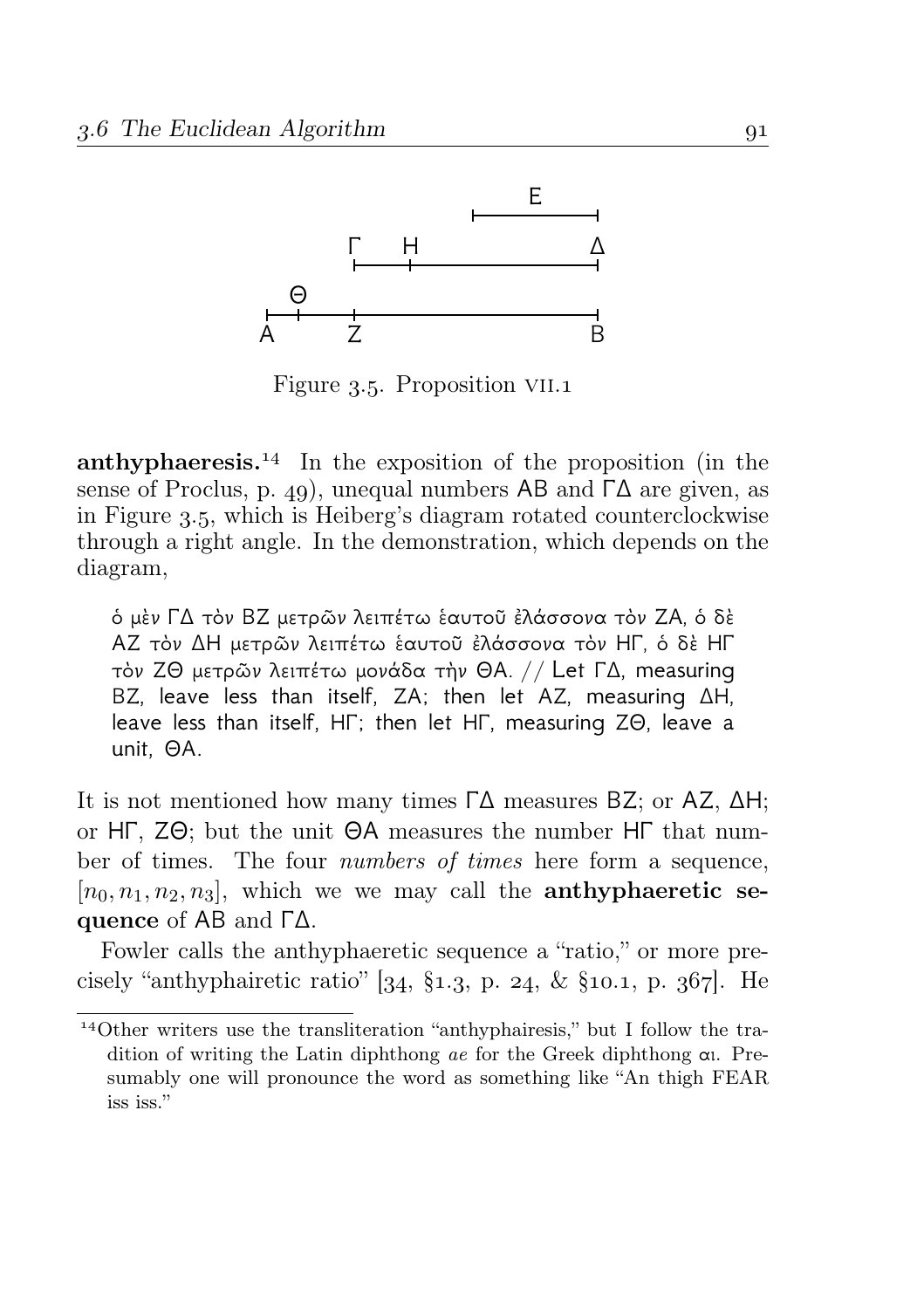does this, because by one possible definition, A, B, C, and D are proportional just in case the pairs  $(A, B)$  and  $(C, D)$  have the same anthyphaeretic sequence. It does not matter whether A, B, C, and  $D$  are numbers or arbitary magnitudes. In modern terms, if we compute

$$
n_0 + \cfrac{1}{n_1 + \cfrac{1}{n_2 + \cfrac{1}{n_3}}} = \frac{a}{b},
$$

then the ratio of AB to  $\Gamma\Delta$  above is that of a to b. Moreover, a and b will automatically be relatively prime (assuming we compute them in the obvious way, replacing  $n_2 + 1/n_3$  with  $(n_2n_3 + 1)/n_3$ and so forth). For arbitary magnitudes, the anthyphaeretic sequence might be infinite; however, if the magnitudes are lengths constructible with straightedge and compass, then the sequence will be periodic.

The historical situation is laid out by Thomas at the end of the first of the two Loeb Classical Library volumes, Selections Illustrating the History of Greek Mathematics  $[85, pp. 504-9]$ . According to the first proposition of Book vi of the Elements,

Τὰ τρίγωνα καὶ τὰ παραλληλόγραμμα τὰ ὑπὸ τὸ αὐτὸ ὕψος ὄντα πρὸς ἄλληλά ἐστιν ὡς αἱ βάσεις. // Triangles and parallelograms that are under the same height are to one another as their bases.

In the *Topics*, Aristotle uses this result (or at least the part about parallelograms) as an example of something that is immediately clear, once one has the correct definition; and the definition of "same ratio" is "having the same *antanaeresis* ( $\alpha$ νταναίρεσις)." In a comment on the passage, Alexander of Aphrodisias observes that Aristotle uses the word "antanaeresis" for anthyphaeresis. In 1933,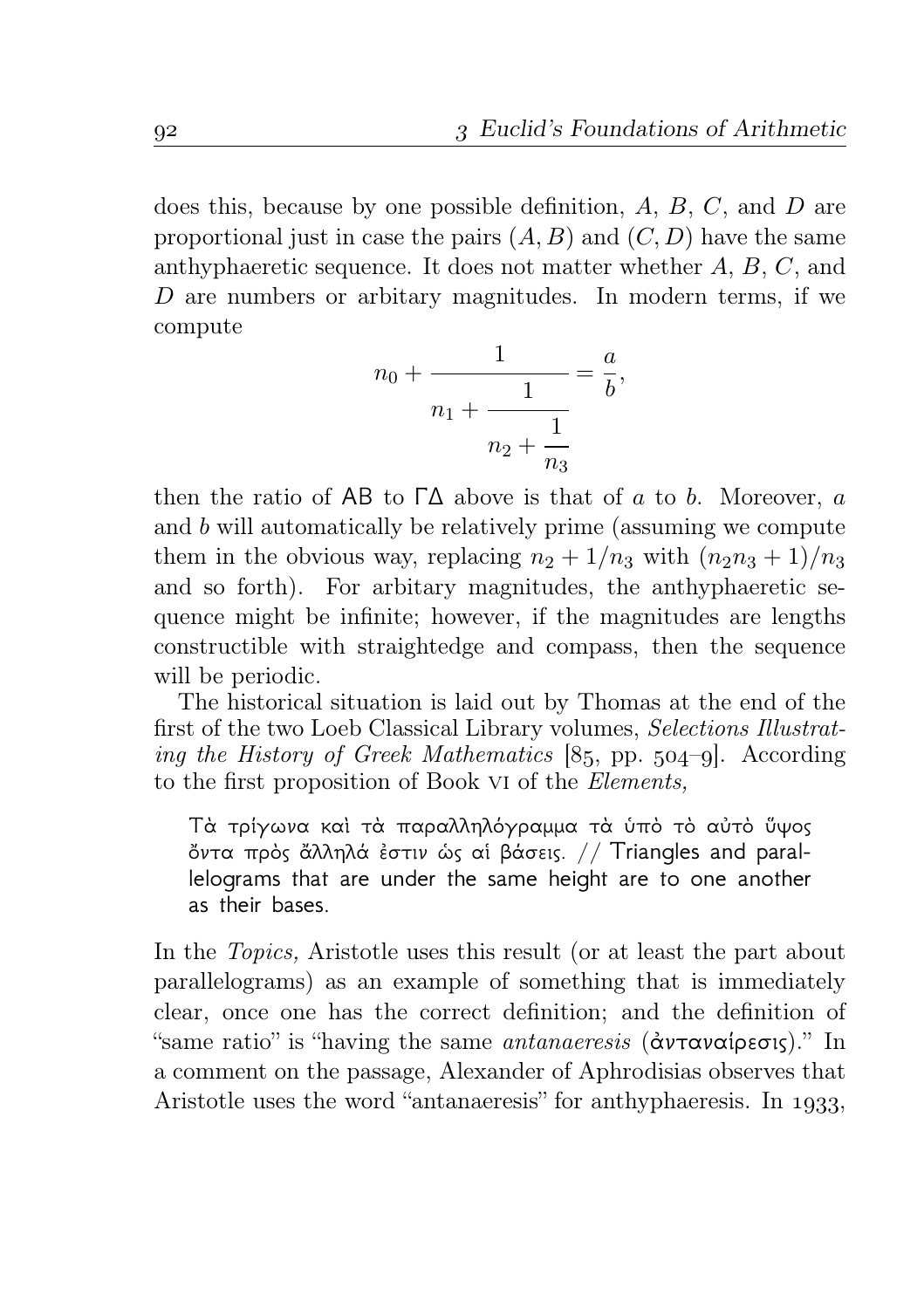Oskar Becker observed that Aristotle and Alexander could be alluding to the anthyphaeretic definition of proportion described above. It is thus reasonable to suppose that Euclid was aware of the possibility of an anthyphaeretic theory of proportion.

Proposition VII.2 is a *problem*:

∆ύο ἀριθμῶν δοθέντων μὴ πρώτων πρὸς ἀλλήλους τὸ μέγιστον αὐτῶν κοινὸν μέτρον εὑρεῖν. // Two numbers not prime to one another being given, to find their greatest common measure.

We may ask why this proposition is separated from Proposition 1, since each of these propositions involves an application of the Euclidean Algorithm, that is, anthyphaeresis. But Proposition 2 itself considers two cases: when the the less of given numbers measures the greater, and when it does not. We see here the practice of using language as precisely as possible—a practice often abjured today in mathematics, in favor of simplicity. If a straight line is erected on another straight line, forming two angles, today we say that the sum of the angles is equal to that of two right angles; for Euclid, in Proposition I.13, either this is so, *or* each of the angles is already a right angle. Today we have an algorithm, the Euclidean Algorithm, for finding greatest common divisors; Euclid has an algorithm for verifying that two numbers are relatively prime, and for finding their greatest common measure when they are not.

There is now a break in the usual pattern of exposition. Proposition VII.2 has a πορίσμα, a porism: in the words of Proclus, "a kind of windfall or bonus in the investigation"  $[85, p. 481]$ , namely:

᾿Εκ δὴ τούτου φανερόν, ὅτι ἐὰν ἀριθμὸς δύο ἀριθμοὺς μετρῇ, καὶ τὸ μέγιστον αὐτῶν κοινὸν μέτρον μετρήσει. // From this then it is clear that, if a number measure two numbers, it will also measure their greatest common measure.

As a corollary follows from the enunciation of a theorem, a porism follows from the proof. The term could be used more widely today,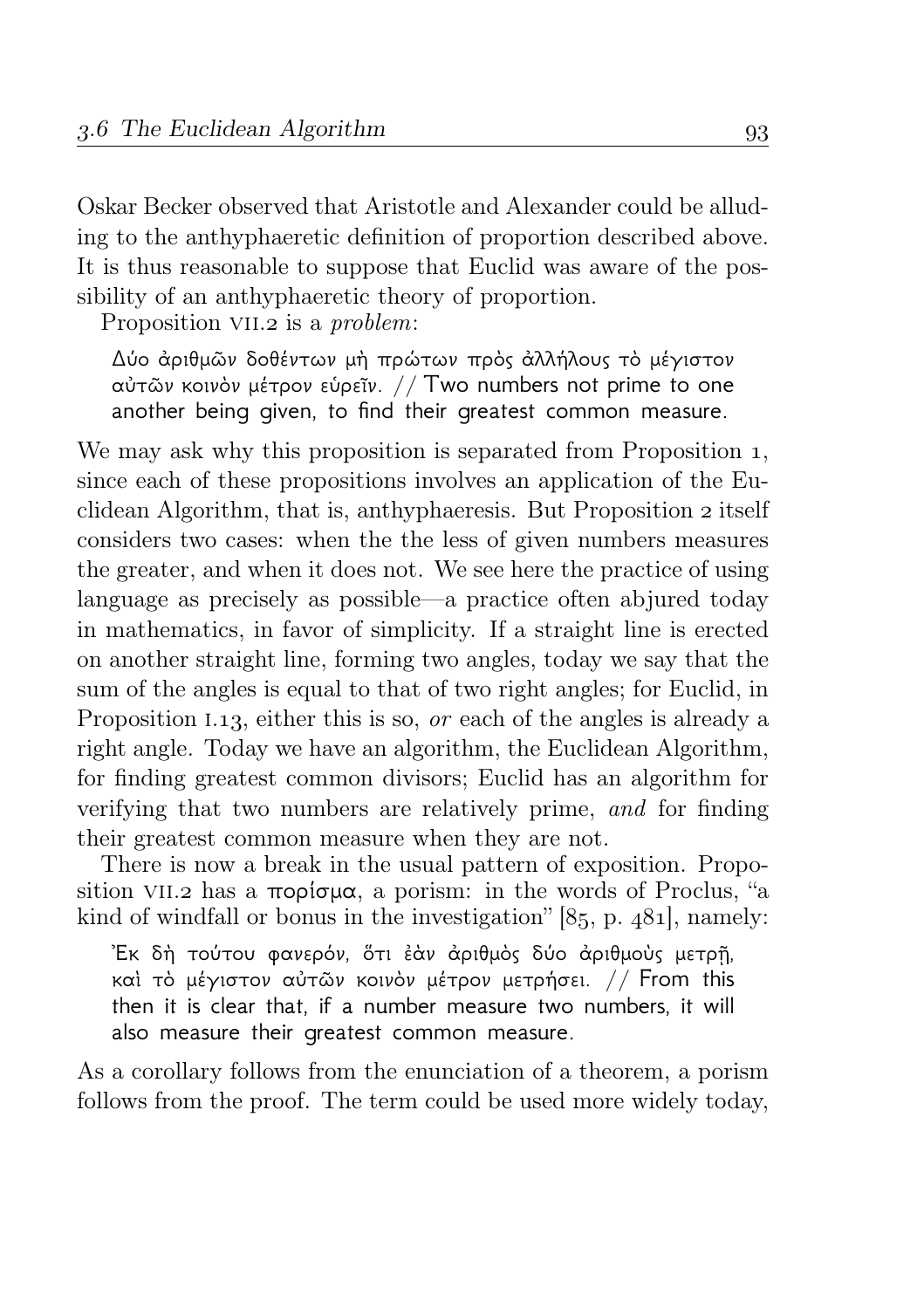as for example to label a generalization of a theorem, when it turns out that the same proof yields the generalization.

Proposition VII.3 is to find the greatest common measure of three given numbers. There seems to be no reason to look further at this before moving on to Proposition  $\alpha$ .

### 3.7 Part or Parts

We have seen the enunciation of Proposition VII.4 in  $\S$  $\S$ 1.3 & 3.4 (pp.  $26 \&$  83); it is that the less number is part or parts of the greater number. If being parts of a number just meant not being part of the number, that is, not measuring the number, then Proposition 4 would be immediate. Euclid does not treat it as immediate, and so the real meaning of parts must be more subtle. We should consider what Euclid actually says. After the enunciation of Proposition 4 come the exposition and specification:

῎Εστωσαν δύο ἀριθμοὶ οἱ Α, ΒΓ, καὶ ἔστω ἐλάσσων ὁ ΒΓ· λέγω, ὅτι ὁ ΒΓ τοῦ Α ἤτοι μέρος ἐστὶν ἢ μέρη. // Let the two numbers be Α and ΒΓ, and let the less be ΒΓ. I say that ΒΓ is, of Α, either part or parts.

The demonstration then considers two cases:

Οἱ Α, ΒΓ γὰρ ἤτοι πρῶτοι πρὸς ἀλλήλους εἰσὶν ἢ οὔ. // For Α and ΒΓ are either prime to one another, or not.

The two cases thus correspond to Propositions VII.1 and VII.2. Here is the first case:

ἔστωσαν πρότερον οἱ Α, ΒΓ πρῶτοι πρὸς ἀλλήλους. διαιρεθέντος δὴ τοῦ ΒΓ εἰς τὰς ἐν αὐτῷ μονάδας ἔσται ἑκάστη μονὰς τῶν ἐν τῷ ΒΓ μέρος τι τοῦ Α· **ὥστε** μέρη ἐστὶν ὁ ΒΓ τοῦ Α. // First suppose Α and ΒΓ are prime to one another. ΒΓ being divided into the units in itself, each unit of those that are in ΒΓ will be some part of Α. **Thus** ΒΓ is parts of Α.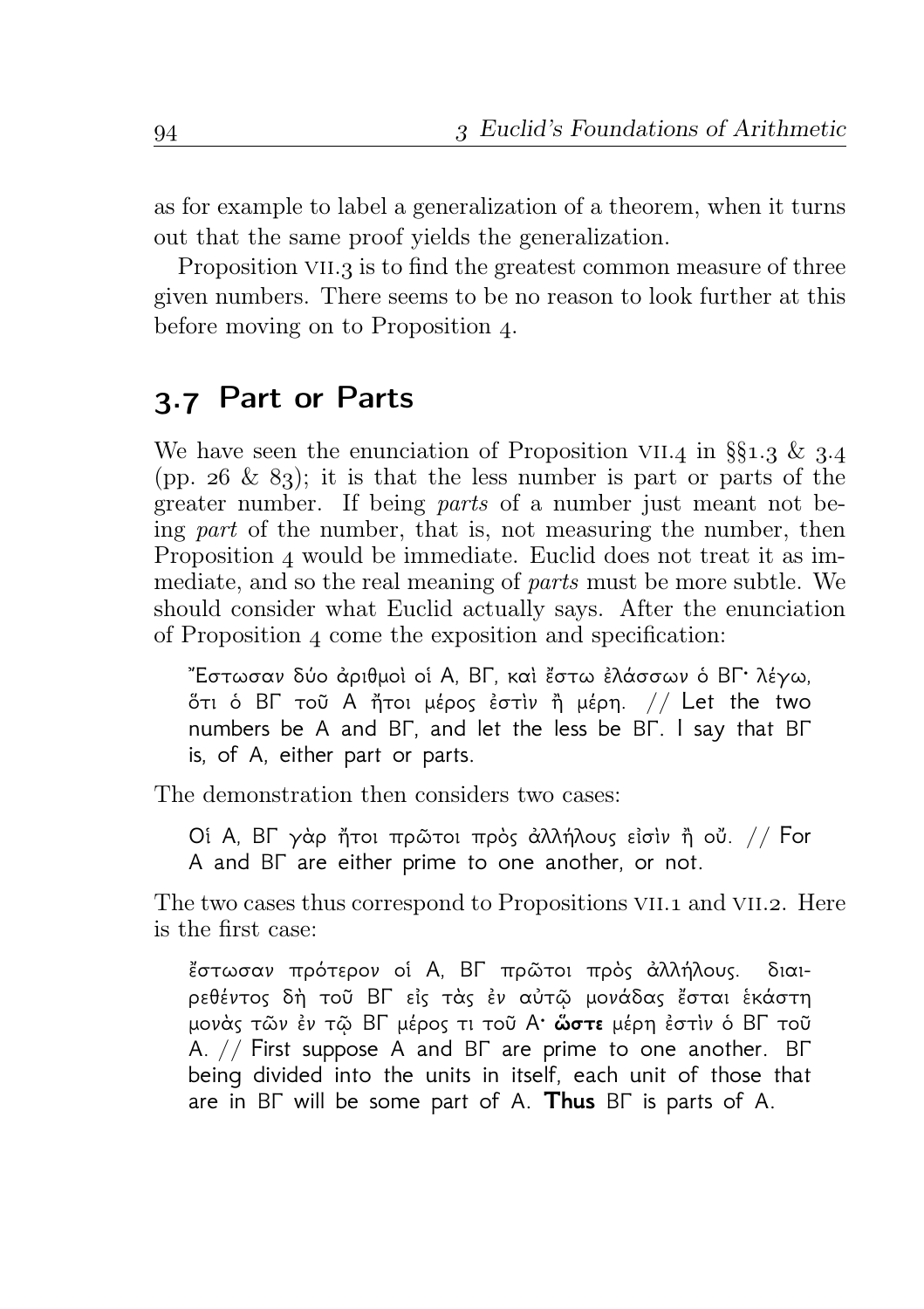The word thus here translates Euclid's ὥστε. As "thus" can mean either therefore or in this way, so can ὥστε. I propose that in the present instance it has the latter meaning. That is, since Α and ΒΓ are coprime, ΒΓ is parts of Α, in the sense that each of its units is a part of Α.

Sometimes, indeed, ὥστε simply means therefore, only less emphatically; Heath translates it as "so that." Euclid's usual word to indicate a logical conclusion is άρα, used *postpositively*—not at the beginning of a clause; but occasionally ὥστε is used in place of this, only prepositively—at the beginning. For example, Proposition VII. 34 is to find the least common multiple of two numbers, and Proposition VII.35 is that this least common multiple measures every common multiple. Proposition  $VII.36$  is to find the least common multiple of three numbers, given as A, B, and  $\Gamma$ . One lets  $\Delta$  be the least common multiple of Α and Β. In case Γ does not measure this, one lets E be the least common multiple of  $\Gamma$  and  $\Delta$ , so that Ε is a common multiple of Α, Β, and Γ. If it is not the least such, one lets Ζ be less. Euclid's argument continues as follows.

ἐπεὶ οἱ Α, Β, Γ τὸν Ζ μετροῦσιν, καὶ οἱ Α, Β **ἄρα** τὸν Ζ μετροῦσιν· καὶ ὁ ἐλάχιστος **ἄρα** ὑπὸ τῶν Α, Β μετρούμενος τὸν Ζ μετρήσει. ἐλάχιστος δὲ ὑπὸ τῶν Α, Β μετρούμενός ἐστιν ὁ ∆· ὁ ∆ **ἄρα** τὸν Ζ μετρεῖ. μετρεῖ δὲ καὶ ὁ Γ τὸν Ζ· οἱ ∆, Γ **ἄρα** τὸν Ζ μετροῦσιν· **ὥστε** καὶ ὁ ἐλάχιστος ὑπὸ τῶν ∆, Γ μετρούμενος τὸν Ζ μετρήσει. // Since Α, Β, and Γ measure Ζ, **therefore** also Α and Β measure Ζ; **therefore** also the least [number] measured by Α and Β will measure Ζ. But the least [number] measured by Α and Β is ∆. **Therefore** ∆ measures Ζ. But also Γ measures Ζ; **therefore** ∆ and Γ measure Ζ; **thus** also the least [number] measured by ∆ and Γ will measure Ζ.

The last ὥστε replaces ἄρα, perhaps because the indicated kind of inference (that a least common multiple measures every common multiple) has already been seen in the proof. Then ὥστε indicates an easy result. This is seen also in Book i, where ὥστε is used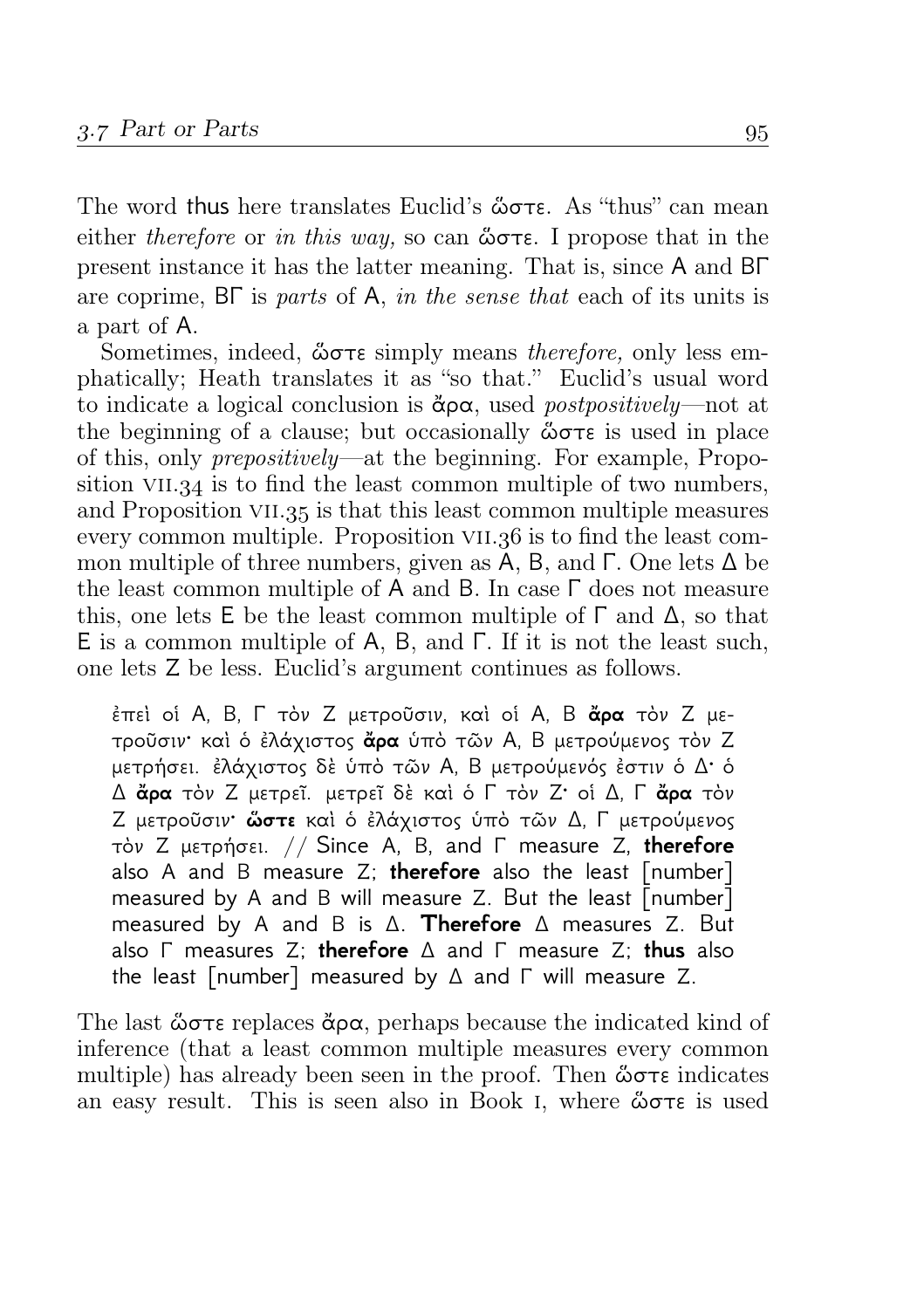three times, in Propositions  $3, 35,$  and  $36$ , to indicate a result of the form

$$
A = C \text{ and } B = C, \text{ thus } A = B;
$$

and  $\&\sigma\tau\epsilon$  is used in Propositions 7, 41, and 48, for similarly easy results.

But in Proposition I.4, which we looked at in §2.3 (p. 56), ὥστε is used to indicate the conclusions that Γ falls on Ζ, and ΒΓ on ΕΖ, and triangle ABΓ on ΔΕΖ; and in Proposition 1.8, ώστε indicates again that ΑΒΓ coincides with ∆ΕΖ. In short, ὥστε indicates that something happens, *thus*.

We see ὥστε again in the second case of Proposition VII.4, or at least in its second subcase (corresponding to the second case of Proposition VII.2). The case begins:

Μὴ ἔστωσαν δὴ οἱ Α, ΒΓ πρῶτοι πρὸς ἀλλήλους· ὁ δὴ ΒΓ τὸν Α ἤτοι μετρεῖ ἢ οὐ μετρεῖ. // Now suppose Α and ΒΓ are not prime to one another. Then ΒΓ either measures Α or does not measure.

εἰ μὲν οὖν ὁ ΒΓ τὸν Α μετρεῖ, μέρος ἐστὶν ὁ ΒΓ τοῦ Α. // If ΒΓ measures Α, ΒΓ is a part of Α.

The second subcase is diagrammed in Figure 3.6.

εἰ δὲ οὔ, εἰλήφθω τῶν Α, ΒΓ μέγιστον κοινὸν μέτρον ὁ ∆, καὶ διῃρήσθω ὁ ΒΓ εἰς τοὺς τῷ ∆ ἴσους τοὺς ΒΕ, ΕΖ, ΖΓ. καὶ ἐπεὶ ὁ ∆ τὸν Α μετρεῖ, μέρος ἐστὶν ὁ ∆ τοῦ Α· ἴσος δὲ ὁ ∆ ἑκάστῳ τῶν ΒΕ, ΕΖ, ΖΓ· καὶ ἕκαστος **ἄρα** τῶν ΒΕ, ΕΖ, ΖΓ τοῦ Α μέρος ἐστίν· **ὥστε** μέρη ἐστὶν ὁ ΒΓ τοῦ Α. // If not, let the greatest common measure ∆ of Α and ΒΓ be taken, and let ΒΓ be divided into ΒΕ, ΕΖ, and ΖΓ, equal to ∆. Since ∆ measures Α, ∆ is a part of Α. And ∆ is equal to each of ΒΕ, ΕΖ, and ΖΓ. **Therefore** each of ΒΕ, ΕΖ, and ΖΓ is a part of Α; **thus** ΒΓ is parts of Α.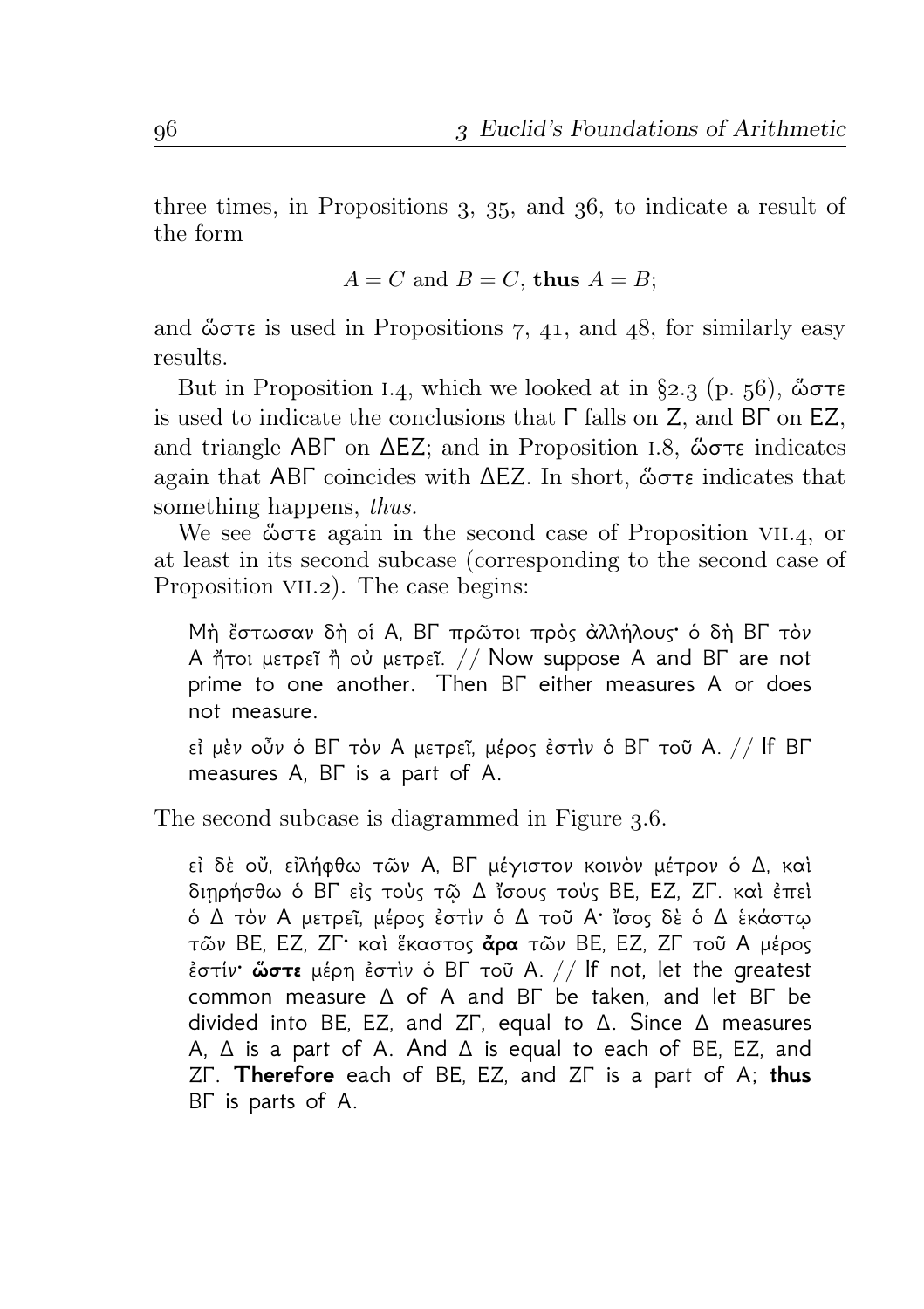

Figure 3.6. Proposition VII.4

The conclusion of the proposition repeats the enunciation, with—as is usual—the addition of άρα and a QED:

῞Απας **ἄρα** ἀριθμὸς παντὸς ἀριθμοῦ ὁ ἐλάσσων τοῦ μείζονος ἤτοι μέρος ἐστὶν ἢ μέρη· ὅπερ ἔδει δεῖξαι. // **Therefore** every number is of every number, the less of the greater, either a part or parts; which is just what was to be shown.

The last verb, δεῖξαι "to be shown," is the normal ending for a theorem, as opposed to a problem, which would end with ποιῆσαι "to be done." Nonetheless, strictly speaking, Proposition VII.4 is neither a theorem nor a problem in the usual sense, because its enunciation alone gives us nothing that we can either contemplate or use. I read the whole proposition as an explanation of the definition of proportion. The proposition tacitly explains how to tell when a number A is the *same parts* of B that C is of D. Assuming that A is not in fact part of  $B$ , and  $C$  is not part of  $D$ , we may conclude that A is the same parts of B that C is of D, just in case A and B are, respectively, the same multiples of their greatest common measure that  $C$  and  $D$  are of their greatest common measure.

If Euclid spelled out this definition, he might distinguish the case where, say,  $A$  and  $B$  are prime to one another. In this case, since the only common measure of  $A$  and  $B$  is unity,  $A$  is the same parts of B that C is of D, just in case  $C = E \times A$  and  $D = E \times B$ , where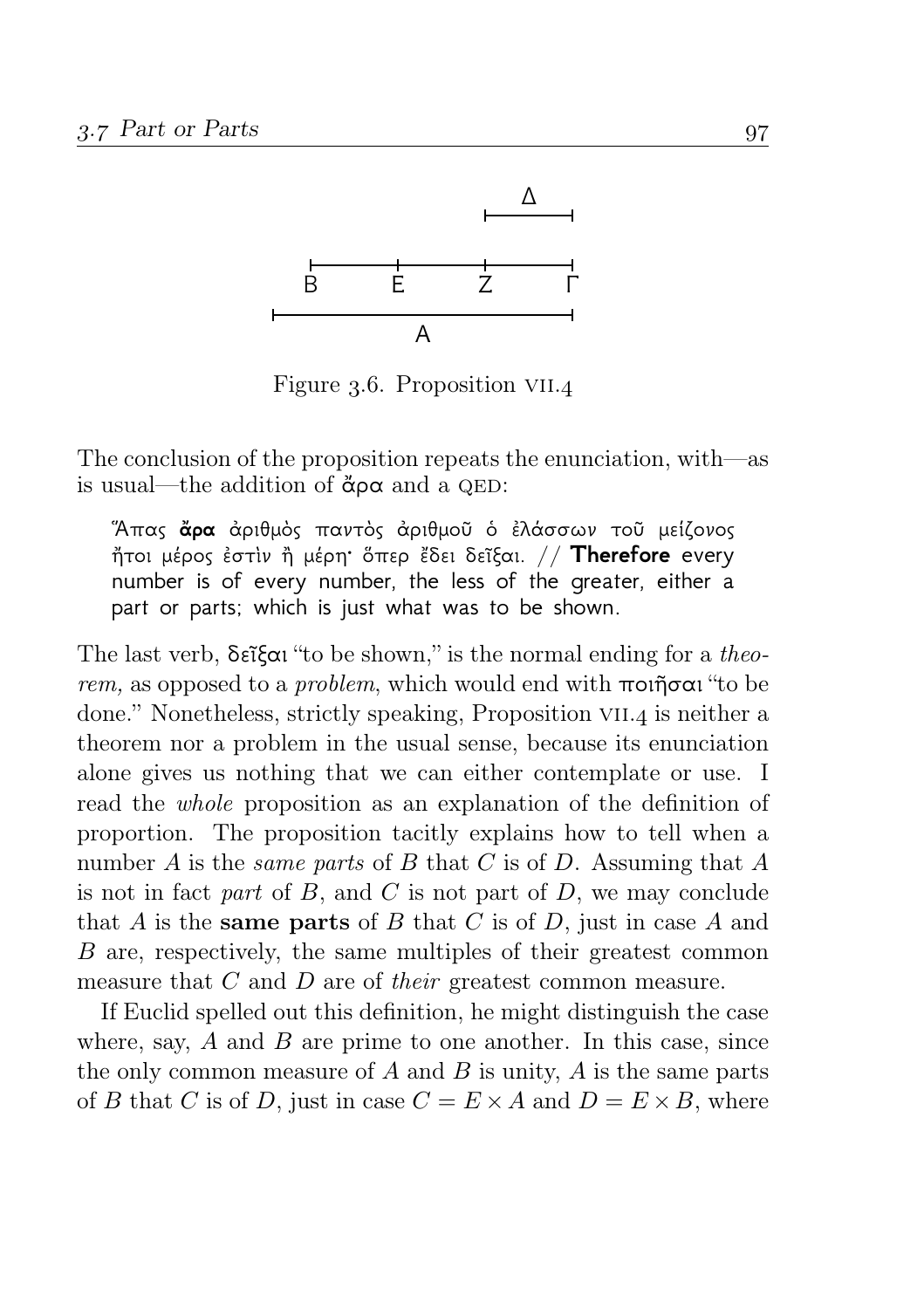

Figure  $3.7$ . Proposition I.7, with the missing case

 $E$  is the greatest common measure of  $C$  and  $D$ . (We shall look at the multiplications here symbolized in  $\S$ 3.8.)

Euclid does not spell out the details of the definition of having the same parts. This need not be considered unusual. In Book i of the Elements, there are several propositions where a thorough account of all possible cases is lacking. Euclid does not even bother to mention that there are other cases than the one he considers. We have no reason to think that he is not aware of the other cases. We looked earlier  $(p. 60)$  at Proposition I.5, which is that, in an isosceles triangle, not only  $(1)$  the base angles, but also  $(2)$  the exterior angles at the base, are equal to one another. A consequence of this is Proposition  $7$ , which, as suggested earlier  $(p. 62)$ , is that two different points on the same side of a straight line cannot have the same respective distances from its endpoints. In his proof by contradiction, Euclid considers only the case shown on the left of Figure 3.7, where neither of the two points  $\Gamma$  and  $\Delta$  lies inside the triangle determined by the other point and the given straight line ΑΒ. The proof of this case needs only the first conclusion of Proposition 5: if  $A\Gamma = A\Delta$ , then

$$
\angle B\Gamma\Delta < \angle A\Gamma\Delta = \angle A\Delta\Gamma < \angle B\Delta\Gamma, \qquad \quad BF \neq B\Delta.
$$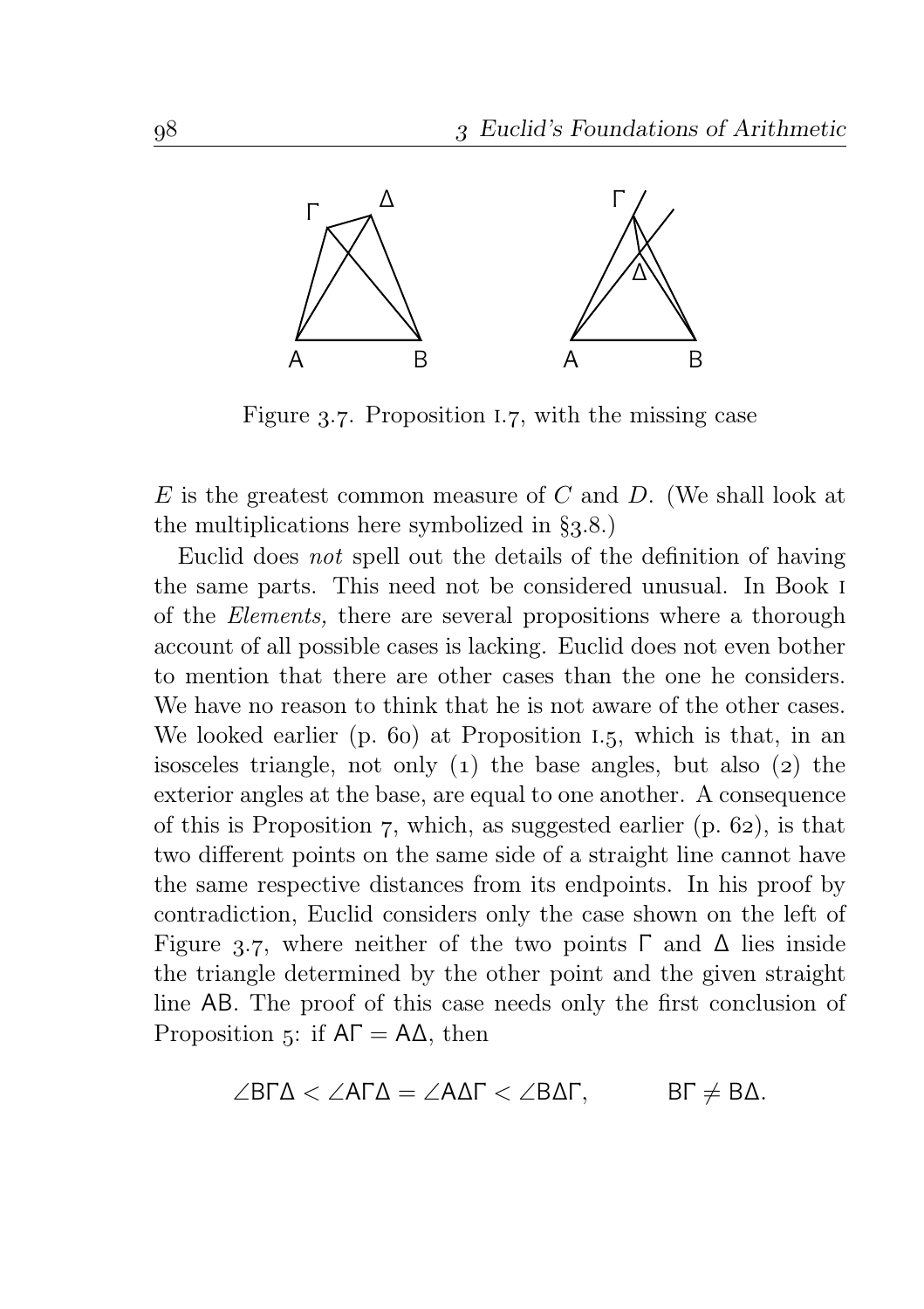The other case, on the right of Figure 3.7, goes unmentioned, but is proved by means of the second conclusion of Proposition .

As discussed in §3.2 (p. 73), by definition, a number A is to B as C is to D, provided A is the same  $(1)$  multiple or  $(2)$  part or  $(3)$  parts of B that C is of D. This means, symbolically, according to my reading of Proposition 4,

- 1) for some multiplier n, both  $A = B \cdot n$  and  $C = D \cdot n$ , or
- 2) for some multiplier n, both  $A \cdot n = B$  and  $C \cdot n = D$ , or
- 3) for some multipliers k and  $\ell$ , and some numbers E and F,

$$
A = E \cdot k, \qquad B = E \cdot \ell, \qquad C = F \cdot k, \qquad D = F \cdot \ell,
$$

where

$$
E = \text{gcm}(A, B), \qquad F = \text{gcm}(C, D) \qquad (3.4)
$$

(where gcm means greatest common measure). Again, condition  $(3.4)$  is made as explicit as need be by Proposition 4.

Pengelley and Richman  $[72, p. 199]$  leave out Condition  $(3.4)$ when they formulate Euclid's definition of proportion. (The omission is repeated in  $[71, p. 870]$ .) Then they observe that later proofs make use of the transitivity of "equality" of ratios without having proved it. However, the transitivity of this "equality" is immediate from the definition of proportion, properly understood. By definition,  $A$  is to  $B$  as  $C$  is to  $D$ , provided that something about pairs  $(X, Y)$  of numbers is the *same*, whether the pair be  $(A, B)$  or  $(C, D)$ . The "something" that is the same: it cannot be the mere existence of a number Z and multipliers k and  $\ell$  such that

$$
X = Z \cdot k, \qquad \qquad Y = Z \cdot \ell. \tag{3.5}
$$

Such  $Z$ ,  $k$ , and  $\ell$  exist for all pairs of numbers  $X$  and  $Y$ . The desired "something" could be the set of all pairs  $(k, \ell)$  of multipliers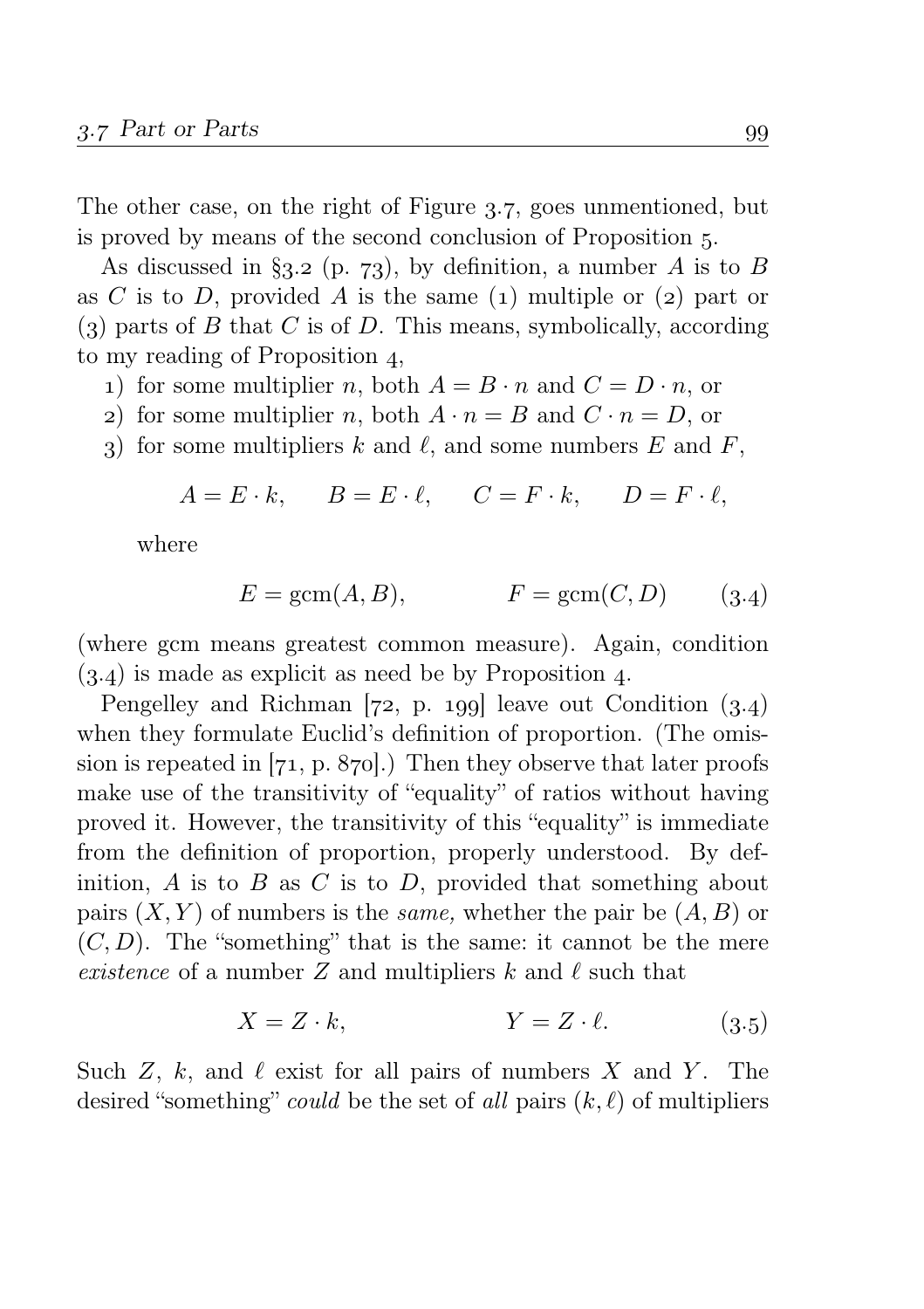such that, for some number  $Z$ ,  $(3.5)$  holds. That is, if we introduce the notation

$$
[X:Y] = \{(k,\ell) \colon \exists Z \ (X = Z \cdot k \And Y = Z \cdot \ell)\},\
$$

then we could define

$$
A:B::C:D \iff [A:B]=[C:D].
$$

But this happens not to be Euclid's definition. By the account of Pengelley and Richman, the definition is

$$
A:B::C:D \iff [A:B]\cap [C:D]\neq \varnothing.
$$

With a bit less symbolism, this is that  $A : B :: C : D$  if and only if  $[A : B]$  and  $[C : D]$  contain the same element. This formulation does preserve the reference to sameness found in Euclid's original definition  $(p, 73)$ . However, it does not specify which element is the same element. As Euclid implies in Proposition VII.4, that same element must be the one pair  $(k, \ell)$  such that

$$
X = \text{gcm}(X, Y) \cdot k, \qquad \qquad Y = \text{gcm}(X, Y) \cdot \ell,
$$

whether  $(X, Y)$  be  $(A, B)$  or  $(C, D)$ .

To the modern reader accustomed to manipulating and reducing fractions, Euclid's meaning may not be entirely clear. But I think it is clear enough to his intended audience, to suit Euclid's purposes at least. He may not have wanted to tell them everything; but again, as noted in  $\S$ 3.4 (p. 81), he did not have to worry that they would be confused by the modern notion of a fraction.

Euclid is aware that he can define proportionality—sameness of ratio—by means of anthyphaeresis. He prefers to avoid this, perhaps in order to make proofs easier. Proposition VII.13 will be an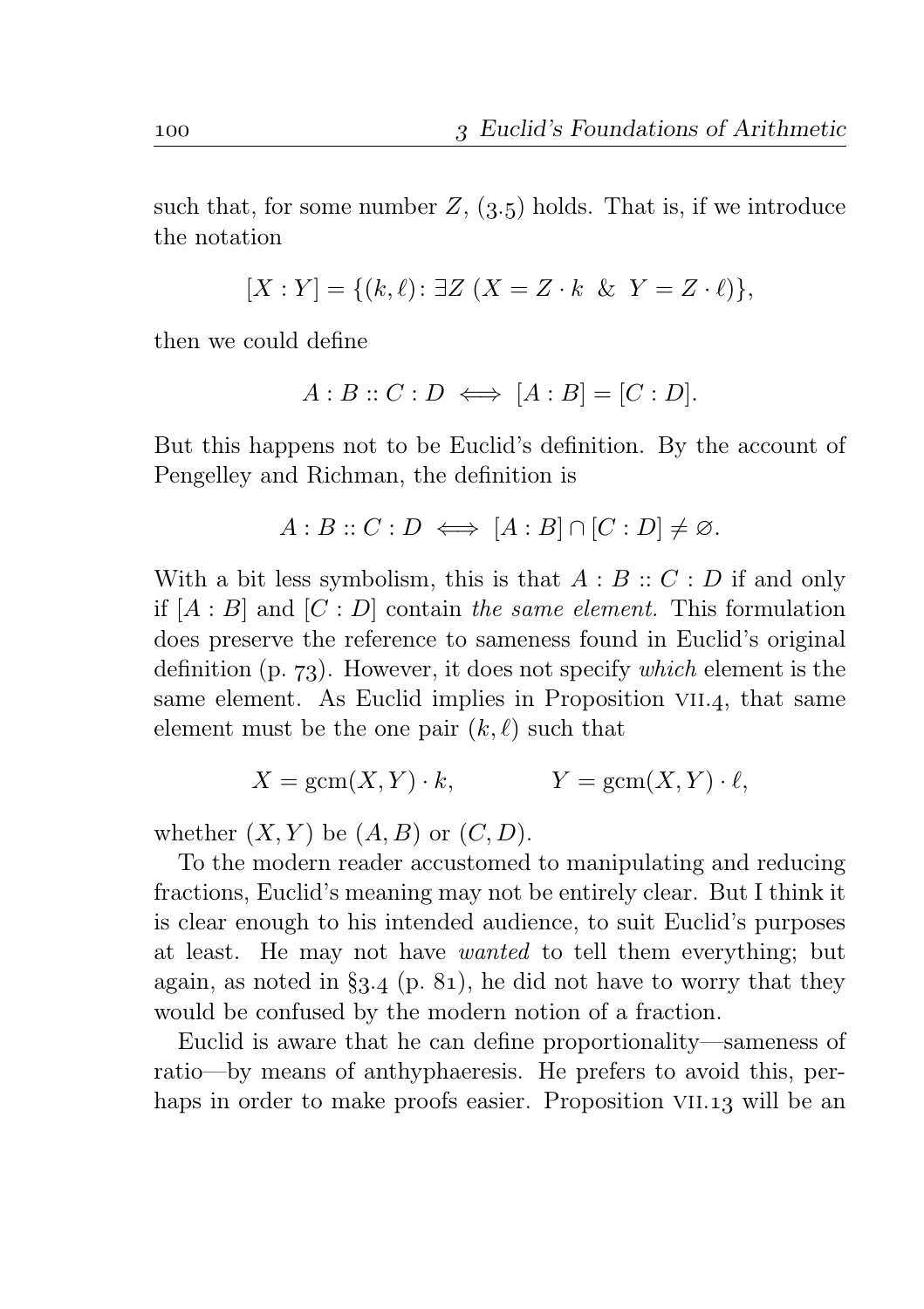example of this  $(p. 107)$ . Meanwhile, for the arbitrary magnitudes considered in Book v, Euclid defines proportions as quoted in  $\S$ 3.2  $(p. 74)$ . Looking at arbitrary equimultiples is conceptually easier than looking at the potentially infinite sequences of numbers generated by anthyphaeresis. For one thing, even if we say A measures B, k times, with remainder C, Euclid has no notation for the multiplier k. Indeed, k here is not a *thing*. It is not, strictly speaking, a number, but a numeral; not a noun, but an adjective. It can be turned into a noun, as it will be in Book vii, when multiplication of numbers is defined; but there is no need to do this in Book v.

When anthyphaeresis is applied to *numbers*, finite sequences are generated. We apply anthyphaeresis to numbers  $A$  and  $B$ , we get a greatest common measure C. Then  $A = C \cdot k$  and  $B = C \cdot \ell$ for some k and  $\ell$ , as Euclid knows. He does not say much about k and  $\ell$  directly though. He does not say, for example, that they are relatively prime. He does not have good notation for them. We can write multipliers as we are doing, with minuscules; Euclid cannot.

Now, notation is not like house-building supplies. You cannot will bricks and mortar into existence; but if you find your notation inadequate, you just improve it. If Euclid was inhibited by a lack of good notation, it would seem the fault was his own.

On the other hand, Euclid's concern was not written expression as such. Writing supplies are like house-building supplies. Even if Euclid had as much scratch paper (or papyrus) to write on as we do, he could not easily have distributed a copy of his lectures to everybody who attended. I think of Phaedrus, in the eponymous dialogue of Plato, borrowing the text of a speech of Lysias, not so that he can copy it, but so that he can memorize it [, b, p. 417. Evidently Euclid wrote things out, and that is why we have his work; but his aim was not to come up with good *written* expressions as such. See however  $\S$ 4.1 (p. 115).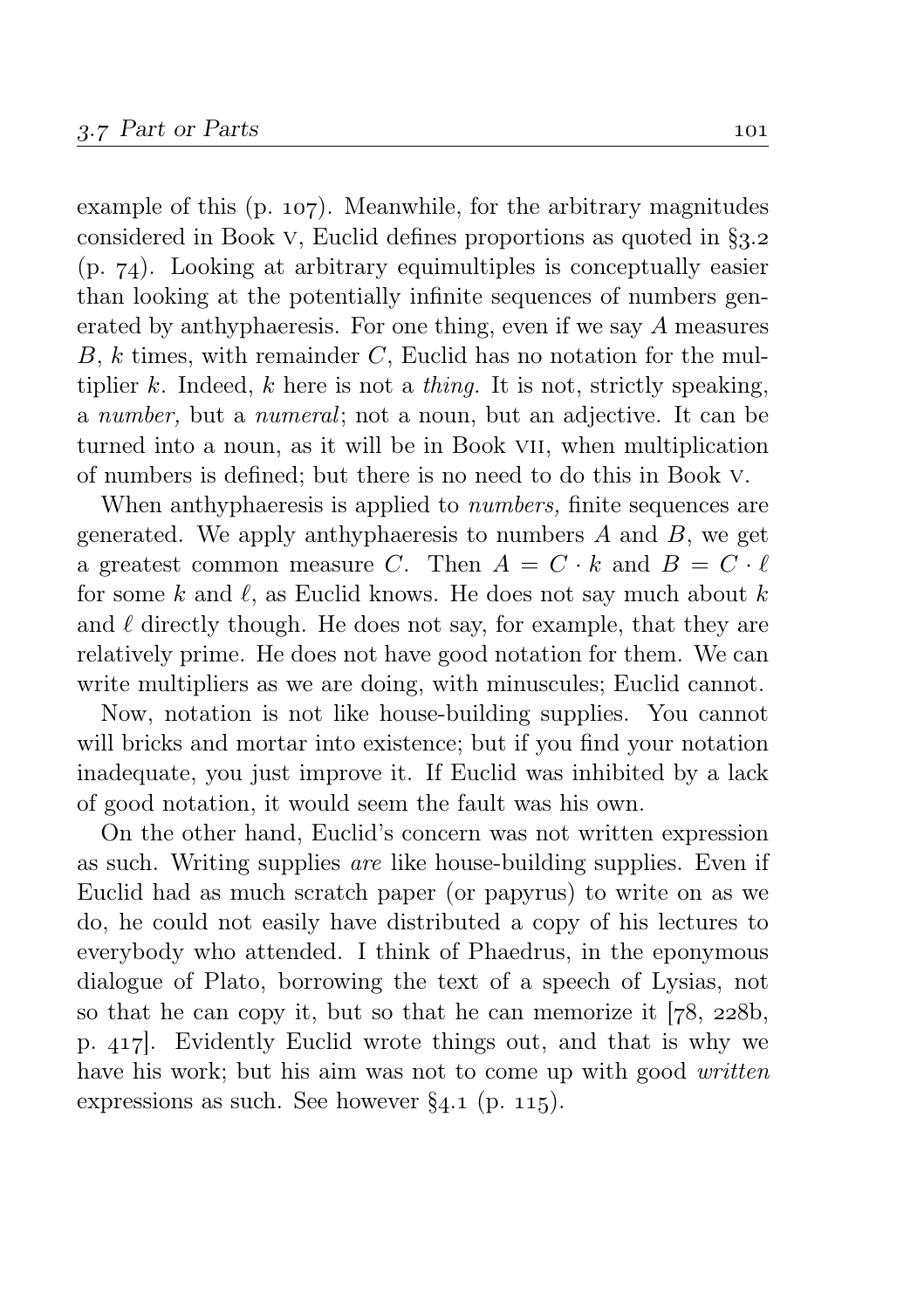# 3.8 Multiplication

In the Elements, addition of numbers is implicitly understood to be what we call a commutative, associative operation. Thus numbers compose an additive semigroup. Moreover, each number is a sum or combination of units, all of these units being equal to one another.

By contrast, *multiplication* is explicitly defined. The fifteenth of the definitions at the head of Book vii reads,

᾿Αριθμὸς ἀριθμὸν **πολλαπλασιάζειν** λέγεται, ὅταν, ὅσαι εἰσὶν ἐν αὐτῷ μονάδες, τοσαυτάκις συντεθῇ ὁ πολλαπλασιαζόμενος, καὶ γένηταί τις. // A number is said to **multiply** a number when, however many units are in it, so many times is the multiplied number composed, and some number comes to be.

I use the verb to be composed here for Euclid's συντίθημι,<sup>15</sup> because from this verb is derived the adjective  $\sigma \dot{\nu} \nu \theta \epsilon \tau \circ \zeta$ , and we translate this as composite (as in Definition VII.13, p.  $78$ ). Heath uses "to be added to itself" for Euclid's συντίθημι; but taken literally, this is misleading. To multiply  $A$  by  $B$  means to lay down a copy of  $A$  for each unit in  $B$ ; it does not mean to add all of those copies to the A that already exists. If we multiply A by  $B$ —or as Euclid says, if B multiplies  $A$ —, we can describe the result as "A, B times," or "B times  $A$ ": more precisely, "A, the number of times that there are units in  $B$ ." We can write this result as

$$
A\times B,
$$

although Euclid has no such notation. As we noted in  $\S$ 3.5 (p. 86), it is not obvious that  $A \times B = B \times A$ , and this will actually be the

<sup>&</sup>lt;sup>15</sup>The form συντεθῆ appears to be an aorist subjunctive, like the next verb γένηται. I have sometimes used the English subjunctive to translate Euclid's subjunctives, but not here.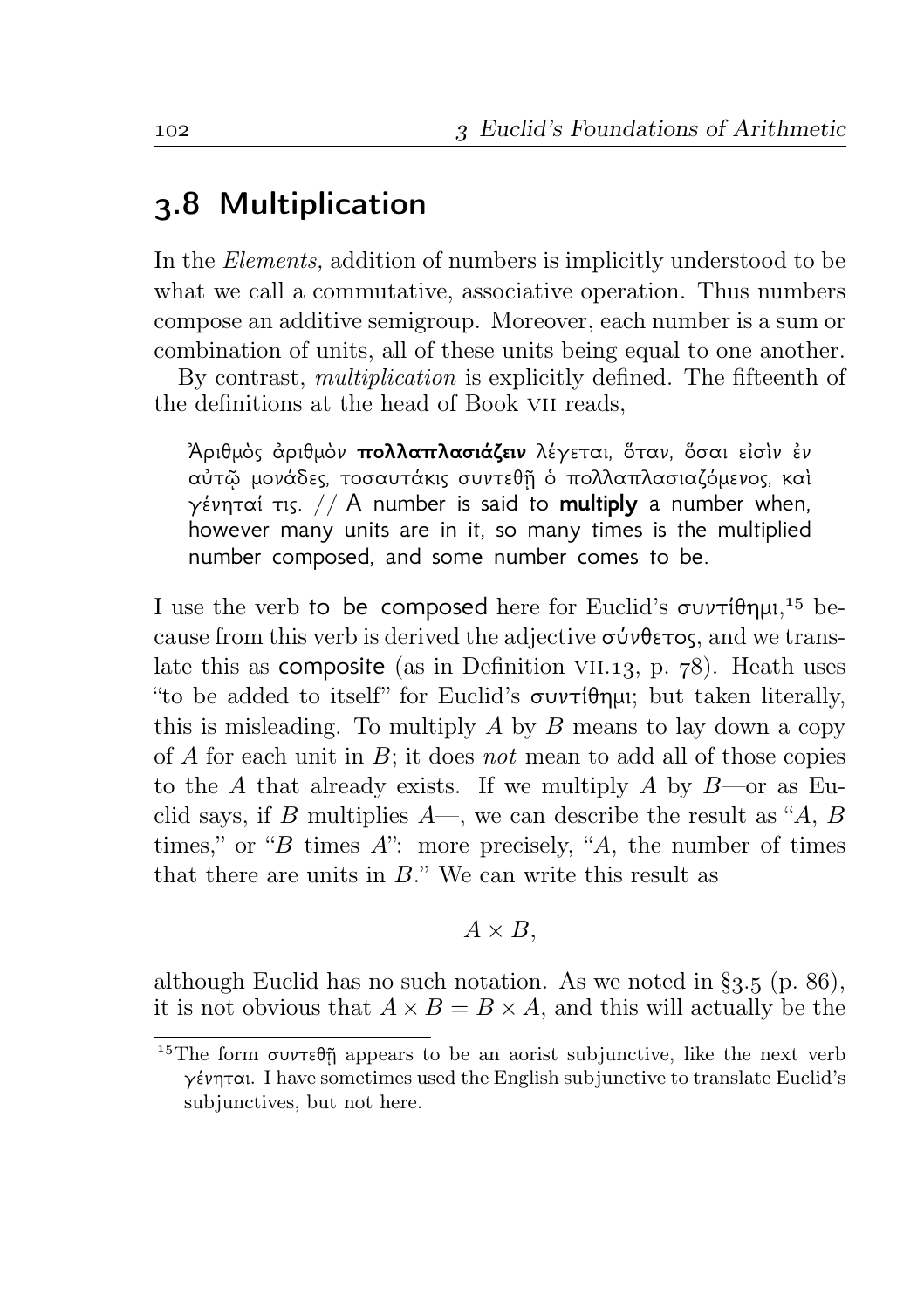result of Proposition 16. Nonetheless, the definition of multiplication is followed by:

῞Οταν δὲ δύο ἀριθμοὶ πολλαπλασιάσαντες ἀλλήλους ποιῶσί τινα, ὁ γενόμενος **ἐπίπεδος** καλεῖται, **πλευραὶ** δὲ αὐτοῦ οἱ πολλαπλασιάσαντες ἀλλήλους ἀριθμοί. // And whenever two numbers, multiplying one another, make some [number], the [number] produced is called **plane,** and its **sides** are the numbers multiplying one another.

This suggests an understanding that multiplication is indeed commutative. This contributes to the feeling that the "definitions" at the head of Book vii are more of a summary or introduction than a list of formal definitions.

Given numbers  $A$  and  $B$ , we can write

$$
A \times B = A \cdot n,\tag{3.6}
$$

where *n* is the number or rather *numeral* of units in B. Here B is a noun, but *n* is an adjective. We can draw  $B$  in a diagram, but not n itself. Rather, n would be a feature of the diagram.<sup>16</sup> Instead of  $(3.6)$ , we can write

$$
A \times B = \underbrace{A + \cdots + A}_{B},
$$

or less precisely

$$
A \times B = A + \cdots + A;
$$

another way to say this last is that  $A \times B$  belongs to the semigroup generated by A.

Euclid distinguishes between products  $A \times B$  and multiples  $A \cdot n$ in the propositions of Book vii. The enunciation of Proposition  $\overline{5}$  is:

 $^{16}\mathrm{This}$  observation is reminiscent of the passage of Sextus Empiricus quoted above  $(\S_3.1, p. 73)$ .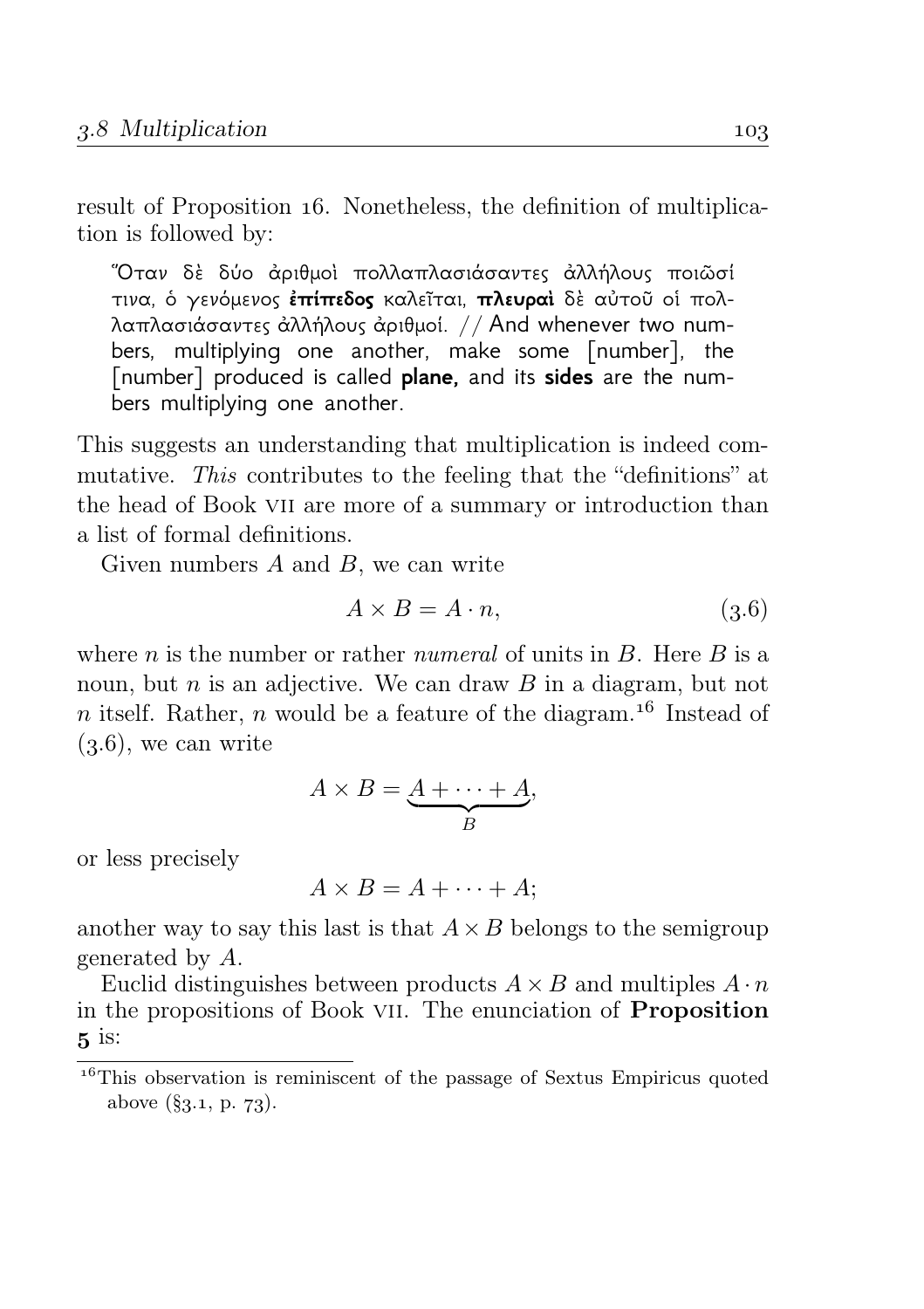᾿Εὰν ἀριθμὸς ἀριθμοῦ μέρος ᾖ, καὶ ἕτερος ἑτέρου τὸ αὐτὸ μέρος ᾖ, καὶ συναμφότερος συναμφοτέρου τὸ αὐτὸ μέρος ἔσται, ὅπερ ὁ εἷς τοῦ ἑνός. // If a number be part of a number, and another be the same part of another, then the combination will be the very same part of the combination that the one is of the one.

Heath has "sum" instead of my combination; but the latter seems closer to Euclid's συναμφότερος.<sup>17</sup> If the numbers in question are respectively  $A, B, C,$  and  $D$ , we assume that, for some  $n$ , both  $A \cdot n = B$  and  $C \cdot n = D$ ; the conclusion is that  $(A+C) \cdot n = B+D$ . In one line then,

$$
(A+C) \cdot n = A \cdot n + C \cdot n; \tag{3.7}
$$

this can be understood as a consequence of the commutativity of addition.

<sup>&</sup>lt;sup>17</sup>The original meaning of συναμφότερος is both together [58], while the English "sum" comes from the Latin feminine summa of the superlative of superus, meaning above [47]. Aμφότερος is an alternative to ἄμφω [84, 349e, p. 105], which has the meaning of, and is cognate with, the Latin  $amb\bar{o}$  and the English "both"  $[83, 62]$ . In "combination," the Latin prefix com- corresponds (in meaning, if not in etymology) to the συν- of συναμφότερος, while "-bin-" is from  $b\bar{n}\bar{i}$  "two together" [47]. Actually  $b\bar{n}\bar{i}$  is a *distributive* numeral, something that Turkish also has  $[6g, p. 254]$ . English and Greek do not have distributives as such, so they can say only "two by two, two each"  $[63]$ , κατά δύο, or σύνδυο [84, 354a, p. 106]. In fact Euclid uses the latter word in Proposition VII.14 (which we shall not otherwise consider): If numbers  $A_1, A_2, \ldots, A_n$ , and numbers  $B_1, B_2, \ldots, B_n$ , taken two by two (σύνδυο), are in the same ratio, so that  $A_1 : A_2 :: B_1 : B_2$  and so on, then  $A_1 :$  $A_n$ :  $B_1$ :  $B_n$ . Remarkably enough, the B of the Latin  $b\bar{n}\bar{i}$  was originally D, thus corresponding to the Δ of the Greek δύο, whereas the B of  $amb\bar{o}$ corresponds to the Φ of ἄμφω. None of my sources suggest an etymological connection between  $b\bar{m}\bar{i}$  and ambo, despite the fact that each is about two things together.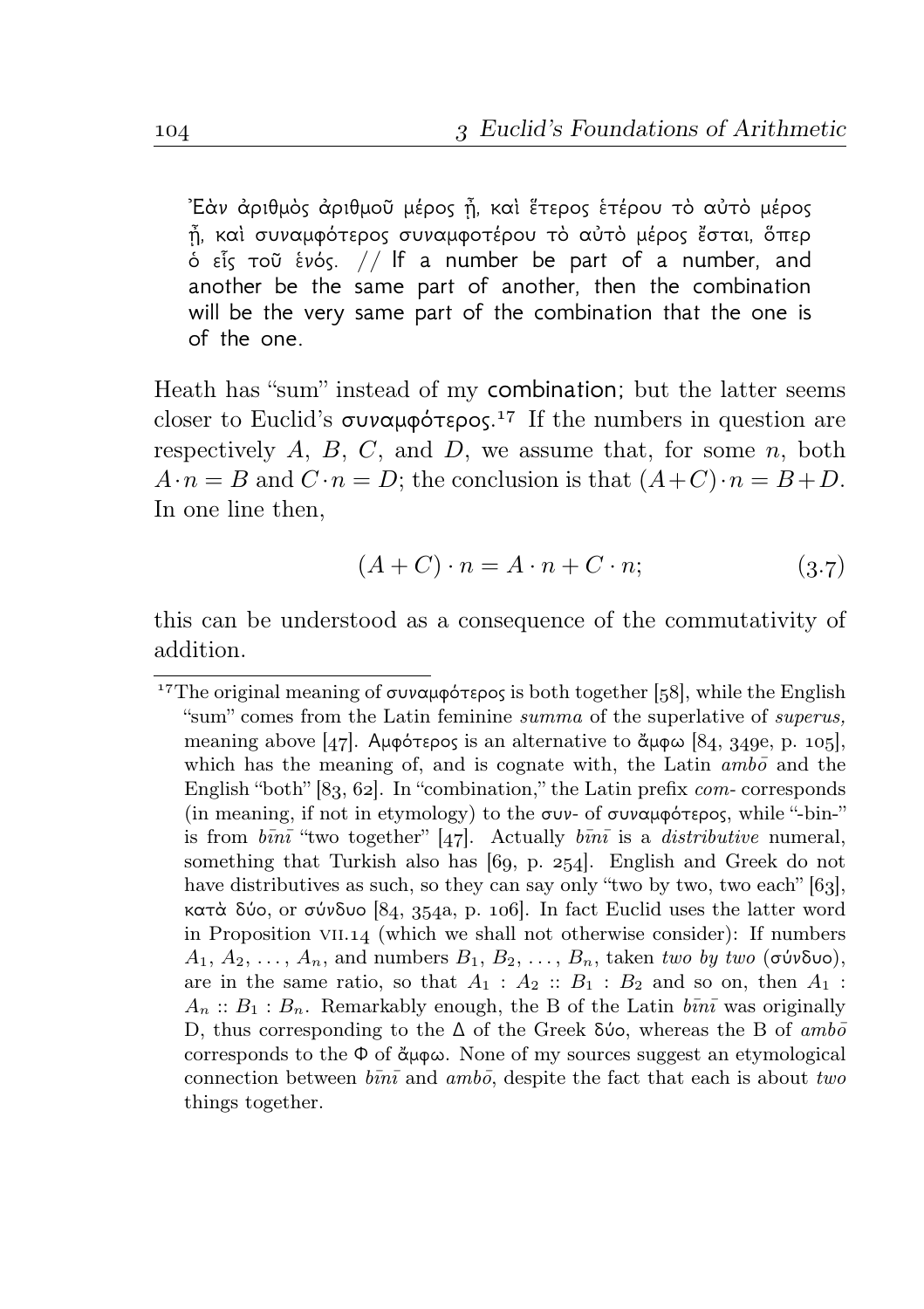**Proposition 6** is the same as  $5$ , but with "part" replaced by "parts," so that if

 $A = E \cdot k$ ,  $B = E \cdot n$ ,  $C = F \cdot k$ ,  $D = F \cdot n$ .

then

$$
A + C = (E + F) \cdot k, \qquad B + D = (E + F) \cdot n.
$$

There is no need here to assume that  $k$  and  $n$  are relatively prime, or equivalently that  $E$  is the greatest common measure of  $A$  and B. Nonetheless, from Propositions 5 and 6, Euclid immediately obtains Proposition 12:

᾿Εὰν ὦσιν ὁποσοιοῦν ἀριθμοὶ ἀνάλογον, ἔσται ὡς εἷς τῶν ἡγουμένων πρὸς ἕνα τῶν ἑπομένον, οὕτως ἅπαντες οἱ ἡγούμενοι πρὸς ἅπαντας τοὺς ἑπομένους. // If however many numbers be proportional, one of the leading terms will be to one of the following terms as all of the leading terms are to all of the following terms.

Thus

$$
A:B::C:D \implies A:B::A+C:B+D,
$$

or more generally

$$
A_1 : B_1 :: A_2 : B_2 :: \cdots :: A_n : B_n
$$
  

$$
\implies A_1 : B_1 :: A_1 + \cdots + A_n : B_1 + \cdots + B_n. \quad (3.8)
$$

Note that this hardly needs proof, if one understands and accepts the anthyphaeretic definition of proportion: If  $(A, B)$  and  $(C, D)$ have the same anthyphaeretic sequence, then  $(A+C, B+D)$  has the same sequence, since we shall have something like

$$
A = B \cdot n + E, \qquad B > E, \qquad C = D \cdot n + F, \qquad D > F,
$$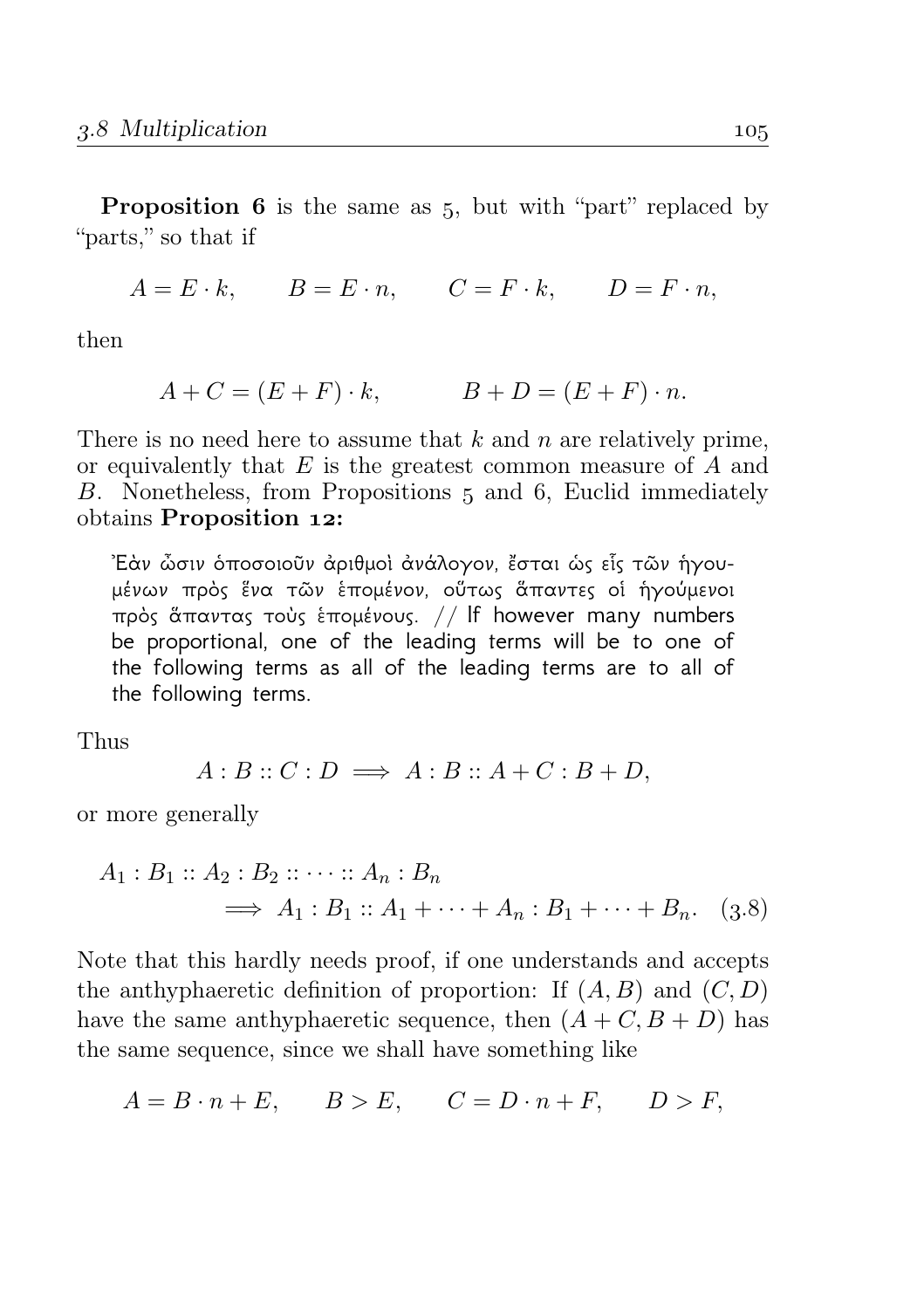so that, by Proposition VII.5, as expressed by  $(3.7)$ ,

$$
A + C = (B + D) \cdot n + E + F,
$$
  $B + D > E + F.$ 

By assumption,  $(B, E)$  and  $(D, F)$  have the same anthyphaeretic sequence, so we can continue as before.

Meanwhile, Euclid has already used the idea of the general form  $(3.8)$  of Proposition 12 in proving **Proposition 9.** The enunciation of this proposition is:

᾿Εὰν ἀριθμὸς ἀριθμοῦ μέρος ᾖ, καὶ ἕτερος ἑτέρου τὸ αὐτὸ μέρος ᾖ, καὶ ἐναλλάξ, ὃ μέρος ἐστὶν ἢ μέρη ὁ πρῶτος τοῦ τρίτου, τὸ αὐτὸ μέρος ἔσται ἢ τὰ αὐτὰ μέρη καὶ ὁ δεύτερος τοῦ τετάρτου.  $//$  If a number be a part of a number, and another be the same part of another, also alternately, what part or parts the first is of the third, the same part or parts will also the second be of the fourth.

Thus if the four numbers are A, B, C, and D, and  $A \cdot n = B$  and  $C \cdot n = D$ , then whatever part or parts A is of C, the same part or parts will B be of D, that is,  $A : C :: B : D$ . Without introducing B and D, we can write the proposition as

$$
A:C::A\cdot n:C\cdot n.
$$
 (3.9)

Thus VII.12 is a more general form of VII.9. In Proposition 9,  $A$ is contemplated as being part or parts of  $C$ , but not as being a multiple of  $C$ , presumably because, without loss of generality, we may assume  $A < C$  (the case  $A = C$  being trivial).

**Proposition 10** is the same as  $q$ , but again with the first two instances of "part" in the enunciation replaced with "parts." Thus if the four numbers again are A, B, C, and D, but now  $E \cdot k = A$ and  $B = E \cdot n$  for some E, while  $F \cdot k = C$  and  $D = F \cdot n$  for some  $F$ , then by  $(3.9)$ 

$$
E: F :: A:C, \qquad E: F :: B: D,
$$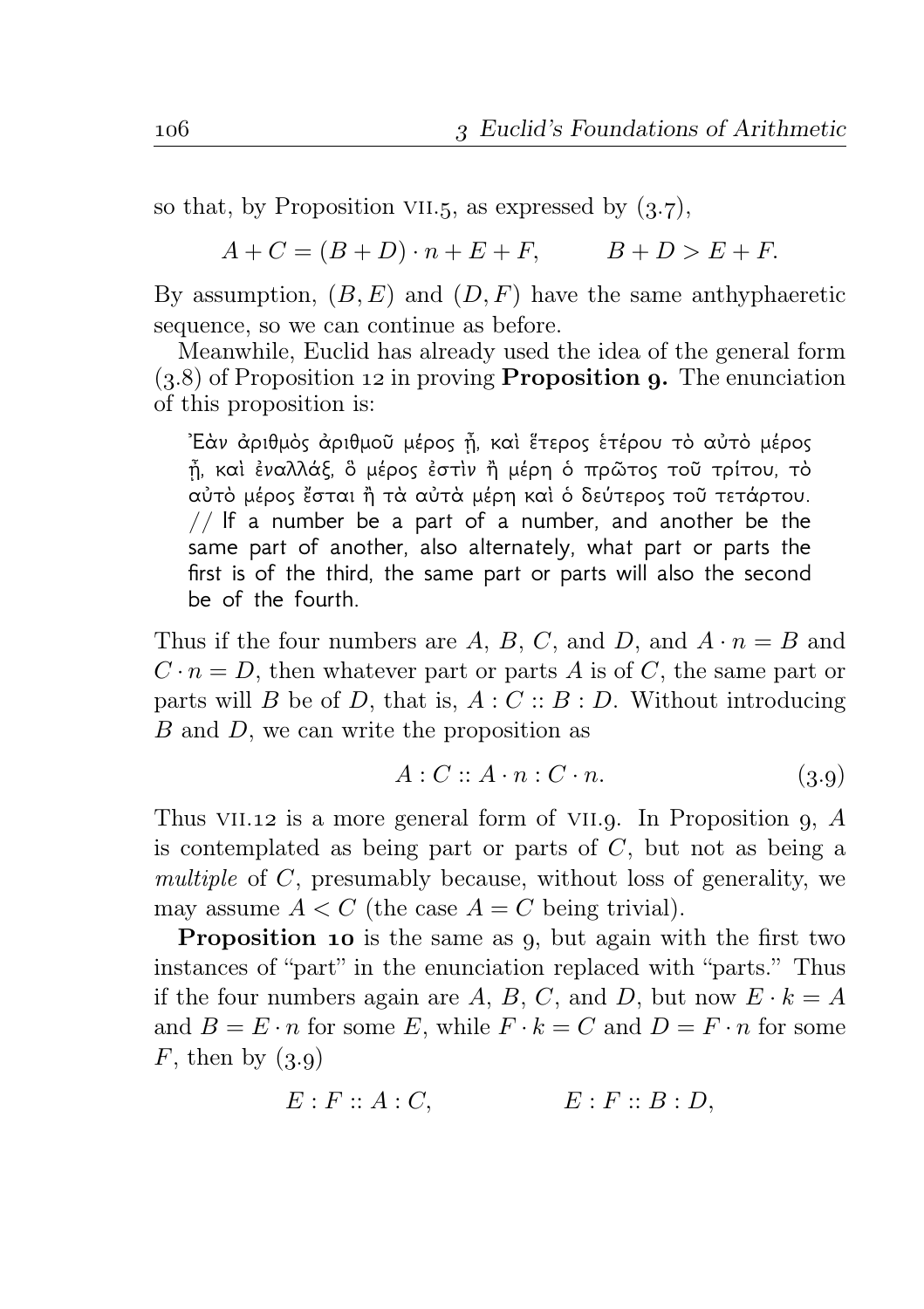and so, by transitivity of sameness of ratio, which should be obvious  $(p. 99),$ 

$$
A:C::B:D.
$$

Briefly, the proposition is  $E \cdot k : F \cdot k :: E \cdot n : F \cdot n$ .

Proposition 13 expresses 9 and 10 in the language of proportion:

᾿Εὰν τέσσαρες ἀριθμοὶ ἀνάλογον ὦσιν, καὶ ἐναλλὰξ ἀνάλογον ἔσονται. If four numbers be proportional, they will also be proportional alternately.

That is, alternation of a ratio is possible:

 $A \cdot B \cdot C \cdot D \implies A \cdot C \cdot B \cdot D$ .

This is so, because we may assume  $A < C$ , and then A is either part or parts of  $C$ , as explained in VII.4. These two cases have been covered in Propositions  $\alpha$  and 10.

Proposition 9, like VII.12, is immediate from the anthyphaeretic definition of proportion, and then VII.10 follows easily. The combination of Propositions  $\alpha$  and  $\alpha$  into VII. 13 by means of VII. 4 is not immediate from the anthyphaeretic definition. But we shall use alternation to establish commutativity of multiplication.

**Proposition 15** can be read as a special case of 13, though Euclid enunciates it in terms of measurement rather than proportion:

᾿Εὰν μονὰς ἀριθμόν τινα μετρῇ, ἰσακις δὲ ἕτερος ἀριθμὸς ἄλλον τινὰ ἀριθμὸν μετρῆ, καὶ ἐναλλὰξ ἰσάκις ἡ μονὰς τὸν τρίτον ἀριθμὸν μετρήσει καὶ ὁ δεύτερος τὸν τέταρτον. // If unity measure some number, and equally a different number measure some other number, also, alternately, equally will unity measure the third number, and the second the fourth.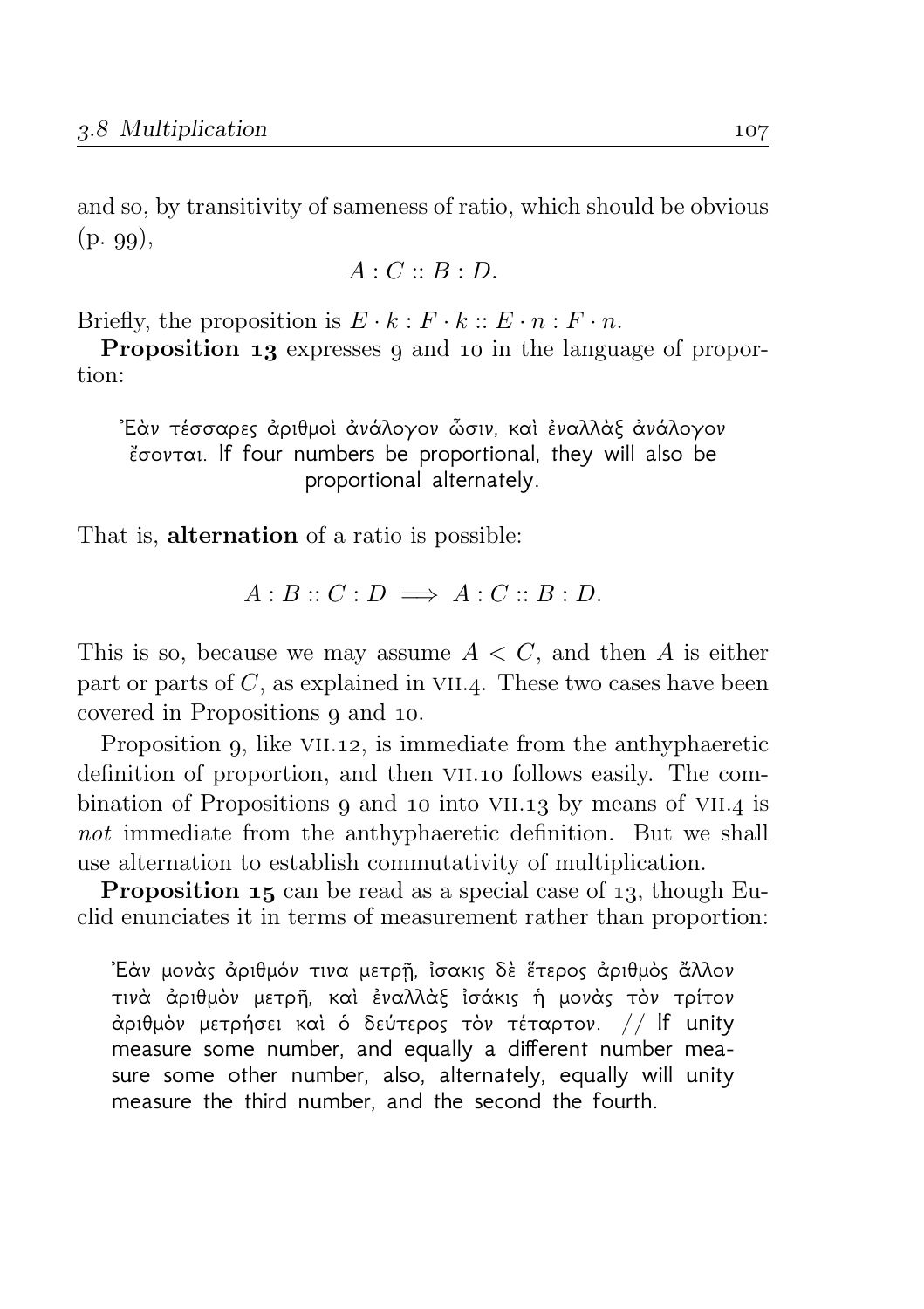Thus, if unity measures  $A$  as  $B$  measures  $C$ , this means

$$
A = \underbrace{1 + \dots + 1}_{A}, \qquad C = \underbrace{B + \dots + B}_{A}, \qquad (3.10)
$$

and therefore

$$
1:A::B:C.
$$

Our 1, A, B, and C are Euclid's A,  $B\Gamma$ ,  $\Delta$ , and EZ, and by assumption,

ὅσαι . . . εἰσὶν ἐν τῷ ΒΓ μονάδες, τοσοῦτοί εἰσι καὶ ἐν τῷ ΕΖ ἀριθμοὶ ἴσοι τῷ ∆. // however many units are in ΒΓ, so many numbers equal to ∆ are also in ΕΖ.

These units and numbers are not identical to one another:

διῃρήσθω ὁ μὲν ΒΓ εἰς τὰς ἐν ἑαυτῷ μονάδας τὰς ΒΗ, ΗΘ, ΘΓ, ὁ δὲ ΕΖ εἰς τοὺς τῷ ∆ ἴσους τοὺς ΕΚ, ΚΛ, ΛΖ. // Let ΒΓ have been divided into the units ΒΗ, ΗΘ, and ΘΓ in it, and ΕΖ into the numbers EK, K $\Lambda$ , and  $\Lambda$ Z equal to  $\Delta$ .

However, the number of units is equal to the number of numbers equal to  $\Delta$ ; and the latter numbers are equal to one another, as are the units:

ἔσται δὴ ἴσον τὸ πλῆθος τῶν ΒΗ, ΗΘ, ΘΓ τῷ πλήθει τῶν ΕΚ, ΚΛ, ΛΖ, // The multitude of ΒΗ, ΗΘ, and ΘΓ will be equal to the multitude of ΕΚ, ΚΛ, and ΛΖ,

and also

ἴσαι εἰσὶν αἱ ΒΗ, ΗΘ, ΘΓ μονάδες ἀλλήλαις, εἰσὶ δὲ καὶ οἱ ΕΚ, ΚΛ, ΛΖ ἀριθμοὶ ἴσοι ἀλλήλοις. // the ΒΗ, ΗΘ, and ΘΓ units are equal to one another, and the ΕΚ, ΚΛ, and ΛΖ numbers are equal to one another.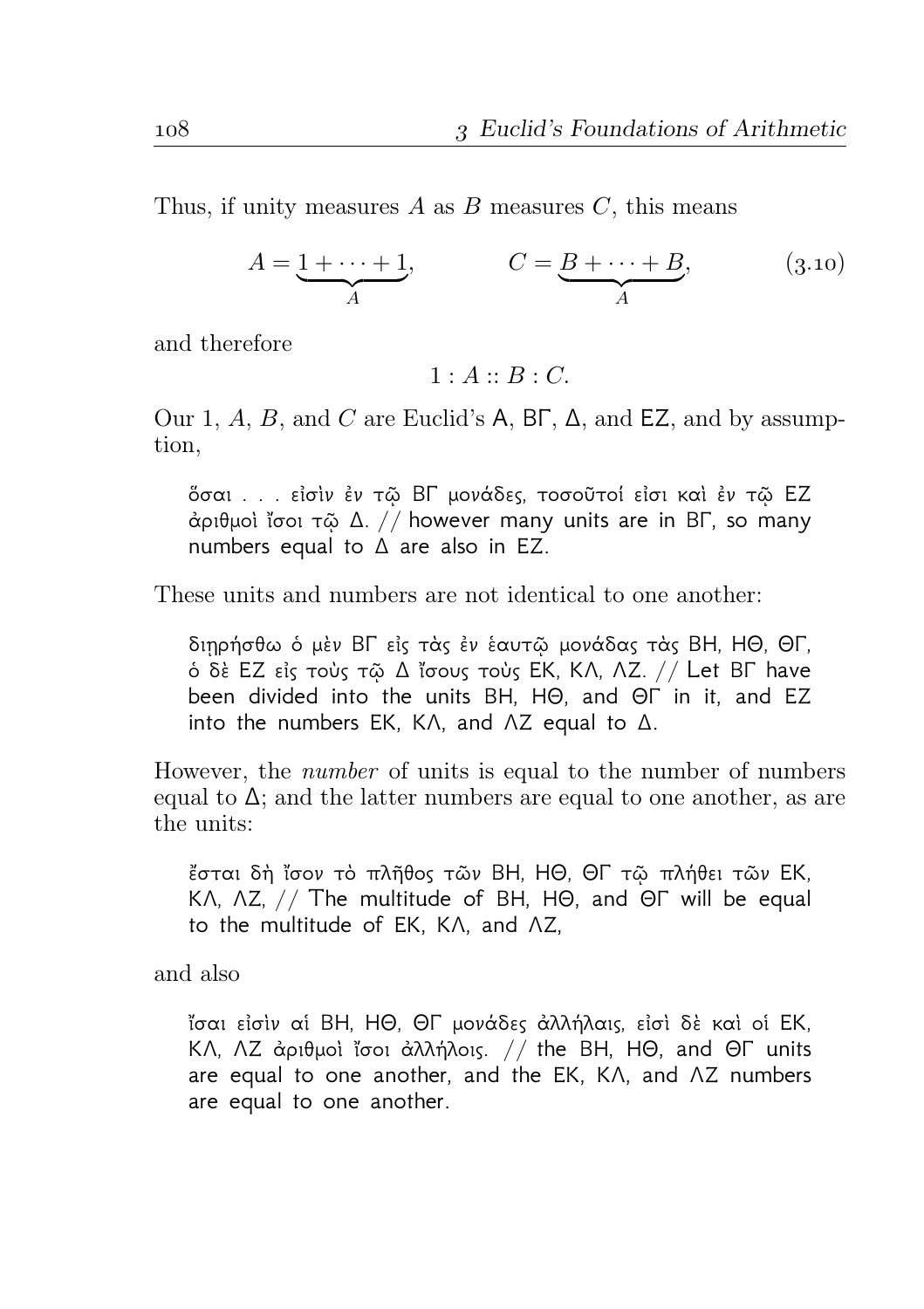Thus  $(3.10)$  is justified. By Proposition 12,

$$
1:B::\underbrace{1+\cdots+1}_{n}:\underbrace{B+\cdots+B}_{n}.
$$

Letting  $A = 1 \cdot n$ , we have

$$
1:B::A:C,
$$

or unity measures  $B$  as  $A$  measures  $C$ .

In the argument above, initially, C is  $B \times A$ ; by the conclusion,  $C = A \times B$ ; thus

$$
A \times B = B \times A.
$$

This is made explicit in **Proposition 16**, whose enunciation is

Εὰν δύο ἀριθμοὶ πολλαπλασιάσαντες ἀλλήλους ποιῶσί τινας, οἱ γενόμενοι ἐξ αὐτῶν ἴσοι ἀλλήλοις ἔσονται. If two numbers, multiplying one another, make some [number], the products will be equal to ane another.

This would indeed appear to be a "real" theorem.

We can understand Euclid's situation as follows. His numbers compose a set  $\mathscr S$  that is equipped with (1) a commutative, associative operation of addition, which we denote by  $+$ ; (2) an associative multiplication,  $\times$ , which distributes over addition; (3) a multiplicative identity, 1; (4) a linear ordering,  $\lt$ , such that

$$
A < B \iff \exists X \ A + X = B.
$$

We may define

$$
\mathscr{R} = \mathscr{S} \cup \{0\} \cup \{-X \colon X \in \mathscr{S}\},\
$$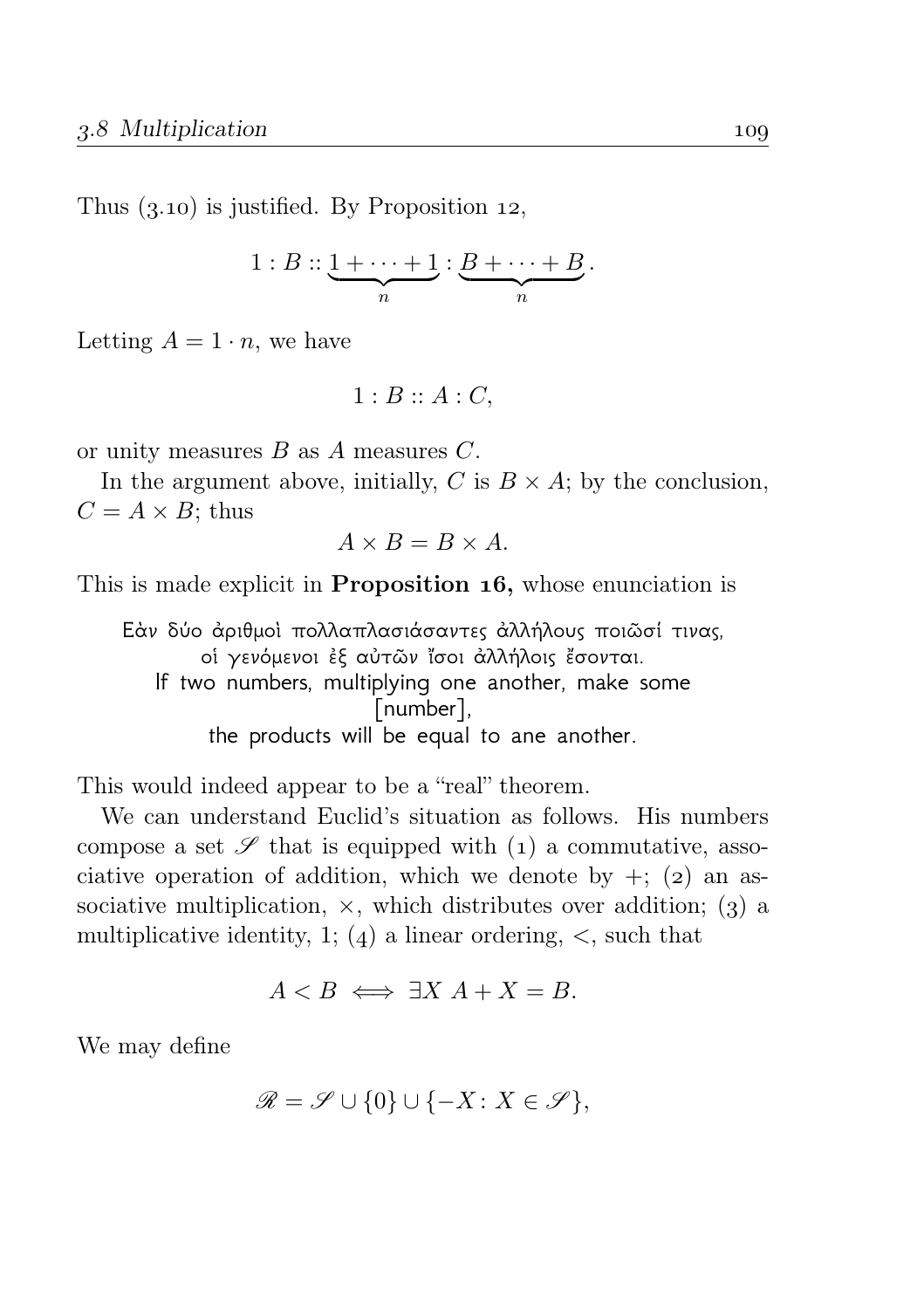where  $0 \notin \mathscr{S}$ , and  $X \mapsto -X$  is just some injection on  $\mathscr{S}$  whose range is disjoint from  $\mathscr{S} \cup \{0\}$ . Then we can turn  $\mathscr{R}$  into an ordered ring, just as, in school, one obtains the integers from the natural numbers. However, not every ordered ring is commutative like the ring of integers. For example, the free group  $F_2$  on two letters can be made into an ordered group, and then the noncommutative group-ring  $\mathbb{Z}F_2$  can be ordered.<sup>18</sup>

To apply the Euclidean Algorithm, Euclid tacitly assumes what we call the Well Ordering Property of  $\mathscr{S}$ . I think Euclid also tacitly assumes that  $A \times B$  always belongs to the semigroup generated by A. Either of these assumptions implies the other, although Euclid does not prove this or perhaps even contemplate a proof.

Nonetheless, Euclid does not assume commutativity of multiplication. He proves it. This would seem to be more than numbertheory textbooks do today. Landau  $[53]$  and Hardy & Wright  $[42]$ do not discuss foundations, but start right in, proving theorems about divisibility. I suppose they expect the reader to understand the natural numbers and all of the integers as lying among the socalled real numbers, which are understood as composing an ordered field (although this terminology may not be introduced). As far as the integers themselves are concerned, the authors evidently take for granted the axioms that LeVeque  $\left[56, pp. 8{\text -}10\right]$  makes explicit: in effect, the integers compose an ordered commutative ring whose positive elements are well-ordered.

Leveque observes that the well-ordering axiom can be replaced

<sup>&</sup>lt;sup>18</sup> Textbook references are Lam  $\left[52, \right.$  Exercise 17.1, p. 260 and Botto Mura and Rhemtulla  $[12, Thm 2.3.1, pp. 33 f.].$  Every free product of ordered groups is orderable.

<sup>&</sup>lt;sup>19</sup>Before introducing the ordering, LeVeque gives the axiom whereby a commutative ring becomes an integral domain; but this will be implied by the ordering.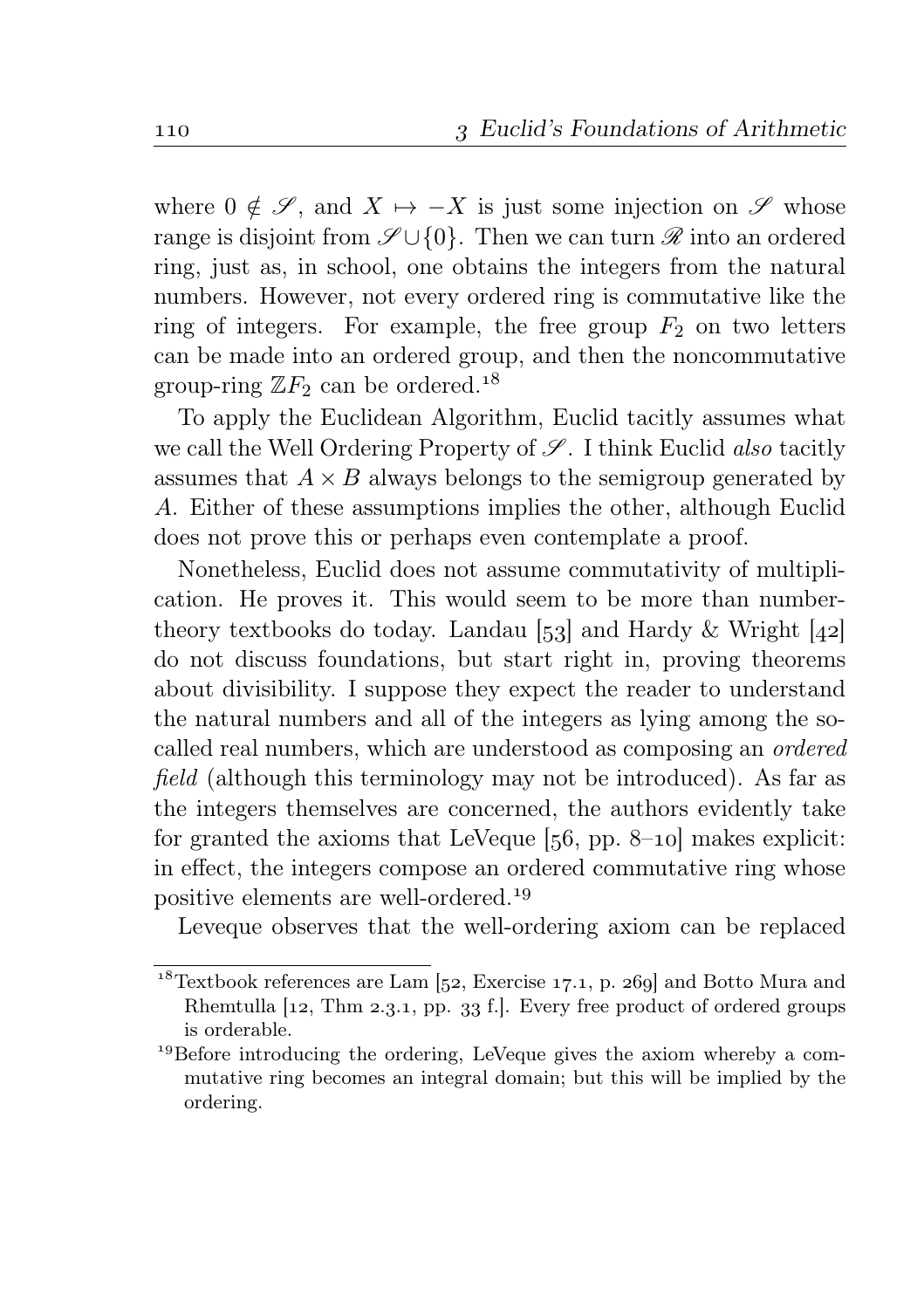with the induction axiom, once the axioms of a commutative ordered ring are assumed. Burton  $[14, pp. 1-2]$  proves the "Archimedean property" and the "First Principle of Finite Induction," using the "Well-Ordering Principle" as the only explicit property of the natural numbers; otherwise, he says,

We shall make no attempt to construct the integers axiomatically, assuming instead that they are already given and that any reader of this book is familiar with many elementary facts about them.

It is presently asserted  $[14, p. 5]$  that "Mathematical induction is often used as a method of definition as well as a method of proof." This suggests that recursive definitions are justified by induction alone. They are not, and clarifying this point is of value to number theory itself, as we discussed above  $(p. 18)$ .

Again, in our terms, Euclid proves that every ordered ring whose positive elements are well-ordered is commutative. Thus he would appear to be more sensitive to rigor and logical economy than are the corresponding texts of today.

### 3.9 Euclid's Lemma

"Euclid's Lemma" now follows from some straightforward manipulations. Thus **Proposition VII. 17** is

$$
C: D :: C \times A : D \times A,
$$
\n
$$
(3.11)
$$

which looks like a restatement of Proposition 9, when this is written as  $(3.9)$ ; but Euclid derives the result afresh, using that, by definition,

$$
1: A :: C : C \times A, \qquad 1: A :: D : D \times A,
$$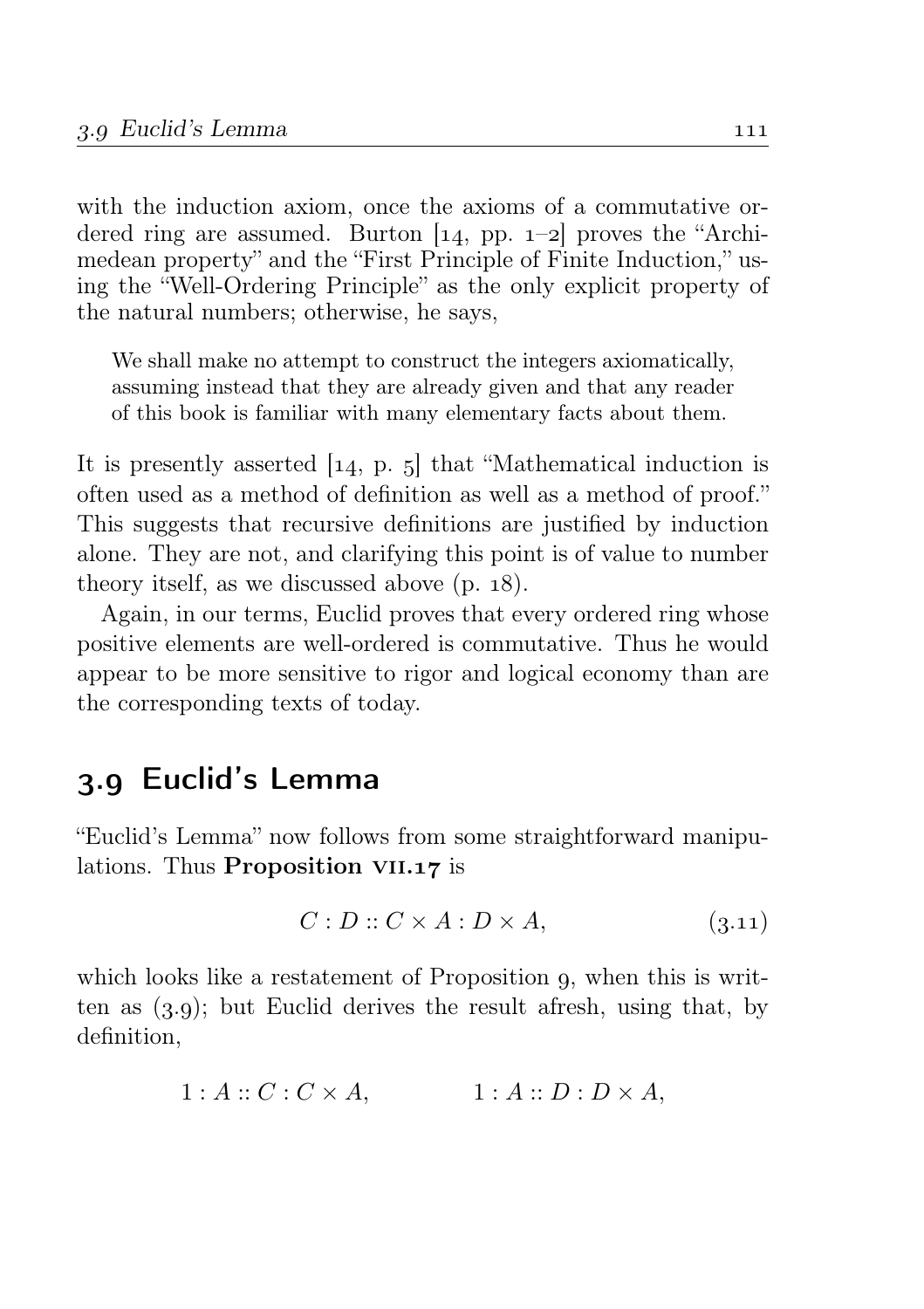so that  $C: C \times A :: D : D \times A$  (since sameness of ratio is immediately transitive), and therefore, alternately,  $(3.11)$ . By applying Proposition  $16$  to this, we obtain **Proposition 18,** 

$$
A:B::C\times A:C\times B.
$$
\n
$$
(3.12)
$$

From  $(3.11)$  and  $(3.12)$ , along with the rule

$$
E: F :: E : F' \implies F = F',
$$

we obtain

$$
A: B :: C : D \iff D \times A = C \times B, \tag{3.13}
$$

which is **Proposition 19.** Euclid's argument is as we have put it. However, as we have already noted  $(p. 101)$ , Euclid is not concerned with how mathematics appears when written on a page. When he writes out Propositions  $17$  and  $18$ , he does not do as we have done, choosing the letters in  $(3.11)$  and  $(3.12)$  so that Proposition 19 follows almost visually in the form of  $(3.13)$ .

In Proposition 20, we suppose  $C$  and  $D$  are the least  $X$  and  $Y$ such that  $X: Y :: A : B$ . By Alternation (Proposition 13), though Euclid does not make this explicit,

$$
C:A::D:B.
$$

Thus if C is parts of A, so that D is the same parts of B, then for some parts E of A and F of B, we have  $C = E \cdot k$  and  $D = F \cdot k$ ; but then by Proposition 12,

$$
E: F :: C : D :: A : B,
$$

contrary to the minimality of  $C$  and  $D$ . Thus  $C$  is not parts, but is a part of A, and D is the same part of B; or as Euclid says, C measures A and D measures B equally ( $i\sigma\alpha$ <sub>Kls</sub>).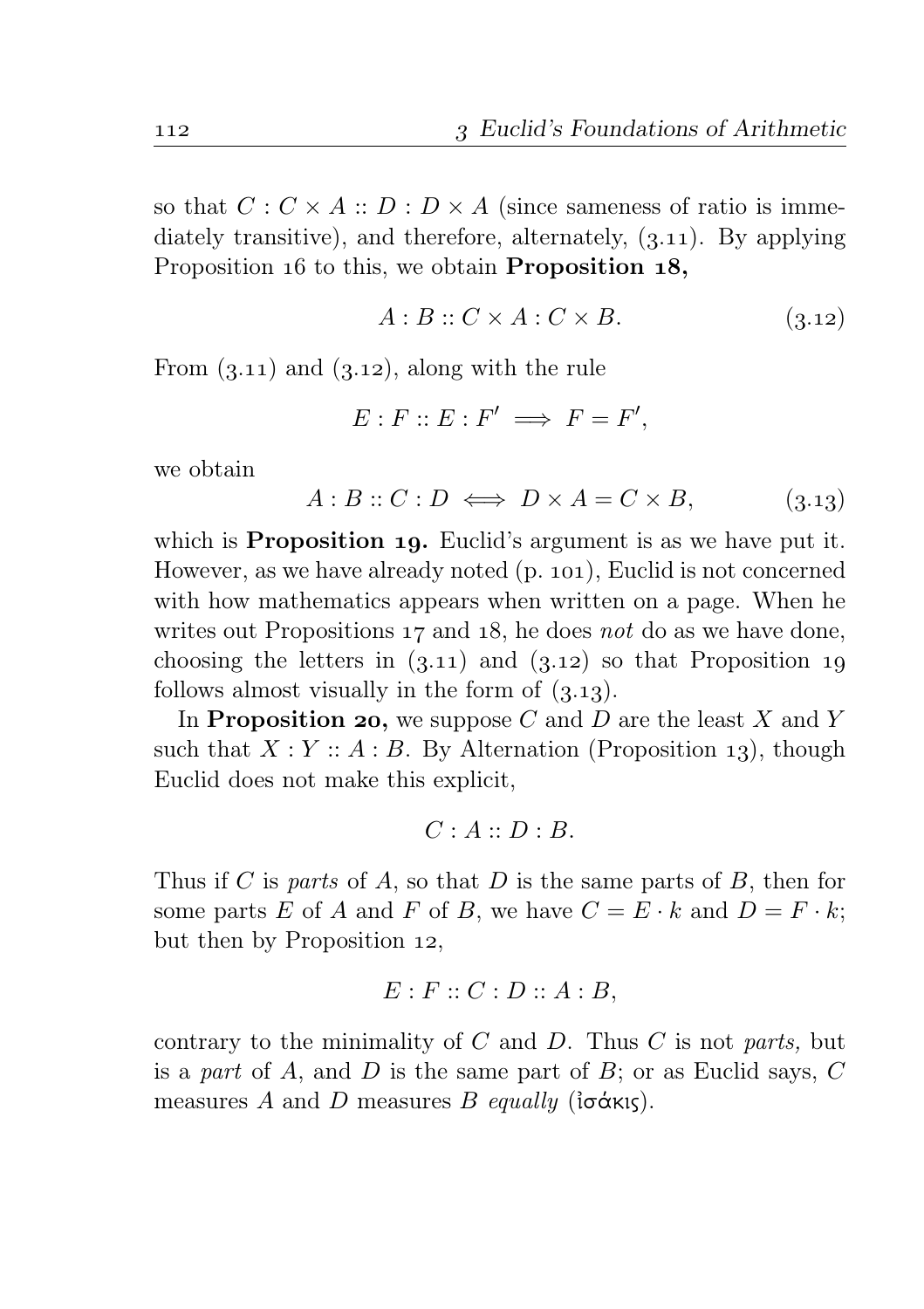Proposition 20 does not tell us *which* numbers are minimal as described. Proposition 21 establishes a sufficient condition for being such numbers. If A and B are prime to one another, then they must be the least  $\Xi$  and Y such that  $\Xi$  : Y :: A : B. For, suppose not, but Γ and ∆ are least.

ἰσάκις ἄρα ὁ Γ τὸν Α μετρεῖ καὶ ὁ ∆ τὸν Β. ὁσάκις δὴ ὁ Γ τὸν Α μετρεῖ, τοσαῦται μονάδες ἔστωσαν ἐν τῷ Ε. καὶ ὁ ∆ ἄρα τὸν Β μετρεῖ κατὰ τὰς ἐν τῷ Ε μονάδας. καὶ ἐπεὶ ὁ Γ τὸν Α μετρεῖ κατὰ τὰς ἐν τῷ Ε μονάδας, καί ὁ Ε ἄρα τὸν Α μετρεῖ κατὰ τὰς ἐν τῷ Γ μονάδας. // Therefore Γ measures Α and ∆ measures Β equally. Then as many times as Γ measures Α, so many units let there be in Ε. Therefore also ∆ measures Β according to the units in Ε. And since Γ measures Α according to the units in Ε, also therefore Ε measures Α according to the units in Γ.

This is not the language of the *enunciation* of Proposition 16, but is the language of its demonstration. At present, for some Ε we have  $\Gamma \times E = A$ , and therefore  $E \times \Gamma = A$ , that is, E measures A; and similarly the same Ε measures Β, which is absurd, since Α and Β are coprime.

We jump ahead to **Proposition 29**, which is immediate from the definitions:

῞Απας πρῶτος ἀριθμὸς πρὸς ἅπαντα ἀριθμόν, ὃν μὴ μετρεῖ, πρῶτός ἐστιν. // Every prime number, to every number that it does not measure, is prime.

Finally then, in **Proposition 30**, we suppose  $P$  is prime and measures  $A \times B$ , but does not measure A, so that P is prime to A by Proposition 29. By hypothesis, for some C,  $P \times C = A \times B$ , so by Proposition 19,

 $P : A :: B : C$ .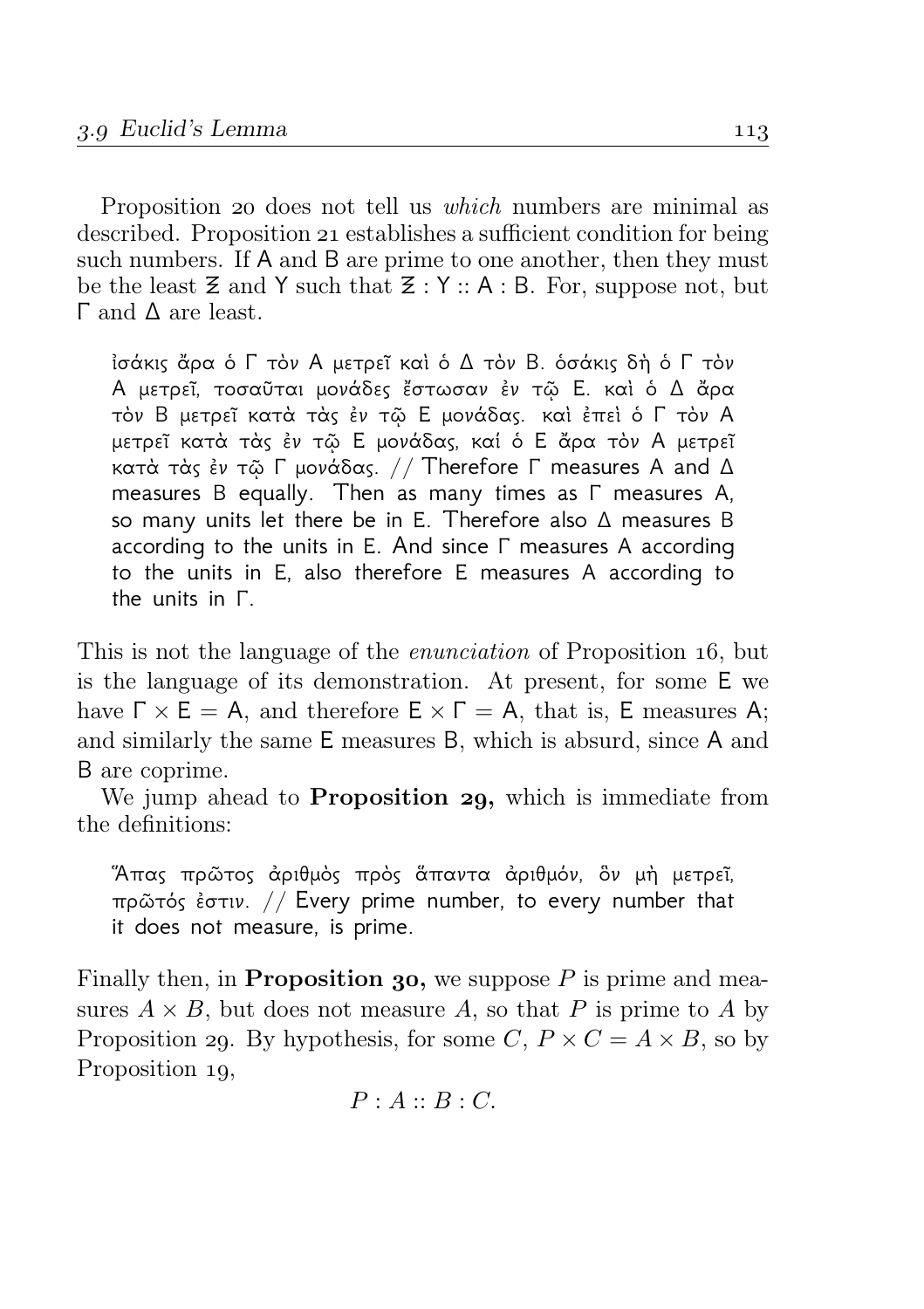By Proposition 21,  $P$  and  $A$  are minimal; then by Proposition 20, P measures B.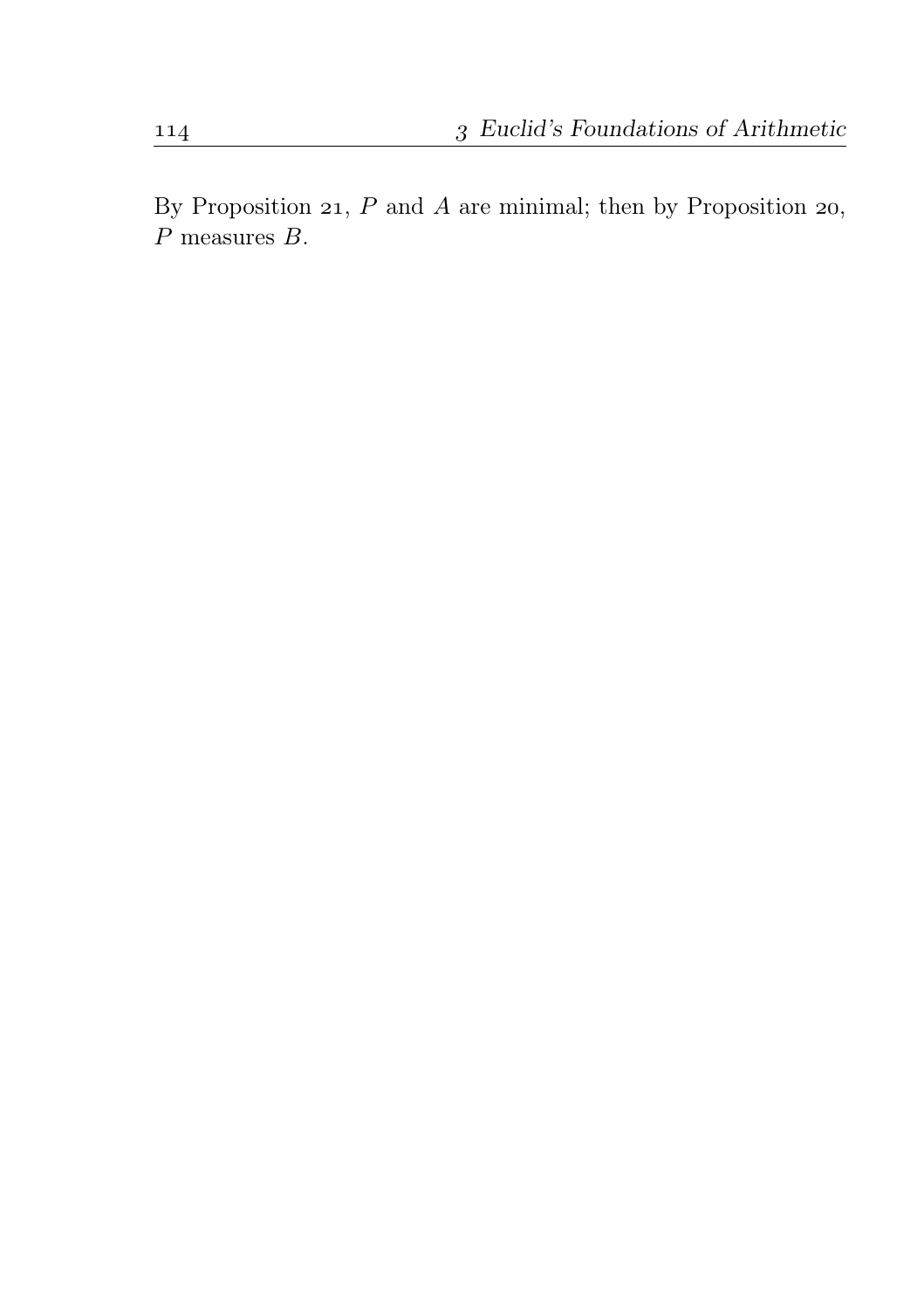# Symbolic mathematics

### 4.1 Analysis

The last three propositions of Book VII of the *Elements* hint at a *symbolic* mathematics, a mathematics of manipulating symbols that start out with no definite meaning. Such mathematics can be called analytic, as Descartes's geometry is called. It did not originate with Descartes, for Pappus had already described it, more than a thousand years earlier [86, pp.  $596-7$ ]:

ἐν μὲν γὰρ τῇ ἀναλύσει τὸ ζητούμενον ὡς γεγονὸς ὑποθέμενοι τὸ ἐξ οὗ τοῦτο συμβαίνει σκοπούμεθα. // For in analysis we suppose that which is sought to be already done, and we inquire what it is from which this comes about.

Pappus attributes the work of analysis that he describes to "Euclid the writer of the Elements, Apollonius of Perga and Aristaeus the elder."

Briefly, Proposition VII.37 is the theorem that a number *measuring* a number also *divides* it. Proposition  $38$  is the converse, that a number dividing a number also measures it. If it is A dividing  $B$ , this means  $B$  has, so to speak, an  $A$ 'th part. Thus it seems  $A$  can stand for the "ratio" that we denote by  $1/A$ . We observed in  $\S$ 3.2  $(p, 75)$  that a ratio is not *one* thing in a diagram, but two; and indeed, the number A is not in itself the ratio of unity to A. It is perhaps more easily confused with the ratio of itself to unity.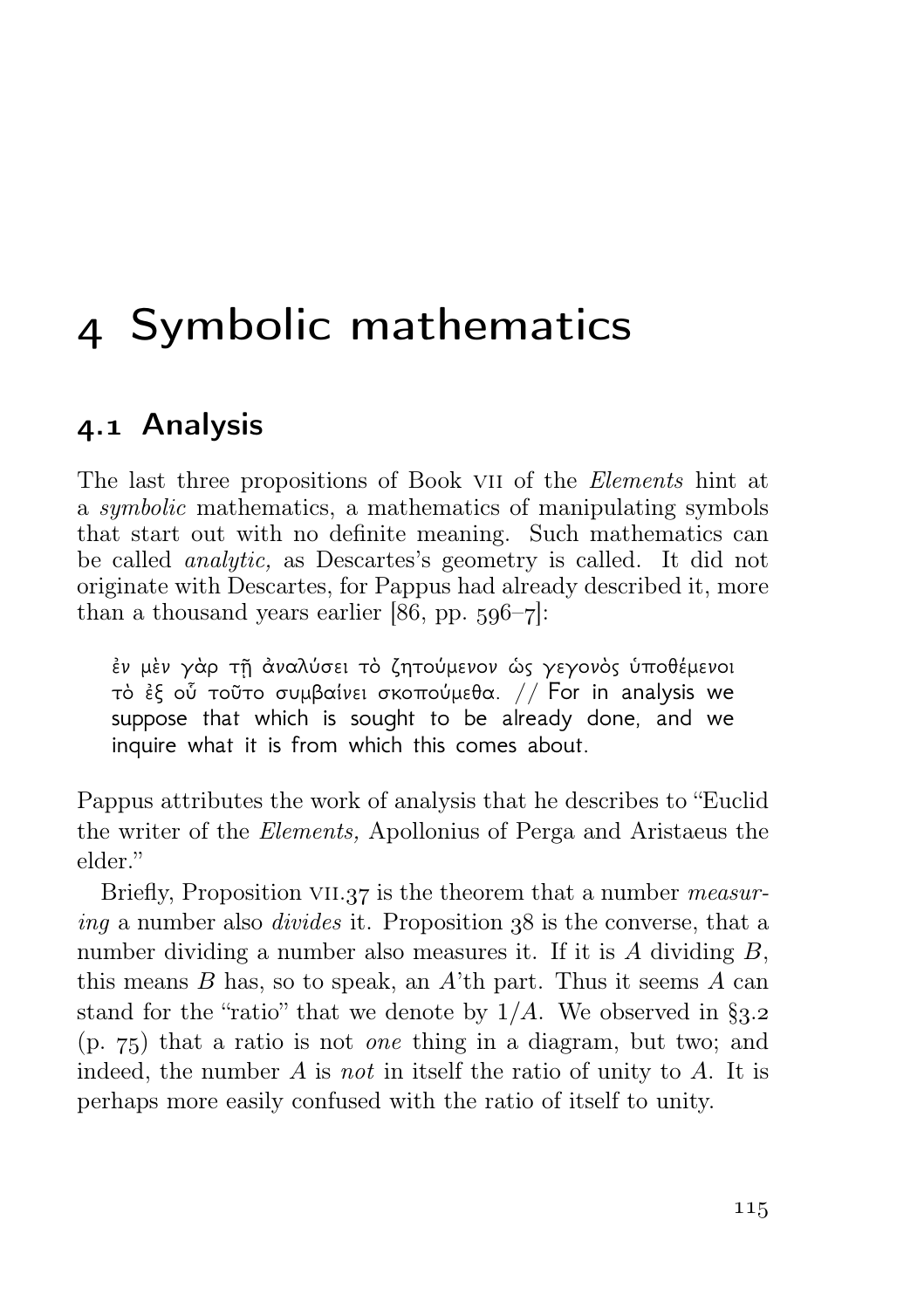Finally, Proposition VII.39 is the problem of finding the least number having given parts. In the exposition (in the sense of Proclus, p. 49), these parts are given as A, B, and  $\Gamma$ . In the construction, numbers  $\Delta$ , E, and Z are found such that, in effect,

$$
A = 1/\Delta, \qquad B = 1/E, \qquad \Gamma = 1/Z.
$$

This is unorthodox. I think the orthodox Euclidean approach would be simply to *start* with the numbers  $\Delta$ , **E**, and **Z**. The problem then is to find the least number that has  $\Delta'$ th, E'th, and Z'th parts, and this means finding the least number Η such that, for some numbers Θ, Κ, and Λ,

$$
1: \Delta :: \Theta : \mathsf{H}, \qquad 1: \mathsf{E} :: \mathsf{K} : \mathsf{H}, \qquad 1: \mathsf{Z} :: \mathsf{\Lambda} : \mathsf{H}.
$$

As it is, Proposition 39 starts not with the numbers  $\Delta$ , E, and Z, but with the *partitive numerals*  $\Delta$ 'th, E'th, and Z'th, which are called Α, Β, and Γ. No number is given that has parts designated by these numerals.

It will be worth while to consider these last propositions of Book VII in more detail. Proposition  $37$  has the enunciation,

᾿Εὰν ἀριθμος ὑπό τινος ἀριθμοῦ μετρῆται, ὁ μετρούμενος ὁμώνυμον μέρος ἕξει τῷ μετροῦντι. // If a number be measured by some number, the measured [number] has a part having the same name with the measuring [number].

Instead of having the same name, we could use "homonymous" for Euclid's όμώνυμος. If A is measured by the number three, that is, by a triad B, then  $A = B \times C$  for some number C; but then also, by commutativity of multiplication,  $A = C \times B$ , or  $A = C \cdot 3$ , so C is the third part of A. Here the third part is said to have the same name as the triad, or to be homonymous with it.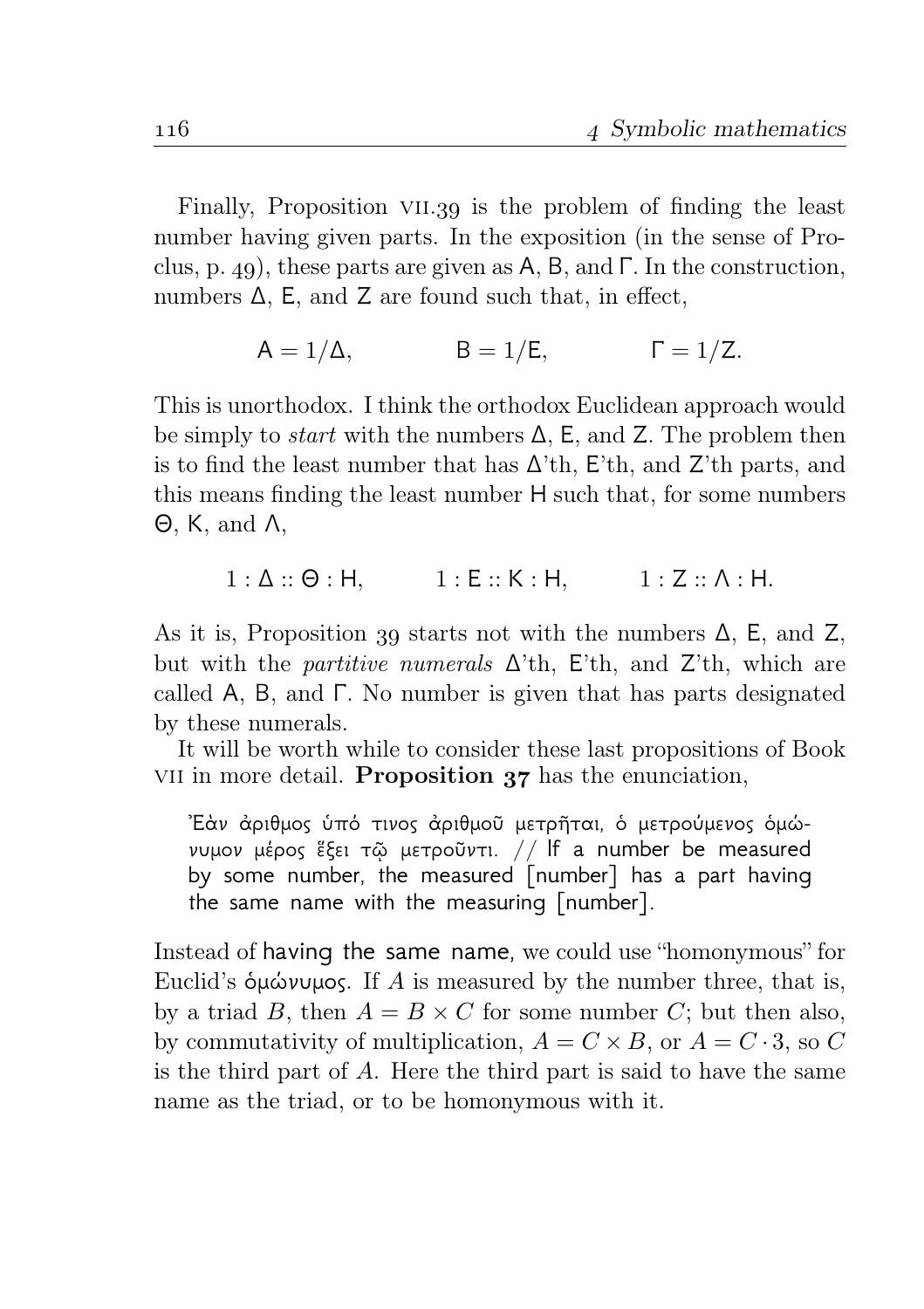The proposition seems trivial to us, who from a young age are given to understand that multiplication of numbers is commutative. It might seem trivial to Euclid's intended audience as well. At any rate, commutativity will perhaps be understood by anybody who has to find products of specific numbers. Nonetheless, Euclid works out a proof of the proposition; and the proof relies not on commutativity of multiplication as in Proposition , but on alternation of proportions as in Proposition 15. The diagram in Heiberg's text is as in Figure  $4.1$ , and the Greek text itself begins



Figure 4.1. Proposition VII.37

on page 119. I translate Euclid's argument as follows, paying attention to the adjectival and appositional uses of letters discussed earlier  $(p. 51)$ .

For let the number Α be measured by some number Β.

I say that Α has a part homonymous with Β.

For as many times as Β measures Α, so many units let there be in Γ.

Since Β measures Α according to the units in Γ, and also the ∆ unit measures the Γ number according to the units in it, equally, therefore, the ∆ unit measures the Γ number, and Β, Α. Alternately, therefore, equally the ∆ unit measures the Β number, and Γ, Α. What part, therefore, the ∆ unit is of the Β number, the same part is also Γ of Α. And the ∆ unit is a part of the Β number homonymous with it; also, therefore, Γ is a part of Α homonymous with Β.

Thus Α has a part, Γ, that is homonymous with Β; which is just what was to be shown.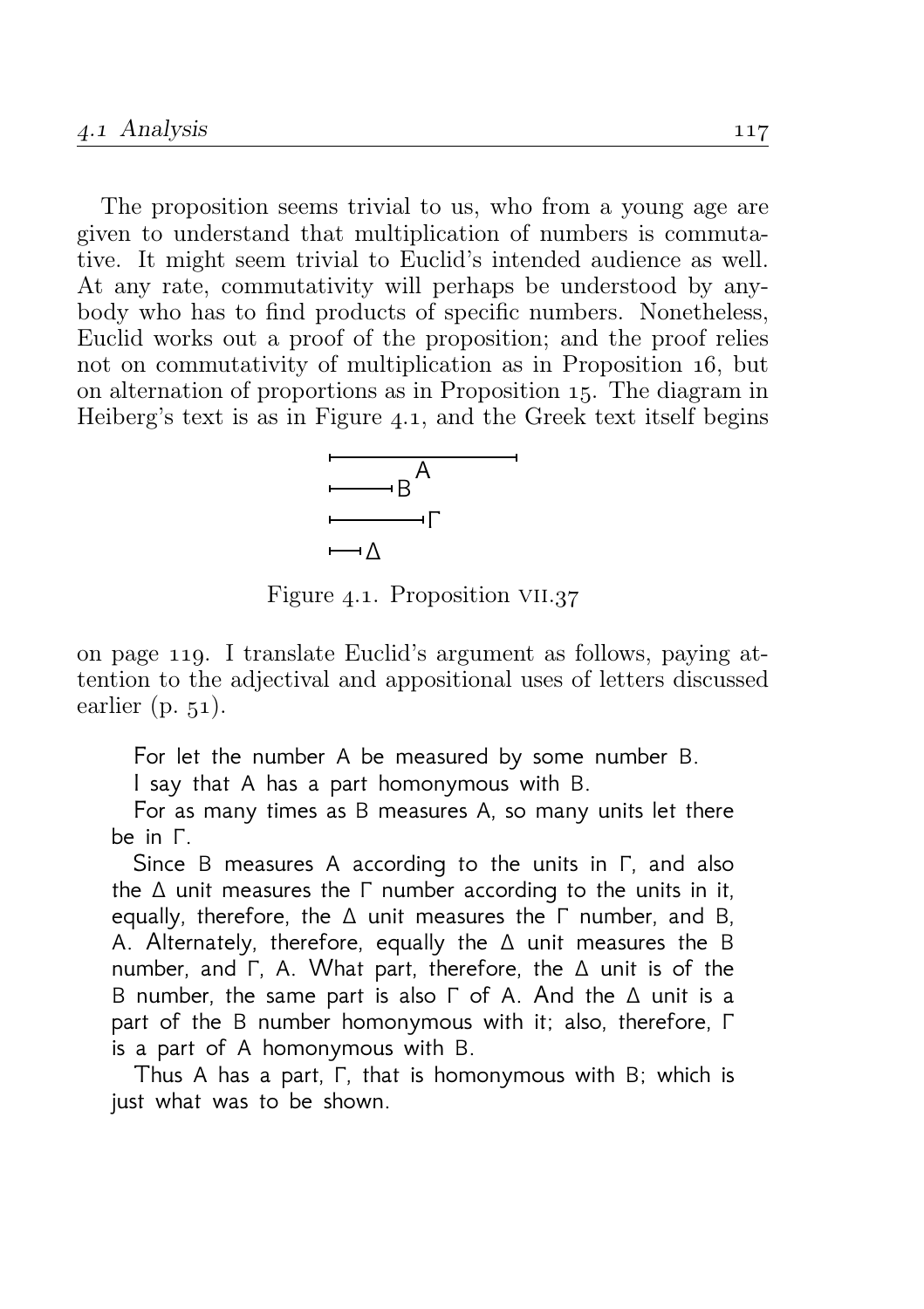Thus if A is measured by B, it is measured a number  $\Gamma$  of times, and so

$$
1 : \Gamma :: B : A,
$$
  

$$
1 : B :: \Gamma : A,
$$
  

$$
(4.1)
$$

by Proposition 15. Then  $\Gamma$  is the same part of A that unity is of Β. In other words, quâ part of Α, Γ is homonymous with Β, or Γ is the Β'th part of Α. In short, if Β measures Α, then Α has a Β'th part, or as we may say (though Euclid does not), Β divides Α.

Conversely, if Α has a Β'th part—if Β divides Α—, then Β measures A. This is **Proposition 38**, though Euclid's exposition will use Γ in place of our Β. As usual, the enunciation uses no such letters at all:

If a number have any part whatever, it will be measured by a number having the same name with the part.

Heath calls this, "practically a restatement of the preceding proposition"  $[31, v. II, p. 343]$  and Euclid's subsequent lettering may suggest as much (as may the diagram in Heiberg, which is as for Proposition 37, though slightly bigger, and with the label A moved to the left of the corresponding straight line). But Proposition is the converse of  $37$ . For Euclid proceeds with  $38$  as follows.

For let the number Α have whatever part Β, and let the [number] homonymous with the Β part be Γ.

I say that Γ measures Β.

For since Β is a part of Α homonymous with Γ, and also the  $\Delta$  unit is a part of  $\Gamma$  homonymous with it, what part, therefore, the  $\Delta$  unit is of the  $\Gamma$  number, the same part also is Β of Α. Equally, therefore, the ∆ unit measures the Γ number, and Β, Α. Alternately, therefore, equally the ∆ unit measures the Β number, and Γ, Α.

Therefore Γ measures Α; which is just what was to be shown.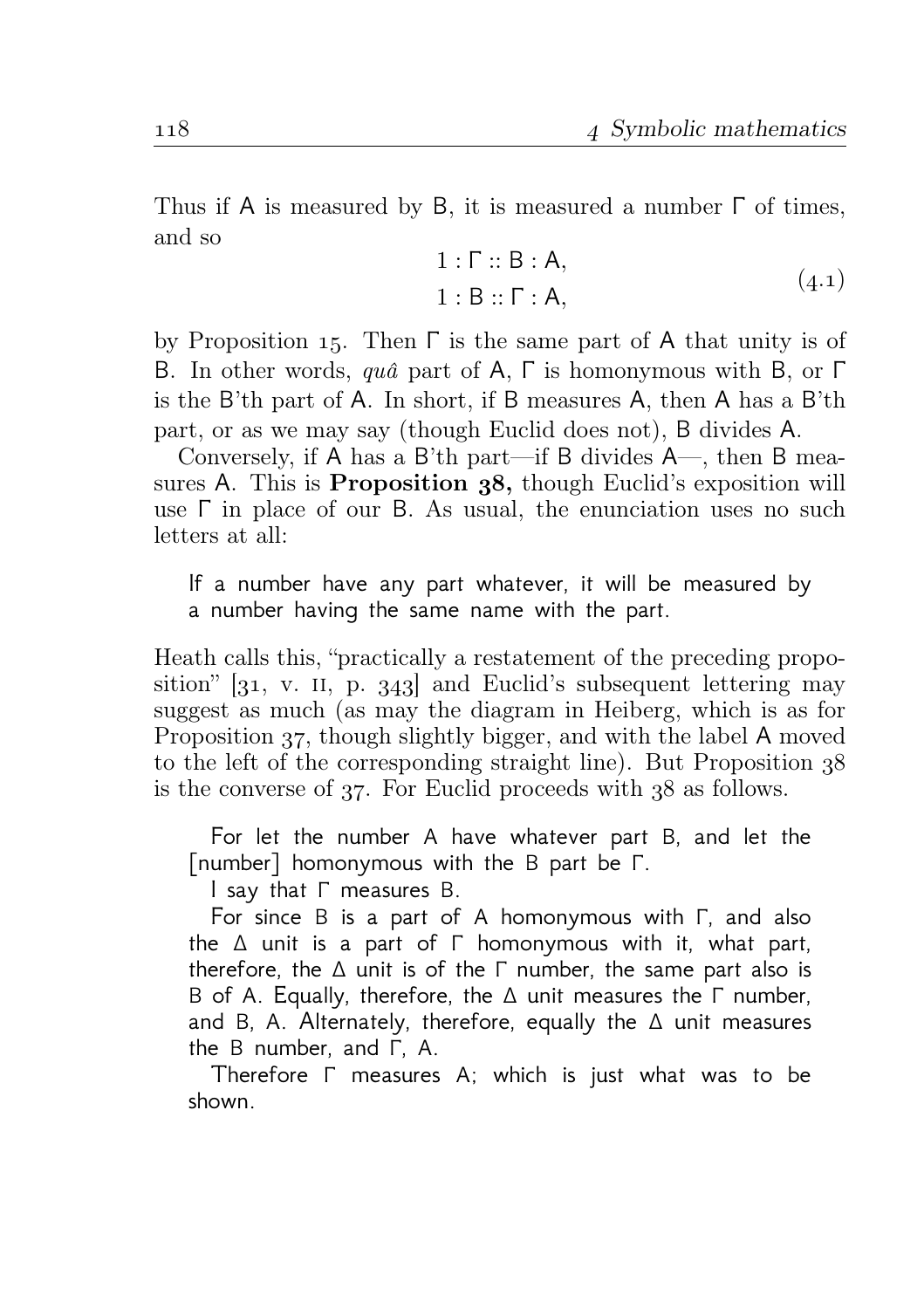Here, as in Proposition 37, A is measured  $\Gamma$  times by B, so the proportions  $(4.1)$  are known to hold again, in the same order, and therefore  $\Gamma$  measures A. Thus Proposition 38 is superficially similar to  $37$ . Indeed, the very phrases expressing  $(4.1)$  in the Greek text are the same in both propositions. We can compare the two propositions side by side as follows.

| Proposition 37                                                                   | Proposition 38                                                  |  |
|----------------------------------------------------------------------------------|-----------------------------------------------------------------|--|
| Enunciation                                                                      |                                                                 |  |
| Έάν ἀριθμος ύπό τινος ἀριθμοῦ   Ἐάν ἀριθμος μέρος ἔχῃ ὁτιοῦν,<br>μετρῆται,       |                                                                 |  |
| ό μετρούμενος ὁμώνυμον μέρος ἕξει   ὑπὸ         ὁμωνύμου         ἀριθμοῦ         |                                                                 |  |
| τῷ μετροῦντι.                                                                    | μετρηθήσεται τω μέρει.                                          |  |
| Exposition                                                                       |                                                                 |  |
| Άριθμὸς γὰρ ὁ Α ὑπὸ τινος Ἀριθμὸς γὰρ ὁ Α μέρος ἐχέτω<br>άριθμοῦ τοῦ Β μετρείσθω | ότιοῦν τὸν Β,                                                   |  |
|                                                                                  | καί τῷ Β μέρει ομώνυμος έστω<br>[ἀριθμὸς] ὁ Γ·                  |  |
| Specification                                                                    |                                                                 |  |
| λέγω, ὅτι ὁ Α ὁμώνυμον μέρος ἔχει   λέγω, ὅτι ὁ Γ τὸν Α μετρεῖ.<br>тῶ В.         |                                                                 |  |
| Construction                                                                     |                                                                 |  |
| Όσάκις γάρ ό Β τον Α μετρεΐ,                                                     |                                                                 |  |
| τοσαῦται μονάδες ἔστωσαν ἐν τῷ<br>Г.                                             |                                                                 |  |
| Demonstration                                                                    |                                                                 |  |
|                                                                                  | έπεί ό Β τόν Α μετρεῖ κατά τάς   Έπεί γάρ ό Β τοῦ Α μέρος έστίν |  |
|                                                                                  |                                                                 |  |
| έν τῷ Γ μονάδες,                                                                 | όμώνυμον τῷ Γ,                                                  |  |
|                                                                                  | μετρεῖ δὲ καὶ ἡ Δ μονάς τὸν   ἔστι δὲ καὶ ἡ Δ μονάς τοῦ Γ μέρος |  |
| Γ ἀριθμὸν κατὰ τὰς ἐν αὐτῷ   ὁμώνυμον αὐτῷ,                                      |                                                                 |  |
| μονάδες,                                                                         |                                                                 |  |
|                                                                                  | ὃ ἅρα μέρος ἐστὶν ἡ Δ μονὰς τοῦ                                 |  |
|                                                                                  | Γάριθμοῦ, τὸ αὐτὸ μέρος ἐστὶ καὶ                                |  |
|                                                                                  | ό Β τοῦ Α·                                                      |  |
|                                                                                  | ίσάκις ἄρα ἡ Δ μονὰς τὸν Γ  ἰσάκις ἄρα ἡ Δ μονὰς τὸν Γ          |  |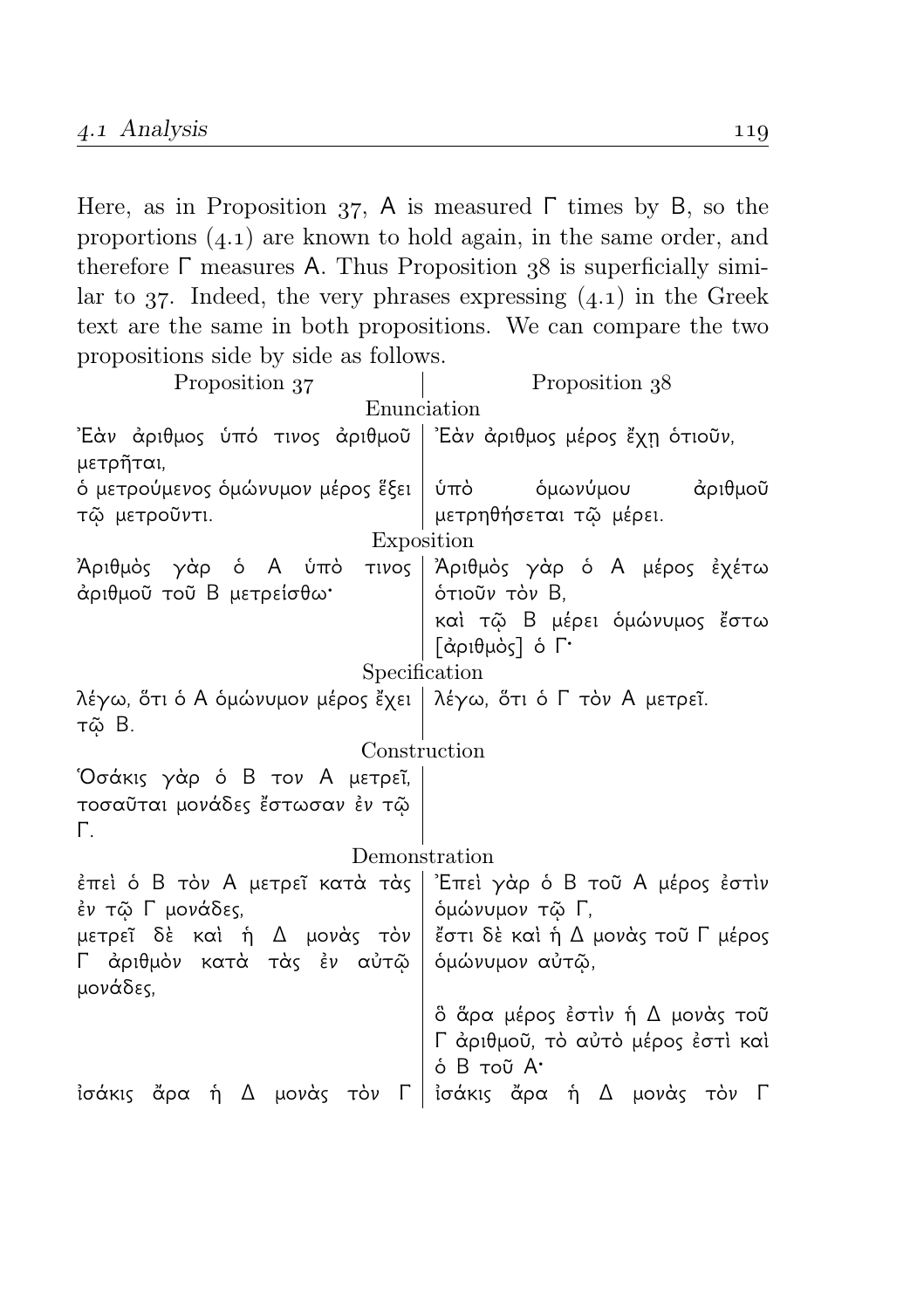| άριθμόν μετρεῖ καὶ ὁ <sup>1</sup> Β τὸν Α.                    | άριθμόν μετρεῖ καὶ ὁ Β τὸν Α.    |  |
|---------------------------------------------------------------|----------------------------------|--|
| έναλλάξ ἄρα ἰσάκις ή Δ μονάς τόν                              | έναλλάξ άρα Ισάκις ή Δ μονάς τόν |  |
| Β ἀριθμὸν μετρεῖ καὶ ὁ Γ τὸν Α.                               | Β άριθμόν μετρεῖ καὶ ὁ Γ τὸν Α.  |  |
| ὃ ἄρα μέρος ἐστὶν ἡ Δ μονὰς τοῦ                               |                                  |  |
| Β άριθμοῦ, τὸ αὐτὸ μέρος ἐστὶ καὶ                             |                                  |  |
| ό Γ τοῦ Α. ἡ δὲ Δ μονὰς τοῦ                                   |                                  |  |
| Β ἀριθμοῦ μέρος ἐστὶν ὁμώνυμον                                |                                  |  |
| αὐτῷ· καὶ ὁ Γ ἄρα τοῦ Α μέρος                                 |                                  |  |
| ἐστὶν ὁμώνυμον τῷ Β.                                          |                                  |  |
| Conclusion                                                    |                                  |  |
| ὥστε ὁ Α μέρος ἔχει τον Γ   ὁ Γ ἄρα τὸν Α μετρεῖ <sup>.</sup> |                                  |  |
| όμώνυμον όντα τ <b>ώ</b> Β·                                   |                                  |  |
| ὄπερ ἔδει δεῖξαι.                                             | όπερ έδει δεΐξαι.                |  |

In Proposition  $37$ ,  $\Gamma$  is found in the construction, and it is named in the conclusion only  $qu\hat{a}$  B'th part of A; it does not appear in the specification. In Proposition  $38$ ,  $\Gamma$  is part of the exposition: it is one of the givens. Morever, in  $38$ , B is given only as the Γ'th part of Α, and Β is not mentioned in the specification or conclusion. Thus Propositions 37 and 38 are logically distinct. They reflect the logical distinction discussed in  $\S$ 3.3 (p. 77) between measuring and dividing infinite sets.

It may seem that Euclid could have phrased the exposition and specification of Proposition  $38$  as,

> For let Α have a part homonymous with Γ. I say that Γ measures Α.

Then there would have to be a construction:

For let the part of Α homonymous with Γ be Β.

<sup>&</sup>lt;sup>1</sup>In the pdf scan that I have of Heiberg's text, only o appears, without the rough breathing mark; I assume this is a misprint, if not a defect of the scan itself.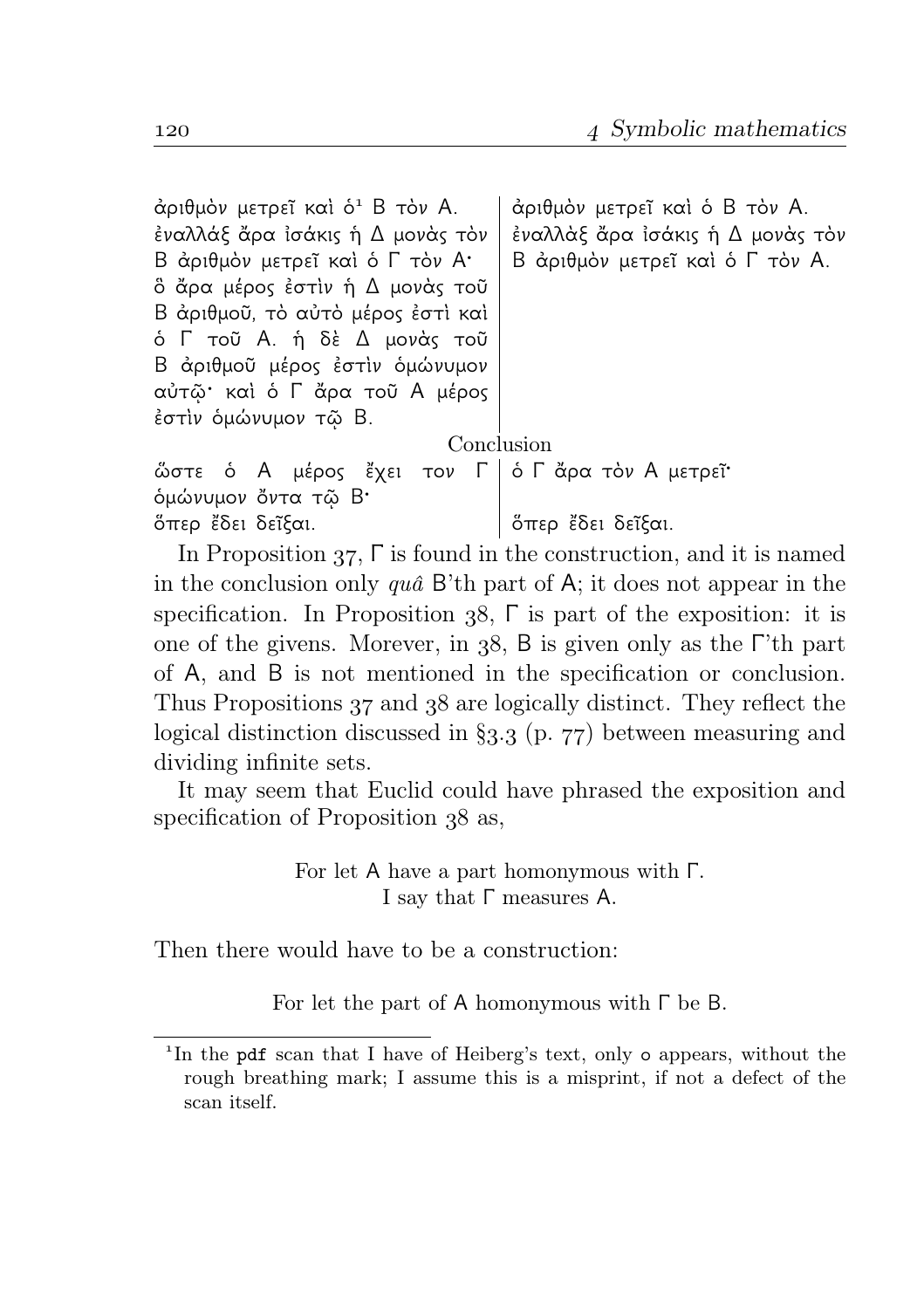But this construction would be to *divide* A by  $\Gamma$  (to divide A into Γ-many parts). We do not not know to do this: we only know how to measure. Thus Α must be given as already divided into Γ-many parts, these being equal to Β.

So far everything seems properly "Euclidean," even painstakingly so. Various ways of understanding the commutativity of multiplication have been worked out in the established style. But then we reach **Proposition 39.** This is a complement and corollary of  $34$ and  $36$ , which we looked at earlier (p. 95). The enunciation of  $34$ is

∆ύο ἀριθμῶν δοθέντων εὑρεῖν, ὃν ἐλάχιστον μετροῦσιν ἀριθμόν. // Two numbers being given, to find the least number that measures [them].

Proposition 36 is the same, with "Three" for "Two" (Τριῶν for Δύο). The two propositions thus represent the problem of finding least common multiples. Then 39 is to find the least number having given parts:

᾿Αριθμὸν εὑρειν, ὃς ἐλάχιστος ὢν ἕξει τὰ δοθέντα μέρη. // To find the number that—being least—will have given parts.

Here the word order is different, the givens now being mentioned last. Propositions  $34$  and  $36$  use the genitive absolute construction to introduce the givens, and the case of the relative pronoun, which would logically be nominative, is "attracted" to the accusative case of its "antecedent" (which is actually written later: the word order is "to find  $[the]$  which-least-measures number"). In 39, there is no absolute construction, and the relative pronoun has its logical case, the nominative. The exposition, specification, and demonstration of 39 proceed as follows.

῎Εστω τὰ δοθέντα μέρη τὰ Α, Β, Γ· δεῖ δὴ ἀριθμὸν εὑρεῖν, ὃς ἐλάχιστος ὢν ἕξει τὰ Α, Β, Γ μέρη.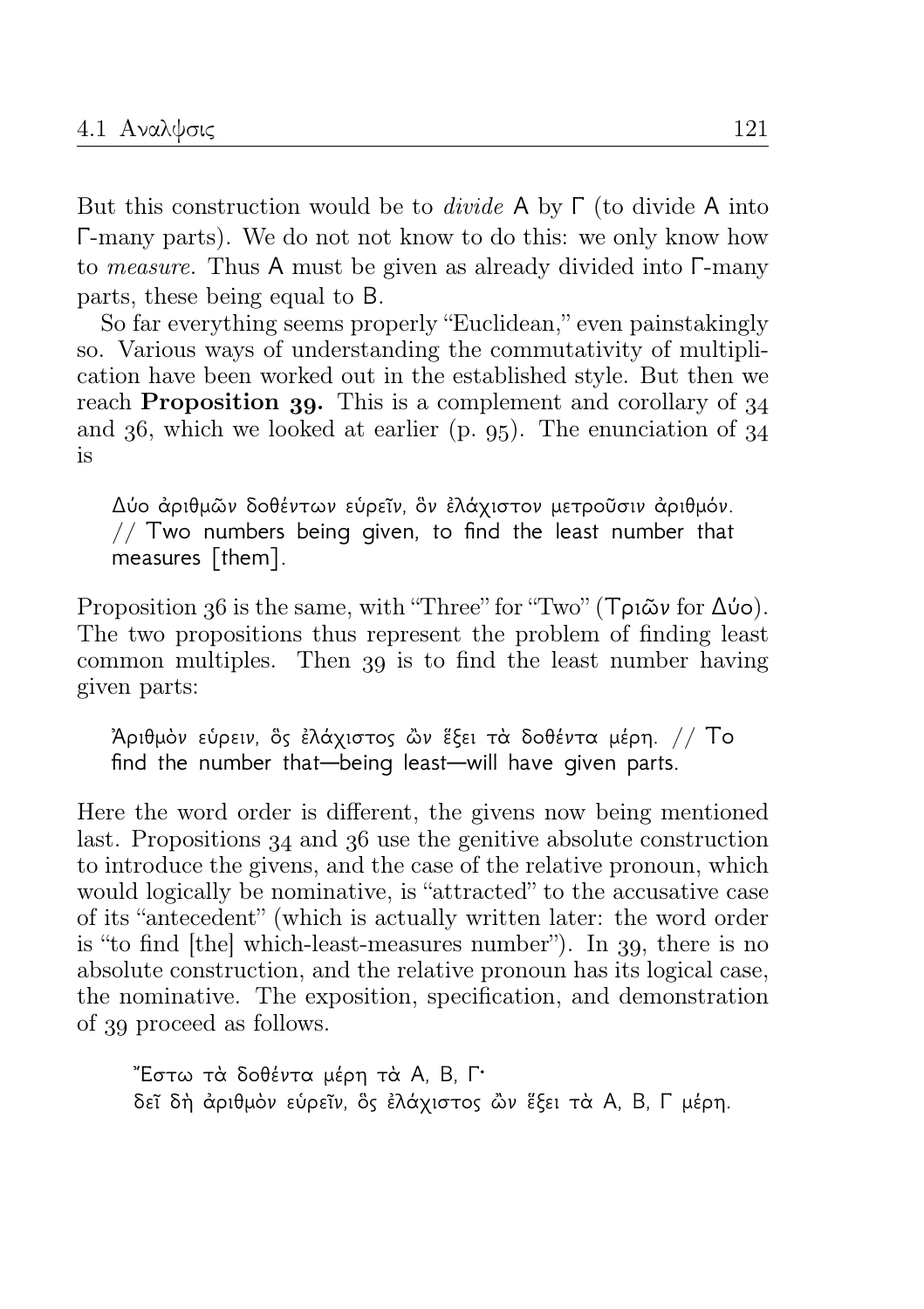῎Εστωσαν γὰρ τοῖς Α, Β, Γ μέρεσιν ὁμώνυμοι ἀριθμοὶ οἱ ∆, Ε, Ζ, καὶ εἰλήφθω ὑπὸ τῶν ∆, Ε, Ζ ἐλάχιστος μετρούμενος ἀριθμὸς ὁ Η.

῾Ο Η ἄρα ὁμώνυμα μέρη ἔχει τοῖς ∆, Ε, Ζ. τοῖς δὲ ∆, Ε, Ζ ὁμώνυμα μέρη ἐστὶ τὰ Α, Β, Γ· ὁ Η ἄρα ἔχει τὰ Α, Β, Γ μέρη.

Let the given parts be Α, Β, and Γ.

We must find a number that will *minimally* have Α, Β, and Γ parts.

So let the numbers having the same names as the Α, Β, and Γ parts be ∆, Ε, and Ζ; and let the least number measured by ∆, Ε, and Ζ have been taken, namely Η.

Then Η has parts having the same names as ∆, Ε, and Ζ. But the parts having the same names as  $\Delta$ , E, and Z are A, Β, and Γ. Therefore Η has Α, Β, and Γ parts.

That is, if A, B, and  $\Gamma$  are  $\Delta$ 'th, E'th, and Z'th respectively, using VII.36 we let H be the least number measured by  $\Delta$ , E, and Z. By VII.37, H has  $\Delta'$ th, E'th, and Z'th parts, that is, it has A, B, and  $\Gamma$ parts.

Having used the Latin A, B, C, and G for A, B,  $\Gamma$  and H, Heath says "therefore G has the parts  $A, B, C$ ," but this is misleading. In the Greek, the letters are used adjectivally, not substantively:

> ὁ Η ἄρα ἔχει τὰ Α, Β, Γ μέρη. Therefore Η has Α, Β, and Γ parts.

A contrasting substantival use can be seen in the construction of vII.8 (see p.  $\overline{79}$ ), after HΘ has been made equal to  $\overline{A}\Delta$ , which has been given as being parts of Γ∆. The command is given,

> διῃρήσθω ὁ μὲν ΗΘ εἰς τὰ τοῦ Γ∆ μέρη τὰ ΗΚ, ΚΘ. Let ΗΘ have been divided into the parts of Γ∆, [namely] ΗΚ and ΚΘ.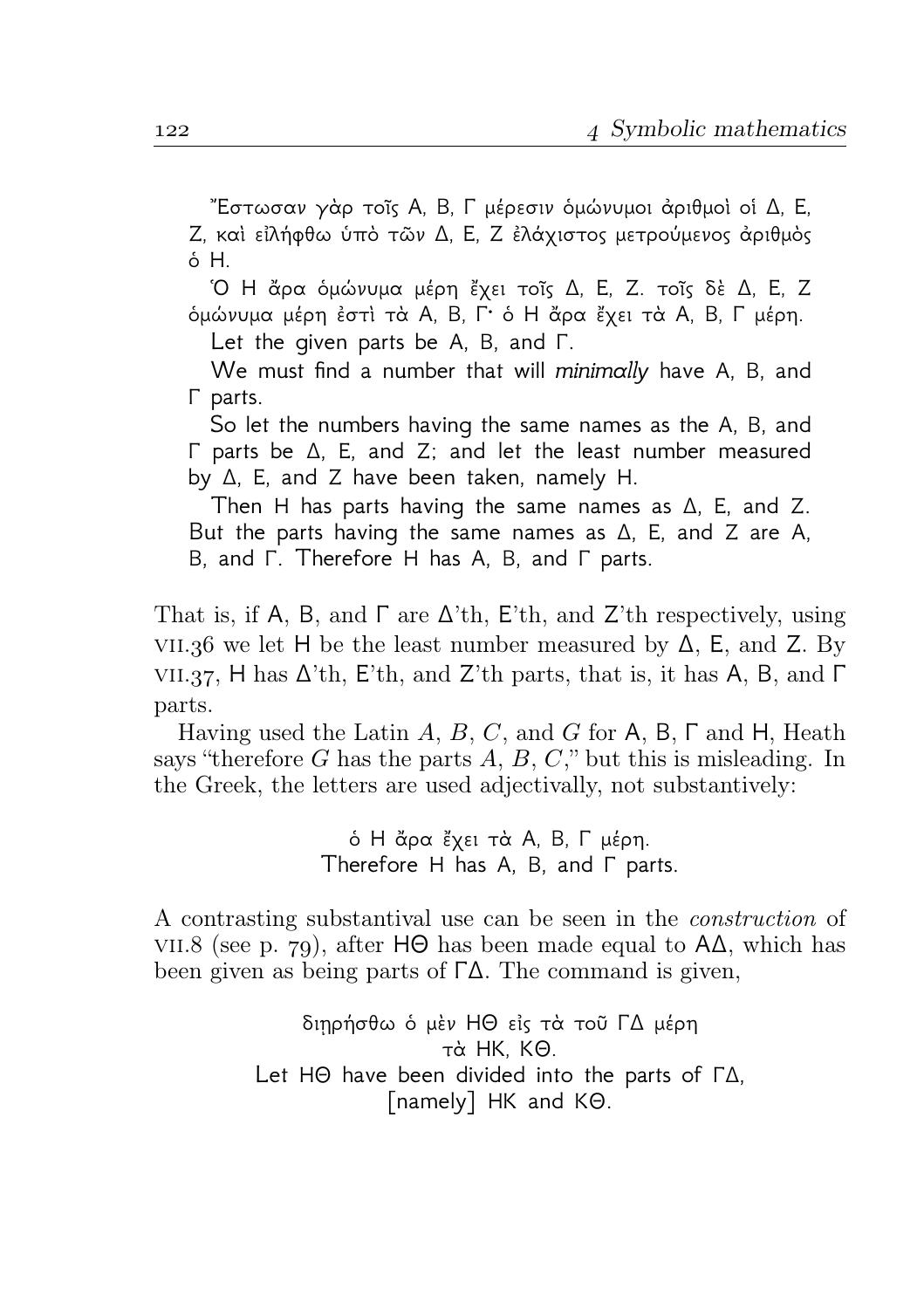Thus ΗΚ and ΚΘ have been given the definite article, making them nouns, placed in apposition to "the parts of Γ∆." This feature of the Greek is pointed out by Netz  $[67, §2.3, p. 43-4]$ , who considers, from Proposition xiii., the sentence ἔστω εὐθεῖα ἡ ΑΒ: Heath translates it as "Let AB be a straight line," but it ought to be, "Let there be a straight line, [viz.]  $AB$ ." Proposition VII.39, A, B, and Γ are not parts of Η in the way that ΗΚ and ΚΘ are parts of  $\Gamma\Delta$  in Proposition VII.8: again, they are not numbers, but partitive numerals.

For the record, the demonstration of Proposition VII.39 continues, establishing that Η must be the least number having ∆'th, E'th, and Z'th parts; for, if  $\Theta$  has these parts and is less, then, by 38, it also is measured by  $Δ$ , E, and Z, which is absurd. Such is the argument of the last proposition of Book vii.

The diagram for this proposition consists of eight separate line segments, labelled A through  $\Theta$ , as in Figure 4.2. What can the



Figure 4.2. Proposition VII.39

first three of these be—the ones that are called the given parts? At the beginning, they are not known to be parts of anything; they are just parts, simply, like a half or a third or a fourth. Or are they parts of some definite, though unspecified, segment? This segment would then be like Descartes's unit length (mentioned on p.  $47$ ), introduced so that every length can be understood as its own ratio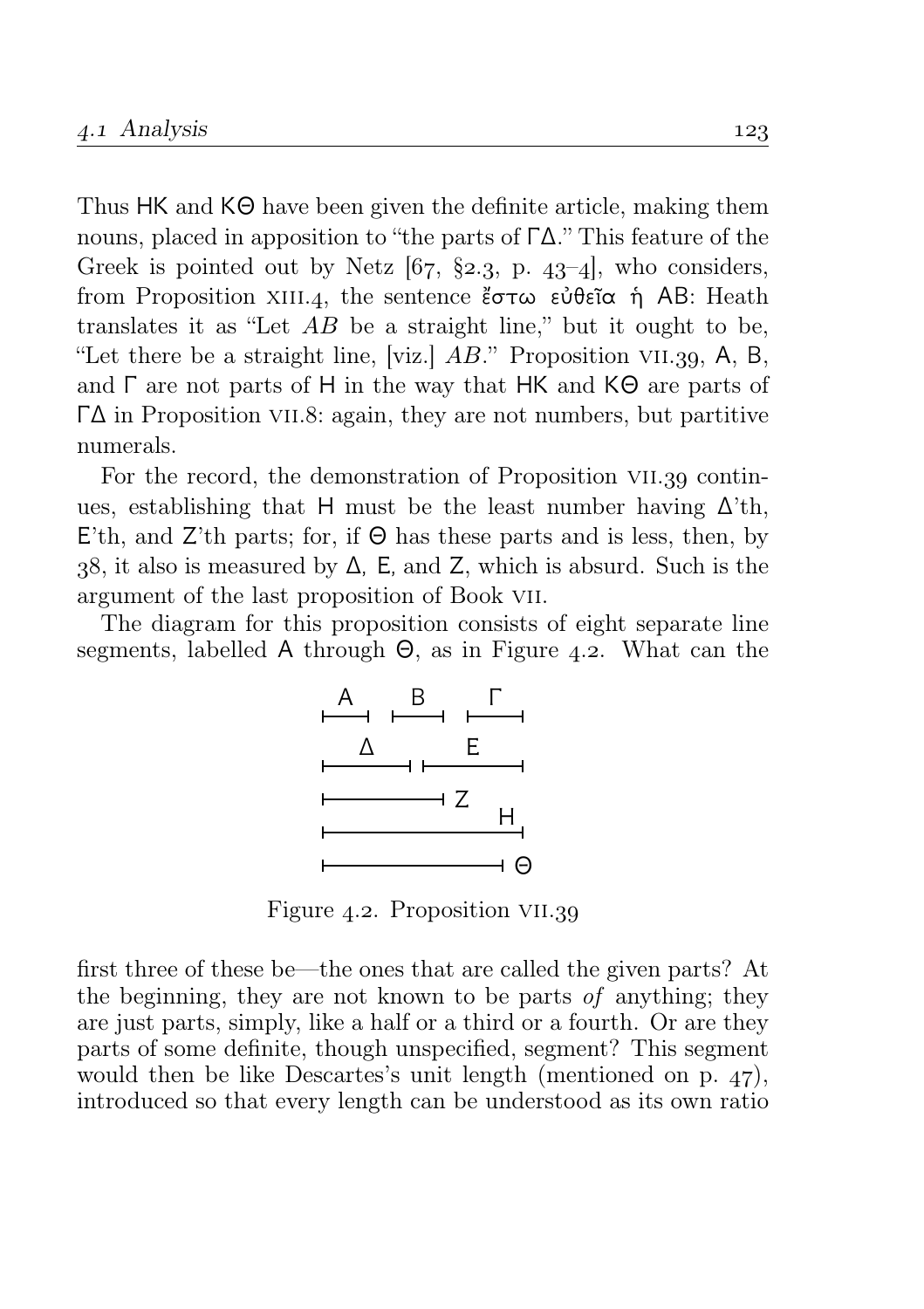to that unit length. Under this interpretation, Α, Β, and Γ are close to being ratios as such, rendered concrete for the moment so that they can be talked about, but not intended for comparison with particular numbers. This would be the only instance I know of in Euclid where a ratio can actually be pointed to in a diagram; elsewhere, a ratio is a relation between two things in a diagram. Nonetheless, Heath remarks on Proposition 39,

This again is practically a restatement in another form of the problem of finding the l.c.m.

This is actually more correct than Heath's similar remark on Proposition  $38$ ; for  $39$  is a *problem*, whose solution is indeed effected by finding a least common multiple, just as in  $35$ . Proposition  $39$  may be the more practical solution to this problem, if one is more likely to want a number  $X$  of cubits that can be divided into two, three, and five parts, than a number  $Y$  of cubits that can be measured by two, three, and five cubits. On the other hand, in practical life, perhaps everybody knows that these  $X$  and  $Y$  are the same.

Though Heath and Heiberg give no suggestion of the possibility, I wonder whether Proposition 39 is not a later addition to Book VII, put there by somebody who thought Proposition 36 should have a formal correlate (or a more "practical" correlate, in the sense just suggested).

The position of Proposition 39 at the end of Book VII may contribute to the plausibility of its being a later addition to the El $ements.$  Perhaps  $37$  and  $38$  are also later additions. All three propositions follow easily by means of the commutativity of multiplication, and this commutativity is relied on implicitly throughout the ensuing Books VIII and IX. Again, Proposition VII.39 in particular seems to be due to somebody who is thinking "formally." Since measuring is correlated with dividing by means of Proposition VII.16, for every proposition like 36 about measuring, one may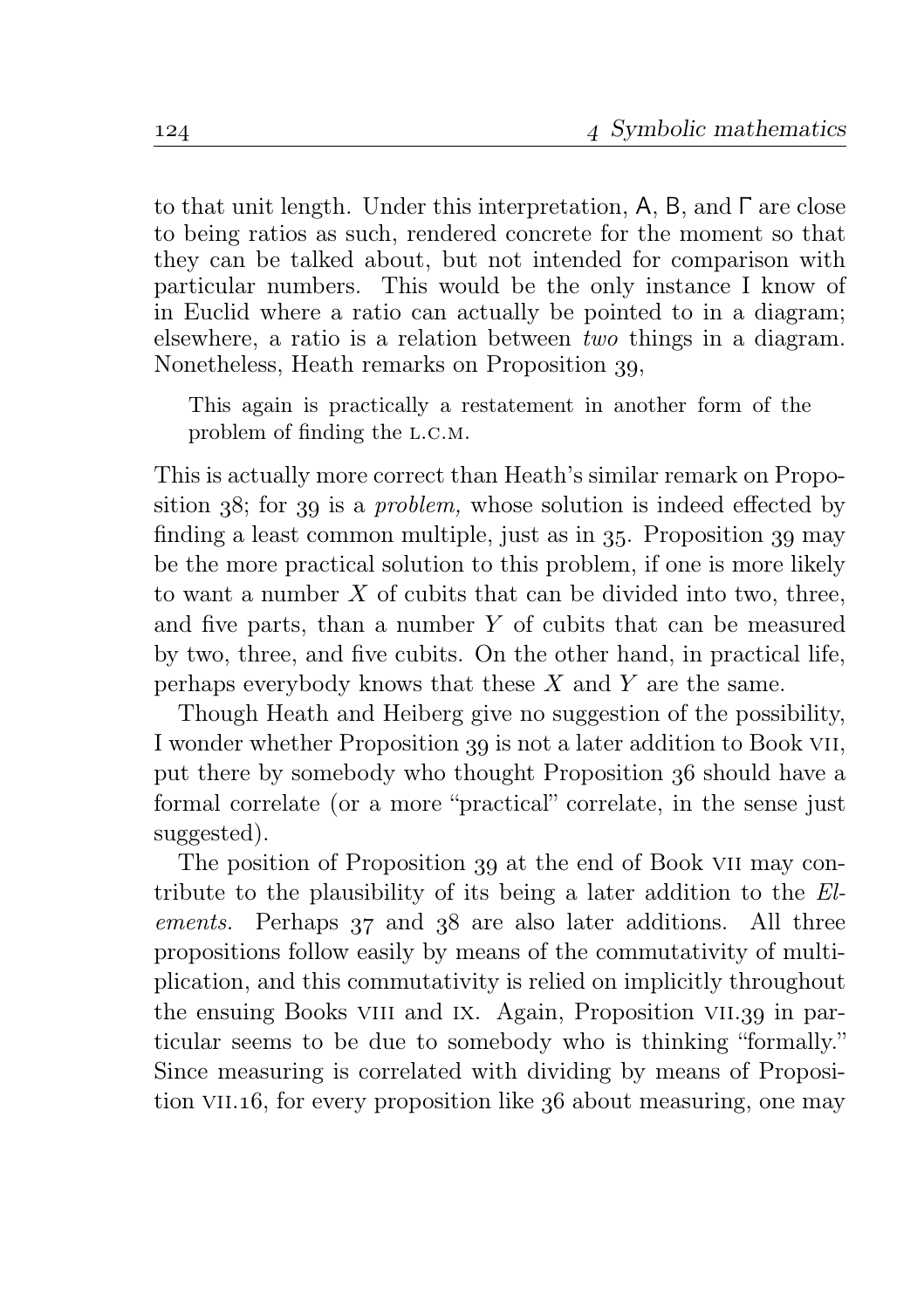think that a proposition like 39 about dividing can and should be written. But we have seen that 39 does not really fit the preceding propositions. Similar additions to Wikipedia are inserted today by people who want to make their contribution: their contributions do not always reflect a full understanding of the surrounding text.

#### . Symbolic commutativity

In §3.8 (p. 102), on the basis of Propositions 1, 2, 4, 5, 6, 12, and 15 of Book VII of the *Elements*, we reviewed Euclid's proof of the commutativity of multiplication given in Proposition VII.16. Using modern symbolism freely now, we can summarize the argument as follows. We shall denote numbers by small letters. Multiplication is "defined" by

$$
a \cdot b = \underbrace{a + \dots + a}_{b}.\tag{4.2}
$$

Then in particular, by the "definition" of number,

$$
a = \underbrace{1 + \dots + 1}_{a} = 1 \cdot a. \tag{4.3}
$$

If the Euclidean algorithm (illustrated in Propositions 1 and 2) has the same steps for a and b that it does for c and d, this means, by definition (inferred from Proposition  $\phi$ ), that the proportion

$$
a:b::c:d
$$

holds. In particular, we always have the proportion

$$
1: a::b:b\cdot a,
$$
\n
$$
(4.4)
$$

as well as the implication

$$
a:b::c:d \implies a:b::a+c:b+d \qquad (4.5)
$$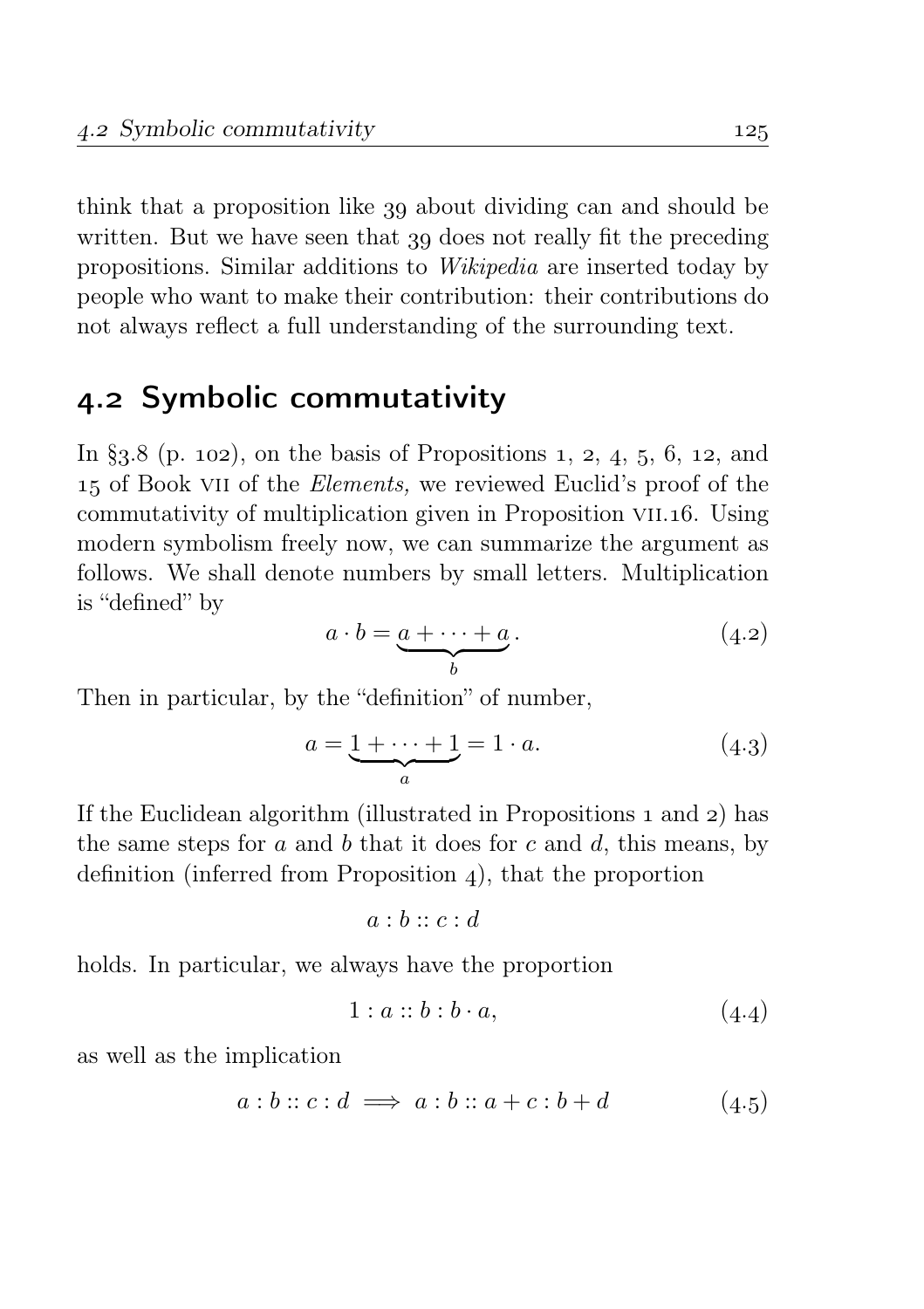(which is Proposition 12, obtained from  $5$  and 6). Repeated application of this, starting with  $1 : a :: 1 : a$ , gives

$$
1: a:: \underbrace{1+\cdots+1}_{b}:\underbrace{a+\cdots+a}_{b}, \tag{4.6}
$$

that is,

 $1 : a :: b : a \cdot b$ 

(which is Proposition 13). Consequently, because of  $(4.4)$ ,

$$
b \cdot a = a \cdot b.
$$

If that is Euclid's proof, a streamlined proof seems possible. The proof of  $(4.5)$  uses the distribution axiom

$$
(a+b)\cdot c = a\cdot c + b\cdot c,\tag{4.7}
$$

for which Euclid gives intuitive justification. The way he generalizes  $(4.5)$  to get  $(4.6)$ , he might generalize the distribution axiom to get

$$
(\underbrace{a + \dots + a}_{b}) \cdot c = \underbrace{a \cdot c + \dots + a \cdot c}_{b},
$$

that is,

$$
(a \cdot b) \cdot c = (a \cdot c) \cdot b.
$$

Letting a be unity yields commutativity of multiplication. This second proof may seem simpler; but then we are using symbolism that Euclid does not. At this stage, he may prefer to avoid talking about products of three (or more) factors.

In any case,  $(4.2)$  and  $(4.3)$  are not up to modern standards for definitions. We shall bring them up to this standard and, on Euclid's cues, develop a nontrivial proof of the commutativity of multiplication, in the remainder of this chapter.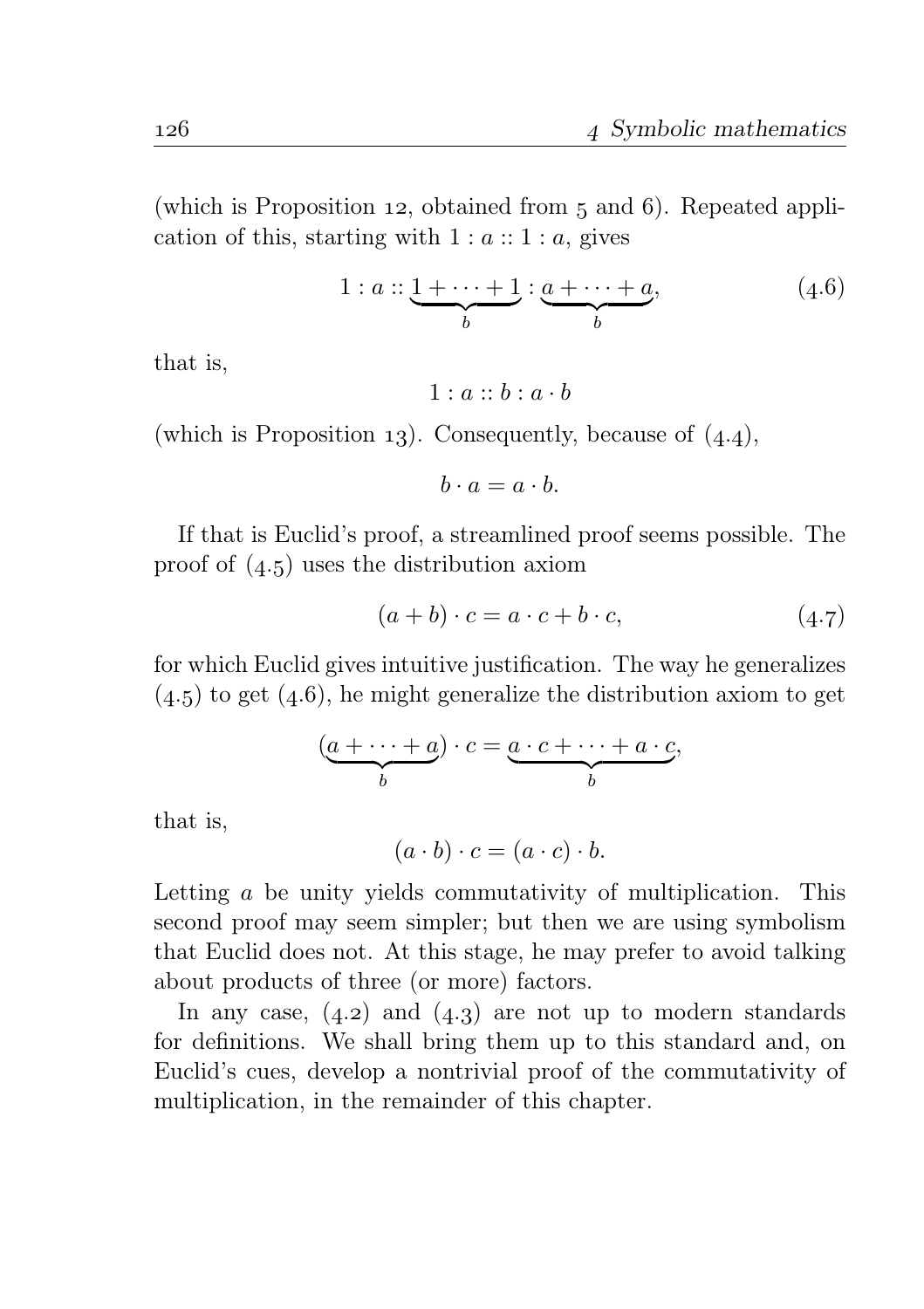#### . Euclid's Arithmetical Structure

In his arithmetical books, we can understand Euclid as working in a structure

$$
(\mathbb{N},1,+,\times,<).
$$

Here 1 is **unity**, or the **unit**, as discussed in  $\S$ 3.1 (p. 69). Then elements of N are **numbers**, as in  $\S$ 3.3 (p. 77).

For Euclid, there are many units, but they are all equal to one another, as noted explicitly in the proof of Proposition  $VII.15$  (p. 107). Equality is not identity  $(\S_2, \S_2, \S_1, \S_2, \S_3)$ , though treating it as such should not cause us any problem.

The binary operation  $+$  of **addition** is undefined, but is used in the Elements from the beginning. We can read the expression  $a+b$ in the conventional way, as  $a$  plus  $b$ , meaning  $a$  with the addition of b. For Euclid, this will be the same as  $b + a$ ; we call it the sum of a and b, or b and a.

The binary operation  $\times$  of **multiplication** is defined, after a fashion  $(\S_3, \S_2, \S_1, \S_3, \S_2)$ . When in use between two numbers, our symbol  $\times$  will become a dot. In case

$$
a \cdot b = c,\tag{4.8}
$$

we understand this to mean that when  $a$  is the **multiplicand**, and b the **multiplier**, then c is resulting **product.** We may write  $(4.8)$ informally as

$$
\underbrace{a+\cdots+a}_{b}=c,
$$

meaning c is the sum of b copies of a; but we should be careful to justify anything derived from this "intuitive" formulation.

In Euclid's terminology, a **measures** the product  $a \cdot b$ . Measuring is an undefined notion in the text of the Elements as we have it;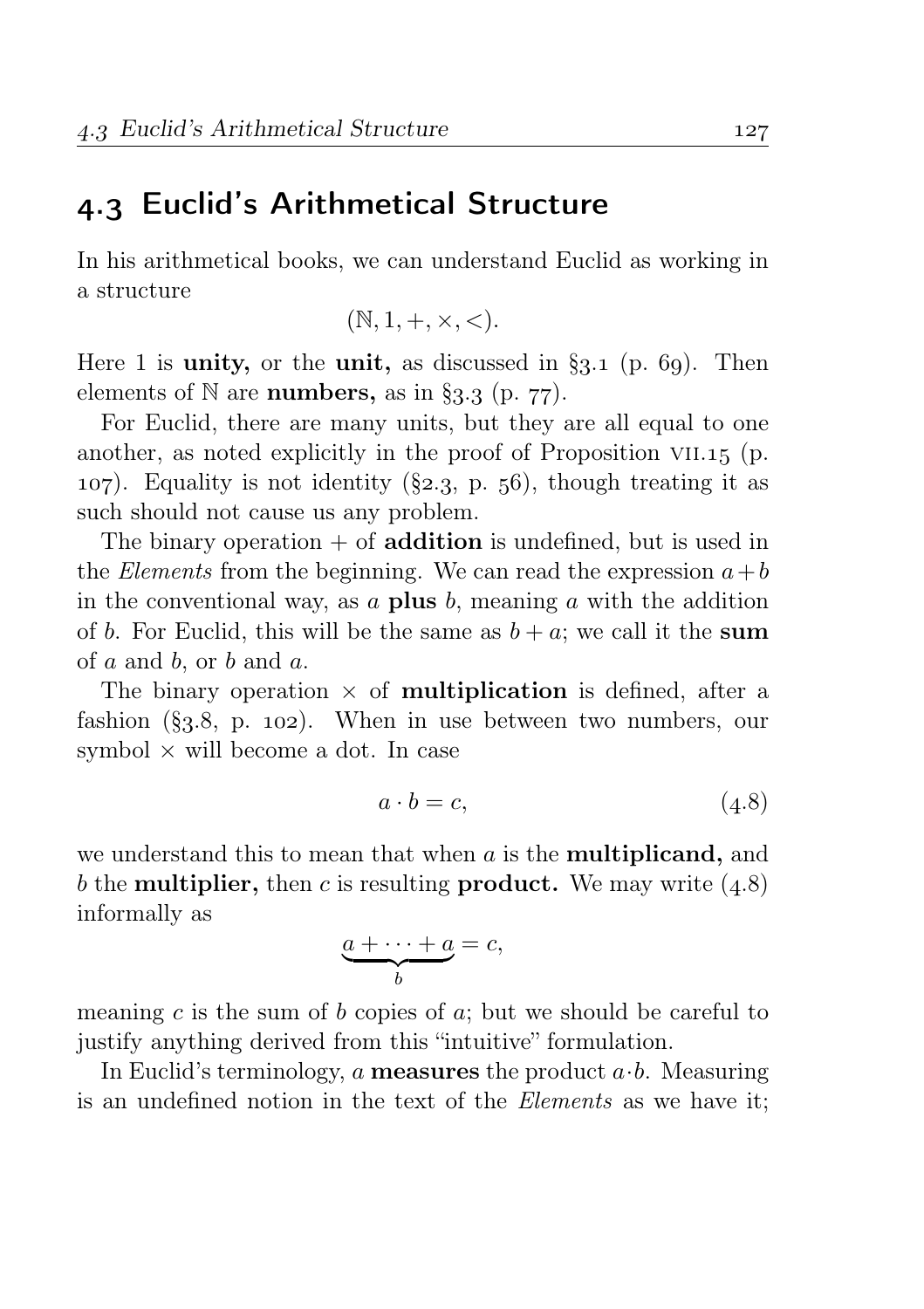but by Definitions VII.3 and 5, there are two more ways to express it  $(\S_3.2, p. 73)$ :

- $a$  is part of  $a \cdot b$ ,
- $a \cdot b$  is a multiple of a.

We might also say

- b divides  $a \cdot b$  (into parts, each of which is equal to a),
- $a \cdot b$  is b times a (or a, b times).

The main point is that multiplication is initially presented in an asymmetrical way.

As the status of unity as a number is ambiguous in Euclid (p.  $(78)$ , we may refer to the elements of N other than 1 as **proper** numbers.

The binary relation  $\lt$  is of course the (undefined) notion of being less than. There is the converse relation  $>$  of being greater than, which may be more common in the *Elements*: Common Notion  $5$  (p. 64) is "The whole is greater than the part," although the geometric sense of "part" meant here is not the more precise arithmetical sense given above.

I propose now that, for Euclid, the structure  $(N, 1, +, \times, <)$  tacitly has just the properties that make it isomorphic to a structure

$$
(\alpha\smallsetminus\{0\},1, +, \times, \in),
$$

where  $\alpha$  is an ordinal, and so  $1 = \{0\}$ , and also + and  $\times$  are addition and multiplication of ordinals, and  $\alpha$  is closed under these operations. In particular,

$$
\alpha=\omega^{\omega^\beta}
$$

for some ordinal  $\beta$ , as will be shown below. Then Euclid will make additional assumptions, from which it can be proved that  $\beta = 0$ , so  $\alpha = \omega$ . In particular then, multiplication will be commutative.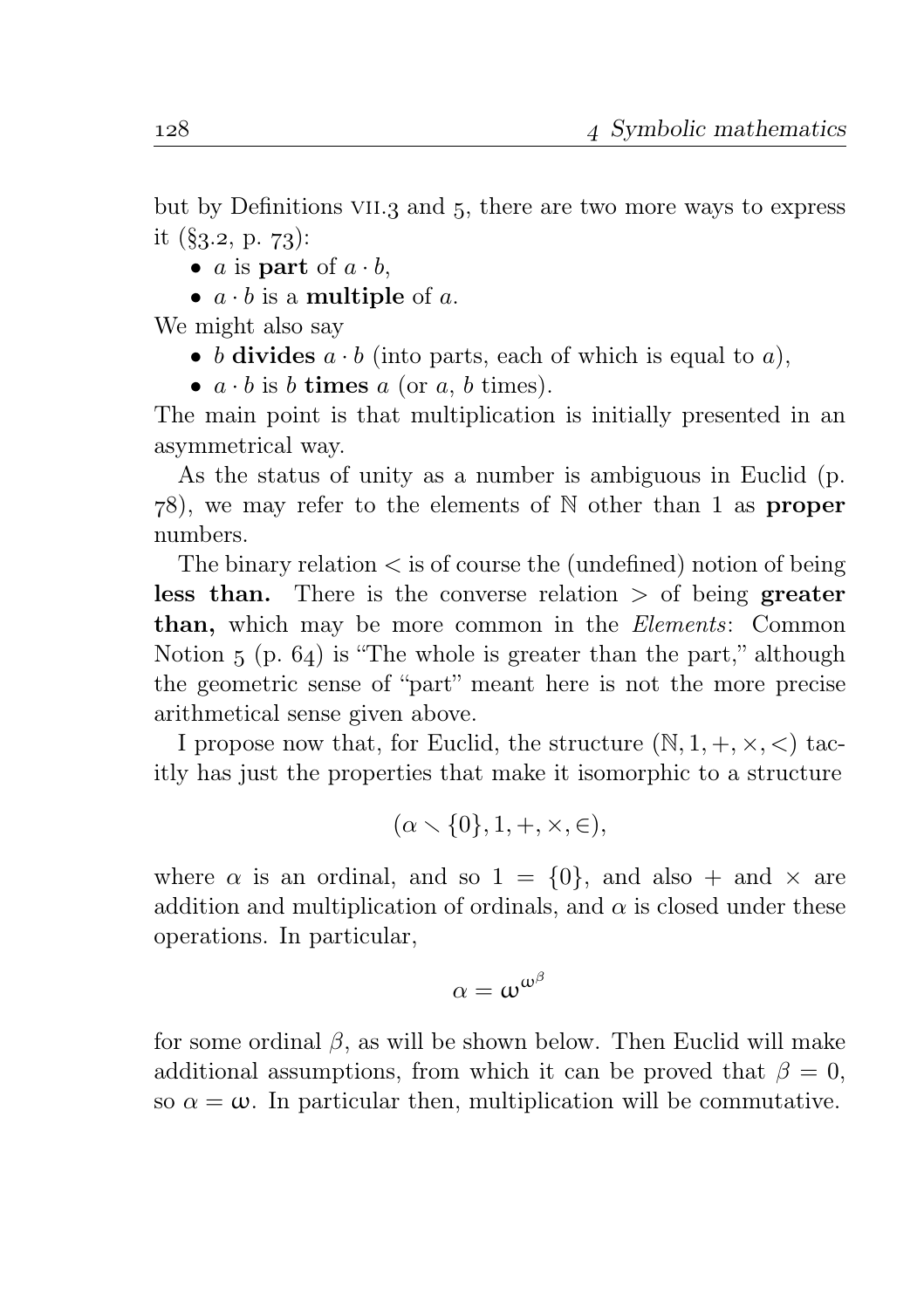#### . Euclid's Implicit Axioms

Presumably Euclid is not actually thinking in terms of our ordinals. But his work suggests that he understands the following axioms to be true in the structure  $(N, 1, +, \times, <)$ .

A<sub>1</sub>. The less-than relation is a linear ordering.

A2. Every non-empty subset has a least element.

A<sub>3</sub>. 1 is the least element of the whole set:

```
1 \leq a.
```
A<sub>4</sub>. Addition is associative:

 $a + (b + c) = (a + b) + c.$ 

A.5. Addition makes greater:

 $a + b > a$ .

A.6. Being greater is achieved by addition:

 $\exists x (b > a \implies xb = a + x).$ 

 $A_7$ . To multiply by a sum is to add the multiples:

$$
c \cdot (a+b) = c \cdot a + c \cdot b.
$$

A. Multiplication by unity is identical:

$$
a\cdot 1=a.
$$

Ag. Division with remainder is always possible:

 $\exists x \exists y \ (b \geq a \implies b = a \cdot x \text{ on } (b = a \cdot x + y \And a > y)).$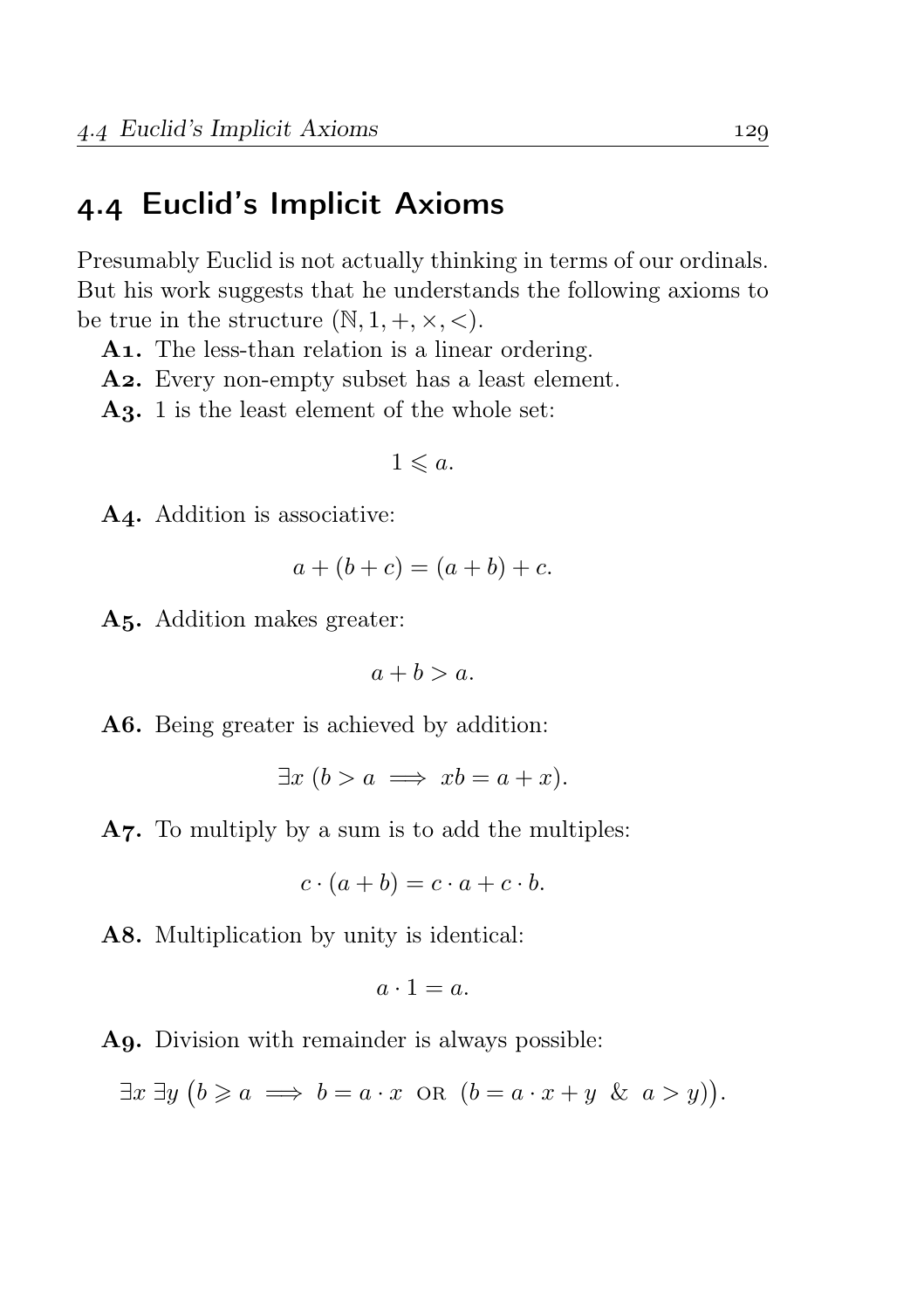A<sub>10</sub>. Multiplication is associative:

$$
c \cdot (b \cdot a) = (c \cdot b) \cdot a.
$$

A11. Multiplication by a proper number makes greater:

$$
b>1 \implies a \cdot b > a.
$$

A<sub>12</sub>. The multiple of unity by a number is the number:

$$
1 \cdot a = a.
$$

A<sub>13</sub>. A multiple of a sum is the sum of the multiples:

$$
(a+b)\cdot c = a\cdot c + b\cdot c.
$$

A<sub>14</sub>. Addition is commutative:

$$
b + a = a + b.
$$

All of these but  $A_2$  belong to first-order logic. Most of the axioms would seem to be "obvious" properties of numbers.  $\mathbf{A}_1 \mathbf{3}$  is a modern interpretation of Euclid's Proposition VII.5; this proposition then should be understood as an "intuitive" argument for why the axiom is true.  $\mathbf{A}\mathbf{g}$  is used implicitly in the Euclidean Algorithm. We shall see below how the other axioms arise in Euclid's work.

#### . Modern Analysis of the Axioms

Meanwhile, let us note that the first twelve axioms in  $\S$ 4.4 are indeed true in  $(\omega^{\omega^{\beta}} \setminus \{0\}, 1, +, \times, \in)$ : see for example [57, Ch. IV]. It is a straightforward exercise to show that the converse is true as follows.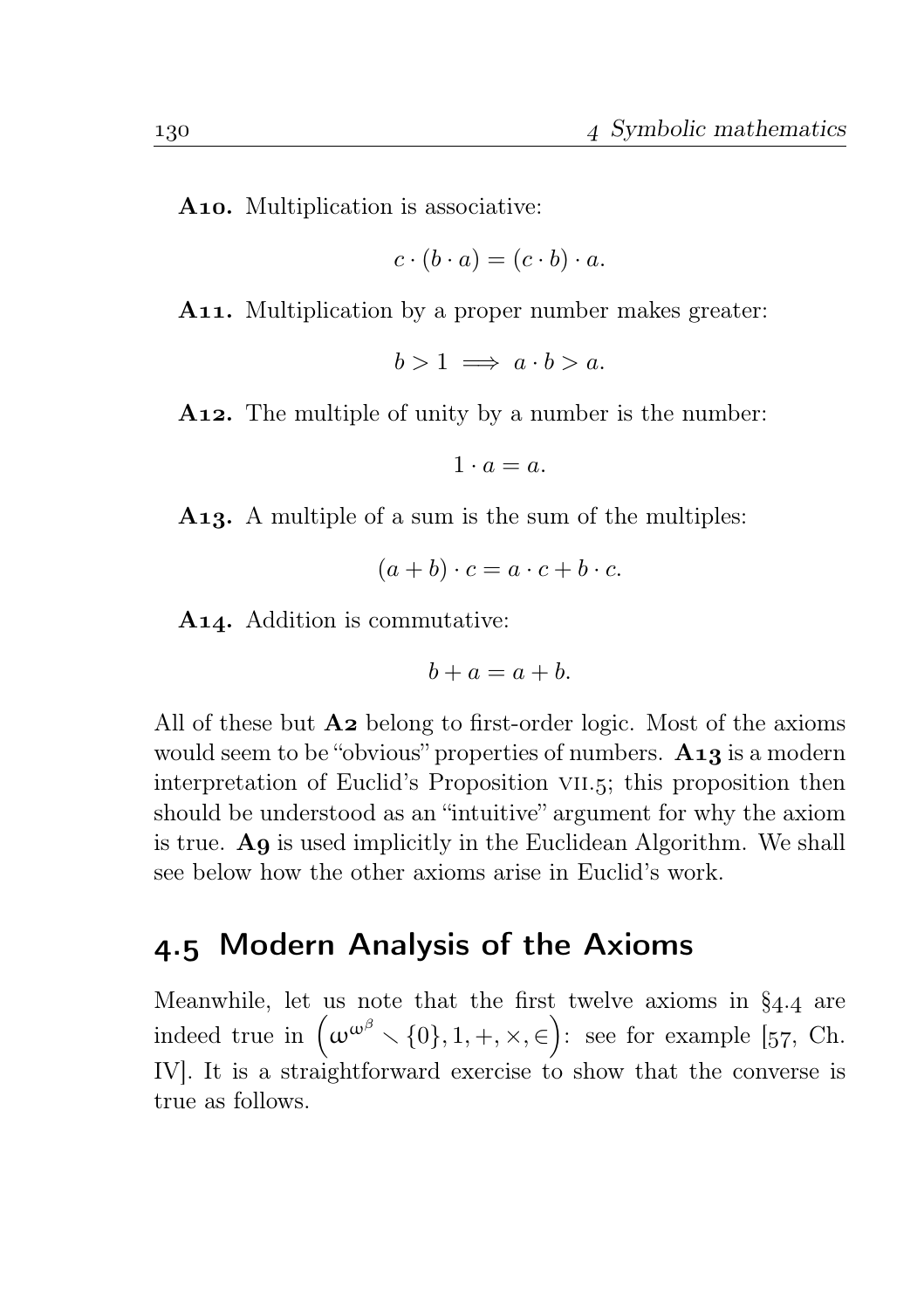**Theorem 1.** If a structure  $(A, 1, \oplus, \otimes, \leq)$  satisfies the first nine axioms in  $\S_4.4$ , then it is isomorphic to some structure

$$
(\alpha\smallsetminus\{0\},1,+,\times,\in),
$$

where  $\alpha = \omega^{\omega^{\beta}}$  for some ordinal  $\beta$ , and  $+$  and  $\times$  are the ordinal operations.

*Proof.* Since  $(A, \leq)$  is a well-ordered set by **A1** and **A2**, we may assume from the start that it is a nonempty ordinal with 0 removed, and  $\lt$  is  $\in$ . By A<sub>3</sub>, the element of A called 1 is indeed the ordinal 1. Showing that  $\oplus$  and  $\otimes$  are the ordinal operations is now equivalent to showing the following, for all  $\alpha$  and  $\beta$  in A:

- 1.  $\alpha \oplus 1$  is the successor  $\alpha'$  of  $\alpha$  with respect to <.
- 2.  $\alpha \oplus \beta' = (\alpha \oplus \beta)'$ .
- 3. If  $\beta$  is a limit ordinal, then  $\alpha \oplus \beta = \sup_{\xi \leq \beta} (\alpha \oplus \beta)$ .
- 4.  $\alpha \otimes 1 = \alpha$ .
- 5.  $\alpha \otimes \beta' = (\alpha \otimes \beta) \oplus \alpha$ .
- 6. If  $\beta$  is a limit, then  $\alpha \otimes \beta = \sup_{\xi < \beta} (\alpha \otimes \xi)$ .

Details are as follows. I shall make explicit only the first use of an axiom.

1. By  $\mathbf{A}_5, \alpha' \leq \alpha \oplus 1$ . Suppose  $\alpha < \beta$ . We shall show  $\alpha \oplus 1 \leq \beta$ . By **A6**, for some  $\gamma$  in A,  $\alpha \oplus \gamma = \beta$ . Thus it is enough to show that the operation  $\xi \mapsto \alpha \oplus \xi$  on A is strictly increasing. Since  $\alpha$  is arbitrary, we consider  $\delta$  in its place. By  $\mathbf{A}_4$ ,

$$
\delta \oplus \alpha < (\delta \oplus \alpha) \oplus \gamma = \delta \oplus (\alpha \oplus \gamma) = \delta \oplus \beta,
$$

as desired. Thus  $\alpha \oplus 1 = \alpha'$ .

2.  $\alpha \oplus \beta' = \alpha \oplus (\beta \oplus 1) = (\alpha \oplus \beta) \oplus 1 = (\alpha \oplus \beta)'$ .

3. Now suppose  $\beta$  is a limit ordinal in A. Then  $\alpha \oplus \beta$  is an upper bound of  $\{\alpha \oplus \xi : \xi < \beta\}$ . Let  $\gamma$  be the least upper bound. Then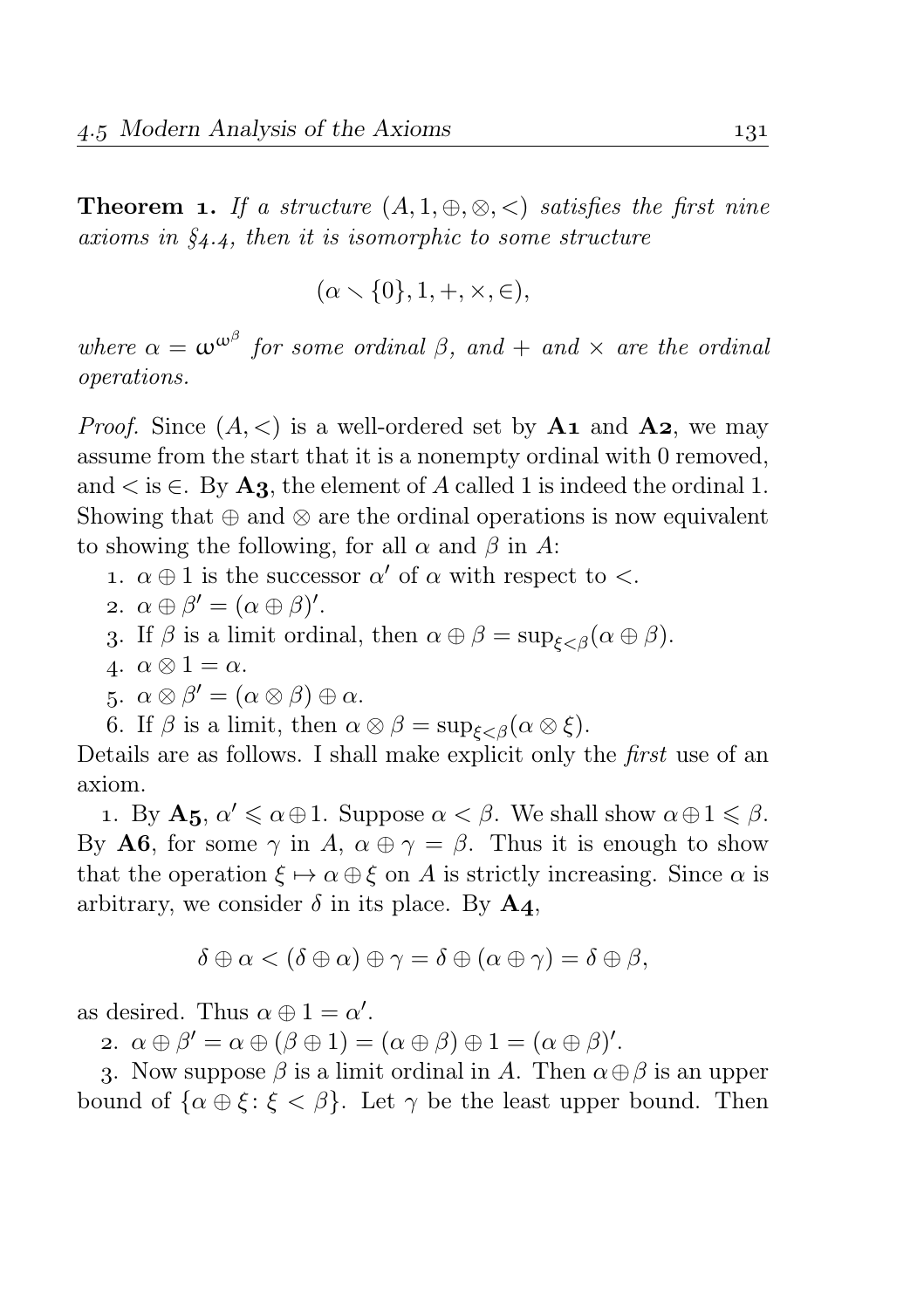for some  $\delta$  in  $A, \alpha \oplus \delta = \gamma$ . We must have  $\delta \leq \beta$ . If  $\delta < \beta$ , then  $\delta' < \beta$ , so  $\alpha \oplus \delta' \leq \gamma = \alpha \oplus \delta < \alpha \oplus \delta'$ , which is absurd. Therefore  $\delta = \beta$ .

4.  $\alpha \otimes 1 = \alpha$  by **A8**.

5. By  $\mathbf{A}_7$ ,  $\alpha \otimes \beta' = \alpha \otimes (\beta \oplus 1) = \alpha \otimes \beta \oplus \alpha \otimes 1 = \alpha \otimes \beta \oplus \alpha$ .

6. The operation  $\xi \mapsto \delta \otimes \xi$  is always strictly increasing, because if again  $\alpha < \beta$  in A, so that  $\alpha \oplus \gamma = \beta$  for some  $\gamma$ , then

$$
\delta\otimes\alpha<\delta\otimes\alpha\oplus\delta\otimes\gamma=\delta\otimes(\alpha\oplus\gamma)=\delta\otimes\beta.
$$

Now suppose again  $\beta$  is a limit ordinal in A, so  $\alpha \otimes \beta$  is an upper bound of  $\{\alpha \otimes \xi : \xi < \beta\}$ . Let  $\gamma$  be the least upper bound. By  $\mathbf{A}\mathbf{g}$ , for some  $\delta$  and  $\theta$ , we have either  $\alpha \otimes \delta = \gamma$  or  $\alpha \otimes \delta \oplus \theta = \gamma$ , where  $\theta < \alpha$ . Again  $\delta \leq \beta$ , but  $\delta < \beta$  yields absurdity, so  $\delta = \beta$ , and there is no  $\theta$ .

Thus ⊕ and ⊗ are + and  $\times$ . The ordinal  $A \cup \{0\}$  has a Cantor normal form

$$
\omega^{\alpha_0}\cdot b_0+\cdots+\omega^{\alpha_n}\cdot b_n,
$$

where  $\alpha_0 > \cdots > \alpha_n$  and  $\{b_0, \ldots, b_n\} \subseteq \omega \setminus 1$ . If  $n > 0$ , then A contains  $\omega^{\alpha_0} \cdot b_0$ , but not its double, namely  $\omega^{\alpha_0} \cdot b_0 + \omega^{\alpha_0} \cdot b_0$  or  $\omega^{\alpha_0} \cdot (b_0 \cdot 2)$ : this is absurd, since A is closed under addition. Thus  $n = 0$ , and we may write  $A \cup \{0\} = \omega^{\alpha} \cdot b$ . If  $b > 1$ , then  $b = c'$ for some c in  $\omega \setminus 1$ , and A contains  $\omega^{\alpha} \cdot c$ , but not its double, which again is absurd. Thus  $b = 1$ , and  $A \cup \{0\} = \omega^{\alpha}$ . Since A is closed under multiplication,  $\alpha$  must be closed under addition, so as before,  $\alpha$  must be  $\omega^{\beta}$  for some  $\beta$ .  $\Box$ 

**Corollary 1.** The first nine axioms in  $\S_4.4$  entail the next three.

**Corollary 2.** With the first nine axioms in  $\S_{4.4}$ , either of **A13** and  $A_{14}$  entails

$$
(\omega\smallsetminus 1, +, \times, \in)\cong (\mathbb{N}, 1, +, \times, <),
$$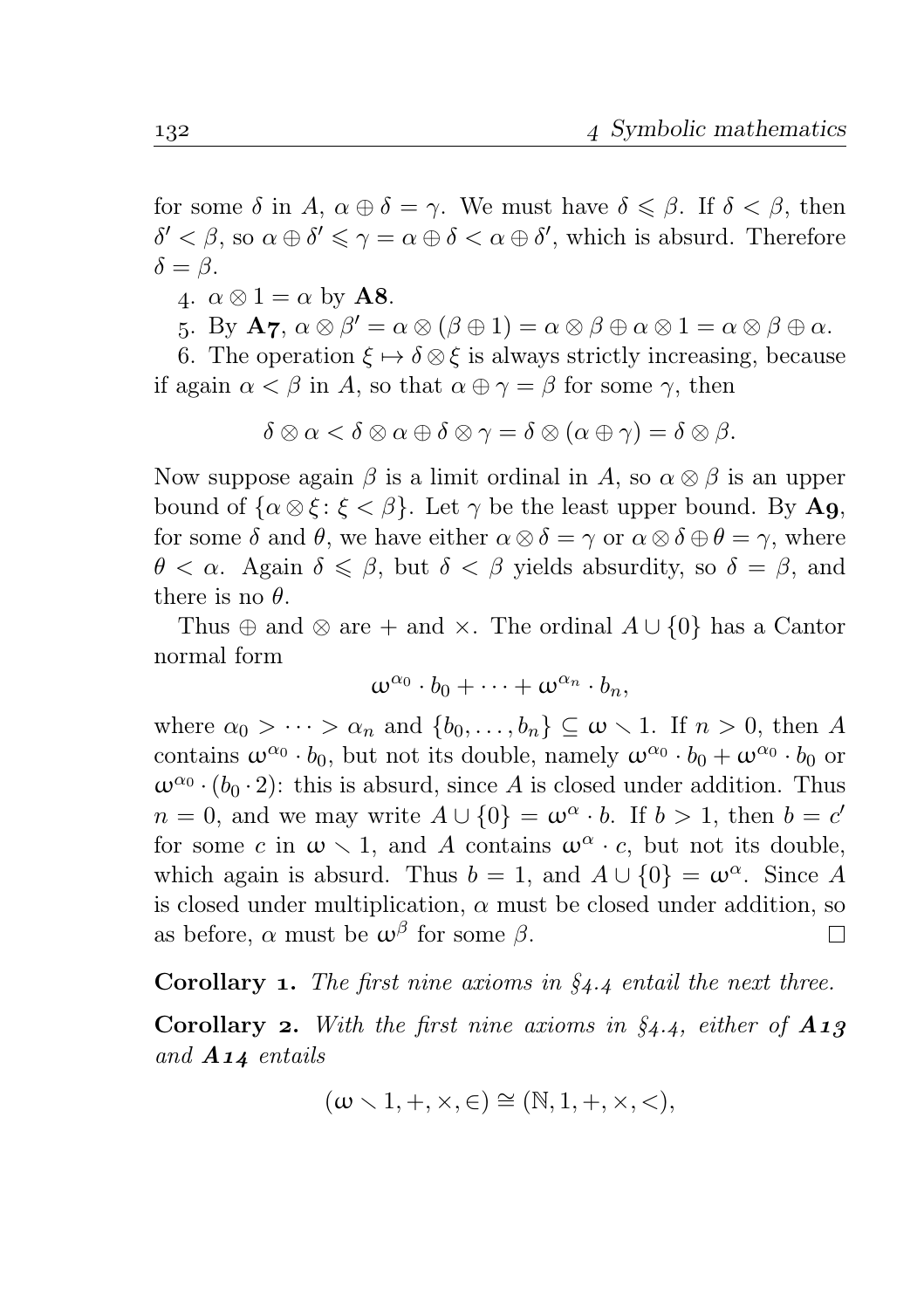and therefore  $\times$  on  $\mathbb N$  is commutative.

*Proof.* We prove the contrapositive. In the statement of Theorem 1, if  $\beta > 0$ , then  $\alpha$  contains  $\omega + 1$ ; but

$$
(\omega + 1) \cdot \omega = \omega \cdot \omega < \omega \cdot \omega + 1 \cdot \omega,
$$
  

$$
1 + \omega = \omega < \omega + 1.
$$

Of course Euclid's argument for the commutativity of multiplication does not proceed as above. We consider it again in the next section. Meanwhile, there is yet another approach:

**Theorem 2.** The first six axioms in  $\S_{4.4}$ , along with Axiom 14, entail

$$
(\omega \smallsetminus 1, 1, ', \in ) \cong (\mathbb{N}, 1, x \mapsto x + 1, <).
$$

*Proof.* Without the use of any axioms about  $\mathbb N$  at all, there is a unique homomorphism from  $(\omega \setminus 1, 1,')$  to  $(\mathbb{N}, 1, x \mapsto x + 1)$ . Showing that the homomorphism is an isomorphism is equivalent to establishing the so-called Peano Axioms:

1.  $(N, 1, x \mapsto x + 1)$  allows proof by induction.

2. The operation  $x \mapsto x + 1$  on N is not surjective.

3. The operation  $x \mapsto x + 1$  on N is injective.

See for example  $[74, Thm 2]$ .

1. In N, if  $a \neq 1$ , then  $a > 1$  by A<sub>3</sub>, so  $a = 1 + b$  for some b by **A6**, and then  $a = b + 1$  by **A14**, so  $b < a$  by **A5**. Therefore the structure  $(N, 1, x \mapsto x + 1)$  allows proof by induction by the standard argument: if  $B \subseteq \mathbb{N}$ , and  $1 \in B$ , and  $a + 1 \in B$  whenever  $a \in B$ , then the complement  $\mathbb{N} \setminus B$  can contain no least element, so by  $A_2$  it is empty.

2. Since  $1 \leq a$  and  $a < a + 1$ , so that  $1 < a + 1$  by **A**<sub>1</sub>, the operation  $x \mapsto x + 1$  on N is not surjective.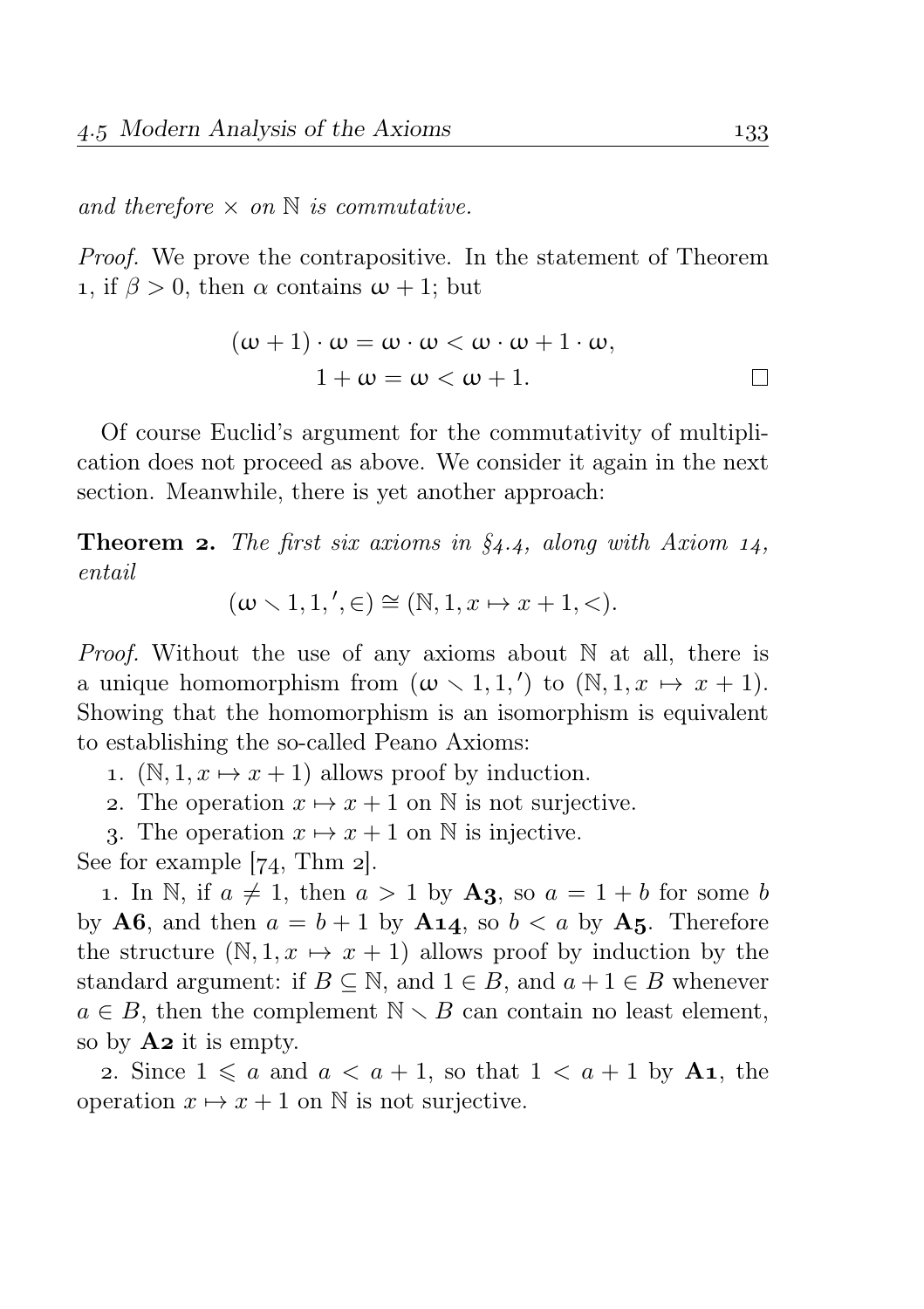3. Using also  $\mathbf{A}_4$  as in the proof of Theorem 1, if  $a < b$ , then we have  $a+1=1+a<1+b=b+1$ , and so the operation  $x\mapsto x+1$ on N is injective.

Finally, since the ordering of N is determined by addition according to the rule

$$
a < b \iff \exists x \ a + x = b,\tag{4.9}
$$

and a similar rule holds for  $\omega \setminus 1$ , we have the desired isomorphism.  $\Box$ 

Conversely, the Peano Axioms entail all of the axioms of  $\S$ <sub>4</sub>.4, in the following sense. Assuming only that the structure  $(\mathbb{N}, 1, x \mapsto$  $x + 1$ ) allows proof by induction, Landau shows implicitly in Foundations of Analysis [54] that there are unique operations + and  $\times$ on N such that

$$
x + (y + 1) = (x + y) + 1,
$$
  

$$
x \cdot 1 = x, \qquad x \cdot (y + 1) = x \cdot y + x.
$$

By induction too, these operations respect the axioms in  $\S$ 4.4 that govern the operations alone and 1. In the same way, multiplication is commutative. Under the additional assumption that  $x \mapsto x+1$  is injective, but not surjective, one shows that the relation  $\lt$  defined by  $(4.9)$  satisfies the remaining axioms.

#### 4.6 Euclid's Argument

Finally we cast Euclid's argument for the commutativity of multiplication in modern terms, using the axioms above. We might take the following as being obvious for numbers, as Euclid seems to; but we *can* prove it using the axioms: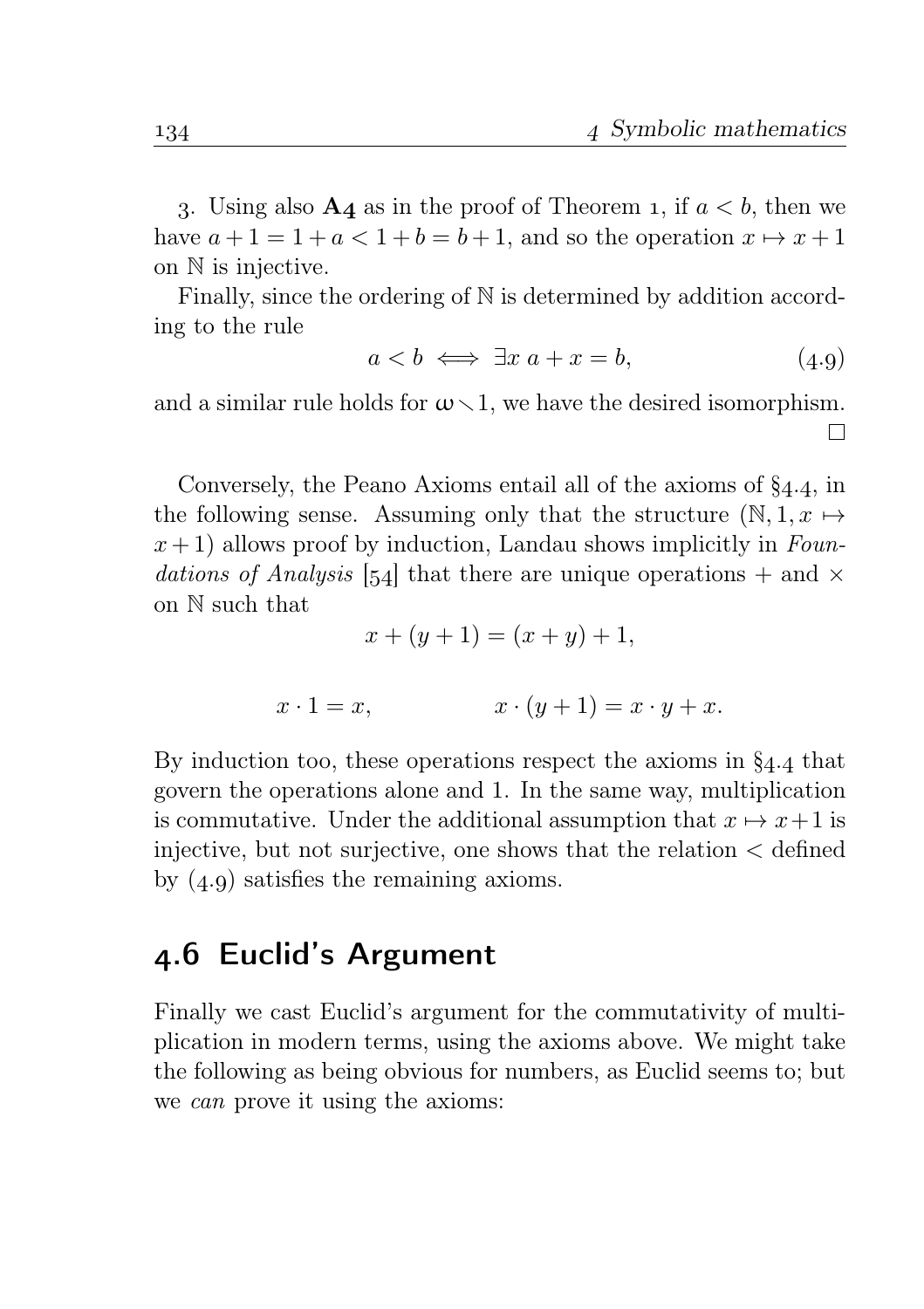**Lemma 1.** In N, if  $a > b$ , then the equation

$$
a = b + x \tag{4.10}
$$

has a unique solution.

*Proof.* There is a solution by  $\bf{A6}$ . Any two solutions are comparable, by  $\mathbf{A}_1$ . But then there cannot be two solutions, since the operation  $x \mapsto b+x$  is strictly increasing, as in the proof of Theorem<br>1. which uses also  $A5$  and  $A4$ . 1, which uses also  $A_5$  and  $A_4$ .

The unique solution to  $(4.10)$  is the **difference** of a from b, denoted by

$$
a-b.
$$

**Lemma 2.** In N, if  $a > b$ , then

$$
c \cdot (a - b) = c \cdot a - c \cdot b.
$$

Proof. By  $A_7$ ,

$$
b + (a - b) = a,
$$
  
\n
$$
c \cdot (b + (a - b)) = c \cdot a,
$$
  
\n
$$
c \cdot b + c \cdot (a - b) = c \cdot a,
$$
  
\n
$$
c \cdot (a - b) = c \cdot a - c \cdot b.
$$

**Lemma 3.** If a measures b, then  $a \leq b$ .

*Proof.* If a measures b, this means  $a \cdot c = b$  for some c. Since  $c \ge 1$ by **A<sub>3</sub>**, we have  $a \leq a \cdot c$  by **A<sub>11</sub>** (in case  $c > 1$ ) or **A8** (in case  $c = 1$ ).  $c=1$ ).

 $\Box$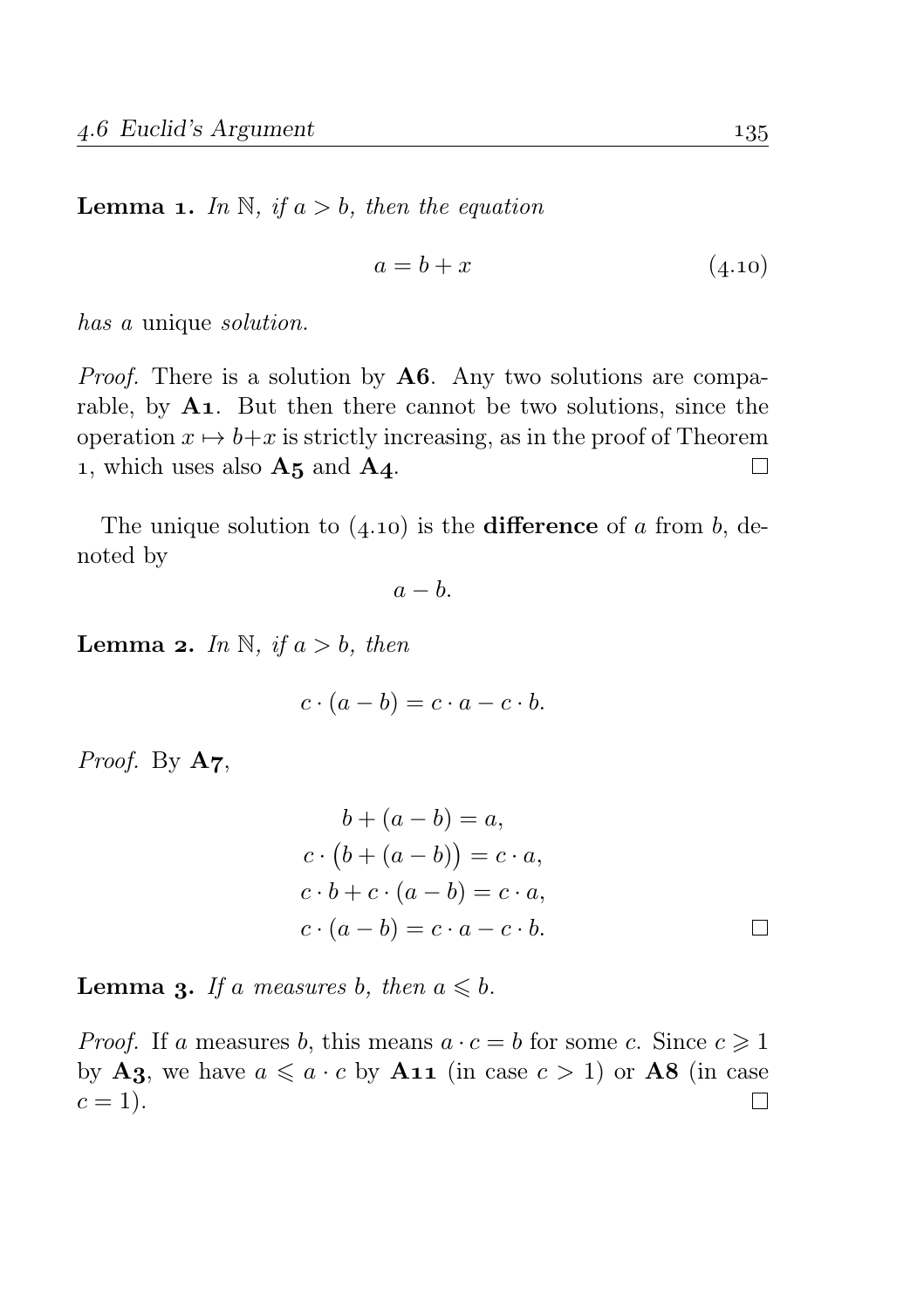The Euclidean Algorithm is given in Propositions  $\bf{1}$  and  $\bf{2}$ of Book VII. If  $a > b$ , then by **Ag** either  $a = b \cdot k$  or  $a = b \cdot k + c$  for some k and c such that  $b > c$ . In the latter case, either  $b = c \cdot \ell$  or  $b = c \cdot \ell + d$  for some  $\ell$  and  $d$  such that  $c > d$ , and so on. We can understand  $\mathbf{A_2}$  to mean simply that the sequence  $(a, b, c, d, \dots)$ must terminate; and then its last entry will be measured by all common measures of  $a$  and  $b$  and will be one itself. The following theorem spells out the details. We do not really make the argument more rigorous by replacing  $(a, b, c, d, ...)$  with  $(a_1, a_2, a_3, a_4, ...)$ unless we actually have a theory of the indices.

**Theorem 3.** In N, if  $a_1 > a_2$ , there are sequences  $(b_1, b_2, \dots)$  and  $(a_1, a_2, a_3, \dots)$  given by

$$
a_k = a_{k+1} \cdot b_k + a_{k+2} \& a_{k+1} > a_{k+2}.
$$

The sequences must terminate: some  $a_{n+2}$  does not exist, but

$$
a_n = a_{n+1} \cdot b_n. \tag{4.11}
$$

Then

$$
a_1 > a_2 > a_3 > \cdots > a_{n+1}, \qquad (4.12)
$$

and  $a_{n+1}$  is a common measure of  $a_1$  and  $a_2$ , and  $a_{n+1}$  is measured by every common measure of  $a_1$  and  $a_2$ , so  $a_{n+1}$  is greater than every other common measure of  $a_1$  and  $a_2$ .

*Proof.* By A9, from  $a_k$  and  $a_{k+1}$ , we can obtain  $b_k$  and perhaps  $a_{k+2}$ . Then  $a_1 > a_2 > a_3 > \cdots$  by **A1**. By **A2** then, for some n, there is no  $a_{n+2}$ , so we have  $(4.11)$  and  $(4.12)$ . We can now compute

$$
a_{n-1} = a_n \cdot b_{n-1} + a_{n+1}
$$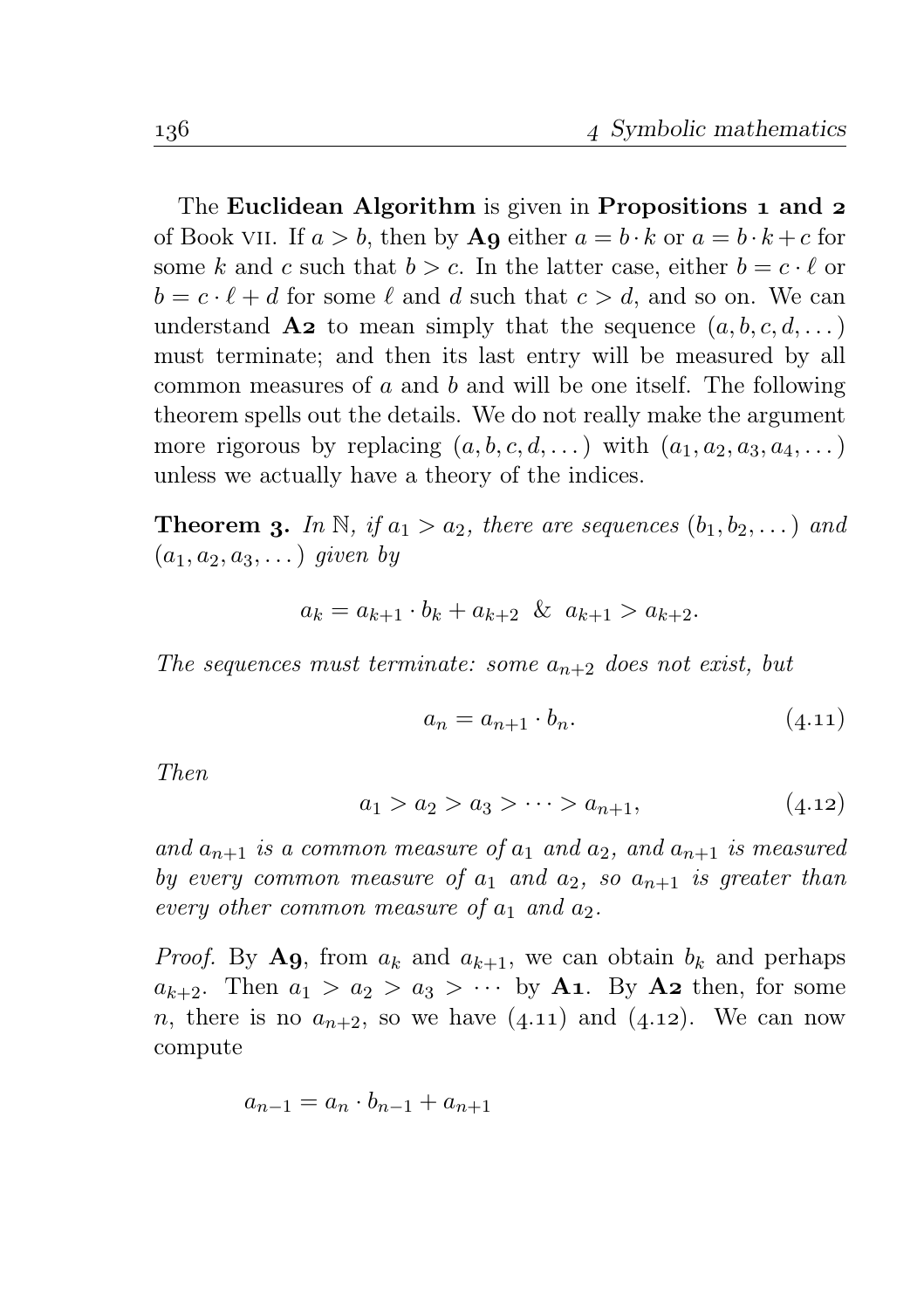$$
= (a_{n+1} \cdot b_n) \cdot b_{n-1} + a_{n+1}
$$
  
\n
$$
= a_{n+1} \cdot (b_n \cdot b_{n-1}) + a_{n+1}
$$
 [A10]  
\n
$$
= a_{n+1} \cdot (b_n \cdot b_{n-1}) + a_{n+1} \cdot 1
$$
 [A8]  
\n
$$
= a_{n+1} \cdot (b_n \cdot b_{n-1} + 1).
$$
 [A7]

Continuing in this way, we obtain  $a_{n+1}$  as a common measure of  $a_1$ and  $a_2$ . If d is a common measure, then

$$
d \cdot x = (d \cdot y) \cdot b_1 + a_3
$$
  
= 
$$
d \cdot (y \cdot b_1) + a_3,
$$

so by Lemma 2,

$$
a_3 = d \cdot (x - y \cdot b_1).
$$

Continuing in this way, we have  $d$  as a common measure of all of the  $a_k$ , including  $a_{n+1}$ . By Lemma 3 then,  $a_{n+1}$  is greater than every other common measure of  $a_1$  and  $a_2$ . П

The sequence  $(b_1, b_2, \dots)$  in the theorem is the **anthyphaeretic** sequence of  $(a_1, a_2)$  as defined on p. 91. The number  $a_{n+1}$  in the theorem is the **greatest common measure** of  $a_1$  and  $a_2$ , and we may write

$$
a_{n+1} = \operatorname{gcm}(a_1, a_2).
$$

Two numbers are **prime to one another**, as in Definition 12 of Book vii, if their only (and therefore their greatest) common measure is unity.

As noted earlier  $(p. 130)$ , **Proposition 5** of Book VII is our  $A13$ . Meanwhile, though *proportion* is mentioned in Definition  $\alpha$ , the real meaning is suggested by **Proposition 4**, as in  $\S$ 3.7 (p. 94): four numbers  $a, b, c$ , and  $d$  are **proportional**, and we shall write this as

$$
a:b::c:d,
$$
\n
$$
(4.13)
$$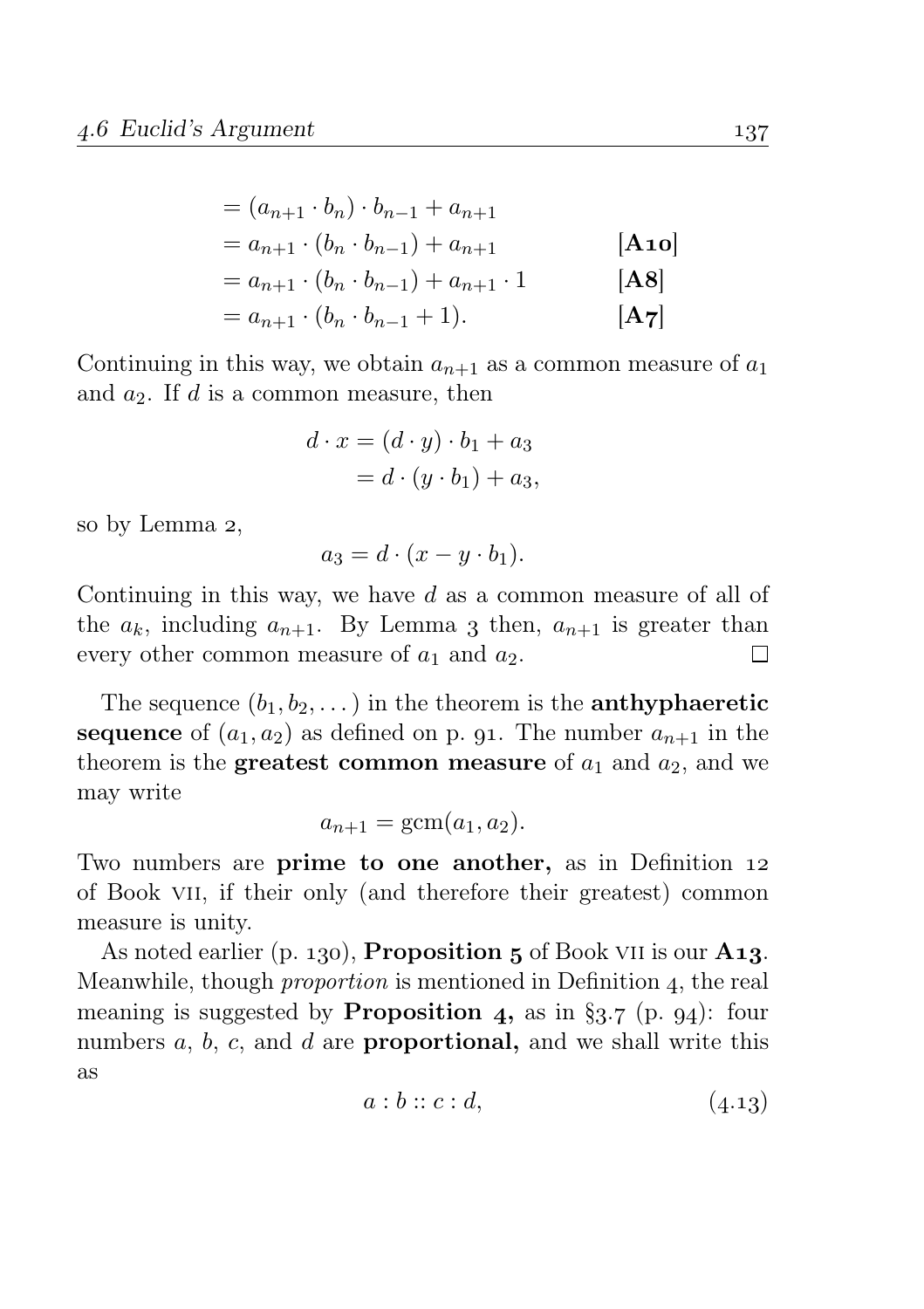just in case, for some  $e$  and  $f$ ,

$$
a = \text{gcm}(a, b) \cdot e, \quad c = \text{gcm}(c, d) \cdot e,
$$
  
\n
$$
b = \text{gcm}(a, b) \cdot f, \quad d = \text{gcm}(c, d) \cdot f.
$$
\n(4.14)

Though we shall not actually use it, the following observation can be taken as the motivation for Proposition  $\alpha$ :

**Theorem 4.** Assuming  $a > b$  and  $c > d$ , (4.13) holds if and only if  $(a, b)$  or  $(c, d)$  have the same anthyphaeretic sequence.

*Proof.* The proof of Theorem 3 shows that the numbers  $e$  and  $f$ such that  $a = \gcd(a, b) \cdot e$  and  $b = \gcd(a, b) \cdot f$  depend only on the anthyphaeretic sequence of  $(a, b)$ . Conversely, by its definition in the statement of the theorem, the sequence depends only on e and f.  $\Box$ 

The "definition" of proportion at the head of Book VII suggests the following.

**Theorem 5.** If a measures b, so that  $a \cdot f = b$  for some f, then

$$
a:b::c:d \iff c \cdot f = d.
$$

Euclid seems not to make the following two lemmas explicit. Lemma 4, like Lemma 1, might be considered as axiomatic. Lemma might be taken as an obvious consequence of the axioms, although writing out a proof in modern fashion is tedious.

**Lemma 4.** If  $a \cdot b = a \cdot c$ , then  $b = c$ .

*Proof.* If  $b \neq c$ , then we may assume  $b < c$ , by **A1**. But then  $a \cdot b < a \cdot c$ , since  $x \mapsto a \cdot x$  is strictly increasing, as in the proof of Theorem 1, which uses  $A6$ ,  $A_5$ , and  $A_7$ . □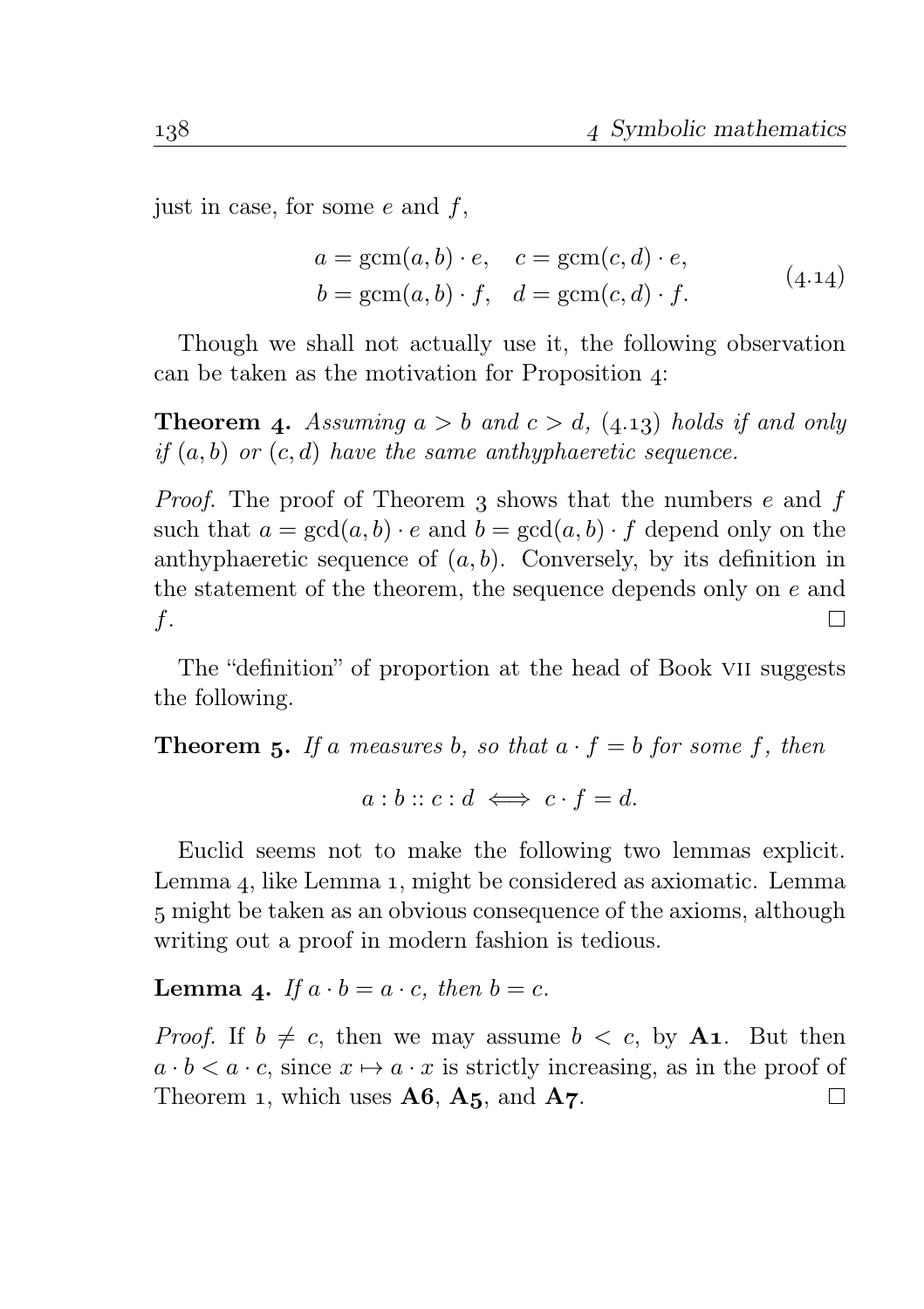**Lemma 5.** Under the conditions  $(4.14)$ , e and f must be prime to one another. Conversely, if this is so, and

$$
a = g \cdot e, \quad c = h \cdot e,
$$
  
\n
$$
b = g \cdot f, \quad d = h \cdot f
$$
\n(4.15)

for some  $q$  and  $h$ , then  $(4.13)$  holds.

*Proof.* Given (4.14) and **A10**, we find that  $\text{gcm}(a, b) \cdot \text{gcm}(e, f)$  is a common measure of a and b. Then

$$
gcm(a, b) \cdot gcm(e, f) \le gcm(a, b)
$$

by Theorem 3; but if  $gcm(e, f) > 1$ , then

$$
gcm(a, b) \cdot gcm(e, f) > gcm(a, b)
$$

by **A11**; therefore  $\text{gcm}(e, f) = 1$  by **A1** and **A3**.

Conversely, if  $(4.15)$  holds, then g is a common measure of a and  $b$ , so for some  $k$ ,

$$
g \cdot k = \text{gcm}(a, b).
$$

But for some  $e'$  and  $f'$ ,

$$
g \cdot e = a = \text{gcm}(a, b) \cdot e' = (g \cdot k) \cdot e' = g \cdot (k \cdot e'),
$$
  

$$
g \cdot f = b = \text{gcm}(a, b) \cdot f' = (g \cdot k) \cdot f' = g \cdot (k \cdot f')
$$

by  $A_{10}$ , so

$$
e = k \cdot e', \qquad f = k \cdot f'
$$

by Lemma 4, and so  $k$  is a common divisor of  $e$  and  $f$ . Suppose these are prime to one another. then  $q = \text{gcm}(a, b)$  by **A8**, and likewise  $h = \text{gcm}(c, d)$ . We thus obtain  $(4.14)$ , and therefore  $(4.13)$ .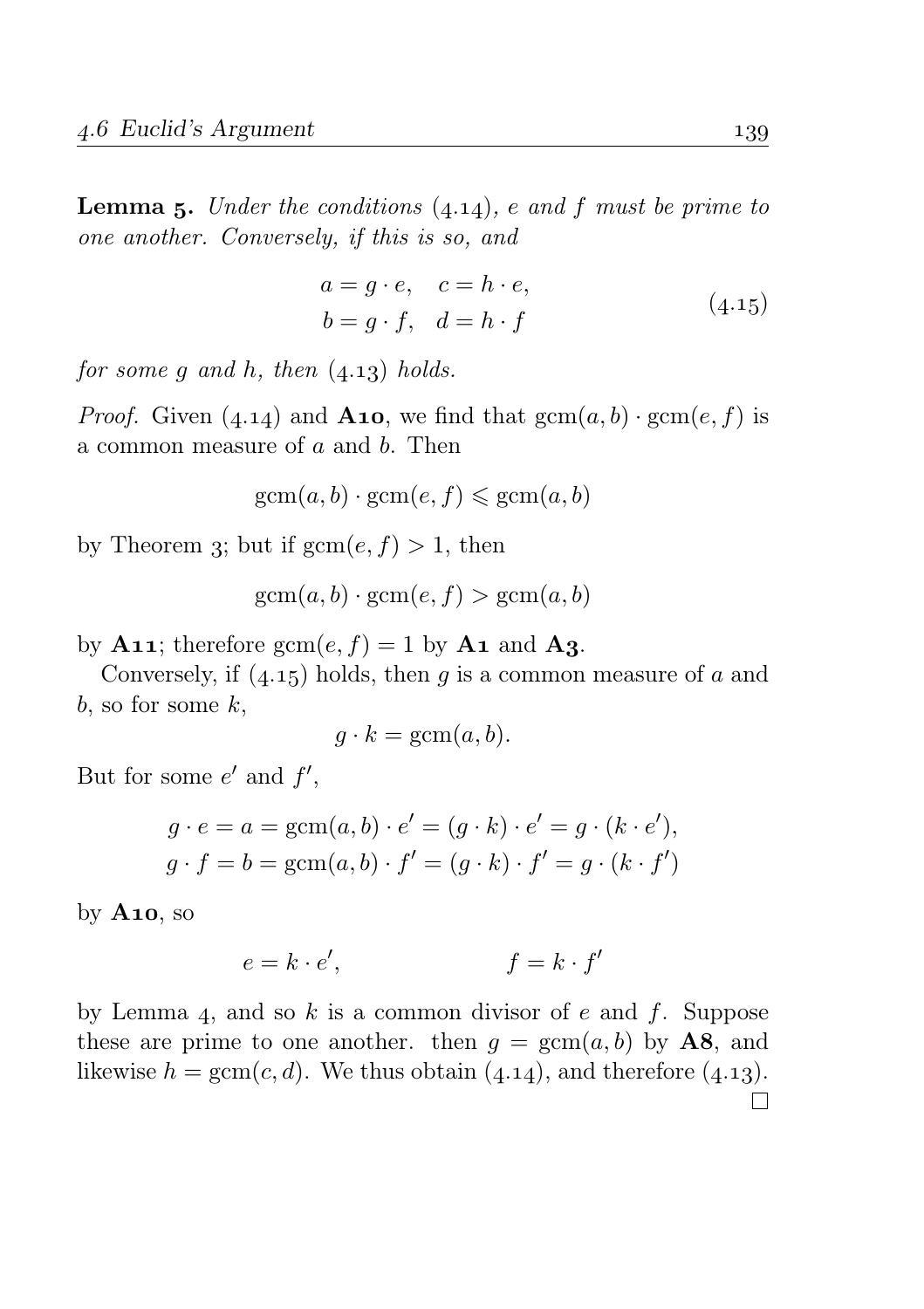I suppose it is just possible that Euclid overlooked the need to prove the last lemma. It seems to me more likely that he would just reason as follows. Suppose a and b are as in  $(4.14)$ . Applying the Euclidean algorithm to a and b of course yields  $gcm(a, b)$ . But if we now consider  $gcm(a, b)$  as a unit, this shows that the same algorithm applied to  $e$  and  $f$  yields unity. Conversely, if we know this, but a and b are as in  $(4.15)$ , then the algorithm applied to these will obviously yield g.

In any case, the lemma yields the following, which is **Proposi**tion  $12$  of Book VII:

**Theorem 6.** If  $a:b::c:d$ , then

$$
a:b::a+c:b+d.
$$

*Proof.* Suppose  $(4.13)$  holds, so that  $(4.14)$  holds. By  $\mathbf{A13}$ ,

$$
a + c = (\text{gcm}(a, b) + \text{gcm}(c, d)) \cdot e,
$$
  

$$
b + d = (\text{gcm}(a, b) + \text{gcm}(c, d)) \cdot f,
$$

and therefore  $a:b:: a+c:b+d$  by Lemma 5.

Euclid's **Proposition 15** is that if b measures a as many times as unity measures  $c$ , then  $c$  measures  $a$  as many times as unity measures b. Since  $c = 1 \cdot c$  by **A12**, the conclusion is

$$
b \cdot c = a \implies c \cdot b = a,
$$

or simply the following theorem, which is Euclid's Proposition 16.

**Theorem 7.** In  $\mathbb N$ , multiplication is commutative:

$$
a \cdot b = b \cdot a.
$$

 $\Box$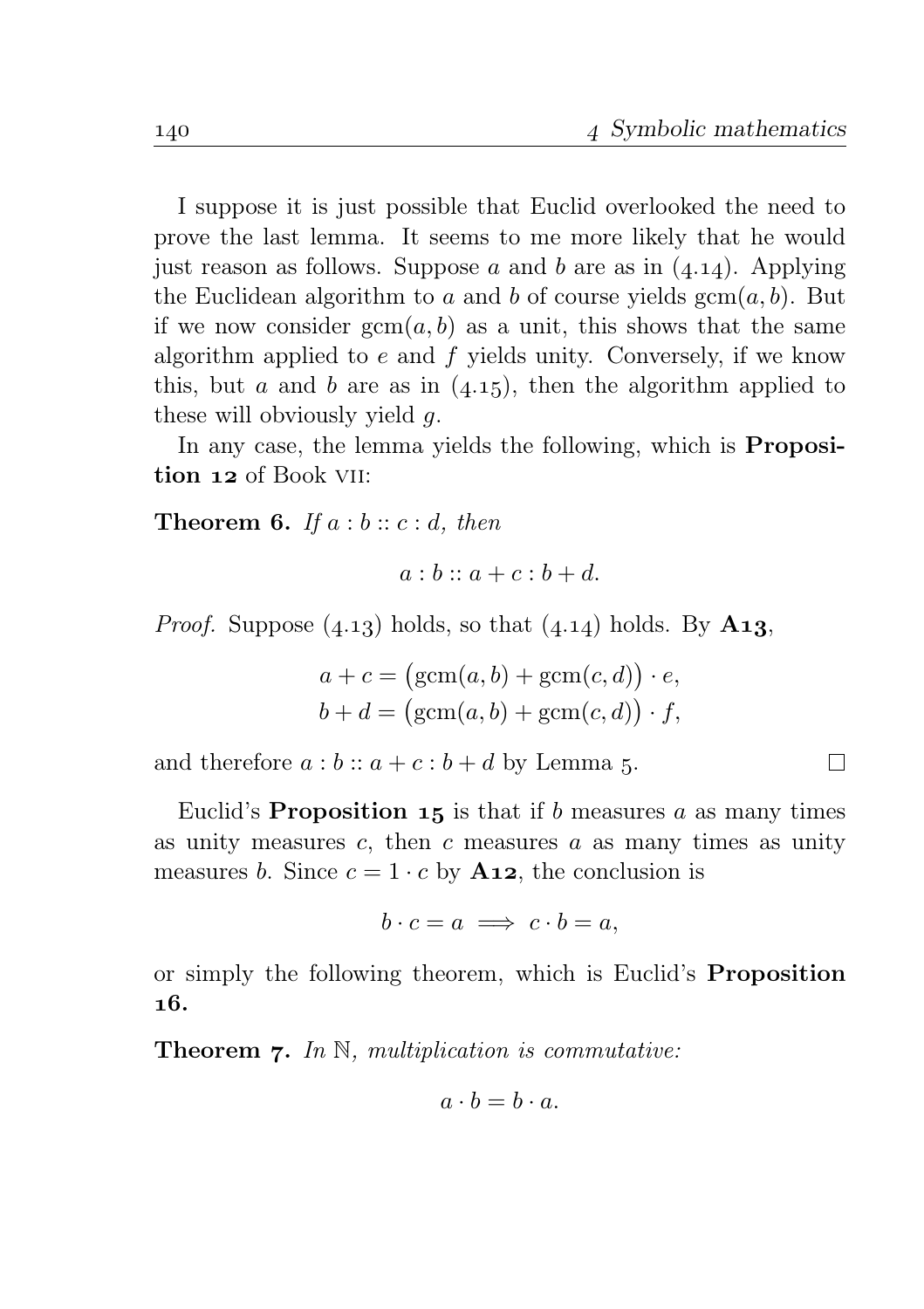*Proof.* Since  $a = a \cdot 1$  by **A8**, we have

$$
1 : a :: 1 : a \cdot 1.
$$

Suppose

```
1 : a :: c : a \cdot c.
```
Then

| $1:a::1+c:a+a\cdot c$                  | [Theorem 6] |
|----------------------------------------|-------------|
| $\therefore$ $c+1:a\cdot c+a$          | $[A_14]$    |
| $\therefore$ $c+1:a\cdot c+a\cdot 1$   | [A8]        |
| $\therefore$ $c + 1 : a \cdot (c + 1)$ | $[A7]$ .    |

By induction (which we established in the proof of Theorem 2, by means of  $\mathbf{A_3}$ ,  $\mathbf{A6}$ ,  $\mathbf{A14}$ ,  $\mathbf{A5}$ , and  $\mathbf{A2}$ ),

$$
1: a::b:a\cdot b. \tag{4.16}
$$

Since  $a = 1 \cdot a$  by **A12**, by Theorem 5 we must have  $b \cdot a = a \cdot b$ .  $\Box$ 

Euclid does not use induction as we have. But we can apply Theorem 6 as many times as we like to get

1: 
$$
a :: 1 + \cdots + 1 : a + \cdots + a
$$
  
\n $:: 1 + \cdots + 1 : a \cdot 1 + \cdots + a \cdot 1$  [A8]  
\n $:: 1 + \cdots + 1 : a \cdot (1 + \cdots + 1)$  [A7].

For Euclid, every number is a sum  $1+\cdots+1$ , and so  $(4.16)$  follows. We can just use the axioms to show that there is no *least* number that is not of the form  $1 + \cdots + 1$ .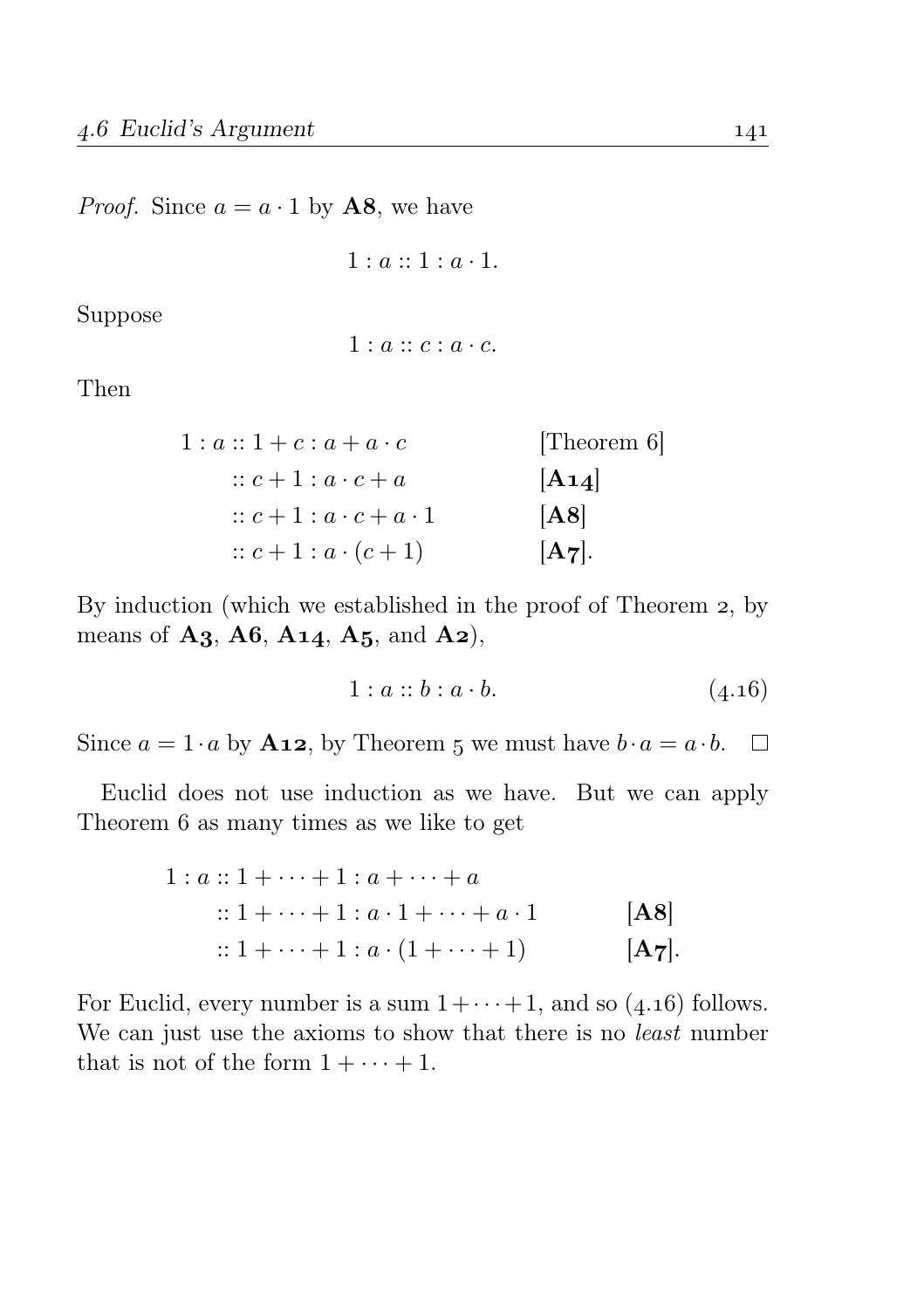## Bibliography

- [1] Barbara Aland et al., editors. The Greek New Testament. Deutsche Bibelgesellschaft, Stuttgart, fourth revised edition, 2006.
- [2] Archimedes. The Two Books On the Sphere and the Cylinder, volume I of The Works of Archimedes. Cambridge University Press, Cambridge, 2004. Translated into English, together with Eutocius' commentaries, with commentary, and critical edition of the diagrams, by Reviel Netz.
- [3] Aristotle. Categories, On Interpretation, and Prior Analytics. Number 325 in Loeb Classical Library. Harvard University Press and William Heinemann Ltd, Cambridge, Massachusetts and London,  $1973$ . With English translation by H. P. Cooke and H. Tredennick.
- [] Jeremy Avigad, Edward Dean, and John Mumma. A formal system for Euclid's *Elements. Rev. Symb. Log.*,  $2(4):700-768$ . 2009.
- [5] Paul Bahn. *Archaeology: A very short introduction*. Very Short Introductions. Oxford University Press, Oxford, 2012. Fully updated new edition. First edition, 1996.
- [] Andrew Barker, editor. Greek Musical Writings. Volume II.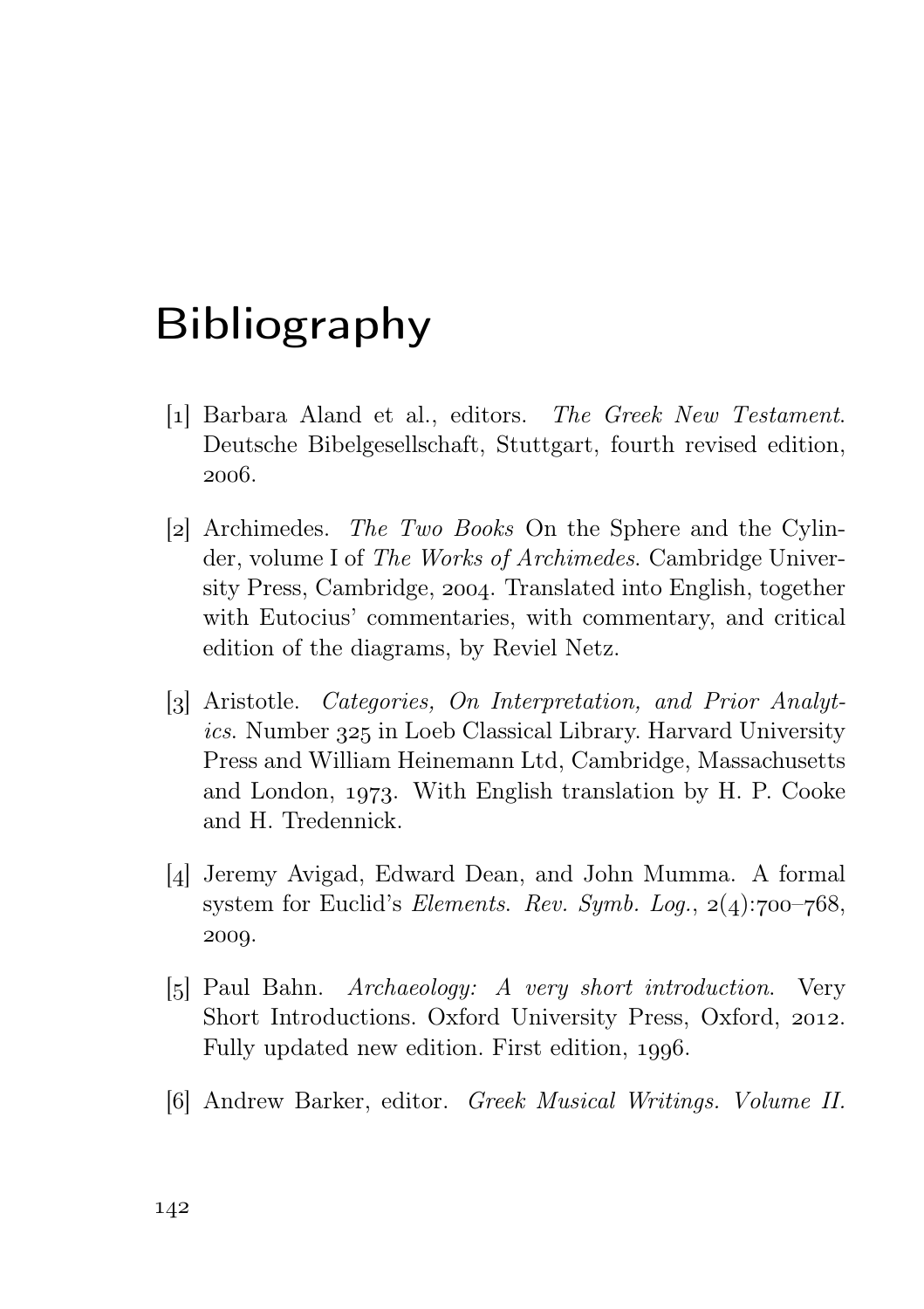Harmonic and Acoustic Theory. Cambridge University Press, 1989. First paperback edition 2004.

- [7] Andrew Barker. The Science of Harmonics in Classical Greece. Cambridge University Press, 2007.
- [8] Mary Beard. No more scissors and paste. *London Review of Books*, 25 March 2010. Review of *History Man: The Life of* R.G. Collingwood by Fred Inglis.
- [] Joseph Bertrand. Traité d'Arithmétique. Hachette, Paris, . Electronic version from Gallica Bibliotèque Numérique (http://gallica.bnf.fr).
- $\vert$ 10 Simon Blackburn. Collingwood, Robin George (1889–1943). In Routledge Encyclopedia of Philosophy. Routledge, London and New York,  $1998$ . Version 1.0.
- [11] Simon Blackburn. Being and time. The New Republic, 3 April . Review of History Man: The Life of R.G. Collingwood by Fred Inglis. Available from http://lclane2.net/ collingwood.html, accessed October 30, 2014.
- [12] Roberta Botto Mura and Akbar Rhemtulla. Orderable Groups. Marcel Dekker, Inc., New York-Basel, 1977. Lecture Notes in Pure and Applied Mathematics, Vol. 27.
- [13] Oliver Burne. The First Six Books of the Elements of Euclid. William Pickering, London, 1847. In which coloured diagrams and symbols are used instead of letters for the greater ease of learners. Facsimile edition, Köln: TASCHEN, 2013.
- [14] David M. Burton. *Elementary Number Theory*. McGraw-Hill, Boston, sixth edition, 2007.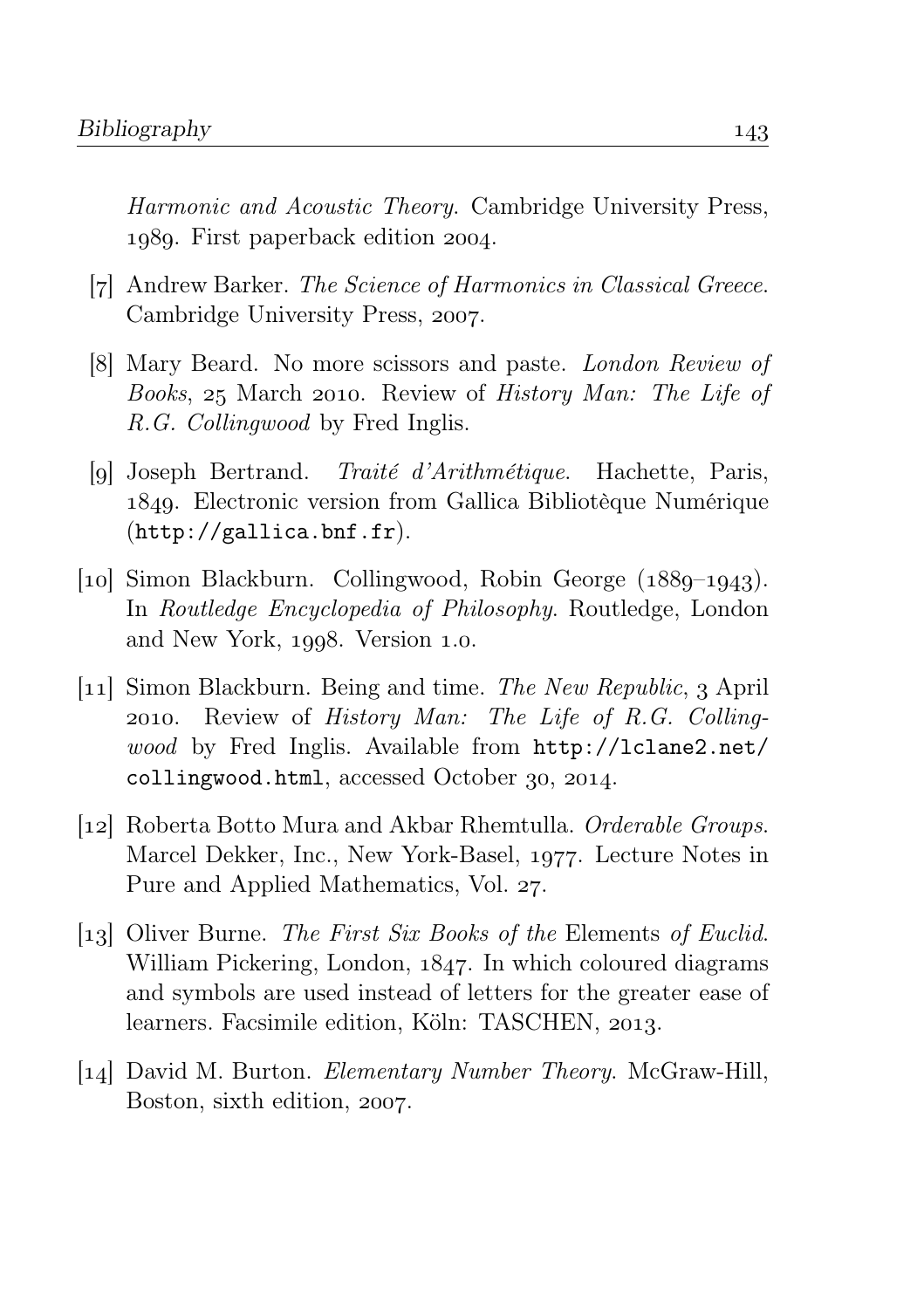- [] Pierre Chantraine. Dictionnaire étymologique de la langue  $grecque. *Histoire des mots*. Klincksieck, Paris, 1968–1980. In$ four volumes.
- [16] R. G. Collingwood. *Religion and Philosophy*. Macmillan, Lon $don. 1916.$
- [17] R. G. Collingwood. Speculum Mentis or The Map of Knowl $edge.$  Clarendon Press, Oxford, 1924. Reprinted photographically in Great Britain at the University Press, Oxford,  $1946$ .
- [18] R. G. Collingwood. *The Principles of Art.* Oxford University Press, London, Oxford, and New York, paperback edition,  $1958.$  First published  $1938.$
- [19] R. G. Collingwood. *The Idea of Nature.* Oxford University Press, London, Oxford, and New York, paperback edition,  $1060$ . First published  $1045$ .
- [20] R. G. Collingwood. An Autobiography. Clarendon Press, Oxford,  $1978$ . First published 1939. With a new introduction by Stephen Toulmin. Reprinted 2002.
- $|21|$  R. G. Collingwood. *The Idea of History*. Oxford University Press, Oxford and New York, revised edition, 1994. With Lectures 1926–1928. Edited with an introduction by Jan van der Dussen.
- [ $22$ ] R. G. Collingwood. An Essay on Metaphysics. Clarendon Press, Oxford, revised edition, 1998. With an Introduction and additional material edited by Rex Martin. Published in paperback  $2002$ . First edition  $1940$ .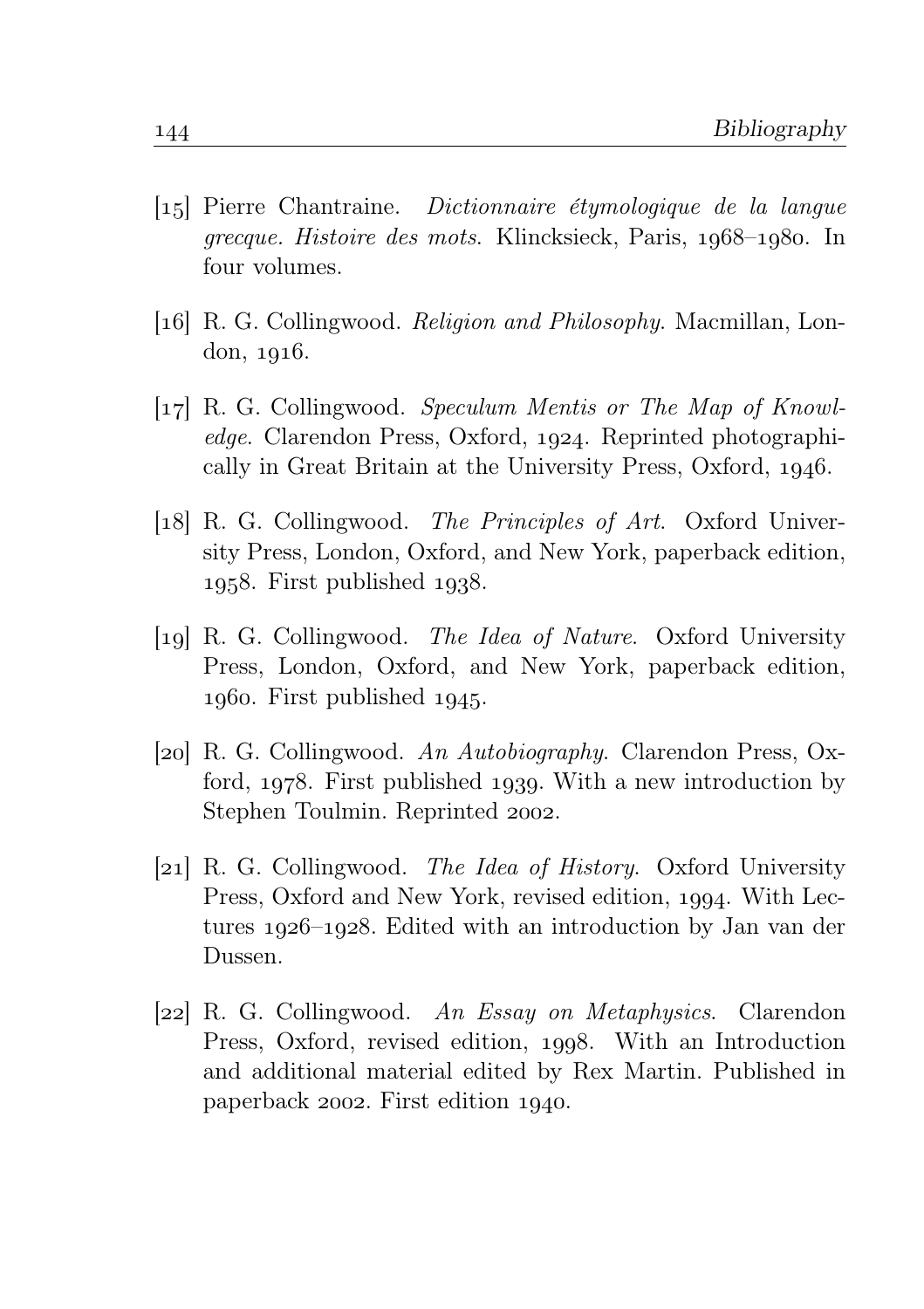- $[23]$  R. G. Collingwood. The Principles of History and other writings in philosophy of history. Oxford, 2001. Edited and with an introduction by W. H. Dray and W. J. van der Dussen.
- [ $24$ ] R. G. Collingwood. An Essay on Philosophical Method. Clarendon Press, Oxford, new edition, 2005. With an Introduction and additional material edited by James Connelly and Giuseppina D'Oro. First edition  $1933$ .
- [25] Richard Dedekind. Essays on the Theory of Numbers. I: Continuity and Irrational Numbers. II: The Nature and Meaning of Numbers. authorized translation by Wooster Woodruff Beman. Dover Publications Inc., New York, 1963.
- [26] René Descartes. The Geometry of René Descartes. Dover Publications, Inc., New York, 1954. Translated from the French and Latin by David Eugene Smith and Marcia L. Latham, with a facsimile of the first edition of  $1637$ .
- [27] Jean Dubois, Henri Mitterand, and Albert Dauzat. *Diction*naire d'Étymologie. Larousse, Paris, 2001. First edition 1964.
- [28] Sextus Empiricus. Sextus Empiricus. Ge. Reimer, Berlin, 1842. Ex recensione Immanuelis Bekkeri.
- [29] Sextus Empiricus. Against the Professors. Number  $382$  in Loeb Classical Library. Harvard University Press, Cambridge, Massachusetts, and London, England, 1949. With English translation by R. G. Bury.
- [30] Euclid. *Euclidis Elementa*, volume I of *Euclidis Opera Omnia*. Teubner, Leipzig, 1883. Edited with Latin interpretation by I. L. Heiberg. Books I–IV.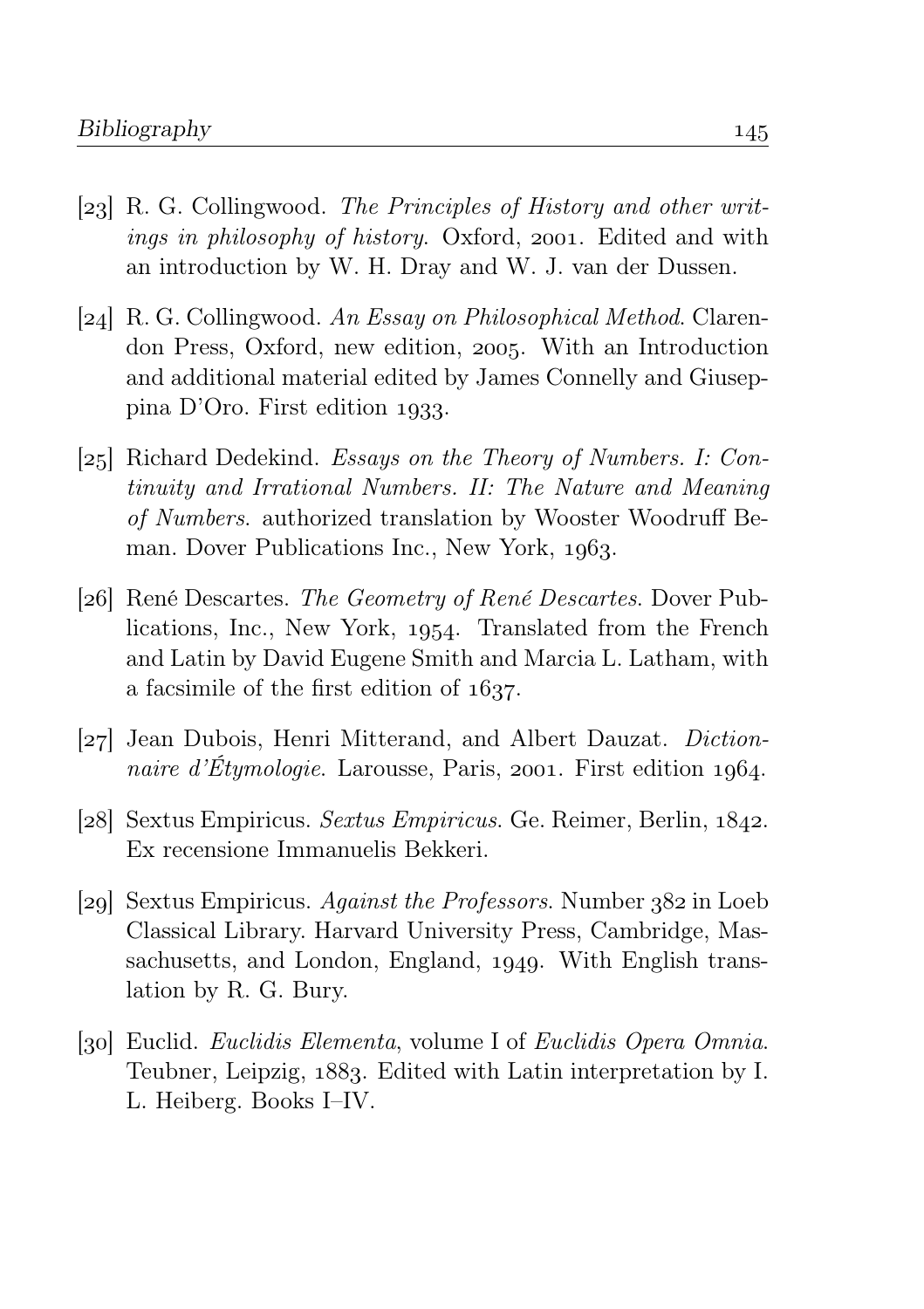- [31] Euclid. *The Thirteen Books of Euclid's Elements*. Dover Publications, New York, 1956. Translated from the text of Heiberg with introduction and commentary by Thomas L. Heath. In three volumes. Republication of the second edition of  $1925$ . First edition 1008.
- [] Euclid. Στοιχεία Εὐκλείδου. http://users.ntua.gr/ dimour/euclid/, 1999. Edited by Dimitrios E. Mourmouras. Accessed December 24, 2014.
- [33] Euclid. Öklid'in Öğelerinin 13 Kitabından Birinci Kitap. Mathematics Department, Mimar Sinan Fine Arts University, Istanbul, 4th edition, September 2014. The first of the  $13$ books of Euclid's Elements. Greek text, with Turkish version by Özer Öztürk & David Pierce.
- [34] David Fowler. *The Mathematics of Plato's Academy*. Clarendon Press, Oxford, second edition, 1999. A new reconstruction.
- [35] H. W. Fowler. A Dictionary of Modern English Usage. Oxford University Press, London, 1926. Corrected reprint of 1954.
- [36] Carl Friedrich Gauss. Disquisitiones Arithmeticae. Carl Friedrich Gauss Werke. Gerh. Fleischer Jun., Leipzig, 1801. Electronic version of the original Latin text from Goettingen State and University Library.
- [37] Carl Friedrich Gauss. *Disquisitiones Arithmeticae*. Springer-Verlag, New York, 1986. Translated into English by Arthur A. Clarke, revised by William C. Waterhouse.
- [38] Timothy Gowers. Mathematics: A very short introduction. Very Short Introductions. Oxford University Press, Oxford, 2002.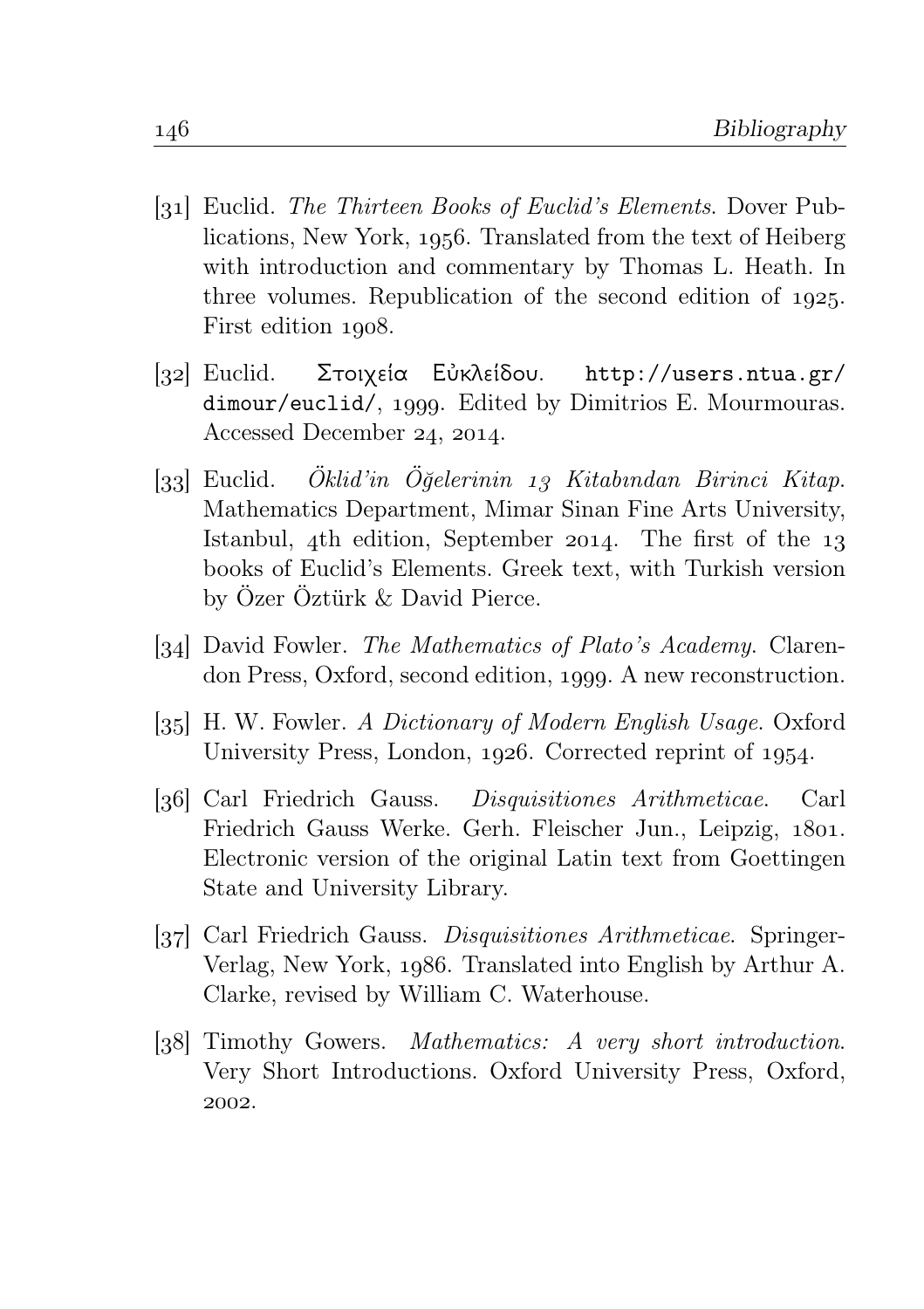- [39] Reha Günay. A Guide to the Works of Sinan the Architect in *Istanbul.* YEM, Istanbul, July 2006.
- [40] Thomas C. Hales. What is motivic measure? *Bull. Amer. Math. Soc.*  $(N.S.), 42(2):119-135, 2005.$
- $\lbrack 41\rbrack$  G. H. Hardy. A Mathematician's Apology. Cambridge University Press, Cambridge, 1992. With a foreword by C. P. Snow. Reprint of the  $1967$  edition. First edition  $1940$ .
- $[42]$  G. H. Hardy and E. M. Wright. An Introduction to the Theory  $of Numbers.$  Clarendon Press, Oxford, fifth edition, 1979. First edition 1938. Reprinted 1990.
- [43] Thomas Heath. A History of Greek mathematics. Vol. I. Dover Publications Inc., New York, 1981. From Thales to Euclid. Corrected reprint of the 1921 original.
- [44] Richard D. Heffner. A Documentary History of the United *States.* New American Library, New York, 3rd edition, 1976. Expanded and Revised Bicentennial Edition.
- [45] Hero. Heronis Alexandrini opera quae supersunt omnia. Volumen IV. Heronis definitiones cum variis collectionibus. Heronis quae feruntur geometrica. Teubner, Stuttgart, 1976. Copiis Guilelmi Schmidt usus edidit J. L. Heiberg. Facsimile reproduction of 1912 edition. Electronic version created at Gallica, downloaded from wilbourhall.org.
- [46] David Hilbert. *The Foundations of Geometry*. Authorized translation by E. J. Townsend. Reprint edition. The Open Court Publishing Co., La Salle, Ill., 1959. Based on lectures 1898–99. Translation copyrighted 1902. Project Gutenberg edition released December 23, 2005 (www.gutenberg.net).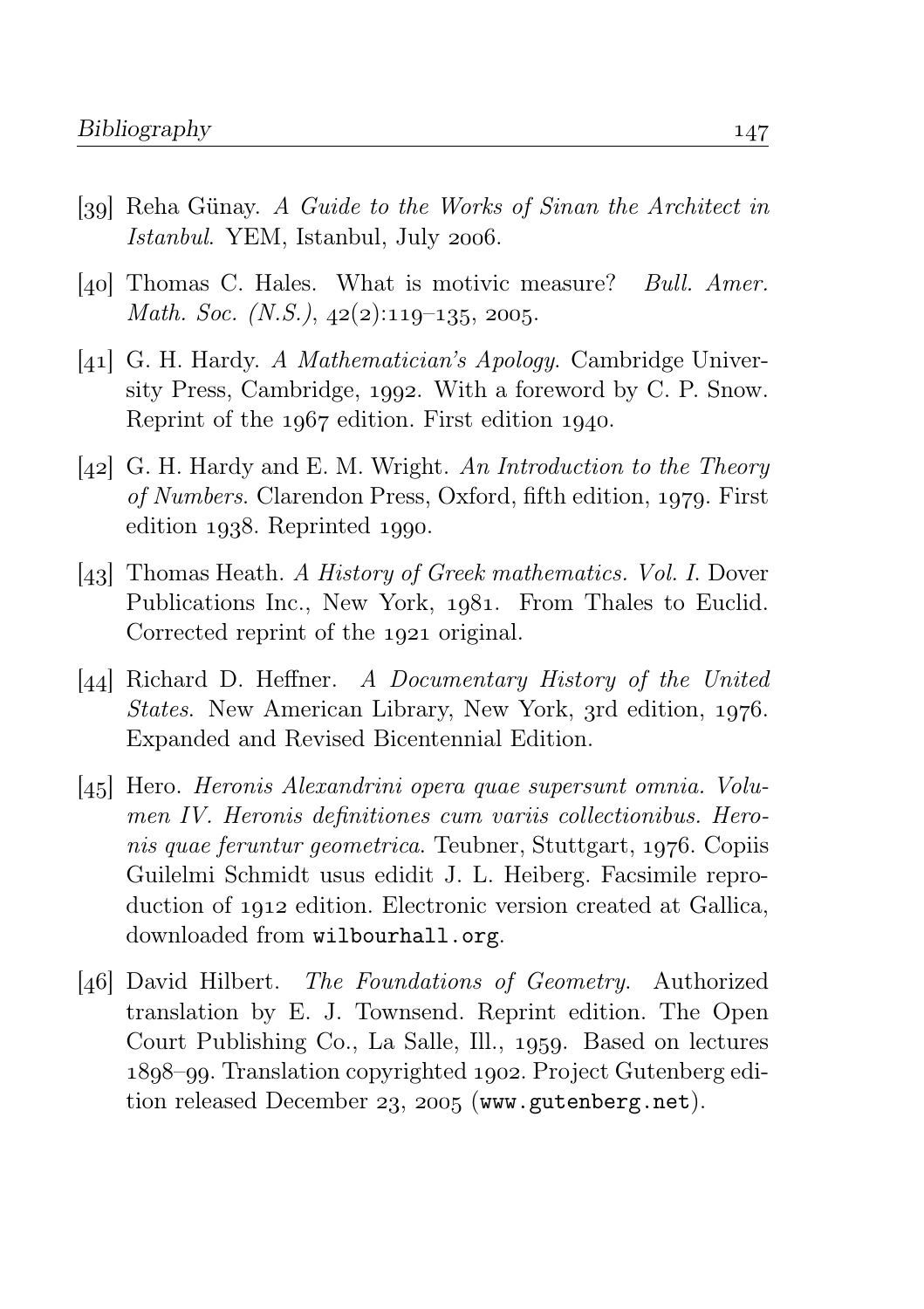- $\lbrack 47\rbrack$  T. F. Hoad, editor. The Concise Oxford Dictionary of English Etymology. Oxford University Press, Oxford and New York,  $1986.$  Reissued in new covers,  $1996.$
- [48] Rodney Huddleston and Geoffrey K. Pullum. The Cambridge Grammar of the English Language. Cambridge University Press, Cambridge, UK, 2002, reprinted 2003.
- [40] Iamblichus. In Nicomachi Arithmeticam Introductionem Liber. Teubner, Leipzig, 1894. Ad fidem Codicis Florentini edidit Hermenegildus Pistelli.
- [50] Thomas J. Jech. *The Axiom of Choice*. North-Holland Publishing Co., Amsterdam-London; American Elsevier Publishing Co., Inc., New York, 1973. Studies in Logic and the Foundations of Mathematics, Vol. 75.
- [51] J. P. Kenyon, editor. Dictionary of British History. Wordsworth, Ware, Hertfordshire, 1994. First published 1981 by Market House Books.
- $[52]$  T. Y. Lam. A First Course in Noncommutative Rings, volume 131 of *Graduate Texts in Mathematics*. Springer-Verlag, New York, second edition, 2001.
- [53] Edmund Landau. *Elementary Number Theory*. Chelsea Publishing Co., New York, N.Y., 1958. Originally part of Vorlesungen über Zahlentheorie (Leipzig, 1927). Translated by J. E. Goodman.
- [54] Edmund Landau. Foundations of Analysis. The Arithmetic of Whole, Rational, Irrational and Complex Numbers. Chelsea Publishing Company, New York, N.Y., third edition, 1966.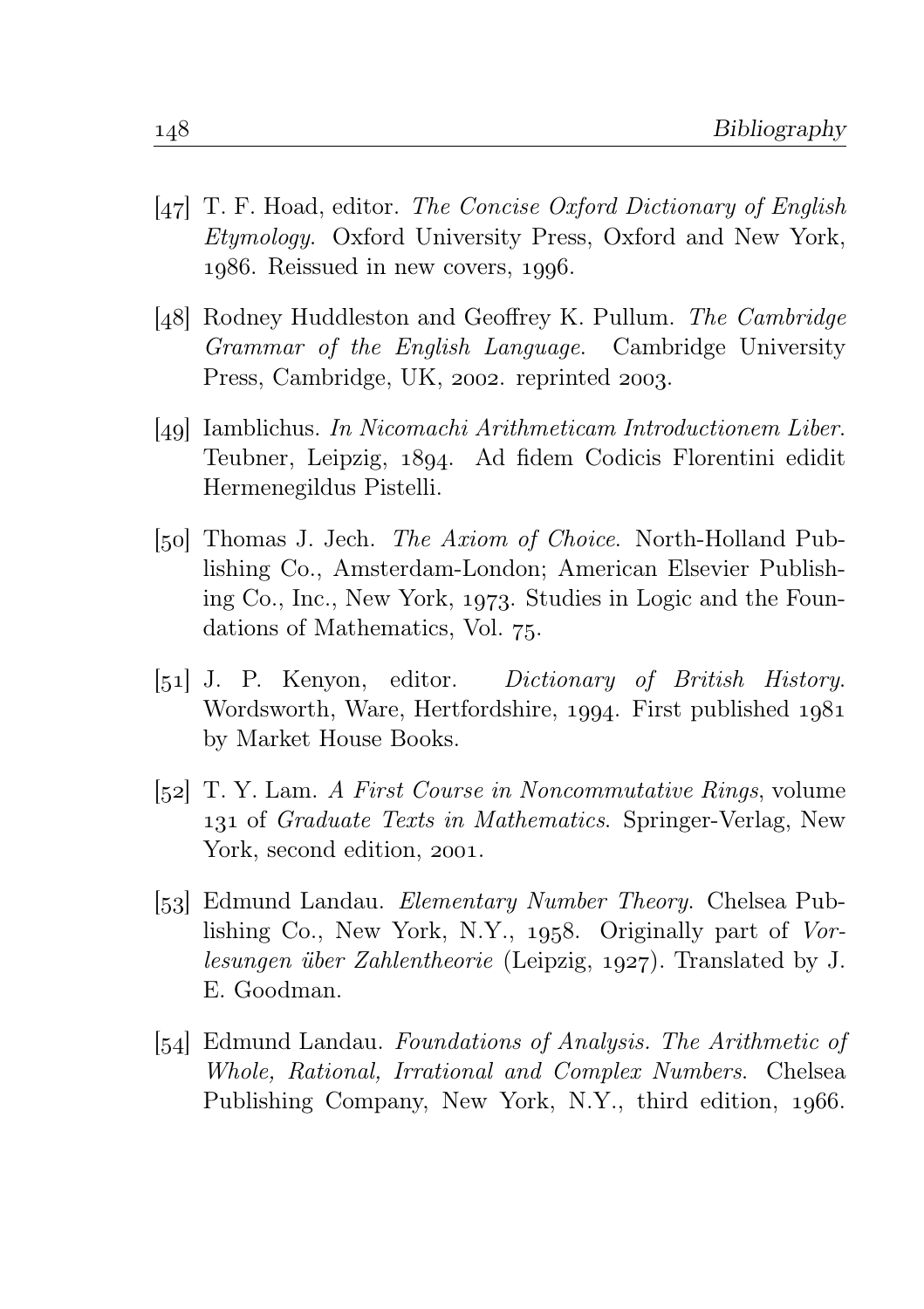Translated by F. Steinhardt; first edition 1951; first German publication, 1929.

- [55] Serge Lang. *Algebra*. Addison-Wesley, Reading, Massachusetts, third edition, 1993. Reprinted with corrections, 1997.
- [56] William J. LeVeque. *Elementary Theory of Numbers*. Dover, New York, 1990. Original published by Addison-Wesley in . Slightly corrected.
- $[57]$  Azriel Levy. *Basic set theory*. Dover Publications Inc., Mineola, NY, 2002. Reprint of the  $1979$  original [Springer, Berlin].
- [58] Henry George Liddell and Robert Scott. A Greek-English Lexicon. Clarendon Press, Oxford, 1996. Revised and augmented throughout by Sir Henry Stuart Jones, with the assistance of Roderick McKenzie and with the cooperation of many scholars. With a revised supplement.
- [59] Barry Mazur. How did Theaetetus prove his theorem? In P. Kalkavage and E. Salem, editors, The Envisioned Life: Essays in honor of Eva Brann. Paul Dry Books, . http://www.math.harvard.edu/~mazur/preprints/ Eva.pdf, accessed September 20, 2012.
- [60] Barry Mazur. When is one thing equal to some other thing? In *Proof and other dilemmas*, MAA Spectrum, pages  $221-241$ . Math. Assoc. America, Washington, DC, 2008.
- [61] Samuel Moore, Thomas A. Knott, and James R. Hulbert. The Elements of Old English: Elementary Grammar, Reference Grammar, and Reading Selections. George Wahr Publishing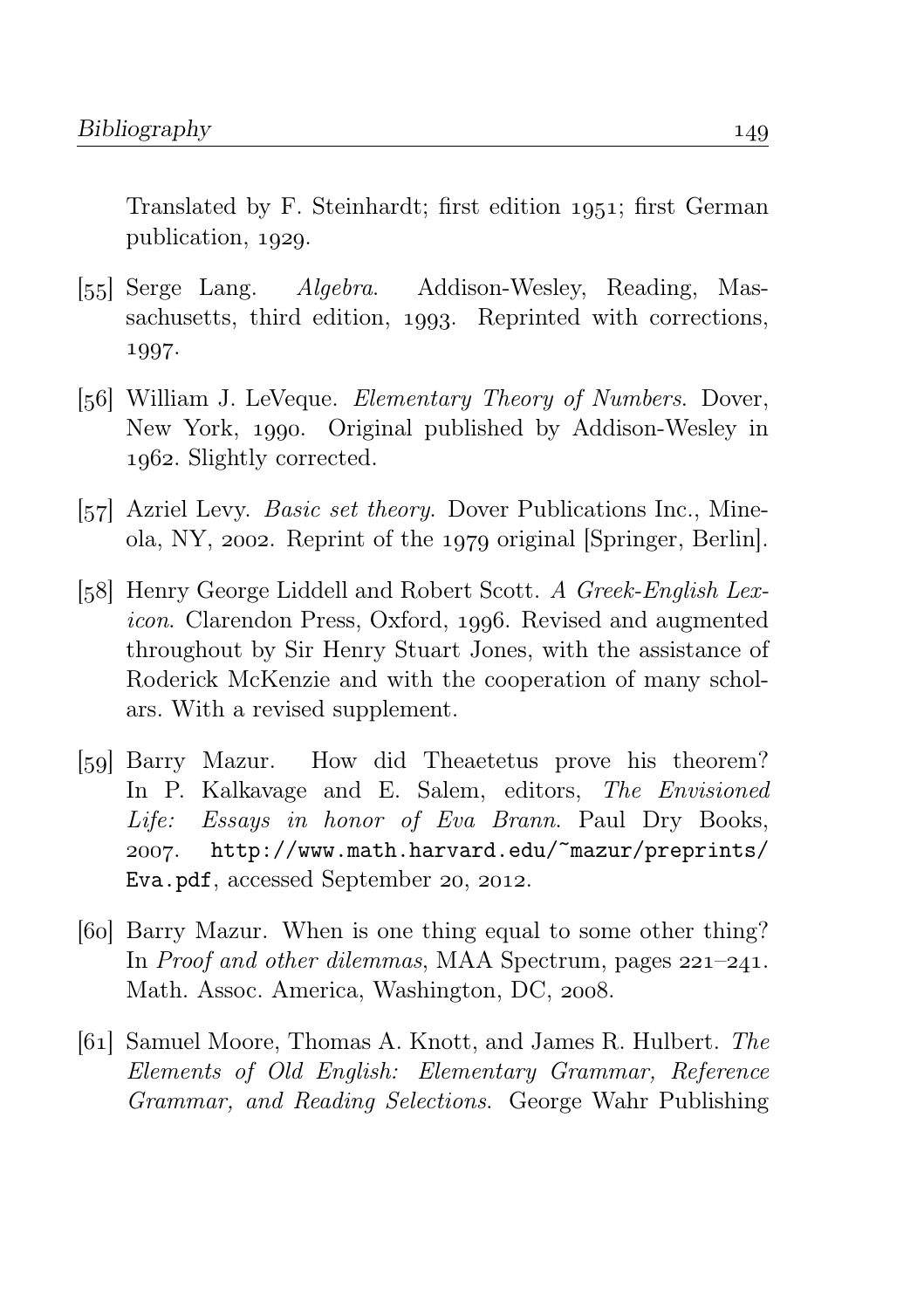Co., Ann Arbor, Michigan, tenth edition, 1977. Revised, Enlarged and Corrected.

- [62] William Morris, editor. The Grolier International Dictionary. Grolier Inc., Danbury, Connecticut, 1981. Two volumes. Appears to be the American Heritage Dictionary in a different cover.
- [63] James Morwood, editor. The Pocket Oxford Latin Dictionary. Oxford University Press,  $1995$ . First edition published  $1913$ by Routledge & Kegan Paul.
- [64] James Morwood and John Taylor, editors. Pocket Oxford Classical Greek Dictionary. Oxford University Press, Oxford, 2002.
- [65] David Mumford. Trends in the profession of mathematics. Mitt. Dtsch. Math.-Ver.,  $(2):25-29, 1998$ .
- [66] James A. H. Murray et al., editors. The Compact Edition of the Oxford English Dictionary. Oxford University Press, . Complete text reproduced micrographically. Two volumes. Original publication,  $1884-1928$ .
- [67] Reviel Netz. The Shaping of Deduction in Greek Mathematics, volume 51 of *Ideas in Context*. Cambridge University Press, Cambridge, 1999. A study in cognitive history.
- [68] Nicomachus of Gerasa. *Introduction to Arithmetic*, volume XVI of University of Michigan Studies, Humanistic Series. University of Michigan Press, Ann Arbor, 1938. Translated by Martin Luther D'Ooge. With studies in Greek arithmetic by Frank Egleston Robbins and Louis Charles Karpinski. First printing,  $1926$ .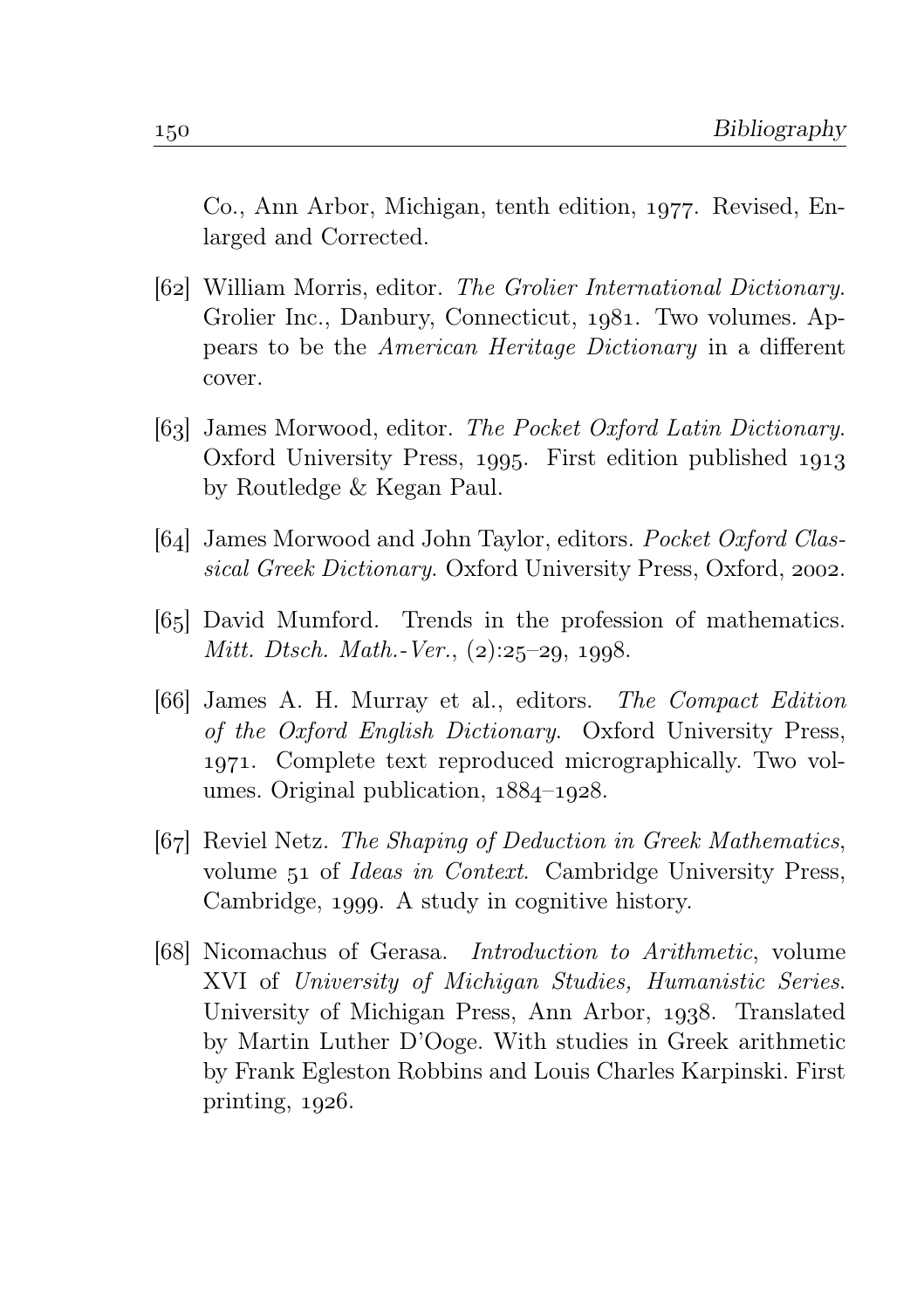- [] Filiz Öktem. Uygulamalı Latin Dili. Sosyal Yayınlar, İstanbul, . Practical Latin Grammar.
- [70] Charles Sanders Peirce. Logic as semiotic: The theory of signs. In Justus Buchler, editor, Philosophical Writings of Peirce, chapter 7, pages  $98-119$ . Dover, New York, 1955. First published  $1940$ .
- [71] David Pengelley. Quick, does  $23/67$  equal  $33/97$ ? A mathematician's secret from Euclid to today. Amer. Math. Monthly,  $120(10):867 - 876, 2013.$
- [72] David Pengelley and Fred Richman. Did Euclid need the Euclidean algorithm to prove unique factorization? Amer. Math. Monthly,  $113(3):196-205$ , 2006.
- [73] David Pierce. Model-theory of vector-spaces over unspecified fields. Arch. Math. Logic,  $48(5):421-436$ , 2009.
- [74] David Pierce. Induction and recursion. The De Morgan Jour $nal, 2(1):$ 99-125, 2012. http://education.lms.ac.uk/2012/ 04/david-pierce-induction-and-recursion/.
- [75] David Pierce. St John's College. The De Morgan Journal,  $2(2):62$ –72, 2012. Available from  ${\tt http://education.lms.ac.}$ uk/wp-content/uploads/2012/02/st-johns-college.pdf, accessed October 1, 2014.
- [76] David Pierce. Abscissas and ordinates. *Journal of Humanis*tic Mathematics,  $5(1):233-264$ , 2015. http://scholarship. claremont.edu/jhm/vol5/iss1/14.
- $|77|$  Robert M. Pirsig. Lila. Bantam, New York, 1992.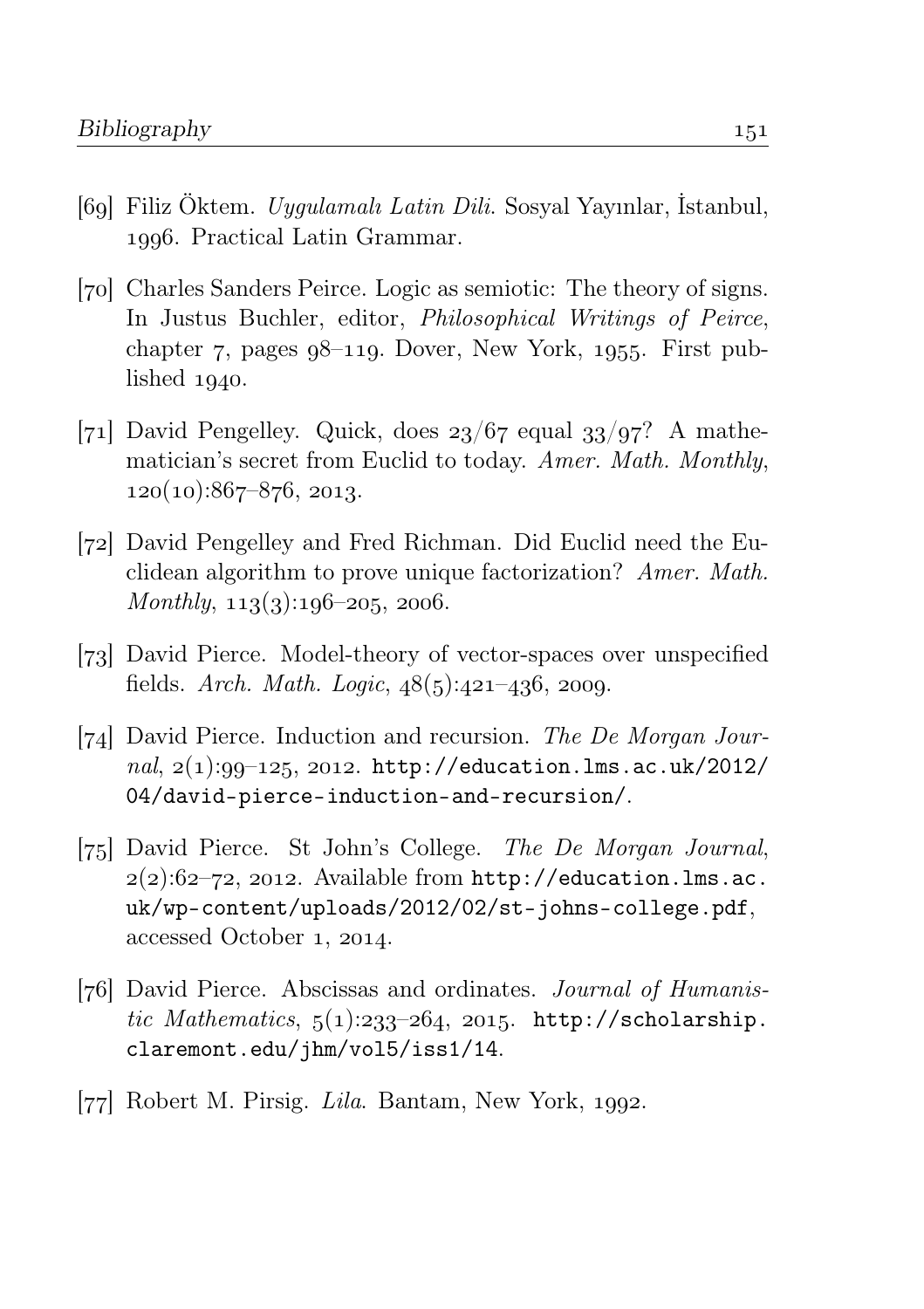- [] Plato. Plato I. Euthyphro, Apology, Crito, Phaedo, Phaedrus. Number 36 in Loeb Classical Library. Harvard University Press and William Heinemann Ltd., Cambridge, Massachusetts, and London, 1982. With an English Translation by Harold North Fowler. First printed  $1014$ .
- [79] Proclus. A Commentary on the First Book of Euclid's Elements. Princeton Paperbacks. Princeton University Press, Princeton, NJ, 1992. Translated from the Greek and with an introduction and notes by Glenn R. Morrow. Reprint of the 1970 edition. With a foreword by Ian Mueller.
- [80] Procopius. On Buildings. Number  $343$  in Loeb Classical Library. Harvard University Press, Cambridge, Massachusetts, and London, England,  $1954$ . With an English translation by H. B. Dewing. Reprinted with revisions 1954.
- [81] Bertrand Russell. My Philosophical Development. Simon and Schuster, New York, 1959.
- [82] Lucio Russo. *The Forgotten Revolution*. Springer-Verlag, Berlin, 2004. How science was born in 300 BC and why it had to be reborn. Translated from the 1996 Italian original by Silvio Levy.
- [83] Walter W. Skeat. A Concise Etymological Dictionary of the English Language. Perigee Books, New York, 1980. Original date of this edition not given. First edition  $1882$ .
- [84] Herbert Weir Smyth. Greek Grammar. Harvard University Press, Cambridge, Massachussets, 1980. Revised by Gordon M. Messing, 1956. Eleventh Printing. Original edition, 1920.